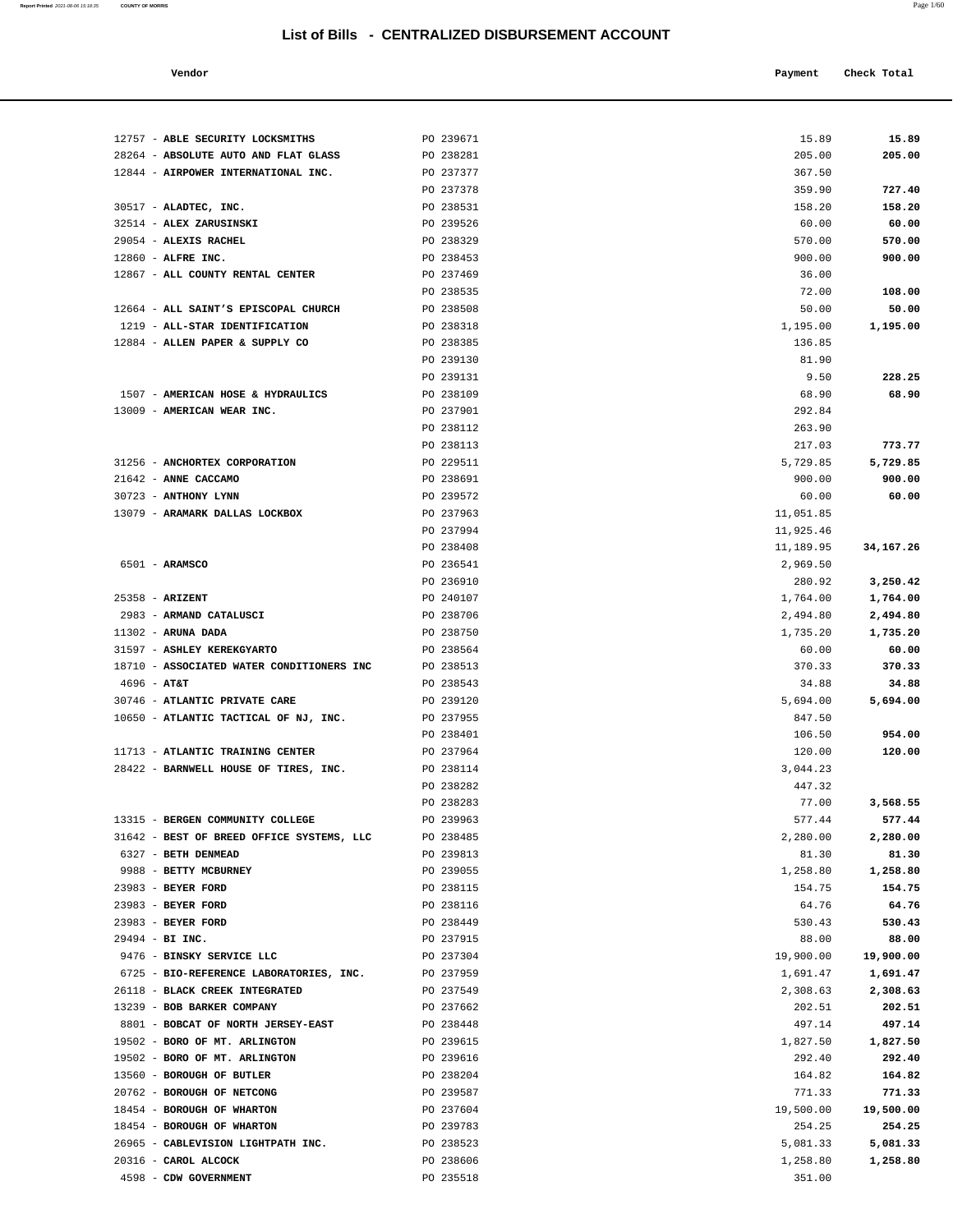24625 - **CFCS - HOPE HOUSE** PO 239121 2,062.00 **2,062.00**

14641 - **CENTER FOR FAMILY SERVICES -** PO 239611

20487 - **CENTURYLINK** PO 238545<br>24625 - **CFCS - HOPE HOUSE** PO 239121

 26522 - **CHARLES MOORE** PO 238562 60.00 **60.00** 29904 - **CHARM-TEX**, **INC.** PO 238395 13803 - **CHILD & FAMILY RESOURCES, INC.** PO 239669 28373 - **CHLIC** 3,98465

| Report Printed 2021-08-06 15:18:35<br>the contract of the contract of the contract of the contract of the contract of the contract of the contract of | <b>COUNTY OF MORRIS</b> |  | Page 2/60 |
|-------------------------------------------------------------------------------------------------------------------------------------------------------|-------------------------|--|-----------|
|                                                                                                                                                       |                         |  |           |

| Vendor                               |           | Payment                   | Check Total  |
|--------------------------------------|-----------|---------------------------|--------------|
|                                      | PO 235518 | 140.40                    | 491.40       |
| <b>CENTER FOR FAMILY SERVICES -</b>  | PO 239611 | 17,189.00                 |              |
|                                      | PO 239617 | 14,364.00                 |              |
|                                      | PO 239686 | 10,103.00                 | 41,656.00    |
| CENTURYLINK                          | PO 238545 | 130.12                    | 130.12       |
| CFCS - HOPE HOUSE                    | PO 239121 | 2,062.00                  | 2,062.00     |
| <b>CHARLES MOORE</b>                 | PO 238562 | 60.00                     | 60.00        |
| CHARM-TEX , INC.                     | PO 238395 | 280.42                    | 280.42       |
| CHILD & FAMILY RESOURCES, INC.       | PO 239669 | 8,400.00                  | 8,400.00     |
| CHLIC                                | PO 238465 | 3,989,516.84 3,989,516.84 |              |
| CHLIC                                | PO 239588 | 383, 349. 73              | 383, 349. 73 |
| <b>CHP DOSIMETRY</b>                 | PO 237941 | 18.00                     | 18.00        |
| CHRISTINE BOTSKO                     | PO 238655 | 804.00                    | 804.00       |
| CIVIC RESEARCH INSTITUTE INC         | PO 238391 | 179.95                    | 179.95       |
| <b>CLARIS BERNARD</b>                | PO 238641 | 629.40                    | 629.40       |
| COMMERCIAL FURNITURE RESOURCE INC.   | PO 239571 | 3,950.00                  | 3,950.00     |
| COMMUNITY HOPE INC.                  | PO 239754 | 32,067.00                 | 32,067.00    |
| COMMUNITY OPTIONS, INC.              | PO 239118 | 13,936.00                 | 13,936.00    |
| COMPLETE SECURITY SYSTEMS, INC.      | PO 238515 | 395.00                    | 395.00       |
| <b>CONNECTEK</b>                     | PO 239577 | 885.00                    | 885.00       |
| CONTINENTAL TRADING & HARDWARE, INC. | PO 238568 | 2,105.94                  |              |
|                                      | PO 239681 | 775.00                    | 2,880.94     |
| CONTRACT PHARMACY SERVICES INC       | PO 237065 | 26, 310.22                |              |
|                                      | PO 238402 | 32,216.08                 | 58,526.30    |
| COOPER ELECTRIC SUPPLY CO.           | PO 237244 | 35.42                     | 35.42        |
| CORE PROMOTIONS, LLC                 | PO 238179 | 425.50                    | 425.50       |
| CORNERSTONE FAMILY PROGRAMS          | PO 239122 | 29,700.00                 |              |
|                                      | PO 239768 | 15,051.00                 | 44,751.00    |
| COUNTY COLLEGE OF MORRIS             | PO 239956 | 28,430.91                 | 28,430.91    |
| COUNTY COLLEGE OF MORRIS             | PO 239957 | 417,576.59                | 417,576.59   |
| <b>COUNTY OF MORRIS</b>              | PO 237408 | 115,548.00                | 115,548.00   |
| <b>COUNTY OF MORRIS</b>              | PO 239968 | 126.54                    |              |
|                                      | PO 239968 | 62.26                     | 188.80       |
| COUNTY OF MORRIS                     | PO 239969 | 11,801.98                 | 11,801.98    |
| COUNTY WELDING SUPPLY CO             | PO 237923 | 14.75                     | 14.75        |
| CRAIG MAY                            | PO 238175 | 60.00                     | 60.00        |
| CRANE ASSOCIATES, P.C.               | PO 238330 | 8,640.00                  |              |
|                                      | PO 238331 | 6,075.00                  |              |
|                                      | PO 238336 | 884.42                    | 15,599.42    |
| CY DRAKE LOCKSMITHS, INC.            | PO 238119 | 195.00                    | 195.00       |
| D&B AUTO SUPPLY                      | PO 238120 | 1,429.66                  |              |
|                                      | PO 238121 | 723.12                    |              |
|                                      | PO 238122 | 36.99                     |              |
|                                      | PO 238123 | 39.99                     |              |
|                                      | PO 238445 | 2,728.83                  | 4,958.59     |
| <b>DANIEL S. DRAKE</b>               | PO 237947 | 122.86                    | 122.86       |
| DANIELLE MARIE SECOLA                | PO 238579 | 240.00                    | 240.00       |
| DARLENE CRINCOLI                     | PO 238745 | 1,258.80                  | 1,258.80     |
| DASH MEDICAL GLOVES INC              | PO 237878 | 19,881.00                 | 19,881.00    |
| DAWN CENTER FOR INDEPENDENT          | PO 239123 |                           |              |
|                                      |           | 1,494.00                  |              |
|                                      | PO 239126 | 8,983.00                  | 10,477.00    |
| DeBOER'S AUTO, INC.                  | PO 238155 | 1,811.25                  | 1,811.25     |
| DELL MARKETING L.P.                  | PO 235792 | 1,900.00                  |              |
|                                      | PO 235792 | 8,879.04                  |              |
|                                      | PO 237807 | 556,406.28                | 567,185.32   |
| DELTA DENTAL INSURANCE COMPANY       | PO 238464 | 13,449.22                 |              |
|                                      | PO 238496 | 2,724.34                  | 16,173.56    |

| $28373 - CHLIC$                                                                      | PO 239588              | 383, 349.73           | 383, 349.73 |
|--------------------------------------------------------------------------------------|------------------------|-----------------------|-------------|
| 30640 - CHP DOSIMETRY                                                                | PO 237941              | 18.00                 | 18.00       |
| 11985 - CHRISTINE BOTSKO                                                             | PO 238655              | 804.00                | 804.00      |
| 308 - CIVIC RESEARCH INSTITUTE INC                                                   | PO 238391              | 179.95                | 179.95      |
| 12000 - CLARIS BERNARD                                                               | PO 238641              | 629.40                | 629.40      |
| 8549 - COMMERCIAL FURNITURE RESOURCE INC. PO 239571                                  |                        | 3,950.00              | 3,950.00    |
| 13917 - COMMUNITY HOPE INC.                                                          | PO 239754              | 32,067.00             | 32,067.00   |
| 32619 - COMMUNITY OPTIONS, INC.                                                      | PO 239118              | 13,936.00             | 13,936.00   |
| 9486 - COMPLETE SECURITY SYSTEMS, INC.                                               | PO 238515              | 395.00                | 395.00      |
| 30711 - CONNECTEK                                                                    | PO 239577              | 885.00                | 885.00      |
| 27936 - CONTINENTAL TRADING & HARDWARE, INC.                                         | PO 238568              | 2,105.94              |             |
|                                                                                      | PO 239681              | 775.00                | 2,880.94    |
| 8043 - CONTRACT PHARMACY SERVICES INC                                                | PO 237065              | 26, 310.22            |             |
|                                                                                      | PO 238402              | 32,216.08             | 58,526.30   |
| 26101 - COOPER ELECTRIC SUPPLY CO.                                                   | PO 237244              | 35.42                 | 35.42       |
| 21755 - CORE PROMOTIONS, LLC                                                         | PO 238179              | 425.50                | 425.50      |
| 14644 - CORNERSTONE FAMILY PROGRAMS                                                  | PO 239122              | 29,700.00             |             |
|                                                                                      | PO 239768              | 15,051.00             | 44,751.00   |
| 14027 - COUNTY COLLEGE OF MORRIS                                                     | PO 239956              | 28,430.91             | 28,430.91   |
| 14022 - COUNTY COLLEGE OF MORRIS                                                     | PO 239957              | 417,576.59            | 417,576.59  |
| 13 - COUNTY OF MORRIS                                                                | PO 237408              | 115,548.00            | 115,548.00  |
| 13 - COUNTY OF MORRIS                                                                | PO 239968              | 126.54                |             |
|                                                                                      | PO 239968              | 62.26                 | 188.80      |
| 13 - COUNTY OF MORRIS                                                                | PO 239969              | 11,801.98             | 11,801.98   |
| 14041 - COUNTY WELDING SUPPLY CO                                                     | PO 237923              | 14.75                 | 14.75       |
| 29891 - CRAIG MAY                                                                    | PO 238175              | 60.00                 | 60.00       |
| 29633 - CRANE ASSOCIATES, P.C.                                                       | PO 238330              | 8,640.00              |             |
|                                                                                      | PO 238331              | 6,075.00              |             |
|                                                                                      | PO 238336              | 884.42                | 15,599.42   |
| 14102 - CY DRAKE LOCKSMITHS, INC.                                                    | PO 238119              | 195.00                | 195.00      |
| 12523 - D&B AUTO SUPPLY                                                              | PO 238120              | 1,429.66              |             |
|                                                                                      | PO 238121              | 723.12                |             |
|                                                                                      | PO 238122              | 36.99                 |             |
|                                                                                      | PO 238123              | 39.99                 |             |
|                                                                                      | PO 238445              | 2,728.83              | 4,958.59    |
| 32069 - DANIEL S. DRAKE                                                              | PO 237947              | 122.86                | 122.86      |
| 32394 - DANIELLE MARIE SECOLA                                                        | PO 238579              | 240.00                | 240.00      |
| 27013 - DARLENE CRINCOLI                                                             | PO 238745              | 1,258.80              | 1,258.80    |
| 8315 - DASH MEDICAL GLOVES INC                                                       | PO 237878              | 19,881.00             | 19,881.00   |
| 11434 - DAWN CENTER FOR INDEPENDENT                                                  | PO 239123              | 1,494.00              |             |
|                                                                                      | PO 239126              | 8,983.00              | 10,477.00   |
| 32748 - DeBOER'S AUTO, INC.                                                          | PO 238155              | 1,811.25              | 1,811.25    |
| 14228 - DELL MARKETING L.P.                                                          | PO 235792<br>PO 235792 | 1,900.00              |             |
|                                                                                      | PO 237807              | 8,879.04              |             |
| 28719 - DELTA DENTAL INSURANCE COMPANY                                               | PO 238464              | 556,406.28            | 567,185.32  |
|                                                                                      | PO 238496              | 13,449.22             |             |
|                                                                                      |                        | 2,724.34              | 16,173.56   |
| 28637 - DELTA DENTAL OF NEW JERSEY, INC.<br>32844 - DELTA-T GROUP NORTH JERSEY, INC. | PO 238463<br>PO 237268 | 19,611.88<br>1,068.75 | 19,611.88   |
|                                                                                      | PO 237667              | 1,395.00              | 2,463.75    |
| 26412 - DENNIS L. SNYDER                                                             | PO 239872              | 2,080.56              | 2,080.56    |
| 14265 - DENTRUST DENTAL INC.                                                         | PO 237958              | 2,288.00              | 2,288.00    |
| 14267 - DENVILLE LINE PAINTING INC                                                   | PO 238077              | 118,846.26            | 118,846.26  |
|                                                                                      |                        |                       |             |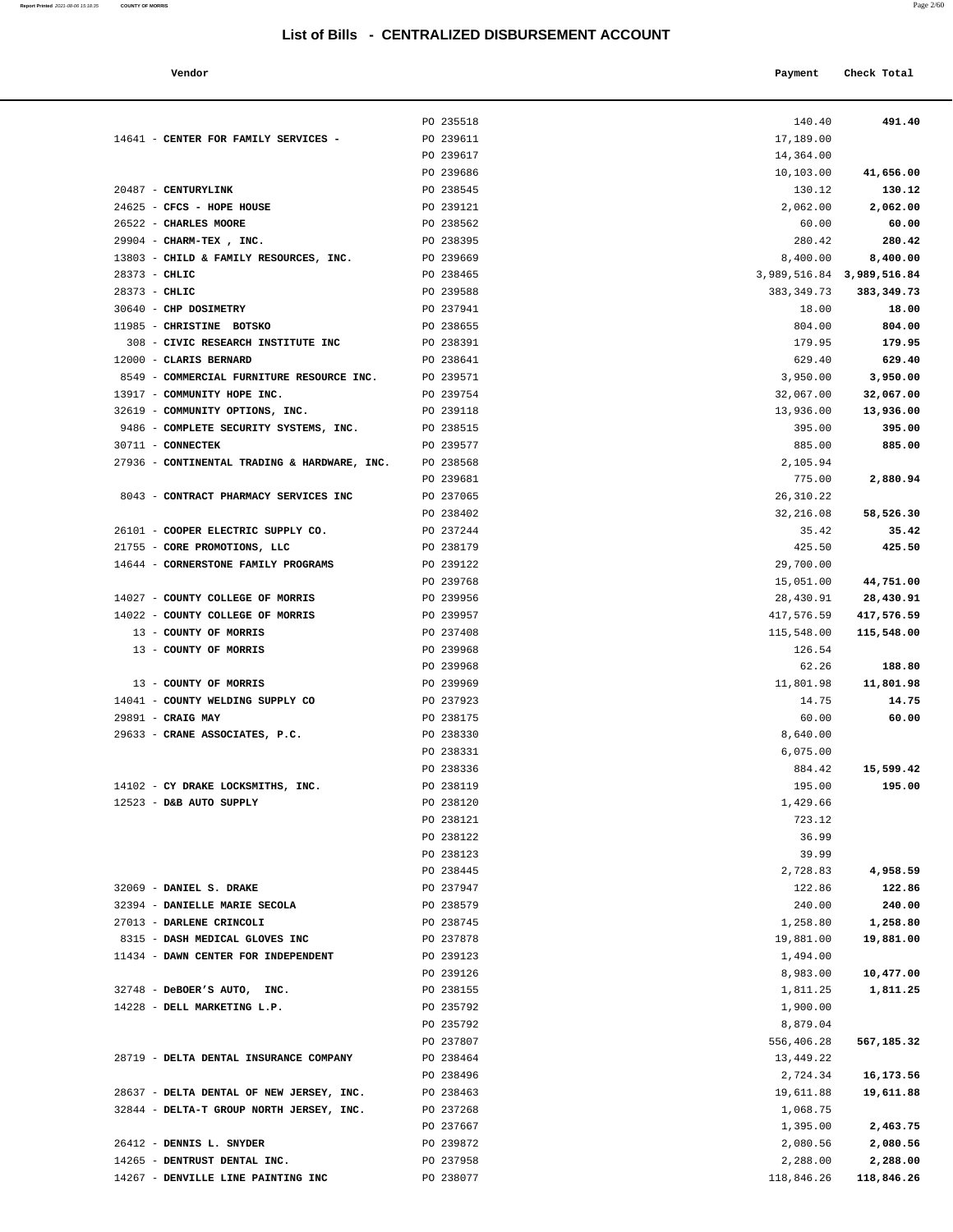5793 - **DIPALI PATEL** 238481 33106 - **DIRECT ENERGY BUSINESS** PO 239554

29063 - **DM MEDICAL BILLINGS, LLC** PO 239555

**Report Printed** 2021-08-06 15:18:35 **COUNTY OF MORRIS** 

| - 62 | 10 3/61<br>0 |
|------|--------------|
|      |              |

| Vendor                                  |           | Payment    | Check Total |
|-----------------------------------------|-----------|------------|-------------|
| <b>DIPALI PATEL</b>                     | PO 238481 | 72.00      | 72.00       |
| DIRECT ENERGY BUSINESS                  | PO 239554 | 73.55      |             |
|                                         | PO 239556 | 21.21      |             |
|                                         | PO 239675 | 11,999.73  |             |
|                                         | PO 239676 | 7,244.87   | 19,339.36   |
| DM MEDICAL BILLINGS, LLC                | PO 239555 | 3,699.61   |             |
|                                         | PO 239576 | 2,816.13   | 6,515.74    |
| DOVER BRAKE & CLUTCH CO INC             | PO 238124 | 92.40      |             |
|                                         | PO 238444 | 290.20     | 382.60      |
| DR. NATHAN SABIN                        | PO 237870 | 335.00     | 335.00      |
| EASTERN CONCRETE MATERIALS, INC.        | PO 237030 | 1,459.36   | 1,459.36    |
| <b>EDWARD BENNETT</b>                   | PO 238639 | 1,782.00   | 1,782.00    |
| EL PRIMER PASO, LTD.                    | PO 239760 | 18,751.00  | 18,751.00   |
| ELECTION GRAPHICS, INC.                 | PO 238104 | 46,388.00  | 46,388.00   |
| ELENA COLLINS                           | PO 238728 | 813.00     | 813.00      |
| EMERGENCY PEST CONTROL                  | PO 239786 | 565.00     | 565.00      |
| EMERGENCY PEST CONTROL                  | PO 239820 | 2,750.00   | 2,750.00    |
| EMPLOYMENT HORIZONS ENTERPRISES INC     | PO 238086 | 987.00     |             |
|                                         | PO 239114 | 9,036.00   |             |
|                                         | PO 239127 | 6,750.00   |             |
|                                         | PO 239128 | 8,790.00   | 25,563.00   |
| ERROL WOLLARY                           | PO 239537 | 60.00      | 60.00       |
| ESSEX TRAVEL SERVICE                    | PO 238174 | 776.98     | 776.98      |
| EXTEL COMMUNICATIONS                    | PO 237008 | 8,775.00   | 8,775.00    |
| EZ PASS                                 | PO 238522 | 100.00     | 100.00      |
| <b>EZ WHEELS DRIVING SCHOOL</b>         | PO 238575 | 1,142.40   | 1,142.40    |
| F & E CHECK PROTECTOR SALES CO.         | PO 238476 | 650.00     | 650.00      |
| <b>FAMILY PROMISE OF</b>                | PO 239763 | 7,830.00   |             |
|                                         | PO 239765 | 7,810.00   |             |
|                                         | PO 239767 | 9,785.00   | 25,425.00   |
| FERNANDEZ GARCIA, LLC                   | PO 238266 | 418.50     | 418.50      |
| FIRST PRIORITY EMERGENCY                | PO 237889 | 172.50     | 172.50      |
| FITNESS COACHING LLC                    | PO 238570 | 1,447.05   | 1,447.05    |
| FIVE TOWN REGIONAL DIAL-A-RIDE          | PO 239655 | 24, 414.50 | 24, 414.50  |
| FLAGSHIP HEALTH SYSTEMS, INC.           | PO 238462 | 2,451.00   |             |
|                                         | PO 238483 | 387.00     | 2,838.00    |
| FLEMINGTON BUICK CHEVROLET              | PO 238125 | 186.26     | 186.26      |
| FLEMINGTON DEPT STORE INC               | PO 234629 | 175.80     | 175.80      |
| FLEMINGTON DEPT STORE INC               | PO 238173 | 601.00     | 601.00      |
| FLOORMAT MANAGEMENT, INC.               | PO 238510 | 125.01     | 125.01      |
| <b>FRENCH &amp; PARRELLO ASSOCIATES</b> | PO 237109 | 1,481.10   | 1,481.10    |
| GALLS, LLC                              | PO 237084 | 70.00      | 70.00       |
| GALLS, LLC                              | PO 237217 | 201.14     | 201.14      |
| GALLS, LLC                              | PO 237804 | 80.00      | 80.00       |
| GALLS, LLC                              | PO 238577 | 60.00      | 60.00       |
| GANN LAW BOOKS                          | PO 236087 | 180.00     |             |
|                                         | PO 236244 | 180.00     | 360.00      |
| <b>GANNETT NJ NEWSPAPERS</b>            | PO 238379 | 126.42     | 126.42      |
| <b>GANNETT NJ NEWSPAPERS</b>            | PO 239502 | 95.20      | 95.20       |
| <b>GANNETT NJ NEWSPAPERS</b>            | PO 239503 | 93.48      | 93.48       |
| <b>GANNETT NJ NEWSPAPERS</b>            | PO 239729 | 84.02      | 84.02       |
| <b>GANNETT NJ NEWSPAPERS</b>            | PO 239730 | 78.86      | 78.86       |
| <b>GARY COLBURN</b>                     | PO 238726 | 629.40     | 629.40      |
| ג.ד.דפי <i>ח</i> סחס חסגספט             | DO 239527 | 60 00      | 50.00       |

| 14379 - DOVER BRAKE & CLUTCH CO INC                            | PO 238124              | 92.40          |                  |
|----------------------------------------------------------------|------------------------|----------------|------------------|
|                                                                | PO 238444              | 290.20         | 382.60           |
| 10726 - DR. NATHAN SABIN                                       | PO 237870              | 335.00         | 335.00           |
| 26312 - EASTERN CONCRETE MATERIALS, INC.                       | PO 237030              | 1,459.36       | 1,459.36         |
| 13310 - EDWARD BENNETT                                         | PO 238639              | 1,782.00       | 1,782.00         |
| 14491 - EL PRIMER PASO, LTD.                                   | PO 239760              | 18,751.00      | 18,751.00        |
| 336 - ELECTION GRAPHICS, INC.                                  | PO 238104              | 46,388.00      | 46,388.00        |
| 11904 - ELENA COLLINS                                          | PO 238728              | 813.00         | 813.00           |
| 21093 - EMERGENCY PEST CONTROL                                 | PO 239786              | 565.00         | 565.00           |
| 21093 - EMERGENCY PEST CONTROL                                 | PO 239820              | 2,750.00       | 2,750.00         |
| 2047 - EMPLOYMENT HORIZONS ENTERPRISES INC                     | PO 238086              | 987.00         |                  |
|                                                                | PO 239114              | 9,036.00       |                  |
|                                                                | PO 239127              | 6,750.00       |                  |
|                                                                | PO 239128              | 8,790.00       | 25,563.00        |
| 26492 - ERROL WOLLARY                                          | PO 239537              | 60.00          | 60.00            |
| 27678 - ESSEX TRAVEL SERVICE                                   | PO 238174              | 776.98         | 776.98           |
| 14604 - EXTEL COMMUNICATIONS                                   | PO 237008              | 8,775.00       | 8,775.00         |
| $10487 - EZ$ PASS                                              | PO 238522              | 100.00         | 100.00           |
| 3549 - EZ WHEELS DRIVING SCHOOL                                | PO 238575              | 1,142.40       | 1,142.40         |
| 10098 - F & E CHECK PROTECTOR SALES CO.                        | PO 238476              | 650.00         | 650.00           |
| 15382 - FAMILY PROMISE OF                                      | PO 239763              | 7,830.00       |                  |
|                                                                | PO 239765              | 7,810.00       |                  |
|                                                                | PO 239767              | 9,785.00       | 25,425.00        |
| 32492 - FERNANDEZ GARCIA, LLC                                  | PO 238266              | 418.50         | 418.50           |
| 25548 - FIRST PRIORITY EMERGENCY                               | PO 237889              | 172.50         | 172.50           |
| 32845 - FITNESS COACHING LLC                                   | PO 238570              | 1,447.05       | 1,447.05         |
| 14731 - FIVE TOWN REGIONAL DIAL-A-RIDE                         | PO 239655              | 24, 414.50     | 24, 414.50       |
| 28666 - FLAGSHIP HEALTH SYSTEMS, INC.                          | PO 238462              | 2,451.00       |                  |
|                                                                | PO 238483              | 387.00         | 2,838.00         |
| 12151 - FLEMINGTON BUICK CHEVROLET                             | PO 238125              | 186.26         | 186.26           |
| 25330 - FLEMINGTON DEPT STORE INC                              | PO 234629              | 175.80         | 175.80           |
| 2147 - FLEMINGTON DEPT STORE INC                               | PO 238173              | 601.00         | 601.00           |
| 32060 - FLOORMAT MANAGEMENT, INC.                              | PO 238510              | 125.01         | 125.01           |
| 14795 - FRENCH & PARRELLO ASSOCIATES                           | PO 237109              | 1,481.10       | 1,481.10         |
| $714$ - GALLS, LLC                                             | PO 237084              | 70.00          | 70.00            |
| $714$ - GALLS, LLC                                             | PO 237217              | 201.14         | 201.14           |
| $714$ - GALLS, LLC                                             | PO 237804              | 80.00          | 80.00            |
| $714$ - GALLS, LLC                                             | PO 238577              | 60.00          | 60.00            |
| 14852 - GANN LAW BOOKS                                         | PO 236087              | 180.00         |                  |
|                                                                | PO 236244<br>PO 238379 | 180.00         | 360.00<br>126.42 |
| 14123 - GANNETT NJ NEWSPAPERS<br>14123 - GANNETT NJ NEWSPAPERS |                        | 126.42         | 95.20            |
| 14123 - GANNETT NJ NEWSPAPERS                                  | PO 239502<br>PO 239503 | 95.20<br>93.48 | 93.48            |
| 14123 - GANNETT NJ NEWSPAPERS                                  | PO 239729              | 84.02          | 84.02            |
| 14123 - GANNETT NJ NEWSPAPERS                                  | PO 239730              | 78.86          | 78.86            |
| 24185 - GARY COLBURN                                           | PO 238726              | 629.40         | 629.40           |
| 32140 - GERARD PORCELLA                                        | PO 239527              | 60.00          | 60.00            |
| 14916 - GILL ID SYSTEMS                                        | PO 238548              | 370.00         | 370.00           |
| $11521$ - GPC, INC.                                            | PO 235868              | 7,500.00       | 7,500.00         |
| 27486 - GRACE LA BARRE                                         | PO 238634              | 867.60         | 867.60           |
| $14983$ - GRAINGER                                             | PO 237049              | 622.64         |                  |
|                                                                | PO 238032              | 525.55         | 1,148.19         |
| $14984$ - GRAINGER                                             | PO 237780              | 679.56         |                  |
|                                                                | PO 238098              | 251.63         |                  |
|                                                                | PO 239583              | 2,166.42       | 3,097.61         |
| 19122 - GRASS ROOTS TURF PRODUCTS INC                          | PO 238514              | 1,440.20       | 1,440.20         |
|                                                                |                        |                |                  |
|                                                                |                        |                |                  |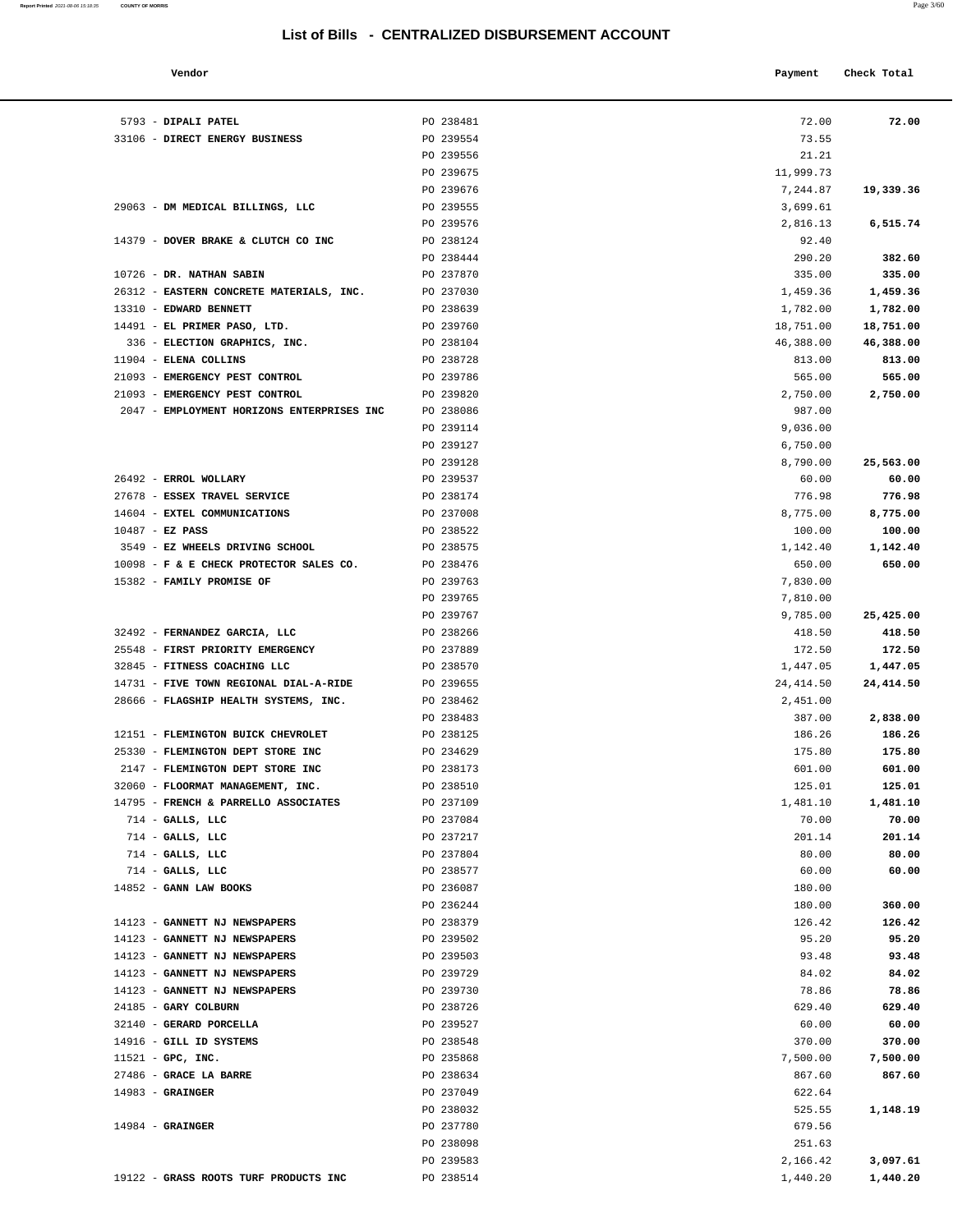| Report Printed 2021-08-06 15:18:35 | <b>COUNTY OF MORRIS</b> | Page 4/60 |
|------------------------------------|-------------------------|-----------|
|                                    |                         |           |

|           | 2,088.00  |
|-----------|-----------|
|           | 442.75    |
|           | 4,590.00  |
|           |           |
| 20,913.43 | 13,792.68 |
| 135.00    | 135.00    |
| 13,425.00 | 13,425.00 |
| 1,308.22  | 1,308.22  |
|           | 2,610.00  |
| 2,610.00  |           |
| 500.00    | 500.00    |
| 90.00     | 90.00     |
| 702.73    | 702.73    |
| 2,561.88  | 2,561.88  |
|           |           |
| 6,971.25  | 6,971.25  |
| 696.71    | 696.71    |
| 2,725.80  | 2,725.80  |
| 959.52    | 959.52    |
| 685.43    | 685.43    |
| 1,645.00  | 1,645.00  |
|           |           |
| 7,275.10  | 7,275.10  |
| 2,000.00  | 2,000.00  |
| 218.00    | 218.00    |
| 28,016.00 | 28,016.00 |
| 2,084.00  | 2,084.00  |
|           |           |
|           | 1,330.00  |
| 2,242.00  | 912.00    |
| 1,500.00  | 1,500.00  |
| 240.80    | 240.80    |
| 3,316.18  | 3,316.18  |
| 375.00    | 375.00    |
|           | 629.40    |
| 629.40    |           |
| 545.85    | 545.85    |
| 50.51     | 50.51     |
| 4.40      | 4.40      |
| 7.28      | 7.28      |
| 498.91    | 498.91    |
|           |           |
| 31.58     | 31.58     |
| 580.77    | 580.77    |
| 311.92    | 311.92    |
| 17.36     | 17.36     |
| 19.83     | 19.83     |
| 167.28    | 167.28    |
|           |           |
| 1,576.23  | 1,576.23  |
| 22.74     | 22.74     |
| 4,766.16  | 4,766.16  |
| 14,902.50 | 14,902.50 |
| 72.00     | 72.00     |
| 1,000.20  | 1,000.20  |
| 3,000.00  | 3,000.00  |
|           |           |
| 90.00     | 90.00     |
| 60.00     | 60.00     |
| 1,984.00  | 1,984.00  |
| 826.65    | 826.65    |
| 16,066.70 | 16,066.70 |
| 41.79     |           |
|           | 41.79     |
| 5,161.48  | 5,161.48  |
| 2,316.60  | 2,316.60  |
| 518.90    | 518.90    |
| 891.00    | 891.00    |
| 72.00     | 72.00     |
|           |           |
|           | 475.00    |
| 475.00    |           |
| 1,289.93  | 1,289.93  |

| Vendor                                      |           | Payment   | Check Total |
|---------------------------------------------|-----------|-----------|-------------|
| 14993 - GRAY SUPPLY CORP                    | PO 238443 | 2.90      | 2.90        |
| 15007 - GREENMAN PEDERSEN INC               | PO 224517 | 2,088.00  |             |
|                                             | PO 238517 | 442.75    |             |
|                                             | PO 239558 | 4,590.00  |             |
|                                             | PO 239673 | 13,792.68 | 20,913.43   |
| 9597 - HANDLE WITH CARE BEHAVIOR            | PO 238182 | 135.00    | 135.00      |
| 20320 - HANNON FLOOR COVERING CORPORATION   | PO 238512 | 13,425.00 | 13,425.00   |
| 15081 - HANOVER SEWERAGE AUTHORITY          | PO 239780 | 1,308.22  | 1,308.22    |
| 25522 - HARRY L. SCHWARZ & CO.              | PO 239605 | 2,610.00  | 2,610.00    |
| 25522 - HARRY L. SCHWARZ & CO.              | PO 239606 | 500.00    | 500.00      |
| 33161 - HEIDY VARGAS                        | PO 239672 | 90.00     | 90.00       |
| 8685 - HENRY SCHEIN INC                     | PO 237953 | 702.73    | 702.73      |
| 28456 - HERBST-MUSCIANO, LLC                | PO 238511 | 2,561.88  | 2,561.88    |
| 32787 - HEYER, GRUEL & ASSOCIATES, P.A.     | PO 238066 | 6,971.25  | 6,971.25    |
| 33110 - HOMANS ASSOCIATES II LLC            | PO 238566 | 696.71    | 696.71      |
| 28404 - HOME DEPOT CREDIT SERVICES          | PO 239823 | 2,725.80  | 2,725.80    |
| 15260 - HUDSON COUNTY COMMUNITY COLLEGE     | PO 239962 | 959.52    | 959.52      |
| 32842 - I-CON SYSTEMS INC.                  | PO 236310 | 685.43    | 685.43      |
| $30370 - IMLA$                              | PO 238279 | 1,645.00  | 1,645.00    |
| 12041 - INGLESINO, WEBSTER,                 | PO 238021 | 7,275.10  | 7,275.10    |
| 4859 - INSTITUTE FOR FORENSIC PSYCHOLOGY    | PO 237060 | 2,000.00  | 2,000.00    |
| 6100 - INTER CITY TIRE                      | PO 238133 | 218.00    | 218.00      |
| 20652 - INTERFAITH FOOD PANTRY INC.         | PO 239113 | 28,016.00 | 28,016.00   |
| 25455 - INTERNATIONAL ACADEMIES OF          | PO 238534 | 2,084.00  | 2,084.00    |
| 30135 - INVESTIGATIVE FORENSICS CONSULTING  | PO 238569 | 1,330.00  |             |
|                                             | PO 239112 | 912.00    | 2,242.00    |
| 27066 - IPREO LLC                           | PO 239954 | 1,500.00  | 1,500.00    |
| 27446 - JAIME SHANAPHY                      | PO 238161 | 240.80    | 240.80      |
| 26744 - JASON LEZCANO                       | PO 239892 | 3,316.18  | 3,316.18    |
| 32319 - JAY HILL REPAIRS                    | PO 237949 | 375.00    | 375.00      |
| 26499 - JEFFREY C MCLEAR                    | PO 239070 | 629.40    | 629.40      |
| 960 - JERSEY CENTRAL POWER & LIGHT          | PO 238202 | 545.85    | 545.85      |
| 960 - JERSEY CENTRAL POWER & LIGHT          | PO 238203 | 50.51     | 50.51       |
| 960 - JERSEY CENTRAL POWER & LIGHT          | PO 238325 | 4.40      | 4.40        |
| 960 - JERSEY CENTRAL POWER & LIGHT          | PO 238326 | 7.28      | 7.28        |
| 960 - JERSEY CENTRAL POWER & LIGHT          | PO 238540 | 498.91    | 498.91      |
| 960 - JERSEY CENTRAL POWER & LIGHT          | PO 239139 | 31.58     | 31.58       |
| 960 - JERSEY CENTRAL POWER & LIGHT          | PO 239140 | 580.77    | 580.77      |
| 960 - JERSEY CENTRAL POWER & LIGHT          | PO 239141 | 311.92    | 311.92      |
| 960 - JERSEY CENTRAL POWER & LIGHT          | PO 239142 | 17.36     | 17.36       |
| 960 - JERSEY CENTRAL POWER & LIGHT          | PO 239143 | 19.83     | 19.83       |
| 960 - JERSEY CENTRAL POWER & LIGHT          | PO 239145 | 167.28    | 167.28      |
| 960 - JERSEY CENTRAL POWER & LIGHT          | PO 239520 | 1,576.23  | 1,576.23    |
| 960 - JERSEY CENTRAL POWER & LIGHT          | PO 239609 | 22.74     | 22.74       |
| 960 - JERSEY CENTRAL POWER & LIGHT          | PO 239674 | 4,766.16  | 4,766.16    |
| 26156 - JJS SERVICES, INC.                  | PO 239568 | 14,902.50 | 14,902.50   |
| 21183 - JOANNE YOUNG                        | PO 239593 | 72.00     | 72.00       |
| 5599 - JOHN E CRAIGHEAD                     | PO 238738 | 1,000.20  | 1,000.20    |
| 11180 - JOHN PAUL BOUFFARD                  | PO 239518 | 3,000.00  | 3,000.00    |
| 3136 - JOHN SKEWES                          | PO 239147 | 90.00     | 90.00       |
| 26528 - JOHN ZEGERS                         | PO 239533 | 60.00     | 60.00       |
| 32763 - JOHNSON AND JOHNSON ESQ.            | PO 238461 | 1,984.00  | 1,984.00    |
| 26888 - JOHNSON CONTROLS INC.               | PO 237872 | 826.65    | 826.65      |
| 21614 - JOHNSON MIRMIRAN AND THOMPSON, INC. | PO 238075 | 16,066.70 | 16,066.70   |
| 8131 - JOHNSTONE SUPPLY                     | PO 237867 | 41.79     | 41.79       |
| 2695 - JOHNSTONE SUPPLY                     | PO 239585 | 5,161.48  | 5,161.48    |
| 6235 - JOSEPH CONNOR JR.                    | PO 238730 | 2,316.60  | 2,316.60    |
| 33144 - JOSEPH FUCCI                        | PO 237995 | 518.90    | 518.90      |
| 4486 - JUDITH BEECHER                       | PO 238635 | 891.00    | 891.00      |
| 3778 - JULIE CICCHETTI                      | PO 238473 | 72.00     | 72.00       |
| 15539 - JUST JIM CLEANING SERVICE           | PO 239107 | 475.00    | 475.00      |
| 32240 - JUSTICE PACKAGING CORP              | PO 237965 | 1,289.93  | 1,289.93    |
| 26511 - JUSTIN CHUPLIS                      | PO 238558 | 60.00     | 60.00       |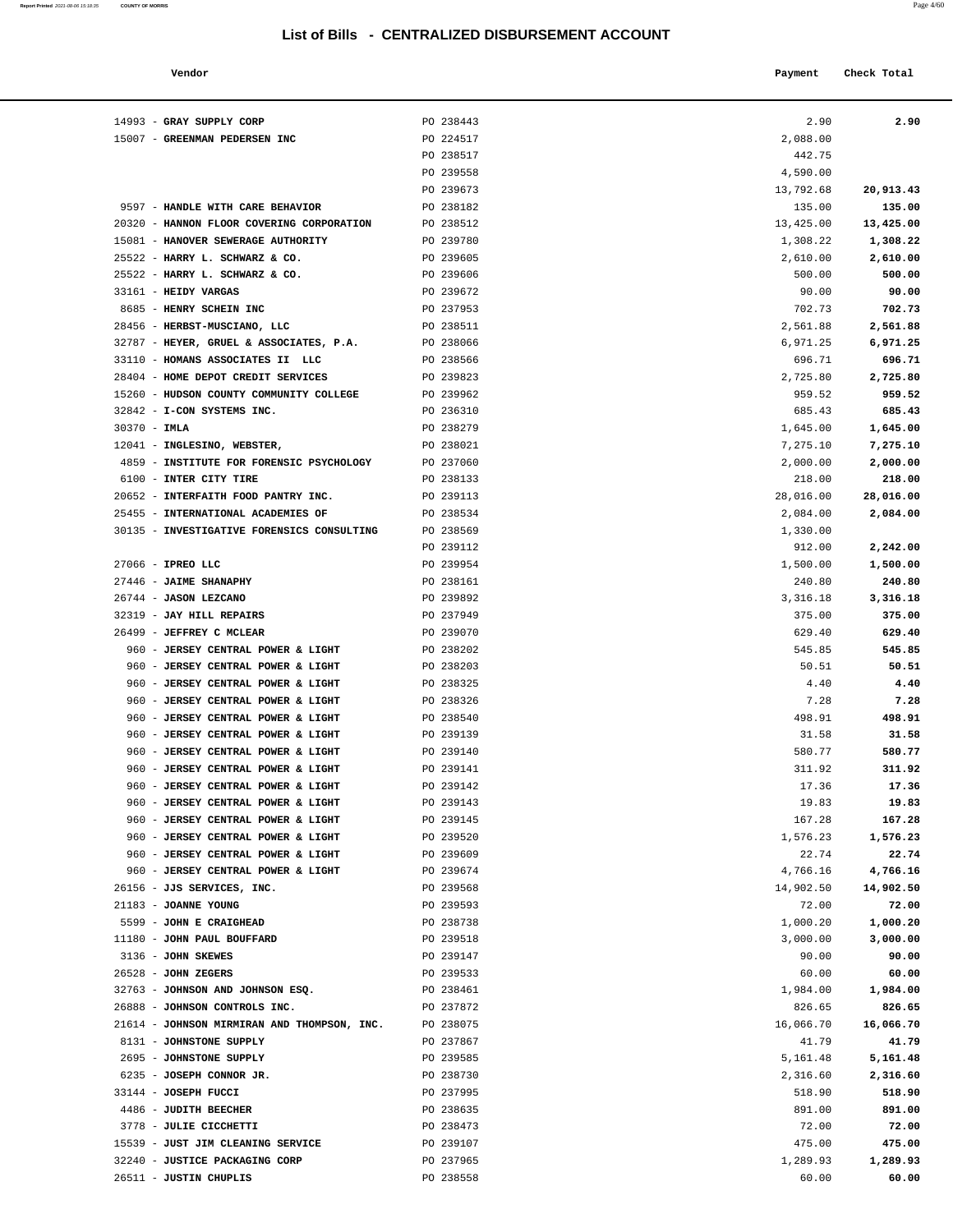| Report Printed 2021-08-06 15:18:35 COUNTY OF MORRIS |  |  | Page 5/60 |
|-----------------------------------------------------|--|--|-----------|
|                                                     |  |  |           |

| Vendor       |                     | Payment | Check Total |        |  |
|--------------|---------------------|---------|-------------|--------|--|
| $\mathbf{r}$ | $P^{\alpha}$ 230703 | 0.0100  |             | 0.0100 |  |

| 29345 - KATHRYN CARROLL                                               | PO 238702              | 891.00           | 891.00           |
|-----------------------------------------------------------------------|------------------------|------------------|------------------|
| 3511 - KATHY CRATE                                                    | PO 238743              | 1,258.80         | 1,258.80         |
| 27752 - KENNETH ARMSTRONG                                             | PO 238617              | 1,188.00         | 1,188.00         |
| 15574 - KENVIL POWER EQUIPMENT, INC.                                  | PO 237930              | 5.22             |                  |
|                                                                       | PO 237938              | 42.87            |                  |
|                                                                       | PO 238134              | 54.86            |                  |
| 11118 - KEVIN BEAGLE                                                  | PO 238371<br>PO 238347 | 155.88<br>90.00  | 258.83<br>90.00  |
| 15634 - KORNER STORE INC                                              | PO 238372              | 218.50           | 218.50           |
| 26521 - KRISTIAN MCMORLAND                                            | PO 238561              | 60.00            | 60.00            |
| 15671 - LABCORP OF AMERICA HOLDINGS                                   | PO 239607              | 237.65           | 237.65           |
| 32285 - LAKE HOPATCONG COMMISSION                                     | PO 237091              | 100.00           | 100.00           |
| 12726 - LANGUAGE LINE SERVICES                                        | PO 238400              | 186.40           |                  |
|                                                                       | PO 238478              | 173.40           | 359.80           |
| 25383 - LAW OFFICE OF ROBERT J. GREENBAUM                             | PO 238268              | 1,722.00         | 1,722.00         |
| 29587 - LEE M MONDAY, PHD                                             | PO 239136              | 2,200.00         | 2,200.00         |
| 20653 - LEGAL SERVICES OF NORTHWEST                                   | PO 239757              | 13,868.00        | 13,868.00        |
| 20653 - LEGAL SERVICES OF NORTHWEST                                   | PO 239759              | 14,855.00        | 14,855.00        |
| 5855 - LEXIS NEXIS                                                    | PO 238000              | 58.00            | 58.00            |
| 5989 - LINCOLN TECHNICAL INSTITUTE                                    | PO 238571              | 532.80           |                  |
|                                                                       | PO 238576              | 532.80           | 1,065.60         |
| 412 - LINDA CSENGETO                                                  | PO 238747              | 1,735.20         | 1,735.20         |
| 1777 - LORCO PETROLEUM SERVICES                                       | PO 238424              | 355.00           | 355.00           |
| 53 - LOVEYS PIZZA & GRILL                                             | PO 239115              | 207.00           | 207.00           |
| 32215 - M& T BANK                                                     | PO 238132              | 720.00           | 720.00           |
| 16280 - M. C. ECONOMIC DEVELOPMENT                                    | PO 239525              | 72,500.00        | 72,500.00        |
| 28251 - MAGIC TOUCH CONSTRUCTION CO., INC.                            | PO 238028              | 73,134.49        |                  |
|                                                                       | PO 239678              | 1,179.20         |                  |
|                                                                       | PO 239736              | 1,618.61         | 75,932.30        |
| 4528 - MALICK AND SCHERER PC                                          | PO 215567              | 14,800.00        |                  |
|                                                                       | PO 239621              | 2,142.84         | 16,942.84        |
| 32821 - MARIA'S PLACE, LLC                                            | PO 237479              | 1,407.40         | 1,407.40         |
| 31586 - MARK ANDERSON                                                 | PO 238615              | 1,626.00         | 1,626.00         |
| 32453 - MC LEAGUE OF MUNICIPALITIES                                   | PO 238269              | 50.00            | 50.00            |
| 11199 - MC ORGANIZATION FOR HISPANIC                                  | PO 239762              | 18,692.00        |                  |
|                                                                       | PO 239764              | 9,417.00         | 28,109.00        |
| 32274 - MCCLOSKEY MECHANICAL INC.                                     | PO 234615              | 12,757.20        |                  |
|                                                                       | PO 234619              | 16,132.00        |                  |
|                                                                       | PO 236415              | 16,950.00        |                  |
|                                                                       | PO 237246              | 4,601.50         | 50,440.70        |
| 27603 - MCKESSON MEDICAL SURGICAL                                     | PO 237952              | 664.34           |                  |
|                                                                       | PO 237967              | 221.13           | 885.47           |
| 14264 - MCMANIMON, SCOTLAND & BAUMANN LLC                             | PO 239955              | 300.00           |                  |
|                                                                       | PO 239955              | 5,700.00         | 6,000.00         |
| 16096 - MCMASTER-CARR SUPPLY CO                                       | PO 238242              | 65.83            | 65.83            |
| 27688 - MELISSA MARTIN                                                | PO 238560              | 60.00            | 60.00            |
| 25498 - MERCER COUNTY COMMUNITY COLLEGE                               | PO 239959              | 1,568.25         | 1,568.25         |
| 25498 - MERCER COUNTY COMMUNITY COLLEGE                               | PO 239960              | 5,502.09         | 5,502.09         |
| 25498 - MERCER COUNTY COMMUNITY COLLEGE                               | PO 239961              | 522.75           | 522.75           |
| 16158 - MGL PRINTING SOLUTIONS                                        | PO 237680              | 137.00           | 137.00           |
| 26517 - MICHAEL HENDERSON                                             | PO 238551              | 60.00            | 60.00            |
| 32153 - MICROSURVEY SOFTWARE, INC.                                    | PO 239523              | 195.00           | 195.00           |
| 295 - MID-ATLANTIC TRUCK CENTRE INC                                   | PO 238136              | 1,267.77         | 1,267.77         |
| 10999 - MILDRED BYRD                                                  | PO 238690              | 629.40           | 629.40           |
| 1209 - MIRIAM ACEVEDO                                                 | PO 239594              | 180.00           | 180.00           |
| 27296 - MONARCH HOUSING ASSOCIATES, INC.                              | PO 239772              | 2,500.00         |                  |
|                                                                       | PO 239773              | 2,500.00         | 5,000.00         |
| 20546 - MONMOUTH STREET FUNERAL                                       | PO 239782              | 3,000.00         | 3,000.00         |
| 7313 - MONTAGE ENTERPRISES INC.<br>8900 - MONTVILLE TWP WATER & SEWER | PO 238244<br>PO 239129 | 493.56<br>138.97 | 493.56<br>138.97 |
| 16268 - MOODY'S INVESTORS SERVICE                                     | PO 240104              | 32,000.00        | 32,000.00        |
| 7131 - MORRIS COUNTY AFTER CARE CENTER                                | PO 237869              | 220.00           | 220.00           |
|                                                                       |                        |                  |                  |

19478 - **MORRIS COUNTY CHAMBER OF** PO 237862 120.00 **120.00**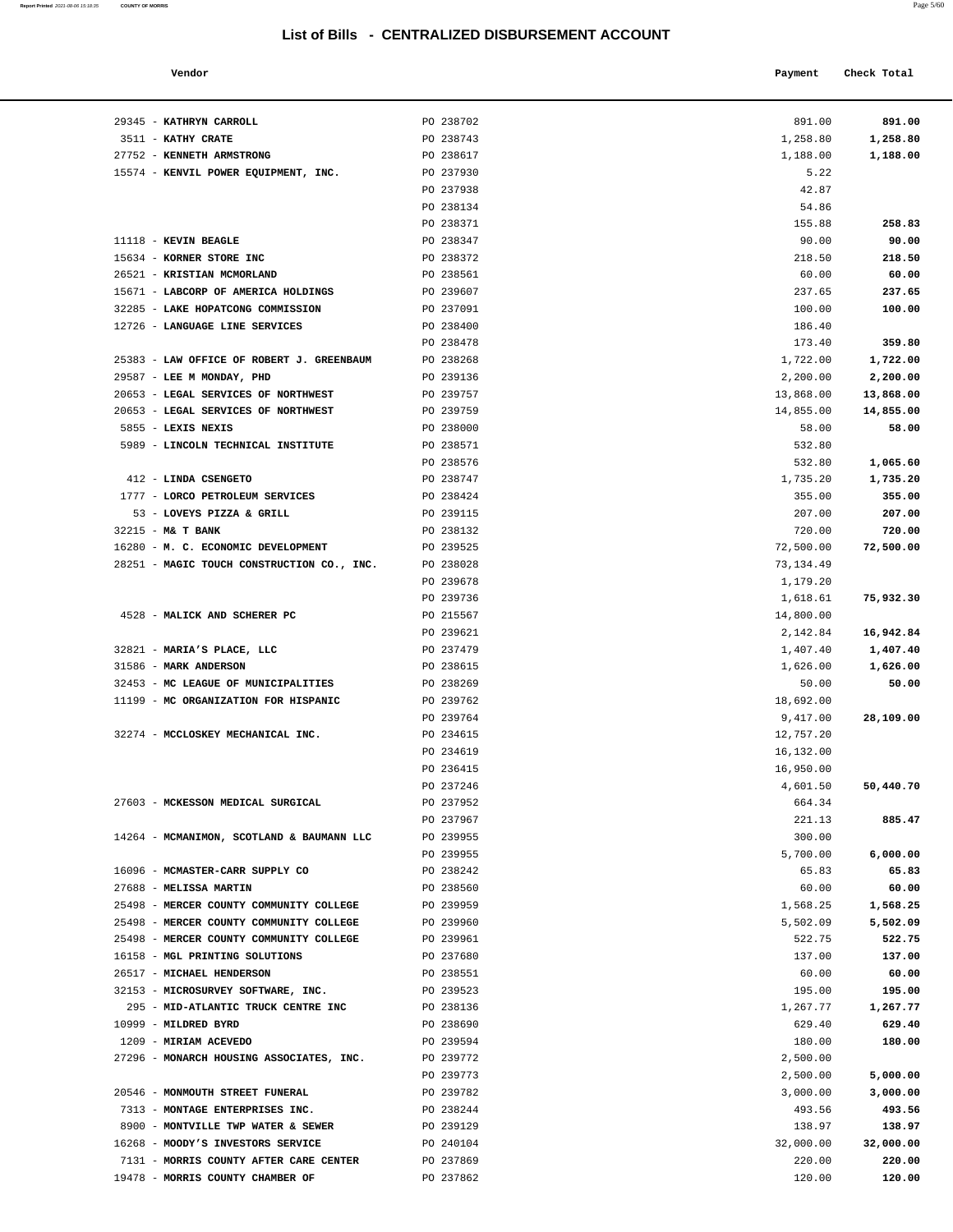12819 - **MORRIS COUNTY MUA PO 237868** 12819 - **MORRIS COUNTY MUA PO 238233** 12819 - **MORRIS COUNTY MUA** PO 238405 12819 - **MORRIS COUNTY MUA** PO 238539

| Vendor                         |           | Check Total<br>Payment |  |
|--------------------------------|-----------|------------------------|--|
| MORRIS COUNTY MUA              | PO 237868 | 1,745.37<br>1,745.37   |  |
| MORRIS COUNTY MUA              | PO 238233 | 1,486.98<br>1,486.98   |  |
| <b>MORRIS COUNTY MUA</b>       | PO 238405 | 1,757.56<br>1,757.56   |  |
| MORRIS COUNTY MUA              | PO 238539 | 770.38<br>770.38       |  |
| MORRIS COUNTY MUA              | PO 239541 | 1,009.92<br>1,009.92   |  |
| MORRIS COUNTY MUNICIPAL        | PO 238234 | 259.84<br>259.84       |  |
| MORRIS COUNTY MUNICIPAL        | PO 238235 | 5,340.09<br>5,340.09   |  |
| <b>MORRISTOWN LUMBER &amp;</b> | PO 237902 | 140.48                 |  |
|                                | PO 237939 | 55.97                  |  |
|                                | PO 237951 | 36.00                  |  |
|                                | PO 238384 | 454.35                 |  |

| 19483 - MORRIS COUNTY MUNICIPAL<br>PO 238234<br>259.84<br>19483 - MORRIS COUNTY MUNICIPAL<br>PO 238235<br>5,340.09<br>5,340.09<br>PO 237902<br>16321 - MORRISTOWN LUMBER &<br>140.48<br>PO 237939<br>55.97<br>PO 237951<br>36.00<br>PO 238384<br>454.35<br>PO 238386<br>17.07<br>PO 238412<br>76.41<br>992.88<br>PO 239822<br>212.60<br>PO 239766<br>8,542.00<br>16338 - MORRISTOWN NEIGHBORHOOD HOUSE<br>PO 239775<br>3,300.00<br>11,842.00<br>16340 - MORRISTOWN PARKING AUTHORITY<br>PO 239680<br>5,882.00<br>5,882.00<br>7206 - MORRISTOWN PATHOLOGY ASSOCIATES<br>PO 239516<br>2,500.00<br>2,500.00<br>16342 - MORRISTOWN POST OFFICE<br>PO 238108<br>5,000.00<br>5,000.00<br>27295 - MORTON SALT, INC.<br>PO 233907<br>25,979.04<br>PO 233908<br>2,576.05<br>PO 233910<br>3, 375. 23<br>PO 236834<br>2,218.16<br>PO 236836<br>1,096.03<br>PO 236837<br>4,276.48<br>PO 236838<br>3,337.03<br>PO 236839<br>1,123.53<br>27295 - MORTON SALT, INC.<br>PO 237035<br>4,166.51<br>PO 239591<br>19523 - N.J. NATURAL GAS COMPANY<br>40.15<br>PO 239683<br>280.98<br>28785 - NAPA OF ROCKAWAY<br>PO 236113<br>136.51<br>PO 238072<br>132.24<br>PO 238249<br>174.67<br>PO 238250<br>113.28<br>28330 - NESTLE WATERS NORTH AMERICA INC.<br>PO 238248<br>269.12<br>16533 - NEW HOPE FOUNDATION INC.<br>PO 239690<br>2,450.00<br>2,450.00<br>14560 - NEW JERSEY AIDS SERVICES<br>PO 239689<br>32,275.00<br>32,275.00<br>16595 - NEW JERSEY STATE<br>PO 235935<br>795.00<br>795.00<br>16552 - NEWBRIDGE SERVICES INC<br>PO 238572<br>714.00<br>PO 238573<br>2,307.50<br>PO 238574<br>7,750.00<br>PO 239632<br>23,419.00<br>PO 239750<br>82,719.00<br>PO 239755<br>2,700.00<br>119,609.50<br>PO 239517<br>1,827.70<br>1,827.70<br>33156 - NICOLAS MONACO<br>23981 - NIELSEN DODGE - C-J-R<br>PO 238245<br>331.46<br>331.46<br>PO 238501<br>10,955.00<br>16570 - NISIVOCCIA, LLP<br>PO 240105<br>20,000.00<br>PO 240122<br>21,469.00<br>PO 240123<br>8,896.00<br>5529 - NJ COUNTY JAIL WARDENS ASSO.<br>PO 237999<br>650.00<br>650.00<br>$7380 - NJ E-ZPASS$<br>PO 238287<br>200.00<br>30.00<br>16638 - NJ STATE LEAGUE OF<br>PO 238211<br>30.00<br>16670 - NJ STATE LEAGUE OF<br>PO 238429<br>30.00<br>16738 - NORTHEASTERN HARDWARE CO INC<br>PO 236843<br>179.85<br>16752 - NORWESCAP INC<br>PO 239116<br>54.00<br>PO 239769<br>7,746.62<br>PO 237837<br>6,884.95<br>16764 - NU-WAY CONCESSIONAIRES INC<br>PO 238012<br>2,188.44<br>$19739 - NV5$<br>PO 239614<br>6,968.50<br>26726 - OFFICE CONCEPTS GROUP, INC.<br>PO 237451<br>673.00<br>26726 - OFFICE CONCEPTS GROUP, INC.<br>PO 237718<br>33.13<br>26726 - OFFICE CONCEPTS GROUP, INC.<br>PO 238546<br>416.43 | 12819 - MORRIS COUNTY MUA | PO 239541 | 1,009.92 | 1,009.92  |
|--------------------------------------------------------------------------------------------------------------------------------------------------------------------------------------------------------------------------------------------------------------------------------------------------------------------------------------------------------------------------------------------------------------------------------------------------------------------------------------------------------------------------------------------------------------------------------------------------------------------------------------------------------------------------------------------------------------------------------------------------------------------------------------------------------------------------------------------------------------------------------------------------------------------------------------------------------------------------------------------------------------------------------------------------------------------------------------------------------------------------------------------------------------------------------------------------------------------------------------------------------------------------------------------------------------------------------------------------------------------------------------------------------------------------------------------------------------------------------------------------------------------------------------------------------------------------------------------------------------------------------------------------------------------------------------------------------------------------------------------------------------------------------------------------------------------------------------------------------------------------------------------------------------------------------------------------------------------------------------------------------------------------------------------------------------------------------------------------------------------------------------------------------------------------------------------------------------------------------------------------------------------------------------------------------------------------------------------------------------------------------------------------------------------------------------------------------------------------------------------------------------------------------------------------------------------------------------------------------------------------------------------------------------|---------------------------|-----------|----------|-----------|
|                                                                                                                                                                                                                                                                                                                                                                                                                                                                                                                                                                                                                                                                                                                                                                                                                                                                                                                                                                                                                                                                                                                                                                                                                                                                                                                                                                                                                                                                                                                                                                                                                                                                                                                                                                                                                                                                                                                                                                                                                                                                                                                                                                                                                                                                                                                                                                                                                                                                                                                                                                                                                                                              |                           |           |          | 259.84    |
|                                                                                                                                                                                                                                                                                                                                                                                                                                                                                                                                                                                                                                                                                                                                                                                                                                                                                                                                                                                                                                                                                                                                                                                                                                                                                                                                                                                                                                                                                                                                                                                                                                                                                                                                                                                                                                                                                                                                                                                                                                                                                                                                                                                                                                                                                                                                                                                                                                                                                                                                                                                                                                                              |                           |           |          |           |
|                                                                                                                                                                                                                                                                                                                                                                                                                                                                                                                                                                                                                                                                                                                                                                                                                                                                                                                                                                                                                                                                                                                                                                                                                                                                                                                                                                                                                                                                                                                                                                                                                                                                                                                                                                                                                                                                                                                                                                                                                                                                                                                                                                                                                                                                                                                                                                                                                                                                                                                                                                                                                                                              |                           |           |          |           |
|                                                                                                                                                                                                                                                                                                                                                                                                                                                                                                                                                                                                                                                                                                                                                                                                                                                                                                                                                                                                                                                                                                                                                                                                                                                                                                                                                                                                                                                                                                                                                                                                                                                                                                                                                                                                                                                                                                                                                                                                                                                                                                                                                                                                                                                                                                                                                                                                                                                                                                                                                                                                                                                              |                           |           |          |           |
|                                                                                                                                                                                                                                                                                                                                                                                                                                                                                                                                                                                                                                                                                                                                                                                                                                                                                                                                                                                                                                                                                                                                                                                                                                                                                                                                                                                                                                                                                                                                                                                                                                                                                                                                                                                                                                                                                                                                                                                                                                                                                                                                                                                                                                                                                                                                                                                                                                                                                                                                                                                                                                                              |                           |           |          |           |
|                                                                                                                                                                                                                                                                                                                                                                                                                                                                                                                                                                                                                                                                                                                                                                                                                                                                                                                                                                                                                                                                                                                                                                                                                                                                                                                                                                                                                                                                                                                                                                                                                                                                                                                                                                                                                                                                                                                                                                                                                                                                                                                                                                                                                                                                                                                                                                                                                                                                                                                                                                                                                                                              |                           |           |          |           |
|                                                                                                                                                                                                                                                                                                                                                                                                                                                                                                                                                                                                                                                                                                                                                                                                                                                                                                                                                                                                                                                                                                                                                                                                                                                                                                                                                                                                                                                                                                                                                                                                                                                                                                                                                                                                                                                                                                                                                                                                                                                                                                                                                                                                                                                                                                                                                                                                                                                                                                                                                                                                                                                              |                           |           |          |           |
|                                                                                                                                                                                                                                                                                                                                                                                                                                                                                                                                                                                                                                                                                                                                                                                                                                                                                                                                                                                                                                                                                                                                                                                                                                                                                                                                                                                                                                                                                                                                                                                                                                                                                                                                                                                                                                                                                                                                                                                                                                                                                                                                                                                                                                                                                                                                                                                                                                                                                                                                                                                                                                                              |                           |           |          |           |
|                                                                                                                                                                                                                                                                                                                                                                                                                                                                                                                                                                                                                                                                                                                                                                                                                                                                                                                                                                                                                                                                                                                                                                                                                                                                                                                                                                                                                                                                                                                                                                                                                                                                                                                                                                                                                                                                                                                                                                                                                                                                                                                                                                                                                                                                                                                                                                                                                                                                                                                                                                                                                                                              |                           |           |          |           |
|                                                                                                                                                                                                                                                                                                                                                                                                                                                                                                                                                                                                                                                                                                                                                                                                                                                                                                                                                                                                                                                                                                                                                                                                                                                                                                                                                                                                                                                                                                                                                                                                                                                                                                                                                                                                                                                                                                                                                                                                                                                                                                                                                                                                                                                                                                                                                                                                                                                                                                                                                                                                                                                              |                           |           |          |           |
|                                                                                                                                                                                                                                                                                                                                                                                                                                                                                                                                                                                                                                                                                                                                                                                                                                                                                                                                                                                                                                                                                                                                                                                                                                                                                                                                                                                                                                                                                                                                                                                                                                                                                                                                                                                                                                                                                                                                                                                                                                                                                                                                                                                                                                                                                                                                                                                                                                                                                                                                                                                                                                                              |                           |           |          |           |
|                                                                                                                                                                                                                                                                                                                                                                                                                                                                                                                                                                                                                                                                                                                                                                                                                                                                                                                                                                                                                                                                                                                                                                                                                                                                                                                                                                                                                                                                                                                                                                                                                                                                                                                                                                                                                                                                                                                                                                                                                                                                                                                                                                                                                                                                                                                                                                                                                                                                                                                                                                                                                                                              |                           |           |          |           |
|                                                                                                                                                                                                                                                                                                                                                                                                                                                                                                                                                                                                                                                                                                                                                                                                                                                                                                                                                                                                                                                                                                                                                                                                                                                                                                                                                                                                                                                                                                                                                                                                                                                                                                                                                                                                                                                                                                                                                                                                                                                                                                                                                                                                                                                                                                                                                                                                                                                                                                                                                                                                                                                              |                           |           |          |           |
|                                                                                                                                                                                                                                                                                                                                                                                                                                                                                                                                                                                                                                                                                                                                                                                                                                                                                                                                                                                                                                                                                                                                                                                                                                                                                                                                                                                                                                                                                                                                                                                                                                                                                                                                                                                                                                                                                                                                                                                                                                                                                                                                                                                                                                                                                                                                                                                                                                                                                                                                                                                                                                                              |                           |           |          |           |
|                                                                                                                                                                                                                                                                                                                                                                                                                                                                                                                                                                                                                                                                                                                                                                                                                                                                                                                                                                                                                                                                                                                                                                                                                                                                                                                                                                                                                                                                                                                                                                                                                                                                                                                                                                                                                                                                                                                                                                                                                                                                                                                                                                                                                                                                                                                                                                                                                                                                                                                                                                                                                                                              |                           |           |          |           |
|                                                                                                                                                                                                                                                                                                                                                                                                                                                                                                                                                                                                                                                                                                                                                                                                                                                                                                                                                                                                                                                                                                                                                                                                                                                                                                                                                                                                                                                                                                                                                                                                                                                                                                                                                                                                                                                                                                                                                                                                                                                                                                                                                                                                                                                                                                                                                                                                                                                                                                                                                                                                                                                              |                           |           |          |           |
|                                                                                                                                                                                                                                                                                                                                                                                                                                                                                                                                                                                                                                                                                                                                                                                                                                                                                                                                                                                                                                                                                                                                                                                                                                                                                                                                                                                                                                                                                                                                                                                                                                                                                                                                                                                                                                                                                                                                                                                                                                                                                                                                                                                                                                                                                                                                                                                                                                                                                                                                                                                                                                                              |                           |           |          |           |
|                                                                                                                                                                                                                                                                                                                                                                                                                                                                                                                                                                                                                                                                                                                                                                                                                                                                                                                                                                                                                                                                                                                                                                                                                                                                                                                                                                                                                                                                                                                                                                                                                                                                                                                                                                                                                                                                                                                                                                                                                                                                                                                                                                                                                                                                                                                                                                                                                                                                                                                                                                                                                                                              |                           |           |          |           |
|                                                                                                                                                                                                                                                                                                                                                                                                                                                                                                                                                                                                                                                                                                                                                                                                                                                                                                                                                                                                                                                                                                                                                                                                                                                                                                                                                                                                                                                                                                                                                                                                                                                                                                                                                                                                                                                                                                                                                                                                                                                                                                                                                                                                                                                                                                                                                                                                                                                                                                                                                                                                                                                              |                           |           |          |           |
|                                                                                                                                                                                                                                                                                                                                                                                                                                                                                                                                                                                                                                                                                                                                                                                                                                                                                                                                                                                                                                                                                                                                                                                                                                                                                                                                                                                                                                                                                                                                                                                                                                                                                                                                                                                                                                                                                                                                                                                                                                                                                                                                                                                                                                                                                                                                                                                                                                                                                                                                                                                                                                                              |                           |           |          |           |
|                                                                                                                                                                                                                                                                                                                                                                                                                                                                                                                                                                                                                                                                                                                                                                                                                                                                                                                                                                                                                                                                                                                                                                                                                                                                                                                                                                                                                                                                                                                                                                                                                                                                                                                                                                                                                                                                                                                                                                                                                                                                                                                                                                                                                                                                                                                                                                                                                                                                                                                                                                                                                                                              |                           |           |          |           |
|                                                                                                                                                                                                                                                                                                                                                                                                                                                                                                                                                                                                                                                                                                                                                                                                                                                                                                                                                                                                                                                                                                                                                                                                                                                                                                                                                                                                                                                                                                                                                                                                                                                                                                                                                                                                                                                                                                                                                                                                                                                                                                                                                                                                                                                                                                                                                                                                                                                                                                                                                                                                                                                              |                           |           |          |           |
|                                                                                                                                                                                                                                                                                                                                                                                                                                                                                                                                                                                                                                                                                                                                                                                                                                                                                                                                                                                                                                                                                                                                                                                                                                                                                                                                                                                                                                                                                                                                                                                                                                                                                                                                                                                                                                                                                                                                                                                                                                                                                                                                                                                                                                                                                                                                                                                                                                                                                                                                                                                                                                                              |                           |           |          | 43,981.55 |
|                                                                                                                                                                                                                                                                                                                                                                                                                                                                                                                                                                                                                                                                                                                                                                                                                                                                                                                                                                                                                                                                                                                                                                                                                                                                                                                                                                                                                                                                                                                                                                                                                                                                                                                                                                                                                                                                                                                                                                                                                                                                                                                                                                                                                                                                                                                                                                                                                                                                                                                                                                                                                                                              |                           |           |          | 4,166.51  |
|                                                                                                                                                                                                                                                                                                                                                                                                                                                                                                                                                                                                                                                                                                                                                                                                                                                                                                                                                                                                                                                                                                                                                                                                                                                                                                                                                                                                                                                                                                                                                                                                                                                                                                                                                                                                                                                                                                                                                                                                                                                                                                                                                                                                                                                                                                                                                                                                                                                                                                                                                                                                                                                              |                           |           |          |           |
|                                                                                                                                                                                                                                                                                                                                                                                                                                                                                                                                                                                                                                                                                                                                                                                                                                                                                                                                                                                                                                                                                                                                                                                                                                                                                                                                                                                                                                                                                                                                                                                                                                                                                                                                                                                                                                                                                                                                                                                                                                                                                                                                                                                                                                                                                                                                                                                                                                                                                                                                                                                                                                                              |                           |           |          | 321.13    |
|                                                                                                                                                                                                                                                                                                                                                                                                                                                                                                                                                                                                                                                                                                                                                                                                                                                                                                                                                                                                                                                                                                                                                                                                                                                                                                                                                                                                                                                                                                                                                                                                                                                                                                                                                                                                                                                                                                                                                                                                                                                                                                                                                                                                                                                                                                                                                                                                                                                                                                                                                                                                                                                              |                           |           |          |           |
|                                                                                                                                                                                                                                                                                                                                                                                                                                                                                                                                                                                                                                                                                                                                                                                                                                                                                                                                                                                                                                                                                                                                                                                                                                                                                                                                                                                                                                                                                                                                                                                                                                                                                                                                                                                                                                                                                                                                                                                                                                                                                                                                                                                                                                                                                                                                                                                                                                                                                                                                                                                                                                                              |                           |           |          |           |
|                                                                                                                                                                                                                                                                                                                                                                                                                                                                                                                                                                                                                                                                                                                                                                                                                                                                                                                                                                                                                                                                                                                                                                                                                                                                                                                                                                                                                                                                                                                                                                                                                                                                                                                                                                                                                                                                                                                                                                                                                                                                                                                                                                                                                                                                                                                                                                                                                                                                                                                                                                                                                                                              |                           |           |          |           |
|                                                                                                                                                                                                                                                                                                                                                                                                                                                                                                                                                                                                                                                                                                                                                                                                                                                                                                                                                                                                                                                                                                                                                                                                                                                                                                                                                                                                                                                                                                                                                                                                                                                                                                                                                                                                                                                                                                                                                                                                                                                                                                                                                                                                                                                                                                                                                                                                                                                                                                                                                                                                                                                              |                           |           |          | 556.70    |
|                                                                                                                                                                                                                                                                                                                                                                                                                                                                                                                                                                                                                                                                                                                                                                                                                                                                                                                                                                                                                                                                                                                                                                                                                                                                                                                                                                                                                                                                                                                                                                                                                                                                                                                                                                                                                                                                                                                                                                                                                                                                                                                                                                                                                                                                                                                                                                                                                                                                                                                                                                                                                                                              |                           |           |          | 269.12    |
|                                                                                                                                                                                                                                                                                                                                                                                                                                                                                                                                                                                                                                                                                                                                                                                                                                                                                                                                                                                                                                                                                                                                                                                                                                                                                                                                                                                                                                                                                                                                                                                                                                                                                                                                                                                                                                                                                                                                                                                                                                                                                                                                                                                                                                                                                                                                                                                                                                                                                                                                                                                                                                                              |                           |           |          |           |
|                                                                                                                                                                                                                                                                                                                                                                                                                                                                                                                                                                                                                                                                                                                                                                                                                                                                                                                                                                                                                                                                                                                                                                                                                                                                                                                                                                                                                                                                                                                                                                                                                                                                                                                                                                                                                                                                                                                                                                                                                                                                                                                                                                                                                                                                                                                                                                                                                                                                                                                                                                                                                                                              |                           |           |          |           |
|                                                                                                                                                                                                                                                                                                                                                                                                                                                                                                                                                                                                                                                                                                                                                                                                                                                                                                                                                                                                                                                                                                                                                                                                                                                                                                                                                                                                                                                                                                                                                                                                                                                                                                                                                                                                                                                                                                                                                                                                                                                                                                                                                                                                                                                                                                                                                                                                                                                                                                                                                                                                                                                              |                           |           |          |           |
|                                                                                                                                                                                                                                                                                                                                                                                                                                                                                                                                                                                                                                                                                                                                                                                                                                                                                                                                                                                                                                                                                                                                                                                                                                                                                                                                                                                                                                                                                                                                                                                                                                                                                                                                                                                                                                                                                                                                                                                                                                                                                                                                                                                                                                                                                                                                                                                                                                                                                                                                                                                                                                                              |                           |           |          |           |
|                                                                                                                                                                                                                                                                                                                                                                                                                                                                                                                                                                                                                                                                                                                                                                                                                                                                                                                                                                                                                                                                                                                                                                                                                                                                                                                                                                                                                                                                                                                                                                                                                                                                                                                                                                                                                                                                                                                                                                                                                                                                                                                                                                                                                                                                                                                                                                                                                                                                                                                                                                                                                                                              |                           |           |          |           |
|                                                                                                                                                                                                                                                                                                                                                                                                                                                                                                                                                                                                                                                                                                                                                                                                                                                                                                                                                                                                                                                                                                                                                                                                                                                                                                                                                                                                                                                                                                                                                                                                                                                                                                                                                                                                                                                                                                                                                                                                                                                                                                                                                                                                                                                                                                                                                                                                                                                                                                                                                                                                                                                              |                           |           |          |           |
|                                                                                                                                                                                                                                                                                                                                                                                                                                                                                                                                                                                                                                                                                                                                                                                                                                                                                                                                                                                                                                                                                                                                                                                                                                                                                                                                                                                                                                                                                                                                                                                                                                                                                                                                                                                                                                                                                                                                                                                                                                                                                                                                                                                                                                                                                                                                                                                                                                                                                                                                                                                                                                                              |                           |           |          |           |
|                                                                                                                                                                                                                                                                                                                                                                                                                                                                                                                                                                                                                                                                                                                                                                                                                                                                                                                                                                                                                                                                                                                                                                                                                                                                                                                                                                                                                                                                                                                                                                                                                                                                                                                                                                                                                                                                                                                                                                                                                                                                                                                                                                                                                                                                                                                                                                                                                                                                                                                                                                                                                                                              |                           |           |          |           |
|                                                                                                                                                                                                                                                                                                                                                                                                                                                                                                                                                                                                                                                                                                                                                                                                                                                                                                                                                                                                                                                                                                                                                                                                                                                                                                                                                                                                                                                                                                                                                                                                                                                                                                                                                                                                                                                                                                                                                                                                                                                                                                                                                                                                                                                                                                                                                                                                                                                                                                                                                                                                                                                              |                           |           |          |           |
|                                                                                                                                                                                                                                                                                                                                                                                                                                                                                                                                                                                                                                                                                                                                                                                                                                                                                                                                                                                                                                                                                                                                                                                                                                                                                                                                                                                                                                                                                                                                                                                                                                                                                                                                                                                                                                                                                                                                                                                                                                                                                                                                                                                                                                                                                                                                                                                                                                                                                                                                                                                                                                                              |                           |           |          |           |
|                                                                                                                                                                                                                                                                                                                                                                                                                                                                                                                                                                                                                                                                                                                                                                                                                                                                                                                                                                                                                                                                                                                                                                                                                                                                                                                                                                                                                                                                                                                                                                                                                                                                                                                                                                                                                                                                                                                                                                                                                                                                                                                                                                                                                                                                                                                                                                                                                                                                                                                                                                                                                                                              |                           |           |          |           |
|                                                                                                                                                                                                                                                                                                                                                                                                                                                                                                                                                                                                                                                                                                                                                                                                                                                                                                                                                                                                                                                                                                                                                                                                                                                                                                                                                                                                                                                                                                                                                                                                                                                                                                                                                                                                                                                                                                                                                                                                                                                                                                                                                                                                                                                                                                                                                                                                                                                                                                                                                                                                                                                              |                           |           |          |           |
|                                                                                                                                                                                                                                                                                                                                                                                                                                                                                                                                                                                                                                                                                                                                                                                                                                                                                                                                                                                                                                                                                                                                                                                                                                                                                                                                                                                                                                                                                                                                                                                                                                                                                                                                                                                                                                                                                                                                                                                                                                                                                                                                                                                                                                                                                                                                                                                                                                                                                                                                                                                                                                                              |                           |           |          |           |
|                                                                                                                                                                                                                                                                                                                                                                                                                                                                                                                                                                                                                                                                                                                                                                                                                                                                                                                                                                                                                                                                                                                                                                                                                                                                                                                                                                                                                                                                                                                                                                                                                                                                                                                                                                                                                                                                                                                                                                                                                                                                                                                                                                                                                                                                                                                                                                                                                                                                                                                                                                                                                                                              |                           |           |          |           |
|                                                                                                                                                                                                                                                                                                                                                                                                                                                                                                                                                                                                                                                                                                                                                                                                                                                                                                                                                                                                                                                                                                                                                                                                                                                                                                                                                                                                                                                                                                                                                                                                                                                                                                                                                                                                                                                                                                                                                                                                                                                                                                                                                                                                                                                                                                                                                                                                                                                                                                                                                                                                                                                              |                           |           |          |           |
|                                                                                                                                                                                                                                                                                                                                                                                                                                                                                                                                                                                                                                                                                                                                                                                                                                                                                                                                                                                                                                                                                                                                                                                                                                                                                                                                                                                                                                                                                                                                                                                                                                                                                                                                                                                                                                                                                                                                                                                                                                                                                                                                                                                                                                                                                                                                                                                                                                                                                                                                                                                                                                                              |                           |           |          | 61,320.00 |
|                                                                                                                                                                                                                                                                                                                                                                                                                                                                                                                                                                                                                                                                                                                                                                                                                                                                                                                                                                                                                                                                                                                                                                                                                                                                                                                                                                                                                                                                                                                                                                                                                                                                                                                                                                                                                                                                                                                                                                                                                                                                                                                                                                                                                                                                                                                                                                                                                                                                                                                                                                                                                                                              |                           |           |          |           |
|                                                                                                                                                                                                                                                                                                                                                                                                                                                                                                                                                                                                                                                                                                                                                                                                                                                                                                                                                                                                                                                                                                                                                                                                                                                                                                                                                                                                                                                                                                                                                                                                                                                                                                                                                                                                                                                                                                                                                                                                                                                                                                                                                                                                                                                                                                                                                                                                                                                                                                                                                                                                                                                              |                           |           |          | 200.00    |
|                                                                                                                                                                                                                                                                                                                                                                                                                                                                                                                                                                                                                                                                                                                                                                                                                                                                                                                                                                                                                                                                                                                                                                                                                                                                                                                                                                                                                                                                                                                                                                                                                                                                                                                                                                                                                                                                                                                                                                                                                                                                                                                                                                                                                                                                                                                                                                                                                                                                                                                                                                                                                                                              |                           |           |          |           |
|                                                                                                                                                                                                                                                                                                                                                                                                                                                                                                                                                                                                                                                                                                                                                                                                                                                                                                                                                                                                                                                                                                                                                                                                                                                                                                                                                                                                                                                                                                                                                                                                                                                                                                                                                                                                                                                                                                                                                                                                                                                                                                                                                                                                                                                                                                                                                                                                                                                                                                                                                                                                                                                              |                           |           |          | 30.00     |
|                                                                                                                                                                                                                                                                                                                                                                                                                                                                                                                                                                                                                                                                                                                                                                                                                                                                                                                                                                                                                                                                                                                                                                                                                                                                                                                                                                                                                                                                                                                                                                                                                                                                                                                                                                                                                                                                                                                                                                                                                                                                                                                                                                                                                                                                                                                                                                                                                                                                                                                                                                                                                                                              |                           |           |          | 179.85    |
|                                                                                                                                                                                                                                                                                                                                                                                                                                                                                                                                                                                                                                                                                                                                                                                                                                                                                                                                                                                                                                                                                                                                                                                                                                                                                                                                                                                                                                                                                                                                                                                                                                                                                                                                                                                                                                                                                                                                                                                                                                                                                                                                                                                                                                                                                                                                                                                                                                                                                                                                                                                                                                                              |                           |           |          |           |
|                                                                                                                                                                                                                                                                                                                                                                                                                                                                                                                                                                                                                                                                                                                                                                                                                                                                                                                                                                                                                                                                                                                                                                                                                                                                                                                                                                                                                                                                                                                                                                                                                                                                                                                                                                                                                                                                                                                                                                                                                                                                                                                                                                                                                                                                                                                                                                                                                                                                                                                                                                                                                                                              |                           |           |          | 7,800.62  |
|                                                                                                                                                                                                                                                                                                                                                                                                                                                                                                                                                                                                                                                                                                                                                                                                                                                                                                                                                                                                                                                                                                                                                                                                                                                                                                                                                                                                                                                                                                                                                                                                                                                                                                                                                                                                                                                                                                                                                                                                                                                                                                                                                                                                                                                                                                                                                                                                                                                                                                                                                                                                                                                              |                           |           |          |           |
|                                                                                                                                                                                                                                                                                                                                                                                                                                                                                                                                                                                                                                                                                                                                                                                                                                                                                                                                                                                                                                                                                                                                                                                                                                                                                                                                                                                                                                                                                                                                                                                                                                                                                                                                                                                                                                                                                                                                                                                                                                                                                                                                                                                                                                                                                                                                                                                                                                                                                                                                                                                                                                                              |                           |           |          | 9,073.39  |
|                                                                                                                                                                                                                                                                                                                                                                                                                                                                                                                                                                                                                                                                                                                                                                                                                                                                                                                                                                                                                                                                                                                                                                                                                                                                                                                                                                                                                                                                                                                                                                                                                                                                                                                                                                                                                                                                                                                                                                                                                                                                                                                                                                                                                                                                                                                                                                                                                                                                                                                                                                                                                                                              |                           |           |          | 6,968.50  |
|                                                                                                                                                                                                                                                                                                                                                                                                                                                                                                                                                                                                                                                                                                                                                                                                                                                                                                                                                                                                                                                                                                                                                                                                                                                                                                                                                                                                                                                                                                                                                                                                                                                                                                                                                                                                                                                                                                                                                                                                                                                                                                                                                                                                                                                                                                                                                                                                                                                                                                                                                                                                                                                              |                           |           |          | 673.00    |
|                                                                                                                                                                                                                                                                                                                                                                                                                                                                                                                                                                                                                                                                                                                                                                                                                                                                                                                                                                                                                                                                                                                                                                                                                                                                                                                                                                                                                                                                                                                                                                                                                                                                                                                                                                                                                                                                                                                                                                                                                                                                                                                                                                                                                                                                                                                                                                                                                                                                                                                                                                                                                                                              |                           |           |          | 33.13     |
|                                                                                                                                                                                                                                                                                                                                                                                                                                                                                                                                                                                                                                                                                                                                                                                                                                                                                                                                                                                                                                                                                                                                                                                                                                                                                                                                                                                                                                                                                                                                                                                                                                                                                                                                                                                                                                                                                                                                                                                                                                                                                                                                                                                                                                                                                                                                                                                                                                                                                                                                                                                                                                                              |                           |           |          | 416.43    |
|                                                                                                                                                                                                                                                                                                                                                                                                                                                                                                                                                                                                                                                                                                                                                                                                                                                                                                                                                                                                                                                                                                                                                                                                                                                                                                                                                                                                                                                                                                                                                                                                                                                                                                                                                                                                                                                                                                                                                                                                                                                                                                                                                                                                                                                                                                                                                                                                                                                                                                                                                                                                                                                              |                           |           |          |           |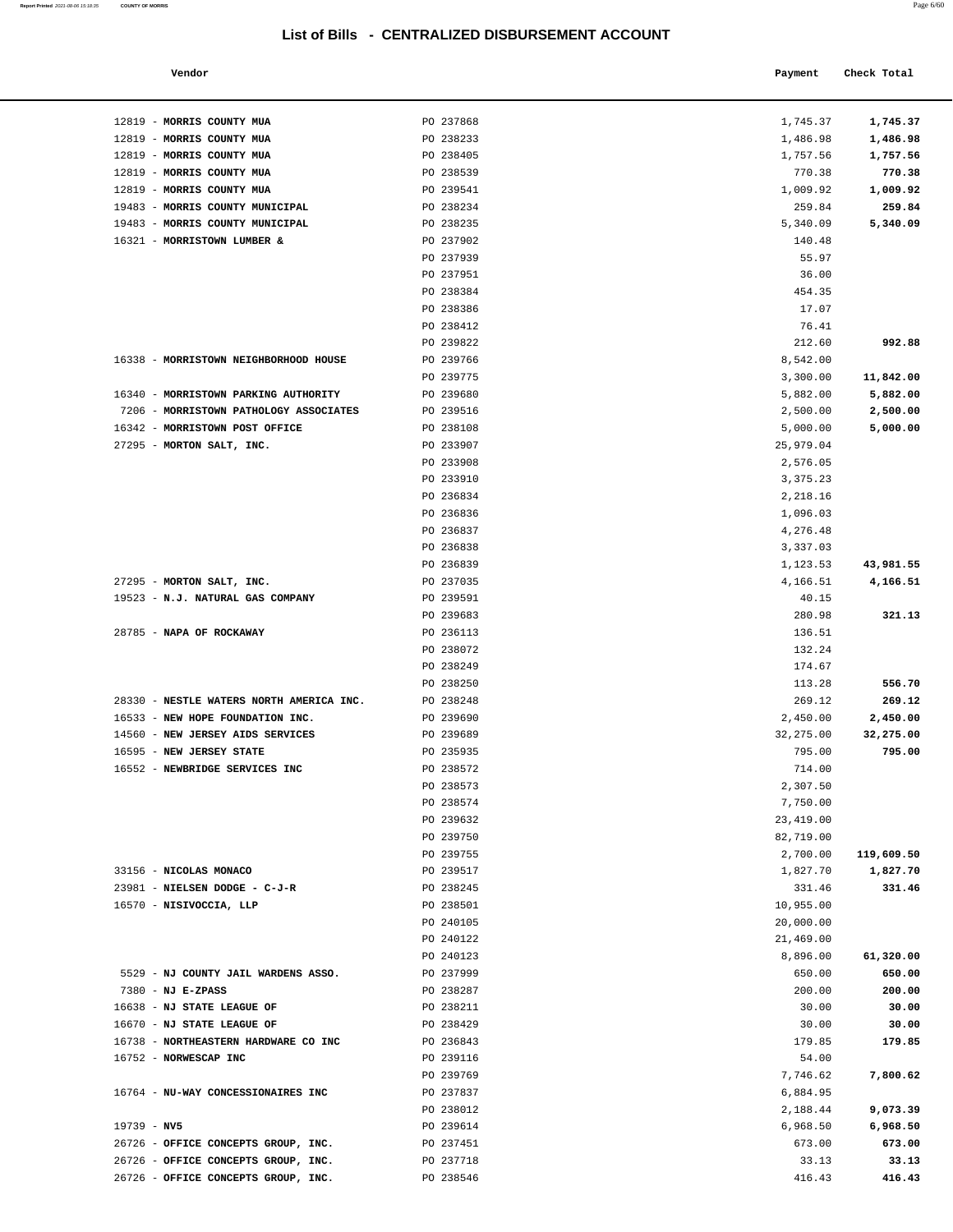**Report Printed** 2021-08-06 15:18:35 **COUNTY OF MORRIS** Page 7/60

| Vendor                                                                     |                        | Payment            | Check Total          |
|----------------------------------------------------------------------------|------------------------|--------------------|----------------------|
|                                                                            |                        |                    |                      |
|                                                                            |                        |                    | 65.28                |
| 26726 - OFFICE CONCEPTS GROUP, INC.                                        | PO 239132              | 65.28<br>252.03    | 252.03               |
| 26726 - OFFICE CONCEPTS GROUP, INC.<br>26726 - OFFICE CONCEPTS GROUP, INC. | PO 239494<br>PO 239575 | 3.61               | 3.61                 |
| 26726 - OFFICE CONCEPTS GROUP, INC.                                        | PO 239599              | 2,663.30           | 2,663.30             |
| 10246 - OFFICE OF TEMPORARY ASSISTANCE                                     | PO 238479              | 6,000.00           | 6,000.00             |
| 10246 - OFFICE OF TEMPORARY ASSISTANCE                                     | PO 238493              | 70,000.00          | 70,000.00            |
| 31831 - OMSUM ENGINEERING, LLC                                             | PO 239682              | 13,095.00          | 13,095.00            |
| 25021 - ONE SOURCE OF NEW JERSEY LLC                                       | PO 237603              | 504.11             | 504.11               |
| 9292 - OPEN SYSTEMS INTEGRATORS, INC.                                      | PO 237846              | 7,000.00           | 7,000.00             |
| $20526$ - OPTIMUM                                                          | PO 231890              | 241.18             | 241.18               |
| 13856 - OPTIMUM                                                            | PO 238137              | 293.02             | 293.02               |
| 13856 - OPTIMUM                                                            | PO 238415              | 96.23              | 96.23                |
| 8451 - OPTIMUM                                                             | PO 239578              | 116.04             | 116.04               |
| 8451 - OPTIMUM                                                             | PO 239579              | 396.62             | 396.62               |
| 27277 - PARSIPPANY-TROY HILLS                                              | PO 238185              | 50.00              | 50.00                |
| 32243 - PERTH AMBOY SPRING WORKS, INC                                      | PO 238411              | 1,135.84           | 1,135.84             |
| 32158 - PHILIP MASI                                                        | PO 239564              | 1,182.00           | 1,182.00             |
| 17019 - PHILLIPSBURG SCHOOL BASED                                          | PO 238565              | 105.25             | 105.25               |
| 25859 - POINTCLICKCARE                                                     | PO 238024              | 309.94             | 309.94               |
| 26363 - PRAXAIR DISTRIBUTION                                               | PO 238247              | 335.01             | 335.01               |
| 27929 - PREMIER GLOBAL SERVICES                                            | PO 239530              | 57.75              | 57.75                |
| 17800 - PRIME HEALTHCARE SERVICES                                          | PO 239694              | 23,525.00          | 23,525.00            |
| 17189 - PSE&G CO                                                           | PO 239677              | 159.53             | 159.53               |
| 7872 - QUENCH USA, INC.                                                    | PO 239563              | 85.00              |                      |
|                                                                            | PO 239584              | 49.44              | 134.44               |
| 30957 - QUINCY COMPRESSOR LLC                                              | PO 238567              | 986.24             | 986.24               |
| 264 - R & J CONTROL, INC.                                                  | PO 237058              | 155.00             | 155.00               |
| 17215 - R.S. KNAPP CO. INC.                                                | PO 238393              | 75.00              | 75.00                |
| 31651 - RAPID PUMP & METER SERVICES CO.                                    | PO 238509              | 3,278.50           | 3,278.50             |
| 646 - RAW INC                                                              | PO 238409              | 125.00             | 125.00               |
| 26223 - RE-TRON TECHNOLOGIES INC.                                          | PO 238407              | 201.08             | 201.08               |
| 32428 - RED DOOR LEGAL SERVICES                                            | PO 238157              | 2,065.00           | 2,065.00             |
| 7422 - RENE AXELROD                                                        | PO 238621              | 813.00             | 813.00               |
| 26445 - RENEE M. BISSON                                                    | PO 239891              | 1,835.52           | 1,835.52             |
| 29466 - RICCIARDI BROTHERS, INC                                            | PO 239735              | 299.91             | 299.91               |
| 28336 - RICHARD JOHNSON                                                    | PO 238503              | 54.54              | 54.54                |
| 28741 - RICOH USA, INC.                                                    | PO 235757              | 703.72             | 703.72               |
| 28741 - RICOH USA, INC.                                                    | PO 235814              | 703.72             | 703.72               |
| 28741 - RICOH USA, INC.                                                    | PO 235825              | 618.78             | 618.78               |
| 28741 - RICOH USA, INC.                                                    | PO 235826              | 874.59             | 874.59               |
| 28741 - RICOH USA, INC.                                                    | PO 238106              | 1,247.05           | 1,247.05             |
| 28741 - RICOH USA, INC.                                                    | PO 238111              | 11.55              | 11.55                |
| 28741 - RICOH USA, INC.                                                    | PO 238145              | 35.42              | 35.42                |
| 28741 - RICOH USA, INC.<br>28741 - RICOH USA, INC.                         | PO 238253<br>PO 238254 | 69.16<br>997.27    | 69.16<br>997.27      |
|                                                                            |                        |                    |                      |
| 28741 - RICOH USA, INC.<br>28741 - RICOH USA, INC.                         | PO 238310<br>PO 238410 | 154.35<br>1,806.00 | 154.35               |
| 28741 - RICOH USA, INC.                                                    | PO 238480              | 2,247.15           | 1,806.00<br>2,247.15 |
| 28741 - RICOH USA, INC.                                                    | PO 238487              | 791.36             | 791.36               |
| 28741 - RICOH USA, INC.                                                    | PO 238488              | 372.75             | 372.75               |
| 28741 - RICOH USA, INC.                                                    | PO 238492              | 45.15              | 45.15                |
| 28741 - RICOH USA, INC.                                                    | PO 238499              | 1,353.50           | 1,353.50             |
| 28741 - RICOH USA, INC.                                                    | PO 238547              | 2,285.15           | 2,285.15             |
| 28741 - RICOH USA, INC.                                                    | PO 239108              | 23.17              | 23.17                |
| 28741 - RICOH USA, INC.                                                    | PO 239149              | 817.29             | 817.29               |
| 28741 - RICOH USA, INC.                                                    | PO 239150              | 176.40             | 176.40               |
| 28741 - RICOH USA, INC.                                                    | PO 239157              | 113.12             | 113.12               |
| 28741 - RICOH USA, INC.                                                    | PO 239158              | 817.29             | 817.29               |
| 28741 - RICOH USA, INC.                                                    | PO 239519              | 17.01              | 17.01                |
| 28741 - RICOH USA, INC.                                                    | PO 239791              | 1,107.09           | 1,107.09             |
| 21788 - ROAD SAFETY SYSTEMS LLC                                            | PO 232783              | 4,735.00           | 4,735.00             |
| 21788 - ROAD SAFETY SYSTEMS LLC                                            | PO 236712              | 3,635.00           | 3,635.00             |
| 1614 - ROBERT BECKMANN                                                     | PO 238633              | 891.00             | 891.00               |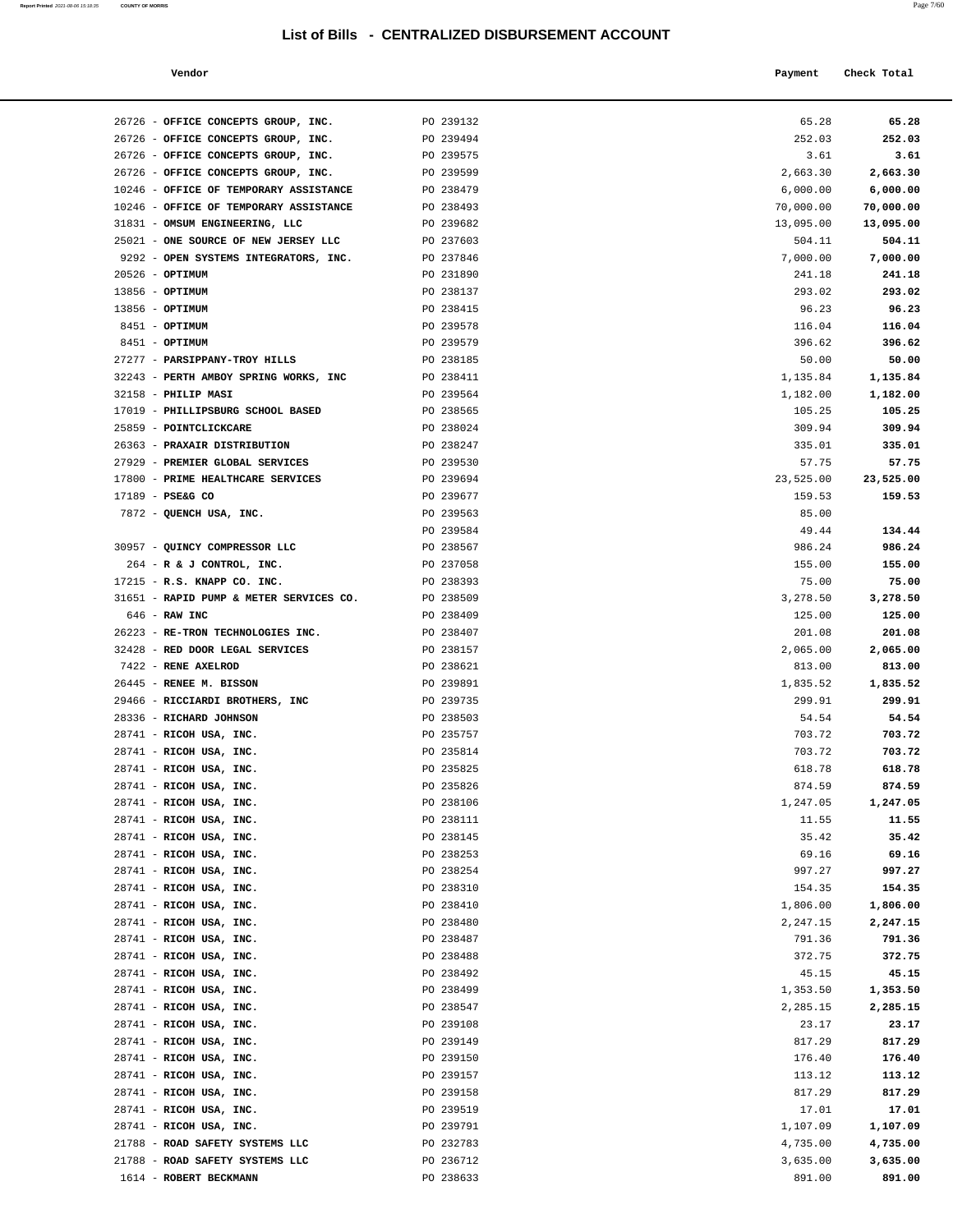**Report Printed** 2021-08-06 15:18:35 **COUNTY OF MORRIS** Page 8/60

| Vendor                                                             |                        | Payment             | Check Total         |
|--------------------------------------------------------------------|------------------------|---------------------|---------------------|
|                                                                    |                        |                     |                     |
|                                                                    |                        |                     |                     |
| 25124 - ROSELIND A. CUDJOE                                         | PO 238748              | 629.40              | 629.40              |
| 29926 - ROSEMARY BARCLAY                                           | PO 238625              | 891.00              | 891.00              |
| 17417 - ROXBURY TWP POLICE DEPT                                    | PO 239613              | 1,845.00            | 1,845.00            |
| 29688 - RUBENA CHEEK                                               | PO 238712              | 804.00              | 804.00              |
| 26510 - RUSSELL BERGER                                             | PO 238557              | 60.00               | 60.00               |
| 26510 - RUSSELL BERGER                                             | PO 239538              | 100.00              | 100.00              |
| 29609 - RUTGERS, THE STATE UNIVERSITY OF NJ                        | PO 236972              | 82,727.66           |                     |
|                                                                    | PO 237212              | 42,830.03           | 125,557.69          |
| 20167 - SAFARILAND LLC                                             | PO 234983<br>PO 237626 | 895.00              | 895.00<br>50.00     |
| 20493 - SAINT ANN CHURCH<br>$10044$ - SANDRA BOLAN                 | PO 238651              | 50.00<br>629.40     |                     |
| 29035 - SARINA DOSSANTOS                                           | PO 238544              |                     | 629.40              |
| 3032 - SCIENTIFIC BOILER WATER                                     | PO 233478              | 107.50<br>49,184.00 | 107.50<br>49,184.00 |
| $26535 -$ SEAN DEL BENE                                            | PO 238549              | 60.00               | 60.00               |
| 6104 - SENIOR CITIZENS OF LONG HILL                                | PO 238103              | 50.00               | 50.00               |
| 1073 - SHARI BOEHM                                                 | PO 238650              | 3,074.69            | 3,074.69            |
| 17726 - SHI INTERNATIONAL CORP                                     | PO 235921              | 28,431.00           | 28,431.00           |
| 17726 - SHI INTERNATIONAL CORP                                     | PO 236362              | 934.46              | 934.46              |
| 17726 - SHI INTERNATIONAL CORP                                     | PO 236619              | 21,691.00           | 21,691.00           |
| 17726 - SHI INTERNATIONAL CORP                                     | PO 236696              | 13,250.00           | 13,250.00           |
| 17726 - SHI INTERNATIONAL CORP                                     | PO 236804              | 8,480.00            | 8,480.00            |
| 17726 - SHI INTERNATIONAL CORP                                     | PO 237806              | 2,047.32            | 2,047.32            |
| 17726 - SHI INTERNATIONAL CORP                                     | PO 237808              | 6,909.60            | 6,909.60            |
| 17726 - SHI INTERNATIONAL CORP                                     | PO 237809              | 12,609.44           | 12,609.44           |
| 17726 - SHI INTERNATIONAL CORP                                     | PO 237827              | 478.08              | 478.08              |
| 17726 - SHI INTERNATIONAL CORP                                     | PO 237829              | 39,608.76           | 39,608.76           |
| 17726 - SHI INTERNATIONAL CORP                                     | PO 237890              | 997.83              | 997.83              |
| 17726 - SHI INTERNATIONAL CORP                                     | PO 237891              | 33,851.63           | 33,851.63           |
| 29041 - SIGN A RAMA LEDGEWOOD                                      | PO 239679              | 853.80              | 853.80              |
| 33093 - SLADE INDUSTRIES, INC.                                     | PO 237997              | 1,848.00            | 1,848.00            |
| 17699 - SMITH MOTOR CO., INC.                                      | PO 238251              | 265.99              |                     |
|                                                                    | PO 238252              | 340.00              | 605.99              |
| 17738 - SOME'S WORLDWIDE UNIFORMS INC.                             | PO 237966              | 902.00              | 902.00              |
| 17755 - SOUTHEAST MORRIS COUNTY                                    | PO 236776              | 5,813.80            | 5,813.80            |
| 17805 - STANDARD & POOR'S RATING SERVICES                          | PO 240106              | 24,087.00           | 24,087.00           |
| 16675 - STATE TOXICOLOGY LABORATORY                                | PO 235880              | 180.00              |                     |
|                                                                    | PO 237040              | 135.00              | 315.00              |
| 27298 - STEVE PIATTI                                               | PO 237992              | 79.95               |                     |
|                                                                    | PO 239495              | 58.50               | 138.45              |
| 702 - STEVEN A. TOTH                                               | PO 238474              | 72.00               | 72.00               |
| 26016 - STONEFIELD ENGINEERING AND DESIGN, LLC                     | PO 232824              | 910.00              | 910.00              |
| 29129 - STONEGATE ASSOCIATES, LLC<br>8621 - SUBURBAN PROPANE -2347 | PO 237998              | 1,120.00            | 1,120.00            |
| 28733 - SULLIVAN AND GRABER                                        | PO 238538<br>PO 238446 | 390.80<br>449.50    | 390.80<br>449.50    |
| 11429 - SUSSEX COUNTY MUA                                          | PO 237929              | 608.10              | 608.10              |
| 29923 - SUSSEX MARKET                                              | PO 237803              | 529.00              | 529.00              |
| 21364 - SYSTEM ONE ALARM                                           | PO 238394              | 638.24              | 638.24              |
| 6265 - T & M ASSOCIATES                                            | PO 238519              | 462.50              | 462.50              |
| 32806 - T. R. WENIGER, INC.                                        | PO 239620              | 330,089.70          | 330,089.70          |
| 21173 - T. SLACK ENVIRONMENTAL                                     | PO 238256              | 236.02              | 236.02              |
| 20814 - T.Y. LIN INTERNATIONAL                                     | PO 238017              | 4,074.85            | 4,074.85            |
| 20814 - T.Y. LIN INTERNATIONAL                                     | PO 238018              | 296,941.80          | 296,941.80          |
| 17963 - TACTICAL & SURVIVAL                                        | PO 234823              | 2,819.75            | 2,819.75            |
| 28779 - TARA CHOMINSKY                                             | PO 238158              | 62.90               | 62.90               |
| 17990 - TELESEARCH INC                                             | PO 237855              | 850.85              |                     |
|                                                                    | PO 238085              | 850.85              |                     |
|                                                                    | PO 238580              | 1,520.96            | 3,222.66            |
| 1163 - TERESA BURKE                                                | PO 238685              | 1,258.80            | 1,258.80            |
| 26513 - TERESA DUCKWORTH                                           | PO 238550              | 60.00               | 60.00               |
| 11651 - THE BIBER PARTNERSHIP AIA                                  | PO 238223              | 1,097.50            | 1,097.50            |
| 32760 - THE GOOD APPLE COMPANY                                     | PO 239540              | 1,198.88            | 1,198.88            |
| 10812 - THOMSON REUTER-WEST                                        | PO 237429              | 447.60              | 447.60              |
| 10812 - THOMSON REUTER-WEST                                        | PO 238506              | 1,220.64            | 1,220.64            |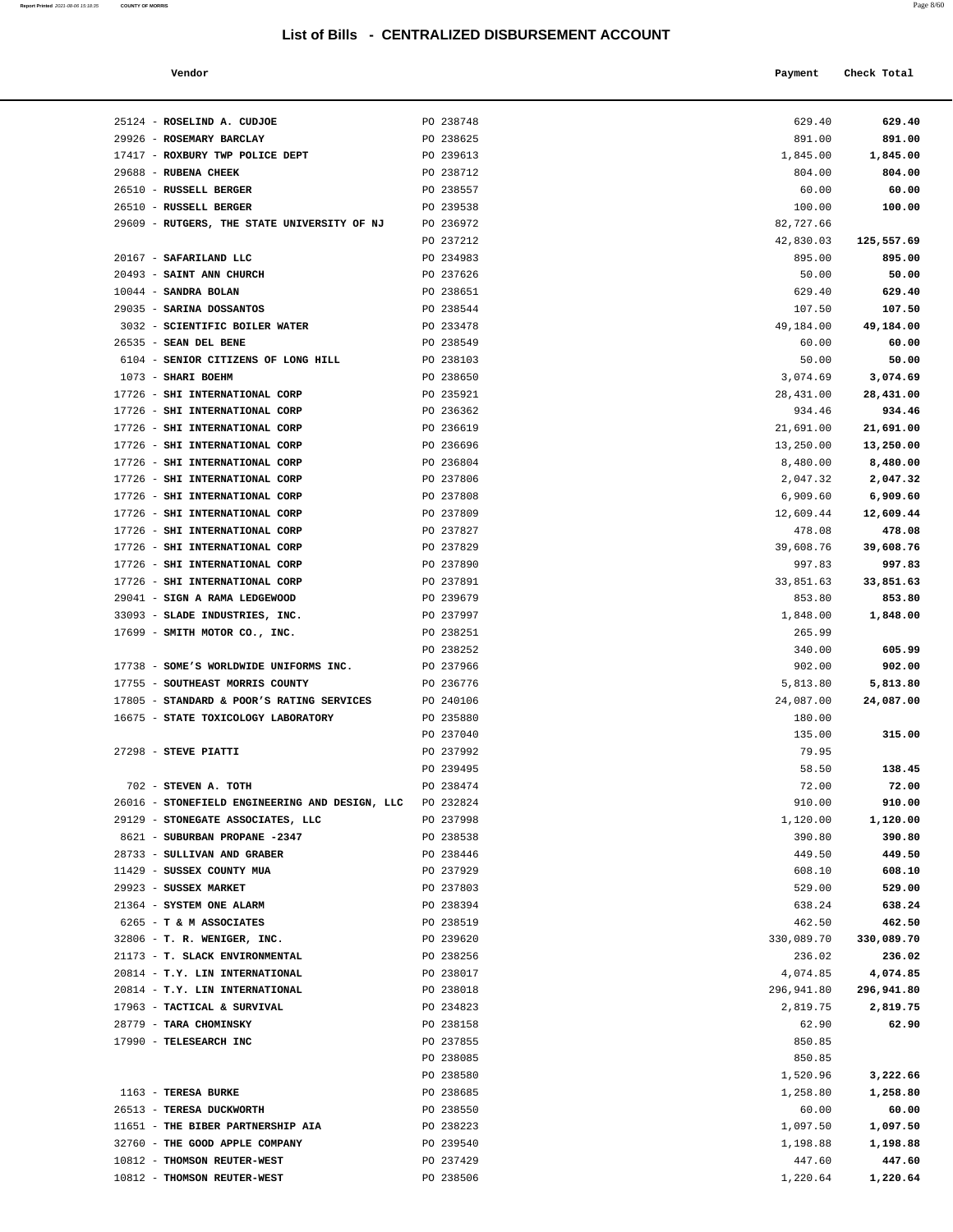10812 - **THOMSON REUTER-WEST** PO 238582 1,169.97 **1,169.97** 18437 - **THOMSON REUTERS-WEST** PO 237455 6,082.49 **6,082.49**

| Report Printed 2021-08-06 15:18:35 COUNTY OF MORRIS | Page 9/60 |
|-----------------------------------------------------|-----------|
|                                                     |           |

| Vendor | Payment Check Total |
|--------|---------------------|
|        |                     |

| 122 - TILCON NEW YORK INC.             | PO 237899 | 983.53    |           |
|----------------------------------------|-----------|-----------|-----------|
|                                        | PO 238422 | 360.99    | 1,344.52  |
| 32003 - TITLE LINES LLC                | PO 237931 | 470.00    | 470.00    |
| 32003 - TITLE LINES LLC                | PO 237933 | 784.00    | 784.00    |
| 281 - TOMAR INDUSTRIES INC             | PO 237903 | 1,159.40  | 1,159.40  |
| 1122 - TOWNSHIP OF MORRIS              | PO 239779 | 54,941.09 | 54,941.09 |
| 4953 - TPS SUPPLY LLC                  | PO 238413 | 379.15    | 379.15    |
| 18106 - TRAFFIC SAFETY &               | PO 237881 | 1,163.64  | 1,163.64  |
| 12333 - TRIMBOLI & PRUSINOWSKI, LLC    | PO 238278 | 4,110.67  | 4,110.67  |
| 2181 - TRIUS, INC.                     | PO 238255 | 221.66    |           |
|                                        | PO 238406 | 51.68     | 273.34    |
| 25209 - TURN OUT UNIFORMS, INC.        | PO 237946 | 1,562.39  | 1,562.39  |
| 24658 - U.S. BANK OPERATIONS CENTER    | PO 239970 | 525.00    | 525.00    |
| 32432 - UNITED FIREPROOFING, INC.      | PO 238062 | 840.00    | 840.00    |
| 21867 - UNITED WAY OF NORTHERN         | PO 239119 | 4,965.00  | 4,965.00  |
| 446 - UNITRONIX DATA SYSTEMS INC       | PO 238482 | 9,195.55  | 9,195.55  |
| $20042$ - V.E. RALPH & SON INC.        | PO 237682 | 2,644.45  | 2,644.45  |
| 18285 - VAN CLEEF ENGINEERING ASSOC    | PO 237238 | 375.00    |           |
|                                        | PO 238520 | 3,572.10  | 3,947.10  |
| 23944 - VANASSE HANGEN BRUSTLIN INC.   | PO 238518 | 1,000.00  | 1,000.00  |
| $1286$ - VERIZON                       | PO 238428 | 7,935.12  | 7,935.12  |
| $1286$ - VERIZON                       | PO 239685 | 386.45    | 386.45    |
| 1348 - VERIZON WIRELESS                | PO 237879 | 137.83    | 137.83    |
| 1348 - VERIZON WIRELESS                | PO 238033 | 451.77    | 451.77    |
| 1348 - VERIZON WIRELESS                | PO 239539 | 80.04     | 80.04     |
| 14319 - VISITING NURSE ASSOC. OF       | PO 239124 | 53,503.00 |           |
|                                        | PO 239125 | 16,841.00 | 70,344.00 |
| 25832 - VOIANCE LANGUAGE SERVICES, LLC | PO 239531 | 25.00     | 25.00     |
| 6146 - W.B. MASON COMPANY INC          | PO 226604 | 158.37    | 158.37    |
| 6146 - W.B. MASON COMPANY INC          | PO 233113 | 262.90    | 262.90    |
| 6146 - W.B. MASON COMPANY INC          | PO 233245 | 2,041.80  | 2,041.80  |
| 6146 - W.B. MASON COMPANY INC          | PO 236849 | 170.83    | 170.83    |
| 6146 - W.B. MASON COMPANY INC          | PO 237068 | 331.94    | 331.94    |
| 6146 - W.B. MASON COMPANY INC          | PO 237468 | 207.51    | 207.51    |
| 6146 - W.B. MASON COMPANY INC          | PO 237564 | 99.84     | 99.84     |
| 6146 - W.B. MASON COMPANY INC          | PO 237639 | 1,153.65  | 1,153.65  |
| 6146 - W.B. MASON COMPANY INC          | PO 237697 | 142.10    | 142.10    |
| 6146 - W.B. MASON COMPANY INC          | PO 237765 | 2,197.55  | 2,197.55  |
| 6146 - W.B. MASON COMPANY INC          | PO 237779 | 121.51    | 121.51    |
| 6146 - W.B. MASON COMPANY INC          | PO 237863 | 157.67    | 157.67    |
| 6146 - W.B. MASON COMPANY INC          | PO 237865 | 950.20    | 950.20    |
| 6146 - W.B. MASON COMPANY INC          | PO 237866 | 127.73    | 127.73    |
| 6146 - W.B. MASON COMPANY INC          | PO 237898 | 30.72     | 30.72     |
| 6146 - W.B. MASON COMPANY INC          | PO 237936 | 448.41    | 448.41    |
| 6146 - W.B. MASON COMPANY INC          | PO 237993 | 473.43    | 473.43    |
| 6146 - W.B. MASON COMPANY INC          | PO 238047 | 230.32    | 230.32    |
| 6146 - W.B. MASON COMPANY INC          | PO 238093 | 118.92    | 118.92    |
| 6146 - W.B. MASON COMPANY INC          | PO 238141 | 102.32    | 102.32    |
| 6146 - W.B. MASON COMPANY INC          | PO 238156 | 134.10    | 134.10    |
| 6146 - W.B. MASON COMPANY INC          | PO 238165 | 202.32    | 202.32    |
| 6146 - W.B. MASON COMPANY INC          | PO 238166 | 130.14    | 130.14    |
| 6146 - W.B. MASON COMPANY INC          | PO 238356 | 115.08    | 115.08    |
| 6146 - W.B. MASON COMPANY INC          | PO 238374 | 443.08    | 443.08    |
| 6146 - W.B. MASON COMPANY INC          | PO 238375 | 569.19    | 569.19    |
| 6146 - W.B. MASON COMPANY INC          | PO 238378 | 262.67    | 262.67    |
| 6146 - W.B. MASON COMPANY INC          | PO 238466 | 35.76     | 35.76     |
| 6146 - W.B. MASON COMPANY INC          | PO 238505 | 646.44    | 646.44    |
| 6146 - W.B. MASON COMPANY INC          | PO 238553 | 985.29    | 985.29    |
| 6146 - W.B. MASON COMPANY INC          | PO 239146 | 0.95      | 0.95      |
| 6146 - W.B. MASON COMPANY INC          | PO 239151 | 24.95     | 24.95     |
| 6146 - W.B. MASON COMPANY INC          | PO 239152 | 45.37     | 45.37     |
|                                        |           |           |           |
|                                        |           |           |           |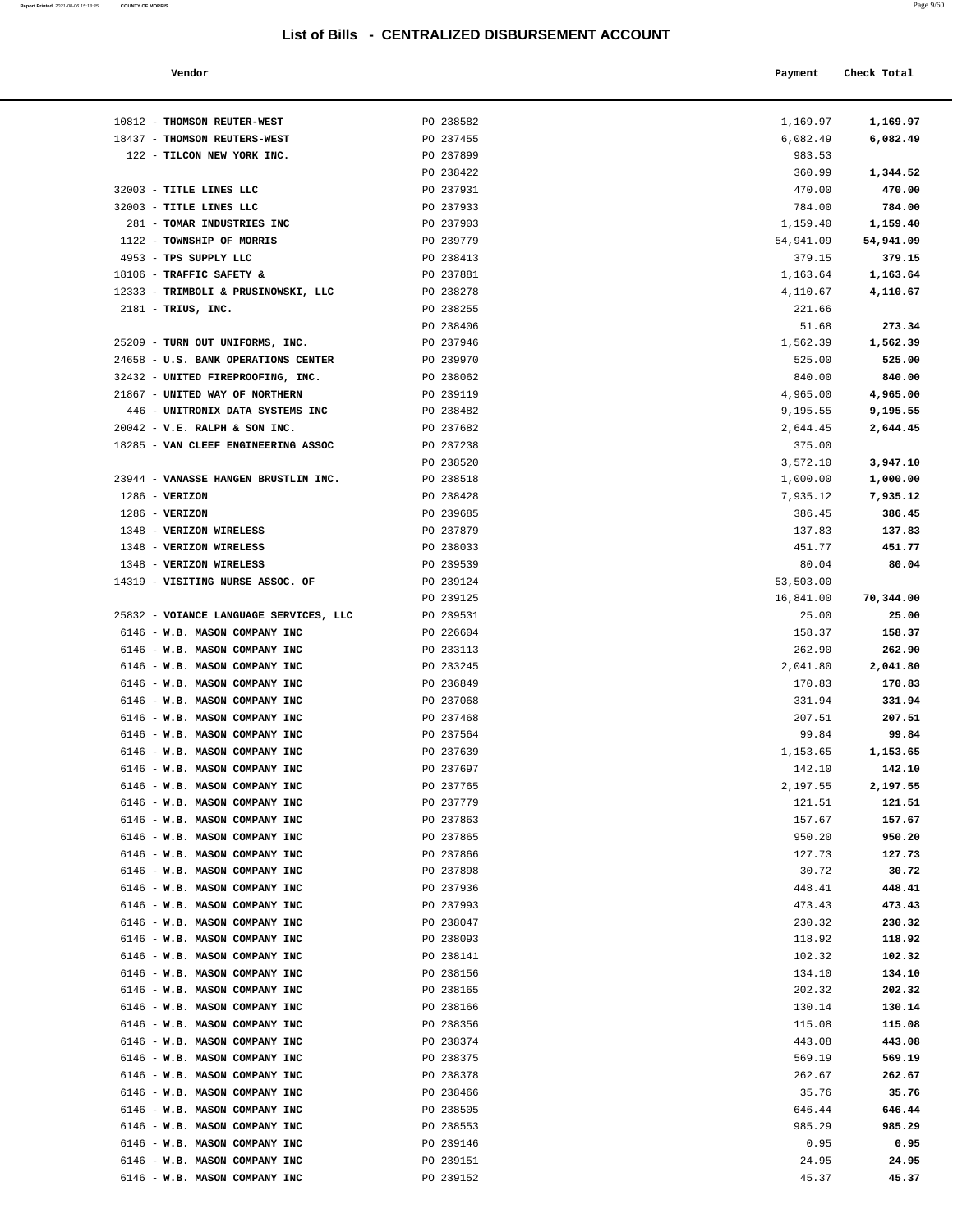| Vendor                                |           | Payment  | Check Total  |
|---------------------------------------|-----------|----------|--------------|
|                                       |           |          |              |
| 6146 - W.B. MASON COMPANY INC         | PO 239153 | 24.95    | 24.95        |
| 6146 - W.B. MASON COMPANY INC         | PO 239154 | 29.68    | 29.68        |
| 6146 - W.B. MASON COMPANY INC         | PO 239501 | 32.24    | 32.24        |
| 6146 - W.B. MASON COMPANY INC         | PO 239505 | 5.42     | 5.42         |
| 6146 - W.B. MASON COMPANY INC         | PO 239524 | 125.91   | 125.91       |
| 6146 - W.B. MASON COMPANY INC         | PO 239560 | 734.16   | 734.16       |
| 6146 - W.B. MASON COMPANY INC         | PO 239590 | 1,150.80 | 1,150.80     |
| 6146 - W.B. MASON COMPANY INC         | PO 239603 | 182.60   | 182.60       |
| 6146 - W.B. MASON COMPANY INC         | PO 239670 | 0.95     | 0.95         |
| 6146 - W.B. MASON COMPANY INC         | PO 239731 | 81.82    | 81.82        |
| 6146 - W.B. MASON COMPANY INC         | PO 239732 | 24.95    | 24.95        |
| 6146 - W.B. MASON COMPANY INC         | PO 239785 | 475.97   | 475.97       |
| 6146 - W.B. MASON COMPANY INC         | PO 239787 | 257.53   | 257.53       |
| 6146 - W.B. MASON COMPANY INC         | PO 239790 | 111.75   | 111.75       |
| 6146 - W.B. MASON COMPANY INC         | PO 239958 | 263.89   | 263.89       |
| 26518 - WALTER JONES                  | PO 238552 | 60.00    | 60.00        |
| 29644 - WAYNE MAKIN                   | PO 238559 | 60.00    | 60.00        |
| 13347 - WEST PAYMENT CENTER           | PO 237404 | 648.31   | 648.31       |
| 18469 - WIDMER TIME RECORDER CO. INC. | PO 238500 | 480.00   |              |
|                                       | PO 239610 | 275.25   | 755.25       |
| 13246 - WILLIAM F. BARNISH            | PO 238475 | 4,949.76 | 4,949.76     |
| 26523 - WILLIAM MOTT                  | PO 238556 | 234.97   | 234.97       |
| $26523$ - WILLIAM MOTT                | PO 239536 | 60.00    | 60.00        |
| 29685 - WURTH USA INC.                | PO 238276 | 1,130.77 | 1,130.77     |
| $20820 - Y - PERS INC$                | PO 238290 | 468.00   | 468.00       |
| TOTAL                                 |           |          | 8,518,039.98 |

| Total to be paid from Fund 01 Current Fund    | 7,159,476.28 |
|-----------------------------------------------|--------------|
| Total to be paid from Fund 02 Grant Fund      | 630,303.88   |
| Total to be paid from Fund 04 County Capital  | 706,005.67   |
| Total to be paid from Fund 13 Dedicated Trust | 22,254.15    |
|                                               |              |

**8,518,039.98**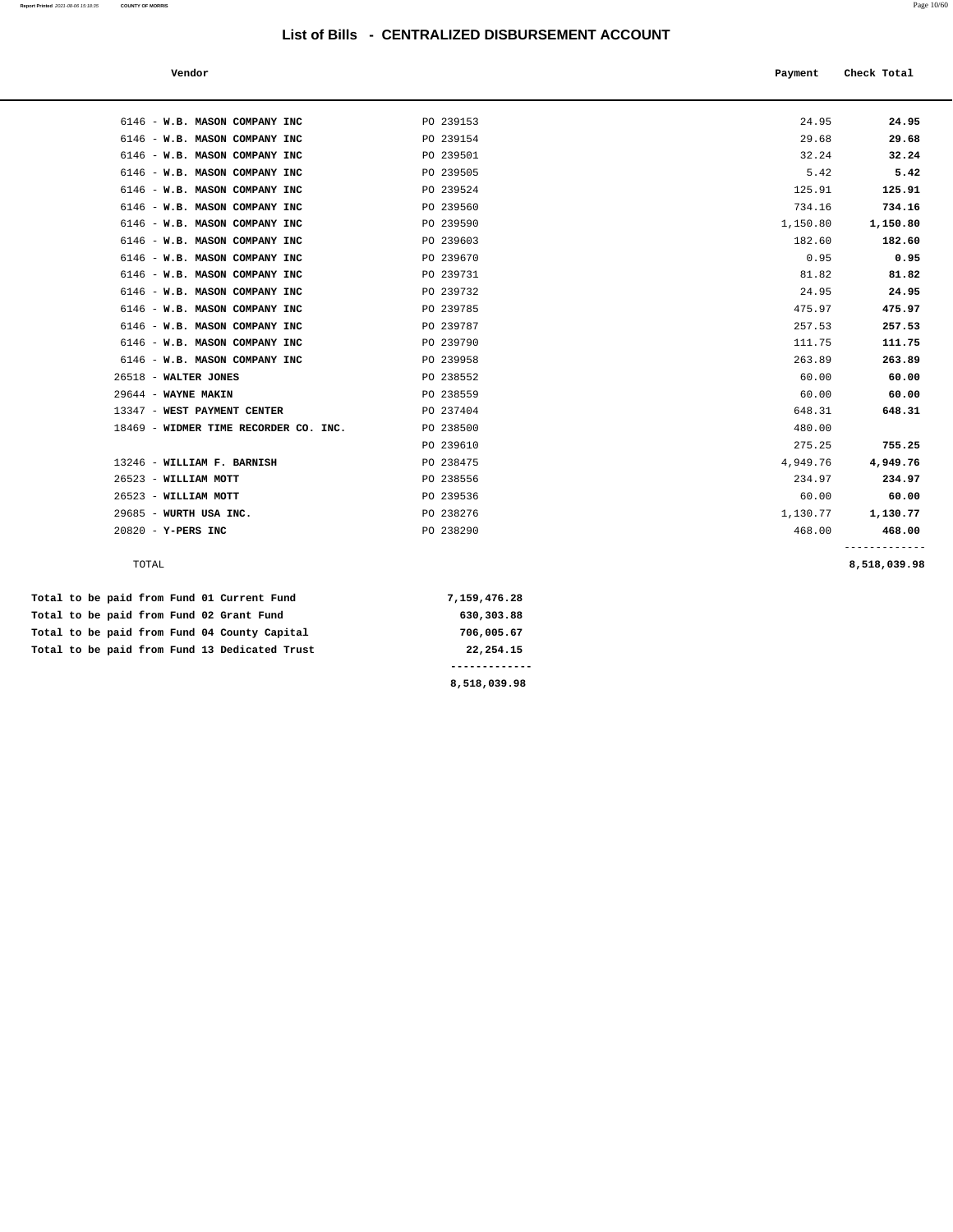**Report Printed** 2021-08-06 15:18:41 **COUNTY OF MORRIS** Page 11/60

## **List of Bills (Department/Account Detail) - CENTRALIZED DISBURSEMENT ACCOUNT**

| Account | P <sub>0</sub> | Vendor | Description | Payment | Account Total |
|---------|----------------|--------|-------------|---------|---------------|
|         |                |        |             |         |               |

## **Current Fund**

### **County Administrator**

| 238211 NJ STATE LEAGUE OF                                      |                   | 30.00  |
|----------------------------------------------------------------|-------------------|--------|
| 01-201-20-100100-028<br><i>Books &amp; Periodicals</i>         | TOTAL FOR ACCOUNT | 30.00  |
|                                                                |                   |        |
| 237697 W.B. MASON COMPANY INC                                  |                   | 142.10 |
| 238378 W.B. MASON COMPANY INC                                  |                   | 262.67 |
| 238356 W.B. MASON COMPANY INC                                  |                   | 115.08 |
| Office Supplies & Stationery<br>$01 - 201 - 20 - 100100 - 058$ | TOTAL FOR ACCOUNT | 519.85 |
|                                                                |                   |        |
| 239969 COUNTY OF MORRIS                                        |                   | 10.11  |
| 01-201-20-100100-068<br>Postage & Metered Mail                 | TOTAL FOR ACCOUNT | 10.11  |
|                                                                |                   |        |
|                                                                |                   |        |
| TOTAL for County Administrator                                 |                   | 559.96 |

#### **Personnel**

| 239969 COUNTY OF MORRIS                               |                   | 23.60 |
|-------------------------------------------------------|-------------------|-------|
| 01-201-20-105100-068<br>Postage & Metered Mail        | TOTAL FOR ACCOUNT | 23.60 |
| 238466 W.B. MASON COMPANY INC                         |                   | 35.76 |
| Other Administrative Supplies<br>01-201-20-105100-095 | TOTAL FOR ACCOUNT | 35.76 |
|                                                       |                   |       |
| TOTAL for Personnel                                   |                   | 59.36 |

### **Board of Chosen Freeholders**

|                                | 235935 NEW JERSEY STATE               |                   | 795.00 |              |
|--------------------------------|---------------------------------------|-------------------|--------|--------------|
| 01-201-20-110100-023           | Associations and Memberships          | TOTAL FOR ACCOUNT |        | 795.00       |
|                                |                                       |                   |        |              |
|                                | 237680 MGL PRINTING SOLUTIONS         |                   | 120.00 |              |
|                                | 237680 MGL PRINTING SOLUTIONS         |                   | 17.00  |              |
| $01 - 201 - 20 - 110100 - 058$ | Office Supplies & Stationery          | TOTAL FOR ACCOUNT |        | 137.00       |
|                                |                                       |                   |        |              |
|                                | 239969 COUNTY OF MORRIS               |                   | 19.17  |              |
|                                | 239969 COUNTY OF MORRIS               |                   | 232.53 |              |
| 01-201-20-110100-068           | Postage & Metered Mail                | TOTAL FOR ACCOUNT |        | 251.70       |
|                                |                                       |                   |        |              |
|                                | 239115 LOVEYS PIZZA & GRILL           |                   | 207.00 |              |
|                                | 237862 MORRIS COUNTY CHAMBER OF       |                   | 40.00  |              |
|                                | 237862 MORRIS COUNTY CHAMBER OF       |                   | 80.00  |              |
|                                | 237091 LAKE HOPATCONG COMMISSION      |                   | 100.00 |              |
|                                | 238269 MC LEAGUE OF MUNICIPALITIES    |                   | 50.00  |              |
| 01-201-20-110100-079           | Special Projects                      | TOTAL FOR ACCOUNT |        | 477.00       |
|                                |                                       |                   |        |              |
|                                |                                       |                   |        | ------------ |
|                                | TOTAL for Board of Chosen Freeholders |                   |        | 1,660.70     |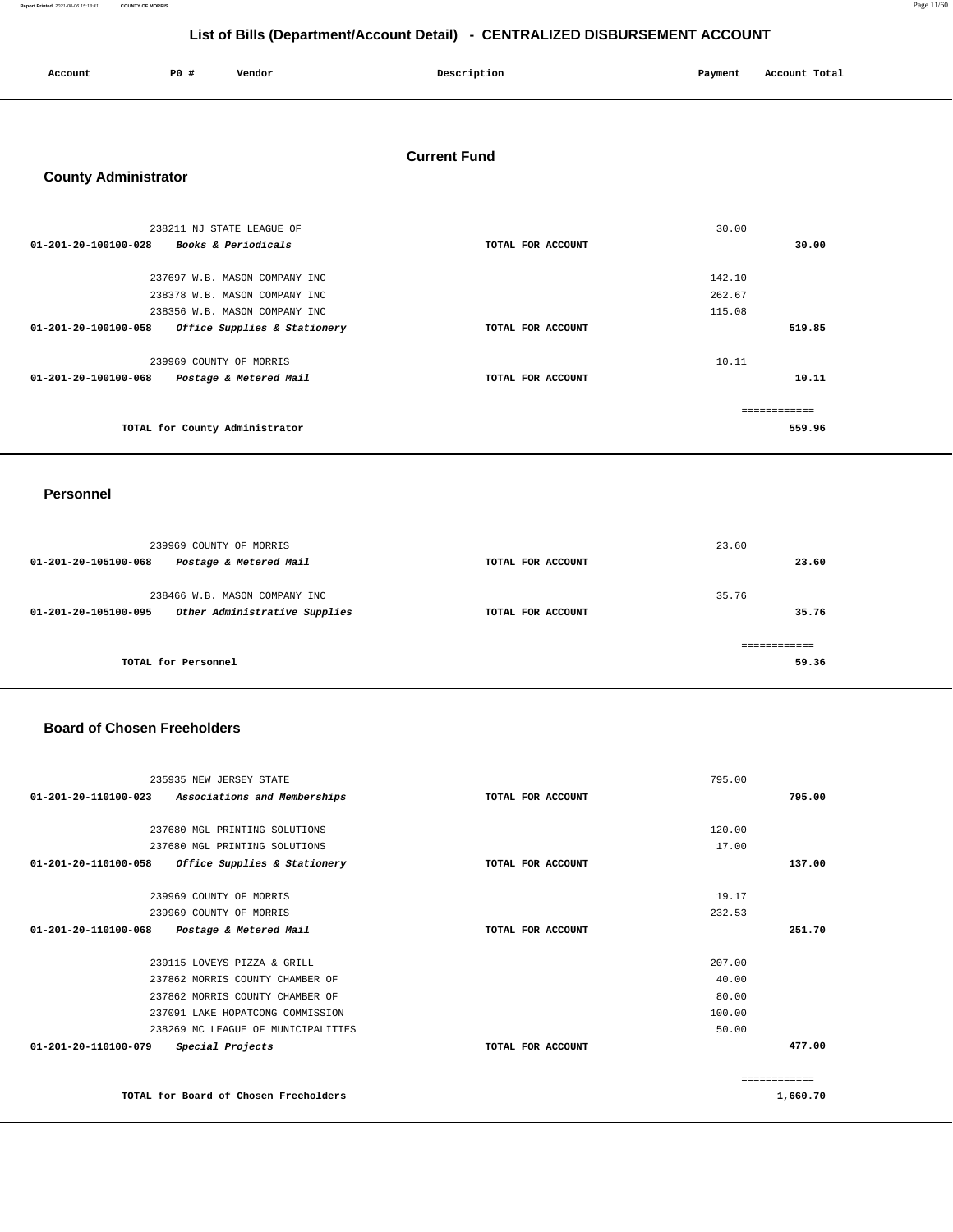#### **Report Printed** 2021-08-06 15:18:41 **COUNTY OF MORRIS** Page 12/60

## **List of Bills (Department/Account Detail) - CENTRALIZED DISBURSEMENT ACCOUNT**

| Account                   | <b>PO #</b>                  | Vendor                       | Description       | Payment | Account Total |
|---------------------------|------------------------------|------------------------------|-------------------|---------|---------------|
| <b>Clerk of the Board</b> |                              |                              |                   |         |               |
|                           |                              |                              |                   |         |               |
|                           |                              | 239729 GANNETT NJ NEWSPAPERS |                   | 84.02   |               |
|                           |                              | 239730 GANNETT NJ NEWSPAPERS |                   | 78.86   |               |
|                           |                              | 239503 GANNETT NJ NEWSPAPERS |                   | 93.48   |               |
|                           |                              | 239502 GANNETT NJ NEWSPAPERS |                   | 95.20   |               |
| 01-201-20-110105-022      | Advertising                  |                              | TOTAL FOR ACCOUNT |         | 351.56        |
|                           |                              |                              |                   |         |               |
|                           |                              |                              |                   |         | ============  |
|                           | TOTAL for Clerk of the Board |                              |                   |         | 351.56        |

## **County Clerk**

| 236244 GANN LAW BOOKS                                   |                   | 180.00       |          |
|---------------------------------------------------------|-------------------|--------------|----------|
| <b>Books &amp; Periodicals</b><br>01-201-20-120100-028  | TOTAL FOR ACCOUNT |              | 180.00   |
|                                                         |                   |              |          |
| 238553 W.B. MASON COMPANY INC                           |                   | 985.29       |          |
| 237639 W.B. MASON COMPANY INC                           |                   | 1,153.65     |          |
| 238047 W.B. MASON COMPANY INC                           |                   | 230.32       |          |
| 01-201-20-120100-058<br>Office Supplies & Stationery    | TOTAL FOR ACCOUNT |              | 2,369.26 |
|                                                         |                   |              |          |
| 239969 COUNTY OF MORRIS                                 |                   | 1,600.74     |          |
| 01-201-20-120100-068 Postage & Metered Mail             | TOTAL FOR ACCOUNT |              | 1,600.74 |
|                                                         |                   |              |          |
| 238548 GILL ID SYSTEMS                                  |                   | 370.00       |          |
| 01-201-20-120100-069<br>Printing                        | TOTAL FOR ACCOUNT |              | 370.00   |
| 239790 W.B. MASON COMPANY INC                           |                   | 111.75       |          |
| 01-201-20-120100-095 Other Administrative Supplies      | TOTAL FOR ACCOUNT |              | 111.75   |
|                                                         |                   |              |          |
| 235814 RICOH USA, INC.                                  |                   | 703.72       |          |
| 235825 RICOH USA, INC.                                  |                   | 618.78       |          |
| 235826 RICOH USA, INC.                                  |                   | 874.59       |          |
| $01 - 201 - 20 - 120100 - 164$ Office Machines - Rental | TOTAL FOR ACCOUNT |              | 2,197.09 |
|                                                         |                   | ============ |          |
| TOTAL for County Clerk                                  |                   |              | 6,828.84 |

## **County Board of Elections**

| 238379 GANNETT NJ NEWSPAPERS                         |                   | 126.42 |
|------------------------------------------------------|-------------------|--------|
| 01-201-20-121100-022<br>Advertising                  | TOTAL FOR ACCOUNT | 126.42 |
|                                                      |                   |        |
| 237404 WEST PAYMENT CENTER                           |                   | 304.00 |
| 237404 WEST PAYMENT CENTER                           |                   | 20.15  |
| 237404 WEST PAYMENT CENTER                           |                   | 304.00 |
| 237404 WEST PAYMENT CENTER                           |                   | 20.16  |
| 01-201-20-121100-039<br>Education Schools & Training | TOTAL FOR ACCOUNT | 648.31 |
|                                                      |                   |        |
| 238508 ALL SAINT'S EPISCOPAL CHURCH                  |                   | 50.00  |
| 238185 PARSIPPANY-TROY HILLS                         |                   | 50.00  |
| 237626 SAINT ANN CHURCH                              |                   | 50.00  |
| 238103 SENIOR CITIZENS OF LONG HILL                  |                   | 50.00  |
| 01-201-20-121100-067<br>Polling Place Rental         | TOTAL FOR ACCOUNT | 200.00 |
|                                                      |                   |        |
| 239969 COUNTY OF MORRIS                              |                   | 24.44  |
| 01-201-20-121100-068<br>Postage & Metered Mail       | TOTAL FOR ACCOUNT | 24.44  |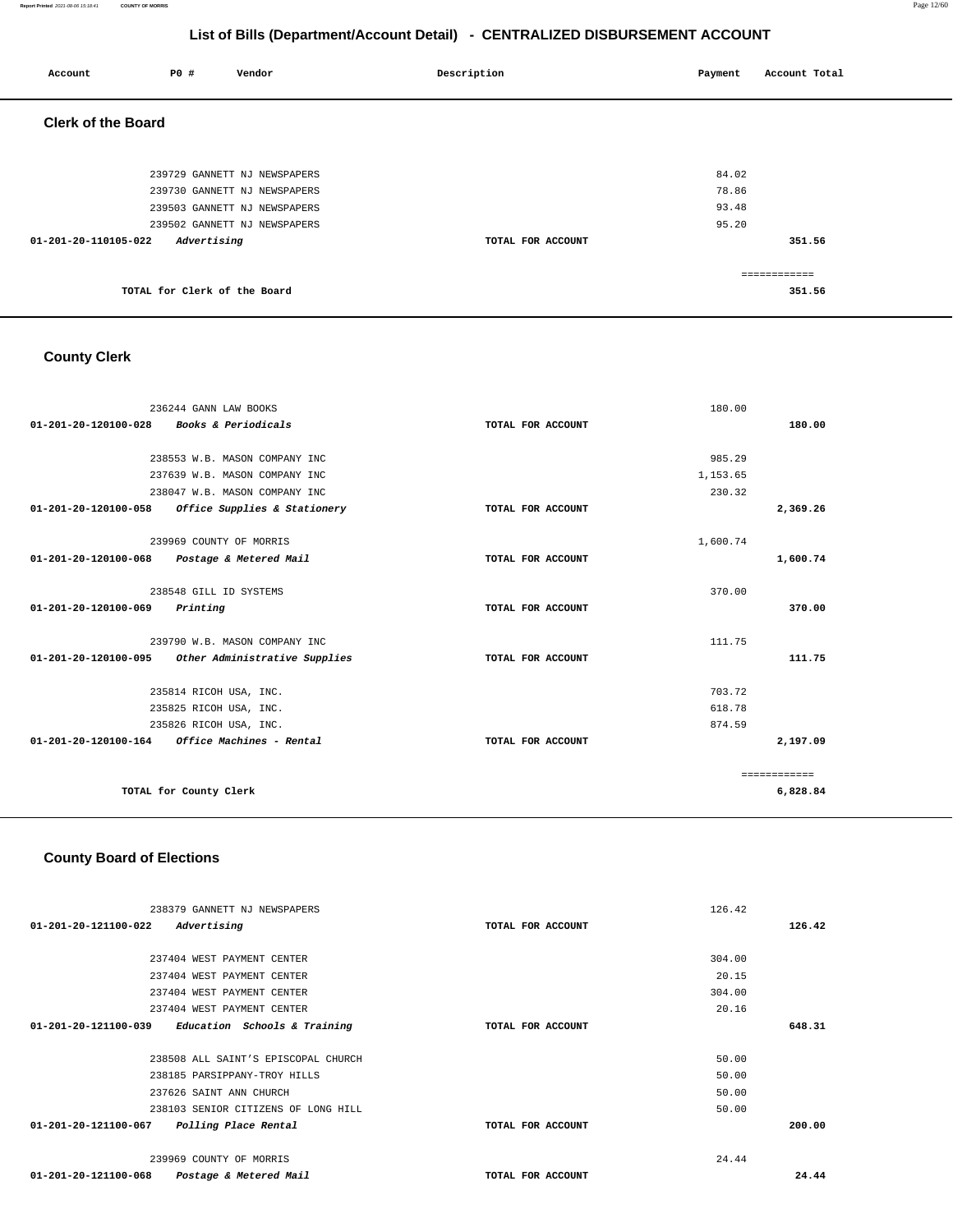| Account                          | P0 # | Vendor                              | Description | Account Total<br>Payment |
|----------------------------------|------|-------------------------------------|-------------|--------------------------|
| <b>County Board of Elections</b> |      |                                     |             |                          |
|                                  |      | TOTAL for County Board of Elections |             | ============<br>999.17   |

## **Superintendent of Elections**

| 238500 WIDMER TIME RECORDER CO. INC.                |                   | 160.00       |
|-----------------------------------------------------|-------------------|--------------|
| 238500 WIDMER TIME RECORDER CO. INC.                |                   | 160.00       |
| 238500 WIDMER TIME RECORDER CO. INC.                |                   | 160.00       |
| 01-201-20-121105-057<br>National Voter Registration | TOTAL FOR ACCOUNT | 480.00       |
| 238108 MORRISTOWN POST OFFICE                       |                   | 5,000.00     |
| 239969 COUNTY OF MORRIS                             |                   | 6,219.53     |
| 01-201-20-121105-068<br>Postage & Metered Mail      | TOTAL FOR ACCOUNT | 11,219.53    |
| 238104 ELECTION GRAPHICS, INC.                      |                   | 40,788.00    |
| 238104 ELECTION GRAPHICS, INC.                      |                   | 5,600.00     |
| Other Outside Services<br>01-201-20-121105-084      | TOTAL FOR ACCOUNT | 46,388.00    |
|                                                     |                   | ------------ |
| TOTAL for Superintendent of Elections               |                   | 58,087.53    |
|                                                     |                   |              |

## **County Elections (Cty Clerk)**

| 239969 COUNTY OF MORRIS<br>Postage & Metered Mail<br>01-201-20-121110-068 | TOTAL FOR ACCOUNT | 162.03<br>162.03 |
|---------------------------------------------------------------------------|-------------------|------------------|
| 235757 RICOH USA, INC.                                                    |                   | 703.72           |
| 239791 RICOH USA, INC.                                                    |                   | 1,107.09         |
| Equipment Rental<br>$01 - 201 - 20 - 121110 - 259$                        | TOTAL FOR ACCOUNT | 1,810.81         |
| TOTAL for County Elections (Cty Clerk)                                    |                   | 1,972.84         |

## **County Treasurer**

| 239958 W.B. MASON COMPANY INC                            |                   | 19.84  |              |
|----------------------------------------------------------|-------------------|--------|--------------|
| 239958 W.B. MASON COMPANY INC                            |                   | 1.93   |              |
| 239958 W.B. MASON COMPANY INC                            |                   | 61.88  |              |
| 239958 W.B. MASON COMPANY INC                            |                   | 7.62   |              |
| 239958 W.B. MASON COMPANY INC                            |                   | 172.62 |              |
| 01-201-20-130100-058<br>Office Supplies & Stationery     | TOTAL FOR ACCOUNT |        | 263.89       |
|                                                          |                   |        |              |
| 239969 COUNTY OF MORRIS                                  |                   | 449.62 |              |
| 01-201-20-130100-068<br>Postage & Metered Mail           | TOTAL FOR ACCOUNT |        | 449.62       |
|                                                          |                   |        |              |
| 239955 MCMANIMON, SCOTLAND & BAUMANN LLC                 |                   | 300.00 |              |
| 239970 U.S. BANK OPERATIONS CENTER                       |                   | 175.00 |              |
| 239970 U.S. BANK OPERATIONS CENTER                       |                   | 350.00 |              |
| $01 - 201 - 20 - 130100 - 084$<br>Other Outside Services | TOTAL FOR ACCOUNT |        | 825.00       |
|                                                          |                   |        |              |
|                                                          |                   |        | ------------ |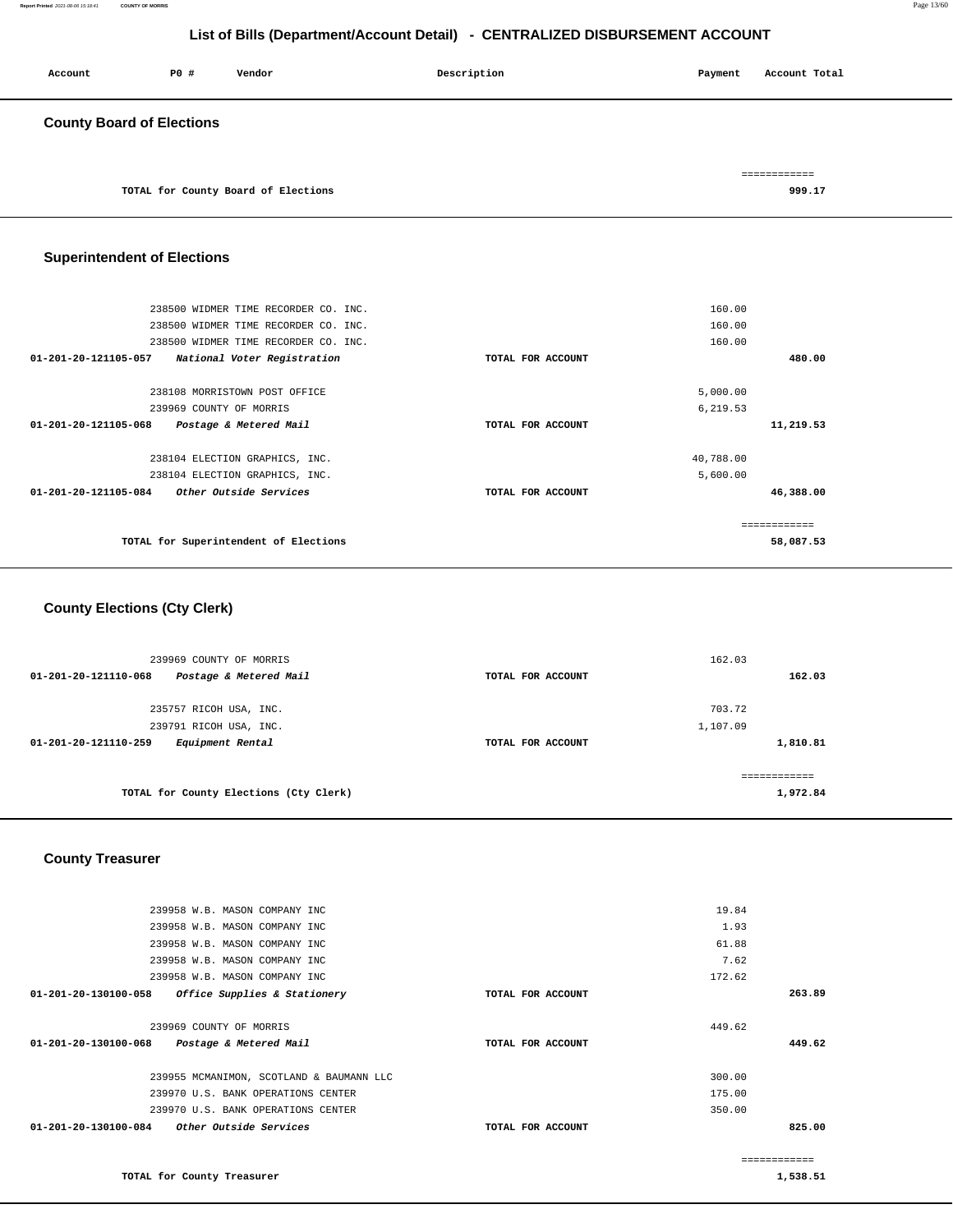| Account                    | P0 #                          | Vendor                        | Description       | Payment | Account Total |
|----------------------------|-------------------------------|-------------------------------|-------------------|---------|---------------|
| <b>Purchasing Division</b> |                               |                               |                   |         |               |
|                            | 239969 COUNTY OF MORRIS       |                               |                   | 623.32  |               |
| 01-201-20-130105-068       |                               | Postage & Metered Mail        | TOTAL FOR ACCOUNT |         | 623.32        |
|                            |                               | 239732 W.B. MASON COMPANY INC |                   | 24.95   |               |
|                            |                               | 239501 W.B. MASON COMPANY INC |                   | 0.95    |               |
|                            |                               | 239501 W.B. MASON COMPANY INC |                   | 31.29   |               |
|                            |                               | 239731 W.B. MASON COMPANY INC |                   | 81.82   |               |
| 01-201-20-130105-095       |                               | Other Administrative Supplies | TOTAL FOR ACCOUNT |         | 139.01        |
|                            |                               |                               |                   |         | ============  |
|                            | TOTAL for Purchasing Division |                               |                   |         | 762.33        |

 **Annual Audit** 

| 240123 NISIVOCCIA, LLP<br>240122 NISIVOCCIA, LLP |                   | 8,896.00<br>21,469.00 |
|--------------------------------------------------|-------------------|-----------------------|
| (2020) Audit<br>01-203-20-135100-024             | TOTAL FOR ACCOUNT | 30,365.00             |
| TOTAL for Annual Audit                           |                   | 30,365.00             |

### **Information Technology Div**

| 235921 SHI INTERNATIONAL CORP                        |                   | 14,215.50  |              |
|------------------------------------------------------|-------------------|------------|--------------|
| 235921 SHI INTERNATIONAL CORP                        |                   | 14,215.50  |              |
| 01-201-20-140100-036<br>Contracted Services          | TOTAL FOR ACCOUNT |            | 28,431.00    |
|                                                      |                   |            |              |
| 237806 SHI INTERNATIONAL CORP                        |                   | 2,047.32   |              |
| 01-201-20-140100-044<br>Equipment Service Agreements | TOTAL FOR ACCOUNT |            | 2,047.32     |
| 239969 COUNTY OF MORRIS                              |                   | 0.71       |              |
| 01-201-20-140100-068<br>Postage & Metered Mail       | TOTAL FOR ACCOUNT |            | 0.71         |
| 237807 DELL MARKETING L.P.                           |                   | 556,406.28 |              |
| 237829 SHI INTERNATIONAL CORP                        |                   | 39,608.76  |              |
| 237891 SHI INTERNATIONAL CORP                        |                   | 33,851.63  |              |
| 237808 SHI INTERNATIONAL CORP                        |                   | 4,606.40   |              |
| 237808 SHI INTERNATIONAL CORP                        |                   | 2,303.20   |              |
| 237827 SHI INTERNATIONAL CORP                        |                   | 478.08     |              |
| 237809 SHI INTERNATIONAL CORP                        |                   | 164.70     |              |
| 237809 SHI INTERNATIONAL CORP                        |                   | 12,444.74  |              |
| 237890 SHI INTERNATIONAL CORP                        |                   | 997.83     |              |
| 236362 SHI INTERNATIONAL CORP                        |                   | 934.46     |              |
| 01-201-20-140100-078<br>Software Maintenance         | TOTAL FOR ACCOUNT |            | 651,796.08   |
|                                                      |                   |            | ============ |
| TOTAL for Information Technology Div                 |                   |            | 682,275.11   |

**Report Printed** 2021-08-06 15:18:41 **COUNTY OF MORRIS** Page 14/60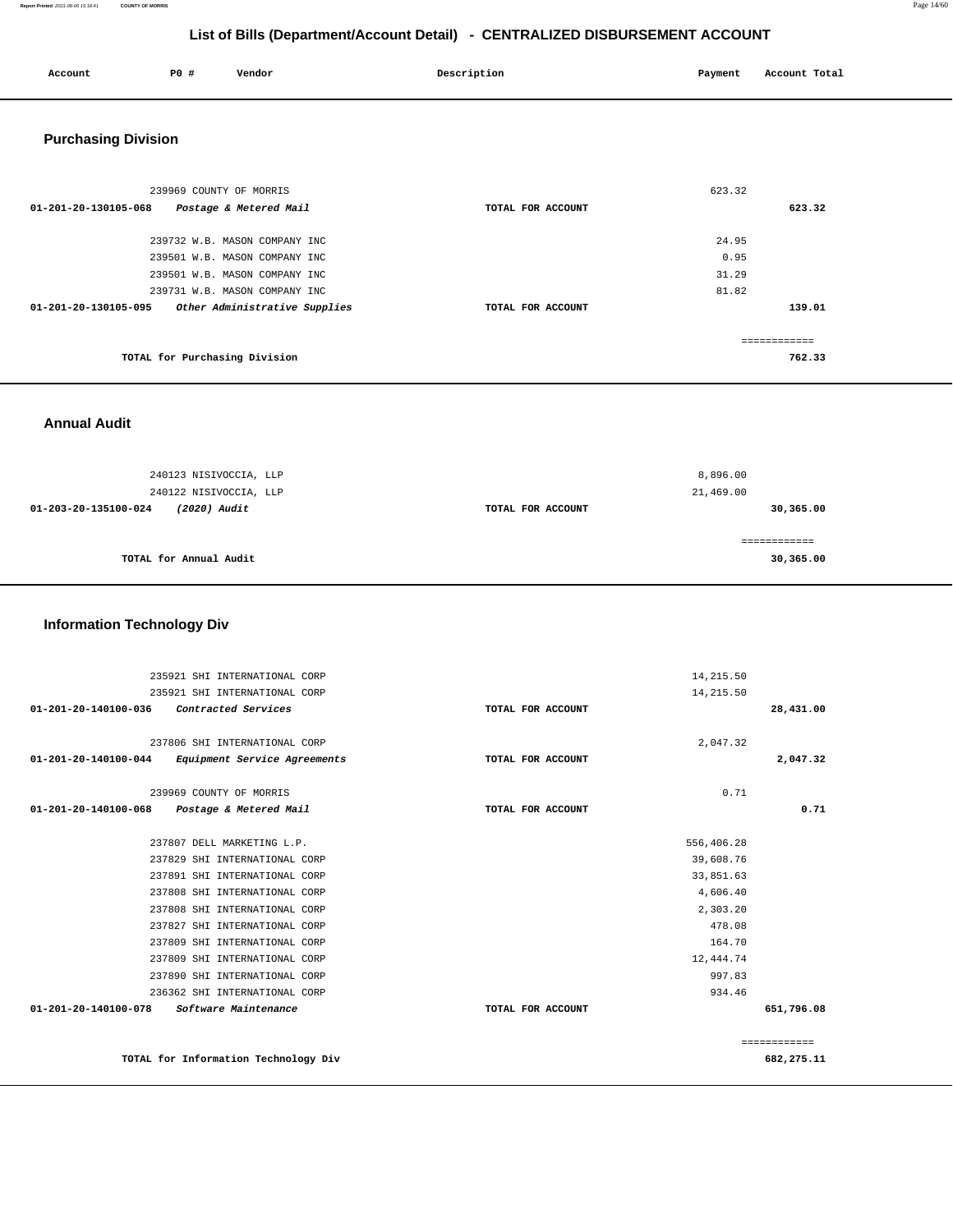#### **Report Printed** 2021-08-06 15:18:41 **COUNTY OF MORRIS** Page 15/60

## **List of Bills (Department/Account Detail) - CENTRALIZED DISBURSEMENT ACCOUNT**

| Account                         | <b>PO #</b>             | Vendor                             | Description       | Payment | Account Total         |
|---------------------------------|-------------------------|------------------------------------|-------------------|---------|-----------------------|
| <b>County Board of Taxation</b> |                         |                                    |                   |         |                       |
| 01-201-20-150100-068            | 239969 COUNTY OF MORRIS | Postage & Metered Mail             | TOTAL FOR ACCOUNT | 33.97   | 33.97                 |
|                                 |                         | TOTAL for County Board of Taxation |                   |         | ============<br>33.97 |

## **County Counsel**

| 238279 IMLA                                                    |                   | 1,645.00 |           |
|----------------------------------------------------------------|-------------------|----------|-----------|
| $01 - 201 - 20 - 155100 - 023$<br>Associations and Memberships | TOTAL FOR ACCOUNT |          | 1,645.00  |
|                                                                |                   |          |           |
| 238268 LAW OFFICE OF ROBERT J. GREENBAUM                       |                   | 666.50   |           |
| 238268 LAW OFFICE OF ROBERT J. GREENBAUM                       |                   | 279.00   |           |
| 238268 LAW OFFICE OF ROBERT J. GREENBAUM                       |                   | 776.50   |           |
| 238446 SULLIVAN AND GRABER                                     |                   | 449.50   |           |
| 238266 FERNANDEZ GARCIA, LLC                                   |                   | 418.50   |           |
| 238461 JOHNSON AND JOHNSON ESO.                                |                   | 108.50   |           |
| 238461 JOHNSON AND JOHNSON ESO.                                |                   | 1,875.50 |           |
| 238278 TRIMBOLI & PRUSINOWSKI, LLC                             |                   | 4,110.67 |           |
| 01-201-20-155100-051<br>Legal                                  | TOTAL FOR ACCOUNT |          | 8,684.67  |
| 239969 COUNTY OF MORRIS                                        |                   | 4.20     |           |
| $01 - 201 - 20 - 155100 - 068$<br>Postage & Metered Mail       | TOTAL FOR ACCOUNT |          | 4.20      |
|                                                                |                   |          |           |
| TOTAL for County Counsel                                       |                   |          | 10,333.87 |

## **County Surrogate**

| 238580 TELESEARCH INC                                |                   | 1,520.96 |               |
|------------------------------------------------------|-------------------|----------|---------------|
| 01-201-20-160100-016<br>Outside Salaries & Wages     | TOTAL FOR ACCOUNT |          | 1,520.96      |
|                                                      |                   |          |               |
| 238506 THOMSON REUTER-WEST                           |                   | 1,144.80 |               |
| 238506 THOMSON REUTER-WEST                           |                   | 75.84    |               |
| 01-201-20-160100-050<br>Law Books                    | TOTAL FOR ACCOUNT |          | 1,220.64      |
| 239560 W.B. MASON COMPANY INC                        |                   | 0.95     |               |
| 239560 W.B. MASON COMPANY INC                        |                   | 31.29    |               |
| 239560 W.B. MASON COMPANY INC                        |                   | 591.42   |               |
| 239560 W.B. MASON COMPANY INC                        |                   | 110.50   |               |
| 01-201-20-160100-058<br>Office Supplies & Stationery | TOTAL FOR ACCOUNT |          | 734.16        |
| 239969 COUNTY OF MORRIS                              |                   | 236.59   |               |
| 01-201-20-160100-068<br>Postage & Metered Mail       | TOTAL FOR ACCOUNT |          | 236.59        |
|                                                      |                   |          | ============= |
| TOTAL for County Surrogate                           |                   |          | 3,712.35      |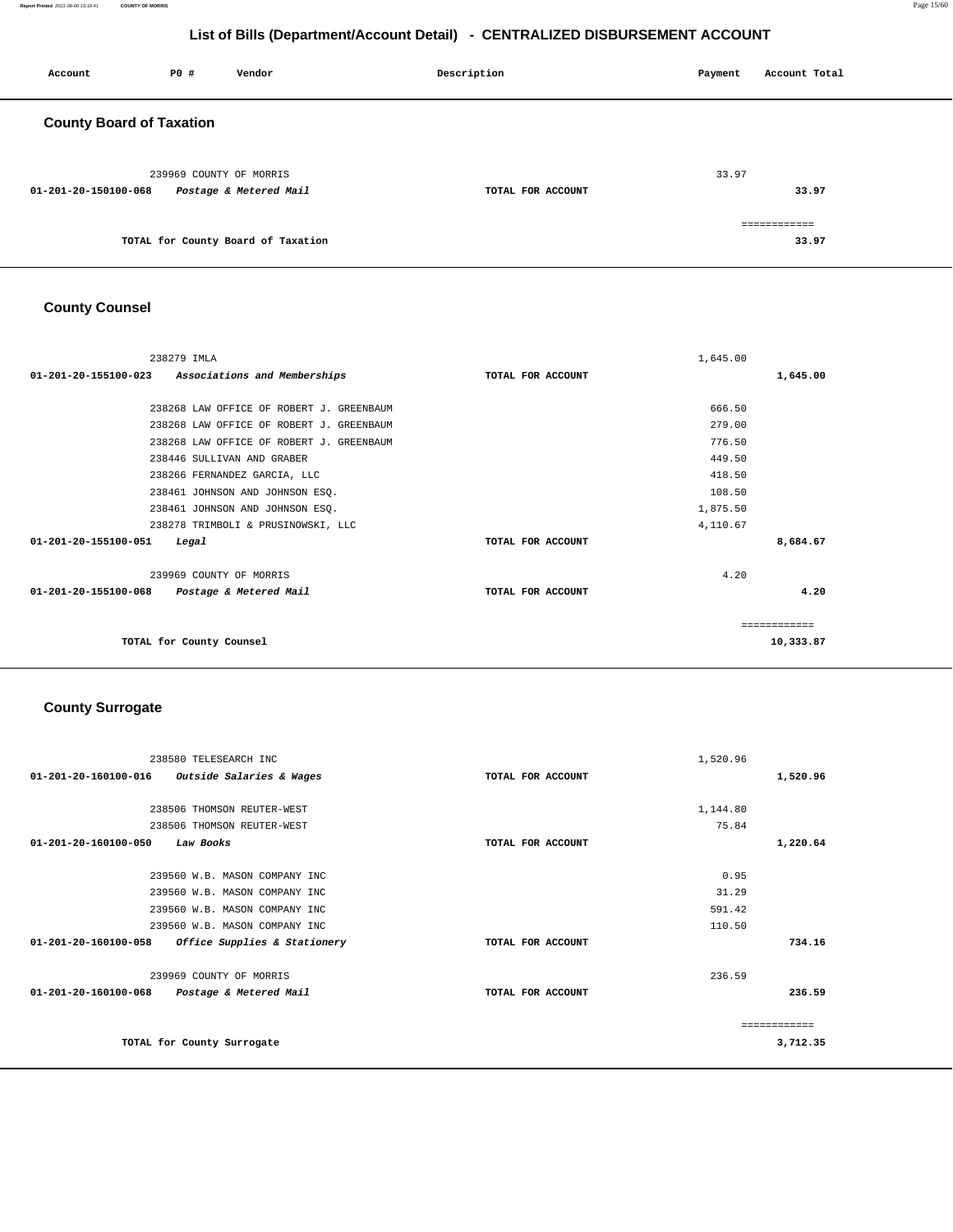| Account<br>. | P <sub>0</sub> | Vendor | Description | Payment<br>$\sim$ $\sim$ | Account Total |
|--------------|----------------|--------|-------------|--------------------------|---------------|
|              |                |        |             |                          |               |

## **Engineering**

|                      | 238505 W.B. MASON COMPANY INC               |                   | 646.44       |
|----------------------|---------------------------------------------|-------------------|--------------|
| 01-201-20-165100-058 | Office Supplies & Stationery                | TOTAL FOR ACCOUNT | 646.44       |
|                      |                                             |                   |              |
|                      | 239969 COUNTY OF MORRIS                     |                   | 0.71         |
|                      | 239969 COUNTY OF MORRIS                     |                   | 31.22        |
|                      | 239969 COUNTY OF MORRIS                     |                   | 16.32        |
| 01-201-20-165100-068 | Postage & Metered Mail                      | TOTAL FOR ACCOUNT | 48.25        |
|                      |                                             |                   |              |
|                      | 238503 RICHARD JOHNSON                      |                   | 7.53         |
|                      | 238503 RICHARD JOHNSON                      |                   | 8.54         |
|                      | 238503 RICHARD JOHNSON                      |                   | 8.54         |
|                      | 238503 RICHARD JOHNSON                      |                   | 7.53         |
|                      | 238503 RICHARD JOHNSON                      |                   | 8.12         |
|                      | 238503 RICHARD JOHNSON                      |                   | 10.64        |
|                      | 238503 RICHARD JOHNSON                      |                   | 3.64         |
| 01-201-20-165100-082 | Travel Expense                              | TOTAL FOR ACCOUNT | 54.54        |
|                      | 237238 VAN CLEEF ENGINEERING ASSOC          |                   | 375.00       |
|                      | 01-201-20-165100-084 Other Outside Services | TOTAL FOR ACCOUNT | 375.00       |
|                      | 238393 R.S. KNAPP CO. INC.                  |                   | 75.00        |
| 01-201-20-165100-164 | Office Machines - Rental                    | TOTAL FOR ACCOUNT | 75.00        |
|                      |                                             |                   | ============ |
|                      | TOTAL for Engineering                       |                   | 1,199.23     |

## **Heritage Commission**

| 238492 RICOH USA, INC.                                   |                   | 45.15 |
|----------------------------------------------------------|-------------------|-------|
| 01-201-20-175100-044<br>Equipment Service Agreements     | TOTAL FOR ACCOUNT | 45.15 |
|                                                          |                   |       |
| 239505 W.B. MASON COMPANY INC                            |                   | 0.95  |
| 239505 W.B. MASON COMPANY INC                            |                   | 4.47  |
| 01-201-20-175100-058<br>Office Supplies & Stationery     | TOTAL FOR ACCOUNT | 5.42  |
|                                                          |                   |       |
| 239969 COUNTY OF MORRIS                                  |                   | 4.20  |
| $01 - 201 - 20 - 175100 - 068$<br>Postage & Metered Mail | TOTAL FOR ACCOUNT | 4.20  |
|                                                          |                   |       |
|                                                          |                   |       |
| TOTAL for Heritage Commission                            |                   | 54.77 |
|                                                          |                   |       |

## **Planning Board**

|                      | 235518 CDW GOVERNMENT             |                   | 351.00    |           |
|----------------------|-----------------------------------|-------------------|-----------|-----------|
| 01-201-20-180100-058 | Office Supplies & Stationery      | TOTAL FOR ACCOUNT |           | 351.00    |
|                      | 239969 COUNTY OF MORRIS           |                   | 78.43     |           |
| 01-201-20-180100-068 | Postage & Metered Mail            | TOTAL FOR ACCOUNT |           | 78.43     |
|                      |                                   |                   |           |           |
|                      | 238429 NJ STATE LEAGUE OF         |                   | 30.00     |           |
| 01-201-20-180100-070 | Publication & Subscriptions       | TOTAL FOR ACCOUNT |           | 30.00     |
|                      |                                   |                   |           |           |
|                      | 239525 M. C. ECONOMIC DEVELOPMENT |                   | 72,500.00 |           |
| 01-201-20-180100-084 | Other Outside Services            | TOTAL FOR ACCOUNT |           | 72,500.00 |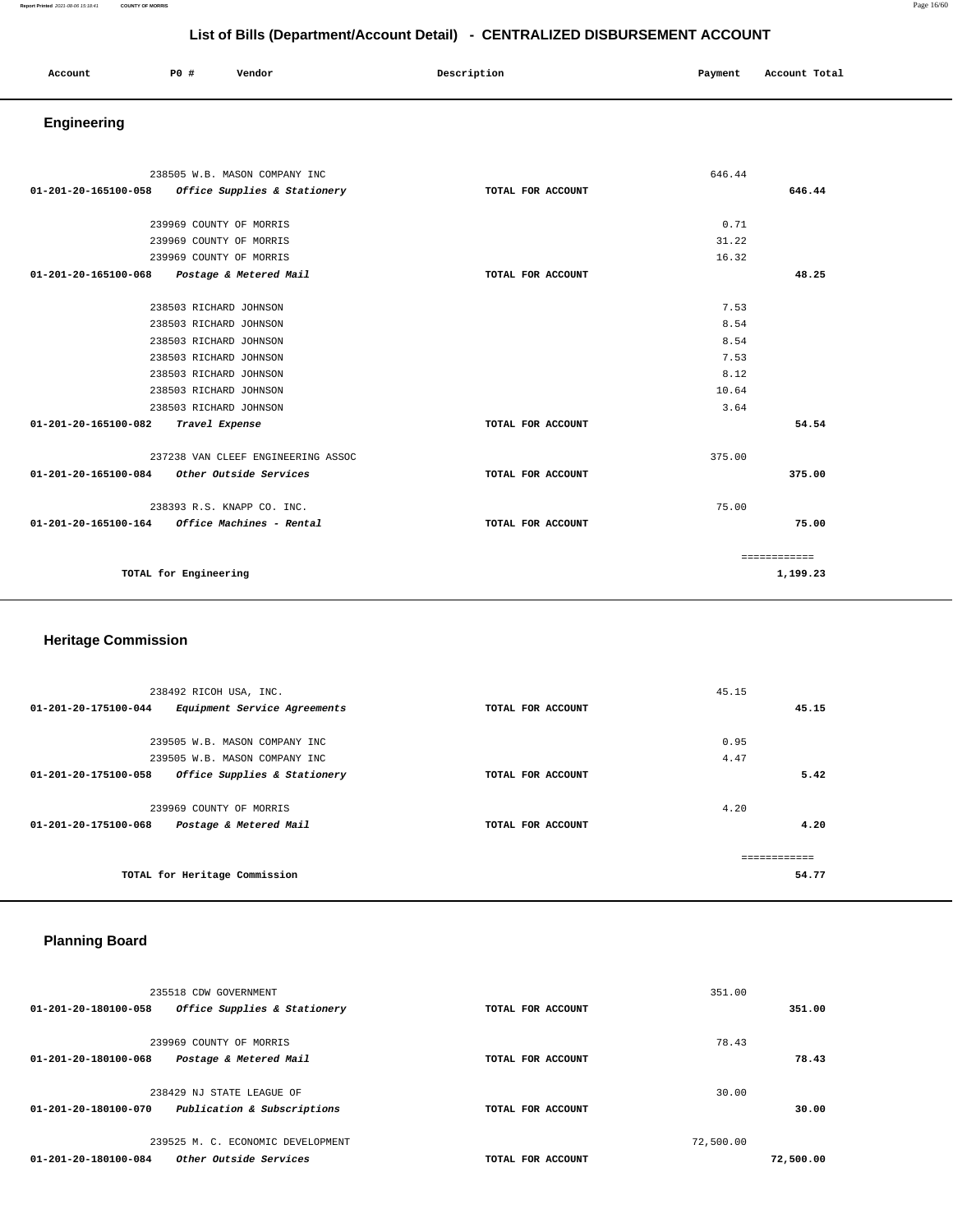#### **Report Printed** 2021-08-06 15:18:41 **COUNTY OF MORRIS** Page 17/60

## **List of Bills (Department/Account Detail) - CENTRALIZED DISBURSEMENT ACCOUNT**

| Account               | PO#                      | Vendor | Description | Account Total<br>Payment |  |
|-----------------------|--------------------------|--------|-------------|--------------------------|--|
| <b>Planning Board</b> |                          |        |             |                          |  |
|                       |                          |        |             | ============             |  |
|                       | TOTAL for Planning Board |        |             | 72,959.43                |  |

## **County Weights & Measures**

| 237936 W.B. MASON COMPANY INC                        | 508.35            |              |
|------------------------------------------------------|-------------------|--------------|
| 237936 W.B. MASON COMPANY INC                        | $-59.94$          |              |
| 238093 W.B. MASON COMPANY INC                        | 118.92            |              |
| 01-201-22-201100-058<br>Office Supplies & Stationery | TOTAL FOR ACCOUNT | 567.33       |
|                                                      |                   |              |
| 237947 DANIEL S. DRAKE                               | 8.25              |              |
| 237947 DANIEL S. DRAKE                               | 12.77             |              |
| 237947 DANIEL S. DRAKE                               | 17.03             |              |
| 237947 DANIEL S. DRAKE                               | 13.73             |              |
| 237947 DANIEL S. DRAKE                               | 11.71             |              |
| 237947 DANIEL S. DRAKE                               | 56.42             |              |
| 237947 DANIEL S. DRAKE                               | 2.95              |              |
| 01-201-22-201100-059<br>Other General Expenses       | TOTAL FOR ACCOUNT | 122.86       |
|                                                      |                   |              |
| 239969 COUNTY OF MORRIS                              | 46.00             |              |
| 01-201-22-201100-068<br>Postage & Metered Mail       | TOTAL FOR ACCOUNT | 46.00        |
| 238086 EMPLOYMENT HORIZONS ENTERPRISES INC           | 987.00            |              |
| 238085 TELESEARCH INC                                | 850.85            |              |
| 237855 TELESEARCH INC                                | 850.85            |              |
| 01-201-22-201100-084 Other Outside Services          | TOTAL FOR ACCOUNT | 2,688.70     |
|                                                      |                   |              |
| 239676 DIRECT ENERGY BUSINESS                        | 595.98            |              |
| 01-201-22-201100-137 Electricity                     | TOTAL FOR ACCOUNT | 595.98       |
|                                                      |                   | ============ |
| TOTAL for County Weights & Measures                  |                   | 4,020.87     |
|                                                      |                   |              |

## **Employee Group Insurance**

| 238465 CHLIC                            | 1,901,881.95 |
|-----------------------------------------|--------------|
| 238465 CHLIC                            | 2,908.01     |
| 238465 CHLIC                            | 2,086,163.92 |
| 238465 CHLIC                            | $-1.437.04$  |
| 238462 FLAGSHIP HEALTH SYSTEMS, INC.    | 2,451.00     |
| 238463 DELTA DENTAL OF NEW JERSEY, INC. | 13,036.21    |
| 238463 DELTA DENTAL OF NEW JERSEY, INC. | 428.29       |
| 238463 DELTA DENTAL OF NEW JERSEY, INC. | 5,804.46     |
| 238463 DELTA DENTAL OF NEW JERSEY, INC. | 59.12        |
| 238463 DELTA DENTAL OF NEW JERSEY, INC. | 254.24       |
| 238463 DELTA DENTAL OF NEW JERSEY, INC. | 29.56        |
| 238464 DELTA DENTAL INSURANCE COMPANY   | 12,646.11    |
| 238464 DELTA DENTAL INSURANCE COMPANY   | 362.39       |
| 238464 DELTA DENTAL INSURANCE COMPANY   | 440.72       |
| 238745 DARLENE CRINCOLI                 | 1,258.80     |
| 238730 JOSEPH CONNOR JR.                | 2,316.60     |
| 238621 RENE AXELROD                     | 813.00       |
| 238747 LINDA CSENGETO                   | 1,735.20     |
| 238606 CAROL ALCOCK                     | 1,258.80     |
| 238712 RUBENA CHEEK                     | 804.00       |
| 238639 EDWARD BENNETT                   | 1,782.00     |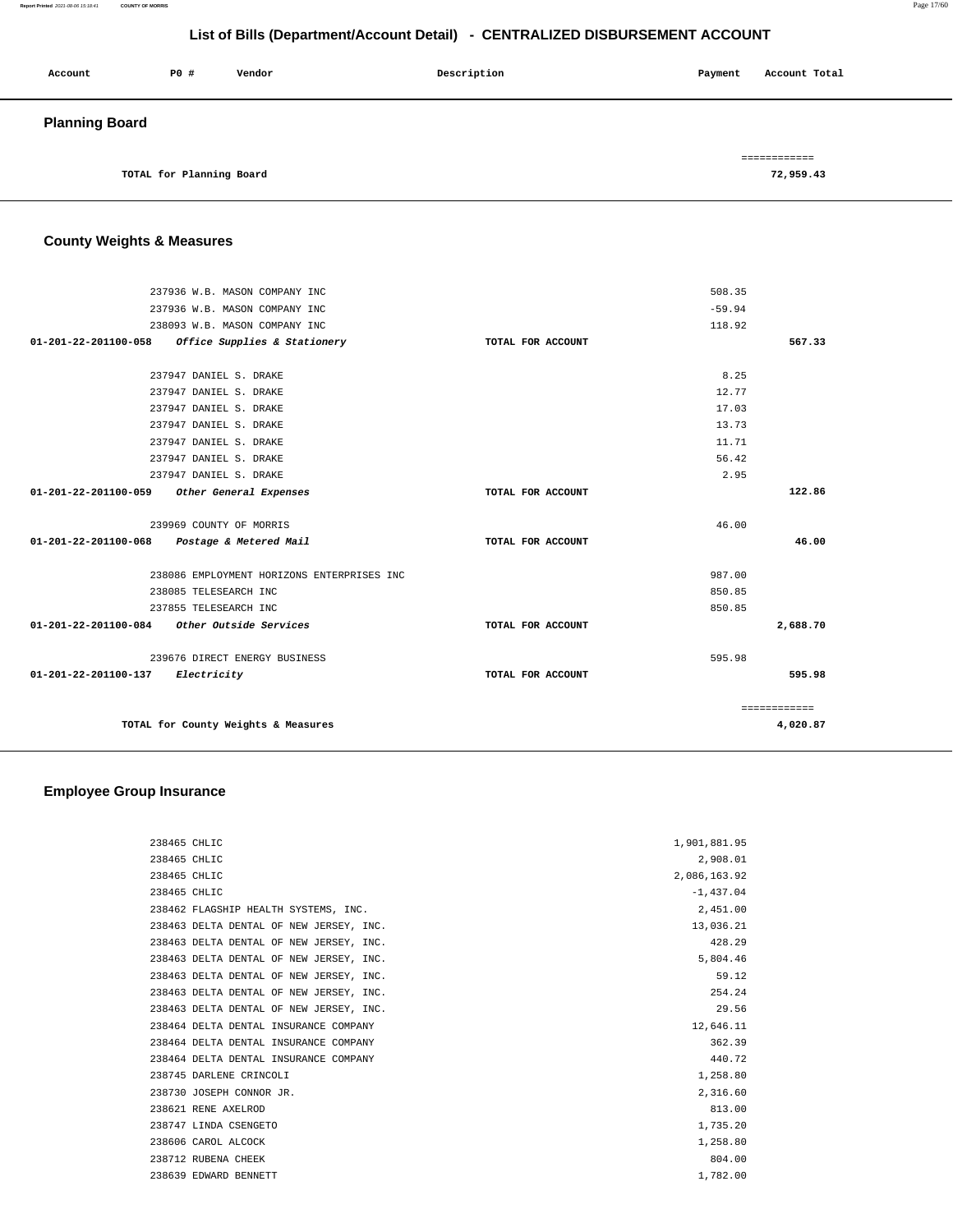| Account<br>. | <b>PO #</b> | Vendor | Description | Payment | Account Total |
|--------------|-------------|--------|-------------|---------|---------------|
|              |             |        |             |         |               |

## **Employee Group Insurance**

| 4,060,617.63 |                   |  | TOTAL for Employee Group Insurance    |                                |
|--------------|-------------------|--|---------------------------------------|--------------------------------|
|              | ============      |  |                                       |                                |
| 4,060,617.63 | TOTAL FOR ACCOUNT |  | Employee Group Insurance Expenditures | $01 - 201 - 23 - 220100 - 090$ |
|              | 629.40            |  | 238651 SANDRA BOLAN                   |                                |
|              | 813.00            |  | 238728 ELENA COLLINS                  |                                |
|              | 629.40            |  | 238748 ROSELIND A. CUDJOE             |                                |
|              | 891.00            |  | 238625 ROSEMARY BARCLAY               |                                |
|              | 891.00            |  | 238633 ROBERT BECKMANN                |                                |
|              | 1,188.00          |  | 238617 KENNETH ARMSTRONG              |                                |
|              | 1,258.80          |  | 239055 BETTY MCBURNEY                 |                                |
|              | 629.40            |  | 239070 JEFFREY C MCLEAR               |                                |
|              | 1,000.20          |  | 238738 JOHN E CRAIGHEAD               |                                |
|              | 1,258.80          |  | 238685 TERESA BURKE                   |                                |
|              | 1,258.80          |  | 238743 KATHY CRATE                    |                                |
|              | 867.60            |  | 238634 GRACE LA BARRE                 |                                |
|              | 891.00            |  | 238635 JUDITH BEECHER                 |                                |
|              | 629.40            |  | 238690 MILDRED BYRD                   |                                |
|              | 891.00            |  | 238702 KATHRYN CARROLL                |                                |
|              | 629.40            |  | 238641 CLARIS BERNARD                 |                                |
|              | 2,494.80          |  | 238706 ARMAND CATALUSCI               |                                |
|              | 804.00            |  | 238655 CHRISTINE BOTSKO               |                                |
|              | 1,735.20          |  | 238750 ARUNA DADA                     |                                |
|              | 900.00            |  | 238691 ANNE CACCAMO                   |                                |
|              | 629.40            |  | 238726 GARY COLBURN                   |                                |
|              | 3,074.69          |  | 238650 SHARI BOEHM                    |                                |
|              | 1,626.00          |  | 238615 MARK ANDERSON                  |                                |
|              |                   |  |                                       |                                |

## **Office of Emergency Management**

|                      | 239539 VERIZON WIRELESS                           |                   | 80.04    |
|----------------------|---------------------------------------------------|-------------------|----------|
| 01-201-25-252100-031 | Cellular Phones/Pagers                            | TOTAL FOR ACCOUNT | 80.04    |
|                      |                                                   |                   |          |
|                      | 239785 W.B. MASON COMPANY INC                     |                   | 475.97   |
|                      | 239787 W.B. MASON COMPANY INC                     |                   | 257.53   |
|                      | 239524 W.B. MASON COMPANY INC                     |                   | 125.91   |
|                      | 239584 QUENCH USA, INC.                           |                   | 49.44    |
|                      | 239563 QUENCH USA, INC.                           |                   | 85.00    |
|                      | 01-201-25-252100-058 Office Supplies & Stationery | TOTAL FOR ACCOUNT | 993.85   |
|                      |                                                   |                   |          |
|                      | 238535 ALL COUNTY RENTAL CENTER                   |                   | 72.00    |
|                      | 238522 EZ PASS                                    |                   | 100.00   |
|                      | 239578 OPTIMUM                                    |                   | 116.04   |
|                      | 239579 OPTIMUM                                    |                   | 396.62   |
|                      | 239541 MORRIS COUNTY MUA                          |                   | 1,009.92 |
|                      | 239523 MICROSURVEY SOFTWARE, INC.                 |                   | 195.00   |
|                      | 239540 THE GOOD APPLE COMPANY                     |                   | 1,198.88 |
| 01-201-25-252100-059 | Other General Expenses                            | TOTAL FOR ACCOUNT | 3,088.46 |
|                      | 239969 COUNTY OF MORRIS                           |                   | 0.51     |
|                      | 01-201-25-252100-068 Postage & Metered Mail       | TOTAL FOR ACCOUNT | 0.51     |
|                      | 238531 ALADTEC, INC.                              |                   | 158.20   |
|                      | 237682 V.E. RALPH & SON INC.                      |                   | 2,511.45 |
|                      | 237682 V.E. RALPH & SON INC.                      |                   | 133.00   |
| 01-201-25-252100-090 | Program Expenditures                              | TOTAL FOR ACCOUNT | 2,802.65 |
|                      |                                                   |                   |          |
|                      | 239576 DM MEDICAL BILLINGS, LLC                   |                   | 2,816.13 |
|                      | 239555 DM MEDICAL BILLINGS, LLC                   |                   | 3,699.61 |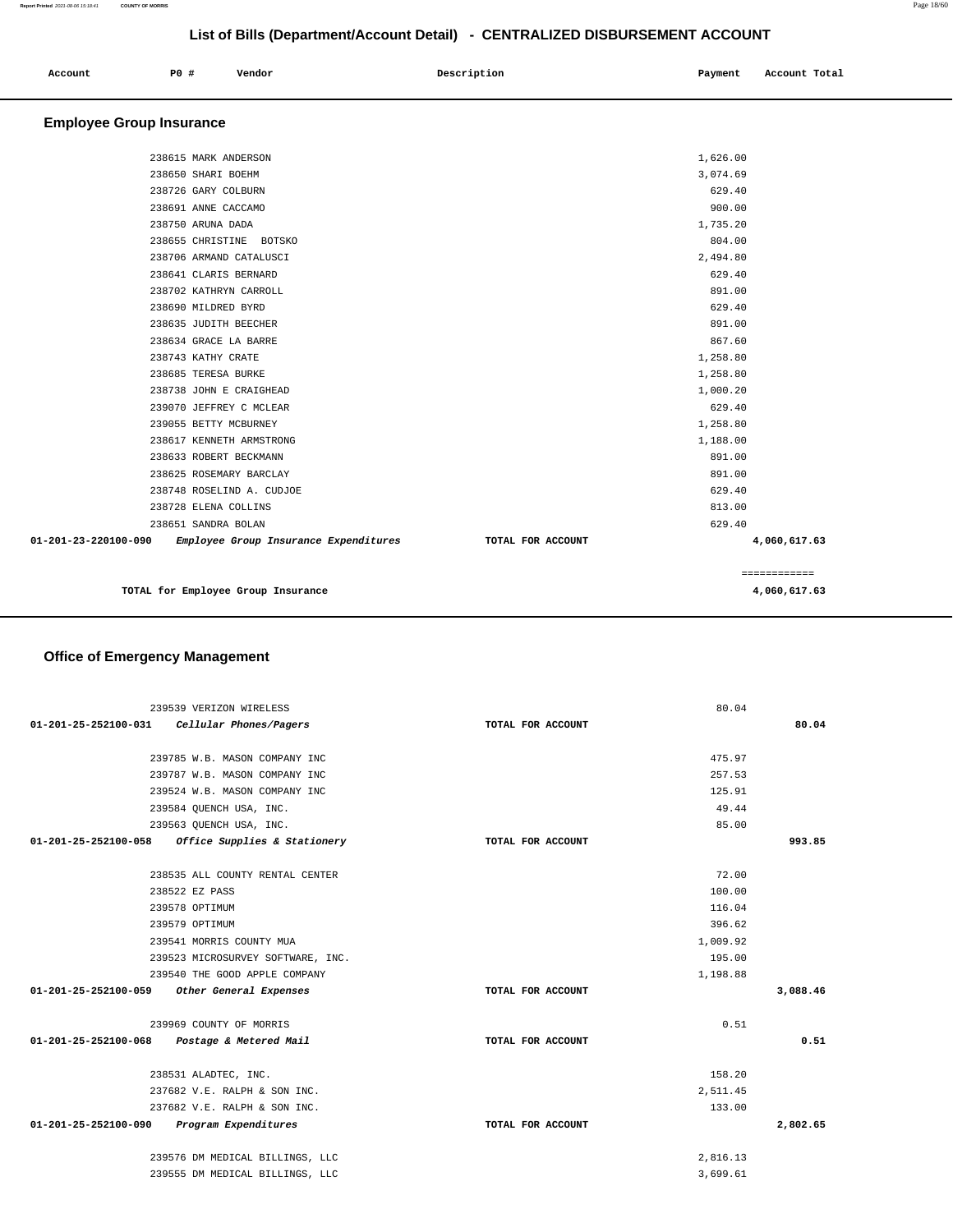**Report Printed** 2021-08-06 15:18:41 **COUNTY OF MORRIS** Page 19/60

## **List of Bills (Department/Account Detail) - CENTRALIZED DISBURSEMENT ACCOUNT**

| Account                               | <b>PO #</b> | Vendor                                   | Description       | Payment | Account Total |  |
|---------------------------------------|-------------|------------------------------------------|-------------------|---------|---------------|--|
| <b>Office of Emergency Management</b> |             |                                          |                   |         |               |  |
| 01-201-25-252100-091                  |             | Program Expend-Matching Share            | TOTAL FOR ACCOUNT |         | 6,515.74      |  |
|                                       |             | 239530 PREMIER GLOBAL SERVICES           |                   | 57.75   |               |  |
|                                       |             | 239531 VOIANCE LANGUAGE SERVICES, LLC    |                   | 25.00   |               |  |
| $01 - 201 - 25 - 252100 - 146$        | Telephone   |                                          | TOTAL FOR ACCOUNT |         | 82.75         |  |
|                                       |             |                                          |                   |         | ------------- |  |
|                                       |             | TOTAL for Office of Emergency Management |                   |         | 13,564.00     |  |
|                                       |             |                                          |                   |         |               |  |

#### **Communications Center**

|                                     | 238534 INTERNATIONAL ACADEMIES OF                   |                   | 2,084.00 |              |
|-------------------------------------|-----------------------------------------------------|-------------------|----------|--------------|
|                                     | 239872 DENNIS L. SNYDER                             |                   | 379.11   |              |
|                                     | 239892 JASON LEZCANO                                |                   | 370.76   |              |
|                                     | 239891 RENEE M. BISSON                              |                   | 345.47   |              |
|                                     | $01-201-25-252105-039$ Education Schools & Training | TOTAL FOR ACCOUNT |          | 3,179.34     |
|                                     |                                                     |                   |          |              |
|                                     | 239494 OFFICE CONCEPTS GROUP, INC.                  |                   | 252.03   |              |
|                                     | 237564 W.B. MASON COMPANY INC                       |                   | 99.84    |              |
| 01-201-25-252105-058                | Office Supplies & Stationery                        | TOTAL FOR ACCOUNT |          | 351.87       |
|                                     |                                                     |                   |          |              |
|                                     | 239872 DENNIS L. SNYDER                             |                   | 1,701.45 |              |
|                                     | 239892 JASON LEZCANO                                |                   | 2,945.42 |              |
|                                     | 239891 RENEE M. BISSON                              |                   | 1,490.05 |              |
| 01-201-25-252105-082 Travel Expense |                                                     | TOTAL FOR ACCOUNT |          | 6,136.92     |
|                                     |                                                     |                   |          |              |
|                                     | 238540 JERSEY CENTRAL POWER & LIGHT                 |                   | 498.91   |              |
|                                     | 239520 JERSEY CENTRAL POWER & LIGHT                 |                   | 638.10   |              |
|                                     | 239520 JERSEY CENTRAL POWER & LIGHT                 |                   | 419.76   |              |
|                                     | 239520 JERSEY CENTRAL POWER & LIGHT                 |                   | 518.37   |              |
| 01-201-25-252105-137                | Electricity                                         | TOTAL FOR ACCOUNT |          | 2,075.14     |
|                                     |                                                     |                   |          |              |
|                                     | 237008 EXTEL COMMUNICATIONS                         |                   | 8,775.00 |              |
| 01-201-25-252105-161                | Communications Equipment                            | TOTAL FOR ACCOUNT |          | 8,775.00     |
|                                     |                                                     |                   |          |              |
|                                     |                                                     |                   |          | ============ |
|                                     | TOTAL for Communications Center                     |                   |          | 20,518.27    |
|                                     |                                                     |                   |          |              |
|                                     |                                                     |                   |          |              |

### **County Medical Examiner Office**

| 239782 MONMOUTH STREET FUNERAL                 |                   | 3,000.00 |          |
|------------------------------------------------|-------------------|----------|----------|
| 01-201-25-254100-030<br>Cartage                | TOTAL FOR ACCOUNT |          | 3,000.00 |
|                                                |                   |          |          |
| 239969 COUNTY OF MORRIS                        |                   | 10.56    |          |
| 01-201-25-254100-068<br>Postage & Metered Mail | TOTAL FOR ACCOUNT |          | 10.56    |
|                                                |                   |          |          |
| 239518 JOHN PAUL BOUFFARD                      |                   | 500.00   |          |
| 239518 JOHN PAUL BOUFFARD                      |                   | 500.00   |          |
| 239518 JOHN PAUL BOUFFARD                      |                   | 500.00   |          |
| 239518 JOHN PAUL BOUFFARD                      |                   | 500.00   |          |
| 239518 JOHN PAUL BOUFFARD                      |                   | 500.00   |          |
| 239518 JOHN PAUL BOUFFARD                      |                   | 500.00   |          |
| 239516 MORRISTOWN PATHOLOGY ASSOCIATES         |                   | 500.00   |          |
| 239516 MORRISTOWN PATHOLOGY ASSOCIATES         |                   | 500.00   |          |
| 239516 MORRISTOWN PATHOLOGY ASSOCIATES         |                   | 500.00   |          |
| 239516 MORRISTOWN PATHOLOGY ASSOCIATES         |                   | 500.00   |          |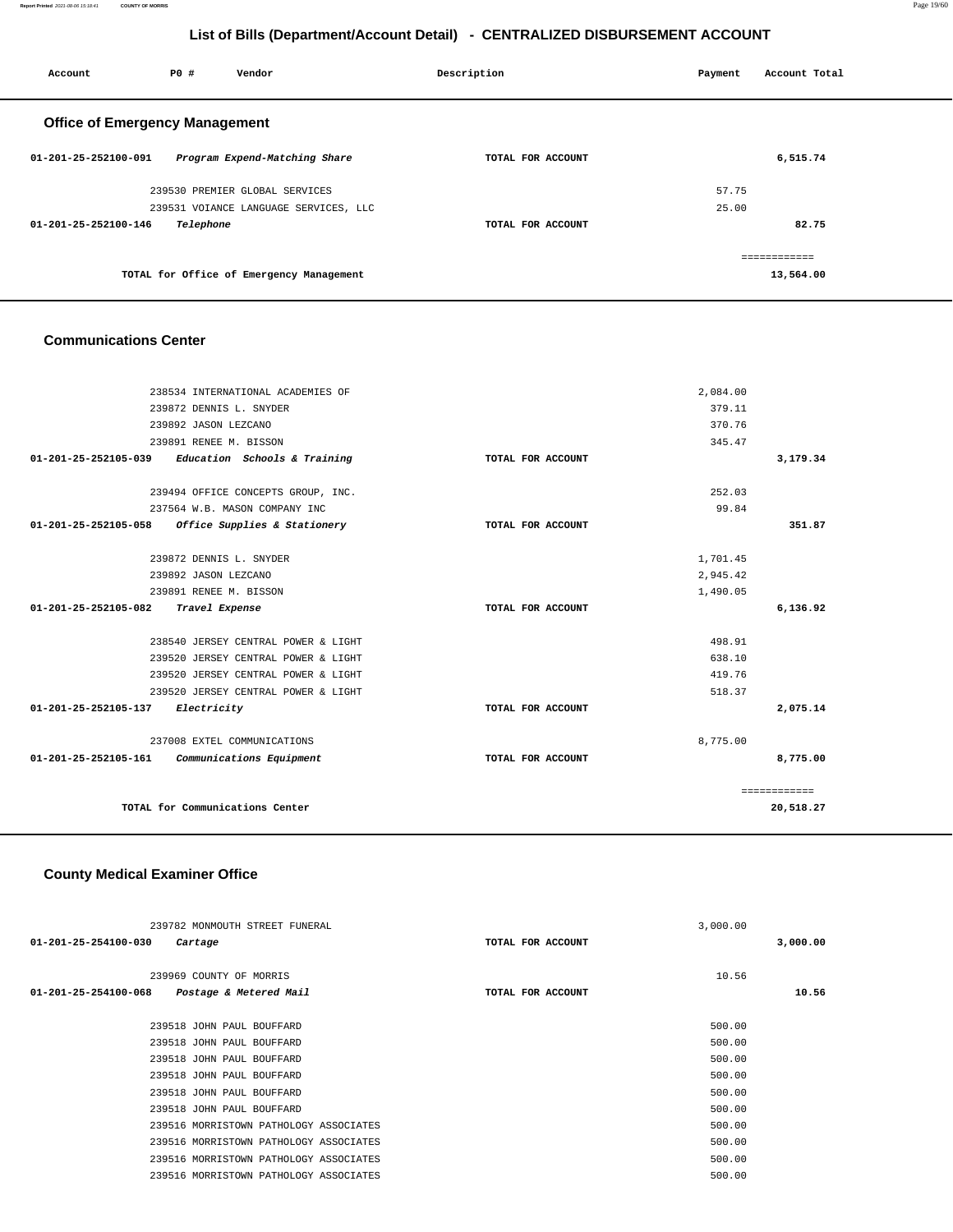**Report Printed** 2021-08-06 15:18:41 **COUNTY OF MORRIS** Page 20/60

## **List of Bills (Department/Account Detail) - CENTRALIZED DISBURSEMENT ACCOUNT**

| Account                               | P0 # | Vendor                                   | Description       | Payment | Account Total |
|---------------------------------------|------|------------------------------------------|-------------------|---------|---------------|
| <b>County Medical Examiner Office</b> |      |                                          |                   |         |               |
|                                       |      | 239516 MORRISTOWN PATHOLOGY ASSOCIATES   |                   | 500.00  |               |
| 01-203-25-254100-035                  |      | (2020) Consultation Fee                  | TOTAL FOR ACCOUNT |         | 5,500.00      |
|                                       |      |                                          |                   |         | ============  |
|                                       |      | TOTAL for County Medical Examiner Office |                   |         | 8,510.56      |

### **County Sheriff's Department**

|                                           | 239564 PHILIP MASI                                  |                   | 1,182.00  |              |
|-------------------------------------------|-----------------------------------------------------|-------------------|-----------|--------------|
|                                           | $01-201-25-270100-039$ Education Schools & Training | TOTAL FOR ACCOUNT |           | 1,182.00     |
|                                           |                                                     |                   |           |              |
|                                           | 239969 COUNTY OF MORRIS                             |                   | 194.25    |              |
|                                           | 01-201-25-270100-068 Postage & Metered Mail         | TOTAL FOR ACCOUNT |           | 194.25       |
|                                           |                                                     |                   |           |              |
|                                           | 238582 THOMSON REUTER-WEST                          |                   | 1,169.97  |              |
| 01-201-25-270100-078                      | Software Maintenance                                | TOTAL FOR ACCOUNT |           | 1,169.97     |
|                                           |                                                     |                   |           |              |
|                                           | 238287 NJ E-ZPASS                                   |                   | 200.00    |              |
| 01-201-25-270100-082                      | Travel Expense                                      | TOTAL FOR ACCOUNT |           | 200.00       |
|                                           |                                                     |                   |           |              |
|                                           | 238569 INVESTIGATIVE FORENSICS CONSULTING           |                   | 684.00    |              |
|                                           | 238569 INVESTIGATIVE FORENSICS CONSULTING           |                   | 646.00    |              |
|                                           | 239112 INVESTIGATIVE FORENSICS CONSULTING           |                   | 912.00    |              |
| 01-201-25-270100-084                      | Other Outside Services                              | TOTAL FOR ACCOUNT |           | 2,242.00     |
|                                           |                                                     |                   |           |              |
|                                           | 239136 LEE M MONDAY, PHD                            |                   | 500.00    |              |
| 239136 LEE M MONDAY, PHD                  |                                                     |                   | 900.00    |              |
| 01-201-25-270100-198 Psychiatric Services |                                                     | TOTAL FOR ACCOUNT |           | 1,400.00     |
|                                           |                                                     |                   |           |              |
|                                           | 237804 GALLS, LLC                                   |                   | 80.00     |              |
|                                           | 237084 GALLS, LLC                                   |                   | 70.00     |              |
|                                           | 238577 GALLS, LLC                                   |                   | 60.00     |              |
|                                           | 237217 GALLS, LLC                                   |                   | 56.99     |              |
|                                           | 237217 GALLS, LLC                                   |                   | 80.08     |              |
|                                           | 237217 GALLS, LLC                                   |                   | 64.07     |              |
|                                           | 01-201-25-270100-202 Uniform And Accessories        | TOTAL FOR ACCOUNT |           | 411.14       |
|                                           | 238501 NISIVOCCIA, LLP                              |                   | 10,955.00 |              |
| 01-203-25-270100-024 (2020) Audit         |                                                     | TOTAL FOR ACCOUNT |           | 10,955.00    |
|                                           |                                                     |                   |           |              |
|                                           | 239136 LEE M MONDAY, PHD                            |                   | 800.00    |              |
|                                           | 01-203-25-270100-198 (2020) Psychiatric Services    | TOTAL FOR ACCOUNT |           | 800.00       |
|                                           |                                                     |                   |           |              |
|                                           |                                                     |                   |           | ============ |
|                                           | TOTAL for County Sheriff's Department               |                   |           | 18,554.36    |

#### **County Prosecutor's Office**

| 238158 TARA CHOMINSKY<br>238161 JAIME SHANAPHY                   |                   | 62.90<br>240.80 |          |
|------------------------------------------------------------------|-------------------|-----------------|----------|
| Outside Salaries & Wages<br>01-201-25-275100-016                 | TOTAL FOR ACCOUNT |                 | 303.70   |
| 237455 THOMSON REUTERS-WEST<br>01-201-25-275100-050<br>Law Books | TOTAL FOR ACCOUNT | 6,082.49        | 6,082.49 |

239969 COUNTY OF MORRIS 867.98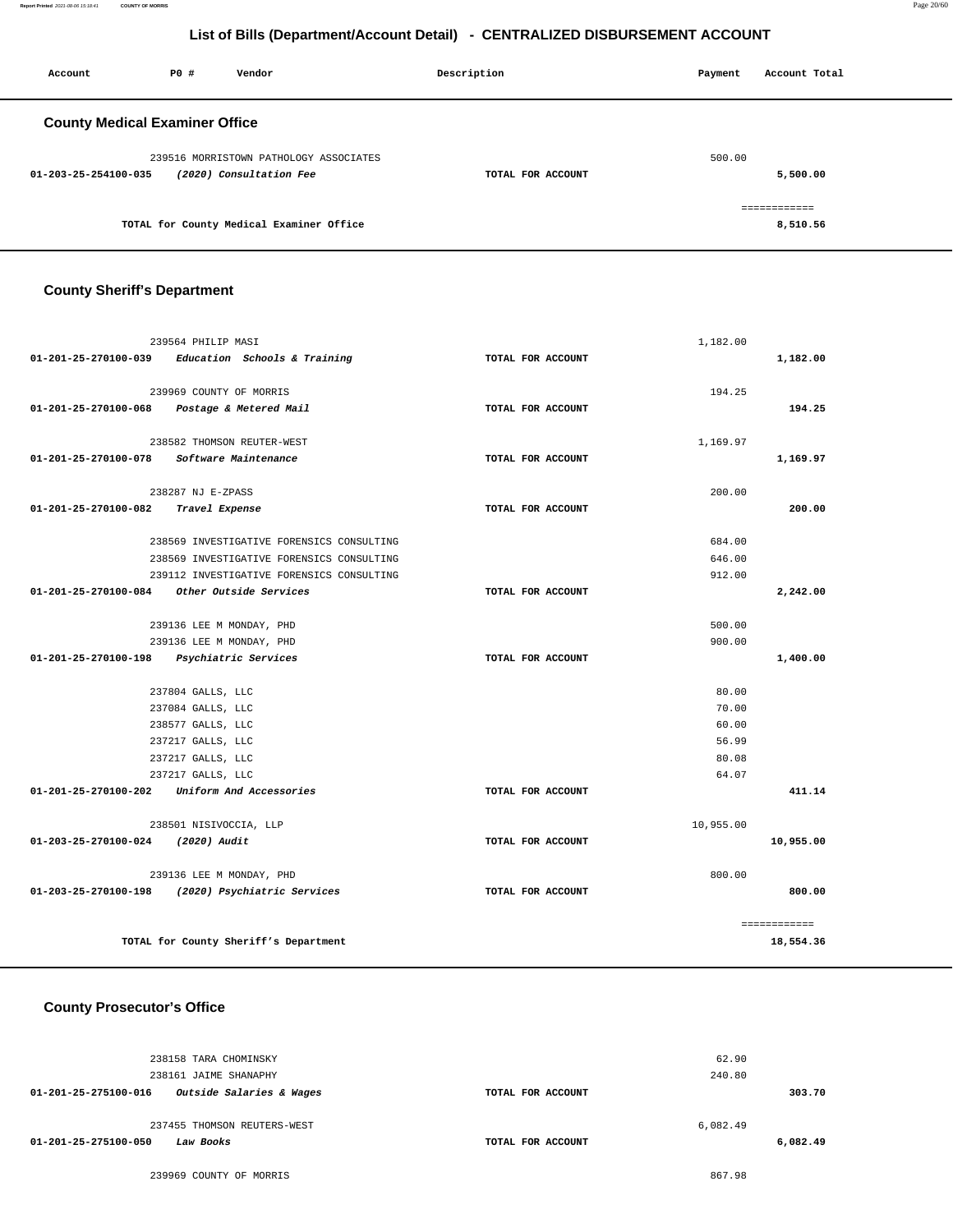| Account                           | P0 #             | Vendor                               | Description       | Payment  | Account Total |  |
|-----------------------------------|------------------|--------------------------------------|-------------------|----------|---------------|--|
| <b>County Prosecutor's Office</b> |                  |                                      |                   |          |               |  |
| 01-201-25-275100-068              |                  | Postage & Metered Mail               | TOTAL FOR ACCOUNT |          | 867.98        |  |
|                                   |                  | 238157 RED DOOR LEGAL SERVICES       |                   | 2,065.00 |               |  |
| 01-201-25-275100-081              | Transcripts      |                                      | TOTAL FOR ACCOUNT |          | 2,065.00      |  |
|                                   | 238175 CRAIG MAY |                                      |                   | 60.00    |               |  |
|                                   | 231890 OPTIMUM   |                                      |                   | 241.18   |               |  |
|                                   |                  | 234823 TACTICAL & SURVIVAL           |                   | 2,336.35 |               |  |
|                                   |                  | 234823 TACTICAL & SURVIVAL           |                   | 483.40   |               |  |
| 01-201-25-275100-118              |                  | Investigation Expense                | TOTAL FOR ACCOUNT |          | 3,120.93      |  |
|                                   |                  | 238174 ESSEX TRAVEL SERVICE          |                   | 776.98   |               |  |
| 01-201-25-275100-126              |                  | Court Expenses-Extradition           | TOTAL FOR ACCOUNT |          | 776.98        |  |
|                                   |                  | 235880 STATE TOXICOLOGY LABORATORY   |                   | 180.00   |               |  |
|                                   |                  | 237040 STATE TOXICOLOGY LABORATORY   |                   | 135.00   |               |  |
| 01-201-25-275100-189              | Medical          |                                      | TOTAL FOR ACCOUNT |          | 315.00        |  |
|                                   |                  | 238173 FLEMINGTON DEPT STORE INC     |                   | 601.00   |               |  |
| 01-201-25-275100-202              |                  | Uniform And Accessories              | TOTAL FOR ACCOUNT |          | 601.00        |  |
|                                   |                  |                                      |                   |          | ============  |  |
|                                   |                  | TOTAL for County Prosecutor's Office |                   |          | 14,133.08     |  |

 **County Jail** 

|                                                     | 237999 NJ COUNTY JAIL WARDENS ASSO. |                   | 650.00      |           |
|-----------------------------------------------------|-------------------------------------|-------------------|-------------|-----------|
| 01-201-25-280100-023 Associations and Memberships   |                                     | TOTAL FOR ACCOUNT |             | 650.00    |
|                                                     | 238391 CIVIC RESEARCH INSTITUTE INC |                   | 179.95      |           |
| 01-201-25-280100-028 Books & Periodicals            |                                     | TOTAL FOR ACCOUNT |             | 179.95    |
|                                                     | 238033 VERIZON WIRELESS             |                   | 451.77      |           |
| 01-201-25-280100-031 Cellular Phones/Pagers         |                                     | TOTAL FOR ACCOUNT |             | 451.77    |
|                                                     | 237964 ATLANTIC TRAINING CENTER     |                   | 120.00      |           |
| 234983 SAFARILAND LLC                               |                                     |                   | 895.00      |           |
| 239517 NICOLAS MONACO                               |                                     |                   | 1,800.00    |           |
| 239517 NICOLAS MONACO                               |                                     |                   | 27.70       |           |
| $01-201-25-280100-039$ Education Schools & Training |                                     | TOTAL FOR ACCOUNT |             | 2,842.70  |
|                                                     | 237872 JOHNSON CONTROLS INC.        |                   | 826.65      |           |
|                                                     | 237949 JAY HILL REPAIRS             |                   | 375.00      |           |
|                                                     | 236804 SHI INTERNATIONAL CORP       |                   | 8,480.00    |           |
|                                                     | 236804 SHI INTERNATIONAL CORP       |                   | $-8,480.00$ |           |
|                                                     | 236696 SHI INTERNATIONAL CORP       |                   | 13,250.00   |           |
| 01-201-25-280100-044 Equipment Service Agreements   |                                     | TOTAL FOR ACCOUNT |             | 14,451.65 |
|                                                     | 238318 ALL-STAR IDENTIFICATION      |                   | 1,195.00    |           |
| 01-201-25-280100-047                                | Identification Equip&Supplies       | TOTAL FOR ACCOUNT |             | 1,195.00  |
| 237995 JOSEPH FUCCI                                 |                                     |                   | 518.90      |           |
|                                                     | 237863 W.B. MASON COMPANY INC       |                   | 157.67      |           |
|                                                     | 236849 W.B. MASON COMPANY INC       |                   | 170.83      |           |
|                                                     | 237068 W.B. MASON COMPANY INC       |                   | 331.94      |           |
| 238410 RICOH USA, INC.                              |                                     |                   | 535.92      |           |
| 238410 RICOH USA, INC.                              |                                     |                   | 416.36      |           |
| 238410 RICOH USA, INC.                              |                                     |                   | 853.72      |           |
|                                                     | 237993 W.B. MASON COMPANY INC       |                   | 473.43      |           |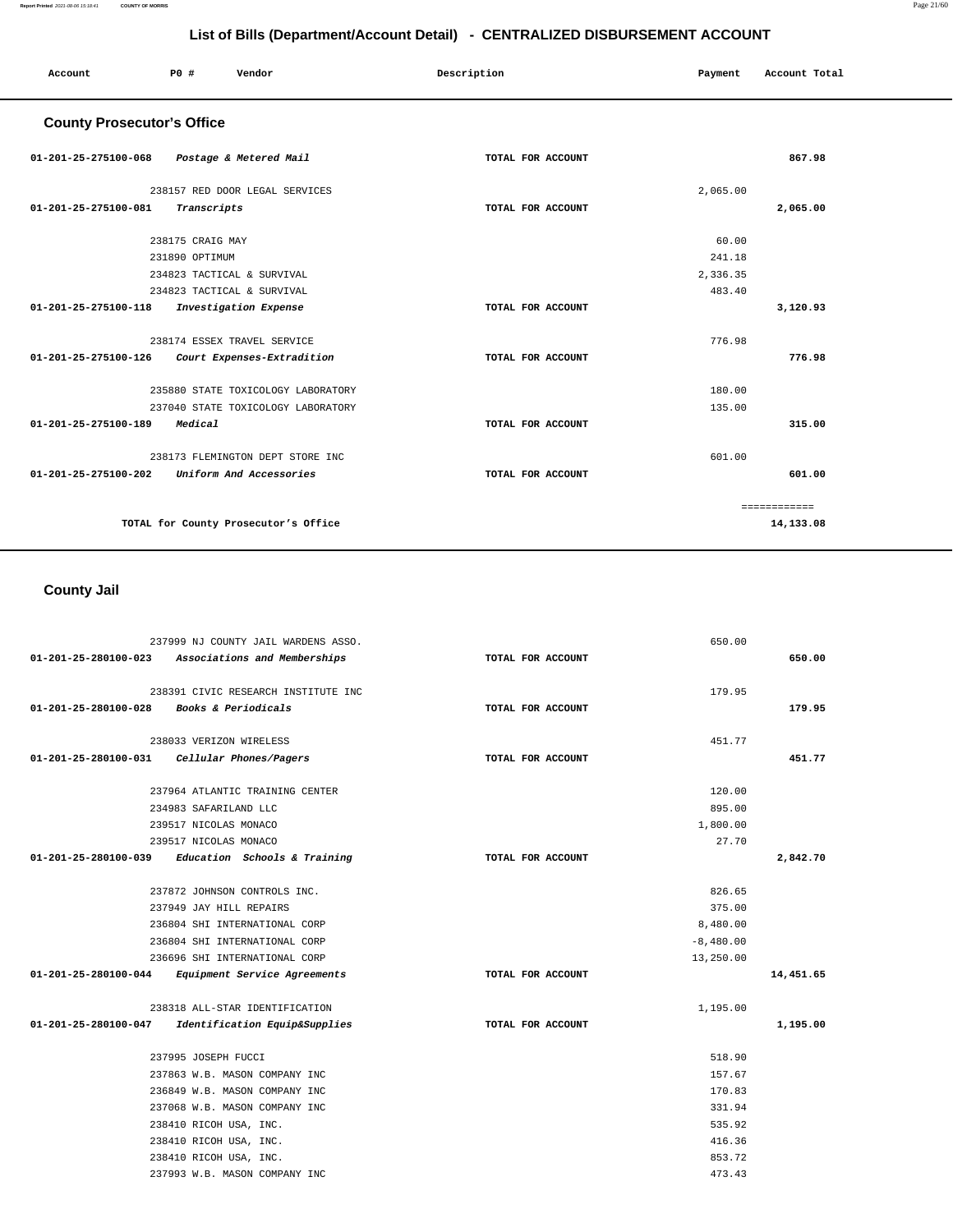## **Account P0 # Vendor Description Payment Account Total County Jail**  237865 W.B. MASON COMPANY INC 950.20 233113 W.B. MASON COMPANY INC 262.90 238375 W.B. MASON COMPANY INC 569.19  **01-201-25-280100-058 Office Supplies & Stationery TOTAL FOR ACCOUNT 5,241.06** 238000 LEXIS NEXIS 58.00 237879 VERIZON WIRELESS 137.83 237965 JUSTICE PACKAGING CORP 1,289.93 238400 LANGUAGE LINE SERVICES 186.40  **01-201-25-280100-059 Other General Expenses TOTAL FOR ACCOUNT 1,672.16** 239969 COUNTY OF MORRIS 50.36  **01-201-25-280100-068 Postage & Metered Mail TOTAL FOR ACCOUNT 50.36** 237246 MCCLOSKEY MECHANICAL INC. 4,601.50 234615 MCCLOSKEY MECHANICAL INC. 12,757.20 236415 MCCLOSKEY MECHANICAL INC. 26 (2002) 236415 MCCLOSKEY MECHANICAL INC. 237549 BLACK CREEK INTEGRATED 2,308.63 237941 CHP DOSIMETRY 18.00 235868 GPC, INC. 7,500.00 234619 MCCLOSKEY MECHANICAL INC. 2002 234619 16.132.00 237868 MORRIS COUNTY MUA 1,040.37 237868 MORRIS COUNTY MUA 705.00 238405 MORRIS COUNTY MUA 1,052.56 238405 MORRIS COUNTY MUA 705.00 236619 SHI INTERNATIONAL CORP 21,691.00 237998 STONEGATE ASSOCIATES, LLC 1,120.00 237997 SLADE INDUSTRIES, INC. 1,848.00  **01-201-25-280100-084 Other Outside Services TOTAL FOR ACCOUNT 88,429.26** 237994 ARAMARK DALLAS LOCKBOX 225.00 237994 ARAMARK DALLAS LOCKBOX 46.00 237994 ARAMARK DALLAS LOCKBOX 71.92 237994 ARAMARK DALLAS LOCKBOX 674.25 237994 ARAMARK DALLAS LOCKBOX 10,908.29 237963 ARAMARK DALLAS LOCKBOX 56.00 237963 ARAMARK DALLAS LOCKBOX 10,995.85 238408 ARAMARK DALLAS LOCKBOX 300.00 238408 ARAMARK DALLAS LOCKBOX 46.00 238408 ARAMARK DALLAS LOCKBOX 10,843.95  **01-201-25-280100-185 Food TOTAL FOR ACCOUNT 34,167.26** 237065 CONTRACT PHARMACY SERVICES INC 26,310.22 237959 BIO-REFERENCE LABORATORIES, INC. 1,691.47 237992 STEVE PIATTI 79.95 238402 CONTRACT PHARMACY SERVICES INC 32,216.08 237958 DENTRUST DENTAL INC. 2,288.00 237870 DR. NATHAN SABIN 335.00 237953 HENRY SCHEIN INC 702.73 237967 MCKESSON MEDICAL SURGICAL 221.13 237952 MCKESSON MEDICAL SURGICAL 664.34 239495 STEVE PIATTI 58.50 237866 W.B. MASON COMPANY INC 127.73 233245 W.B. MASON COMPANY INC 2,041.80  **01-201-25-280100-189 Medical TOTAL FOR ACCOUNT 66,736.95** 237060 INSTITUTE FOR FORENSIC PSYCHOLOGY 2,000.00  **01-201-25-280100-198 Psychiatric Services TOTAL FOR ACCOUNT 2,000.00** 238401 ATLANTIC TACTICAL OF NJ, INC. 106.50 237966 SOME'S WORLDWIDE UNIFORMS INC. 47.00 237966 SOME'S WORLDWIDE UNIFORMS INC. 855.00

## **List of Bills (Department/Account Detail) - CENTRALIZED DISBURSEMENT ACCOUNT**

**Report Printed** 2021-08-06 15:18:41 **COUNTY OF MORRIS** Page 22/60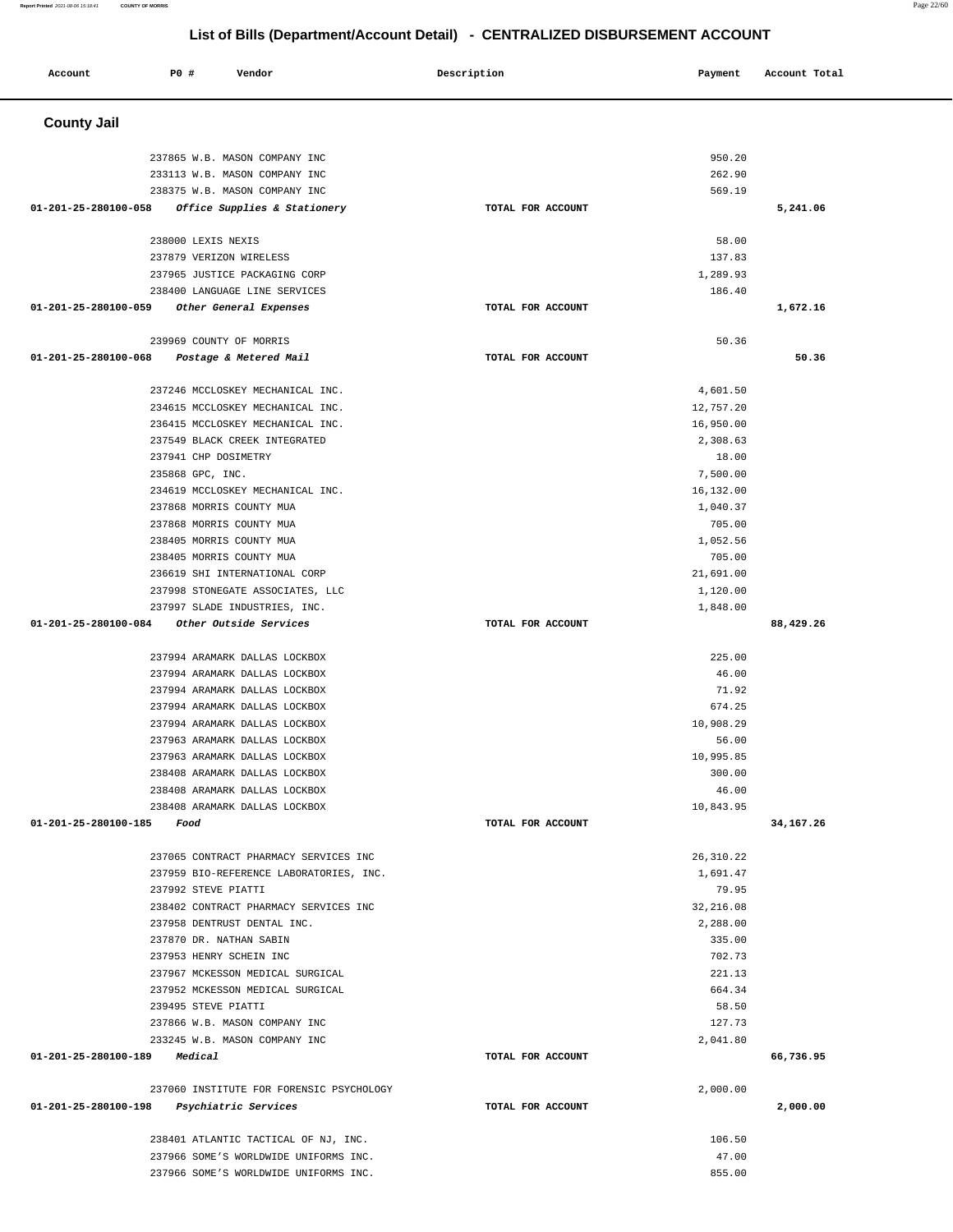| Account            | <b>PO #</b> | Vendor | Description | Payment | Account Total |
|--------------------|-------------|--------|-------------|---------|---------------|
| <b>County Jail</b> |             |        |             |         |               |

| 237946 TURN OUT UNIFORMS, INC.                           |                   | 199.98    |              |
|----------------------------------------------------------|-------------------|-----------|--------------|
| 237946 TURN OUT UNIFORMS, INC.                           |                   | 173.98    |              |
| 237946 TURN OUT UNIFORMS, INC.                           |                   | 178.99    |              |
| 237946 TURN OUT UNIFORMS, INC.                           |                   | 112.49    |              |
| 237946 TURN OUT UNIFORMS, INC.                           |                   | 450.00    |              |
| 237946 TURN OUT UNIFORMS, INC.                           |                   | 125.98    |              |
| 237946 TURN OUT UNIFORMS, INC.                           |                   | 79.99     |              |
| 237946 TURN OUT UNIFORMS, INC.                           |                   | 240.98    |              |
| 237955 ATLANTIC TACTICAL OF NJ, INC.                     |                   | 847.50    |              |
| 01-201-25-280100-202<br>Uniform And Accessories          | TOTAL FOR ACCOUNT |           | 3,418.39     |
|                                                          |                   |           |              |
| 237049 GRAINGER                                          |                   | 161.91    |              |
| 237049 GRAINGER                                          |                   | 157.49    |              |
| 237049 GRAINGER                                          |                   | 216.60    |              |
| 237049 GRAINGER                                          |                   | 86.64     |              |
| 238032 GRAINGER                                          |                   | 525.55    |              |
| 236310 I-CON SYSTEMS INC.                                |                   | 685.43    |              |
| 237867 JOHNSTONE SUPPLY                                  |                   | 41.79     |              |
| 238412 MORRISTOWN LUMBER &                               |                   | 76.41     |              |
| 237951 MORRISTOWN LUMBER &                               |                   | 36.00     |              |
| 237244 COOPER ELECTRIC SUPPLY CO.                        |                   | 35.42     |              |
| 238413 TPS SUPPLY LLC                                    |                   | 379.15    |              |
| 01-201-25-280100-249 Bldg Maintenance Supplies           | TOTAL FOR ACCOUNT |           | 2,402.39     |
| 236541 ARAMSCO                                           |                   | 2,969.50  |              |
| 237878 DASH MEDICAL GLOVES INC                           |                   | 19,881.00 |              |
| 238374 W.B. MASON COMPANY INC                            |                   | 443.08    |              |
| 01-201-25-280100-252    Janitorial Supplies              | TOTAL FOR ACCOUNT |           | 23,293.58    |
|                                                          |                   |           |              |
| 237058 R & J CONTROL, INC.                               |                   | 155.00    |              |
| 01-201-25-280100-262 Machinery Repairs & Parts           | TOTAL FOR ACCOUNT |           | 155.00       |
|                                                          |                   |           |              |
| 236804 SHI INTERNATIONAL CORP                            |                   | 8,480.00  |              |
| 01-203-25-280100-044 (2020) Equipment Service Agreements | TOTAL FOR ACCOUNT |           | 8,480.00     |
|                                                          |                   |           |              |
| 226604 W.B. MASON COMPANY INC                            |                   | 158.37    |              |
| 01-203-25-280100-058 (2020) Office Supplies & Stationery | TOTAL FOR ACCOUNT |           | 158.37       |
| 229511 ANCHORTEX CORPORATION                             |                   | 5,729.85  |              |
| 01-203-25-280100-202 (2020) Uniform And Accessories      | TOTAL FOR ACCOUNT |           | 5,729.85     |
|                                                          |                   |           |              |
| 236910 ARAMSCO                                           |                   | 280.92    |              |
| 01-203-25-280100-252 (2020) Janitorial Supplies          | TOTAL FOR ACCOUNT |           | 280.92       |
|                                                          |                   |           |              |
|                                                          |                   |           | ------------ |
| TOTAL for County Jail                                    |                   |           | 261,986.62   |

### **County Youth Detention Facilit**

|  | 237667 DELTA-T GROUP NORTH JERSEY, INC. |  |  | 247.50 |
|--|-----------------------------------------|--|--|--------|
|  | 237667 DELTA-T GROUP NORTH JERSEY, INC. |  |  | 202.50 |
|  | 237667 DELTA-T GROUP NORTH JERSEY, INC. |  |  | 315.00 |
|  | 237667 DELTA-T GROUP NORTH JERSEY, INC. |  |  | 270.00 |
|  | 237667 DELTA-T GROUP NORTH JERSEY, INC. |  |  | 225.00 |
|  | 237667 DELTA-T GROUP NORTH JERSEY, INC. |  |  | 135.00 |
|  | 237268 DELTA-T GROUP NORTH JERSEY, INC. |  |  | 135.00 |
|  | 237268 DELTA-T GROUP NORTH JERSEY, INC. |  |  | 180.00 |
|  | 237268 DELTA-T GROUP NORTH JERSEY, INC. |  |  | 180.00 |
|  | 237268 DELTA-T GROUP NORTH JERSEY, INC. |  |  | 180.00 |
|  |                                         |  |  |        |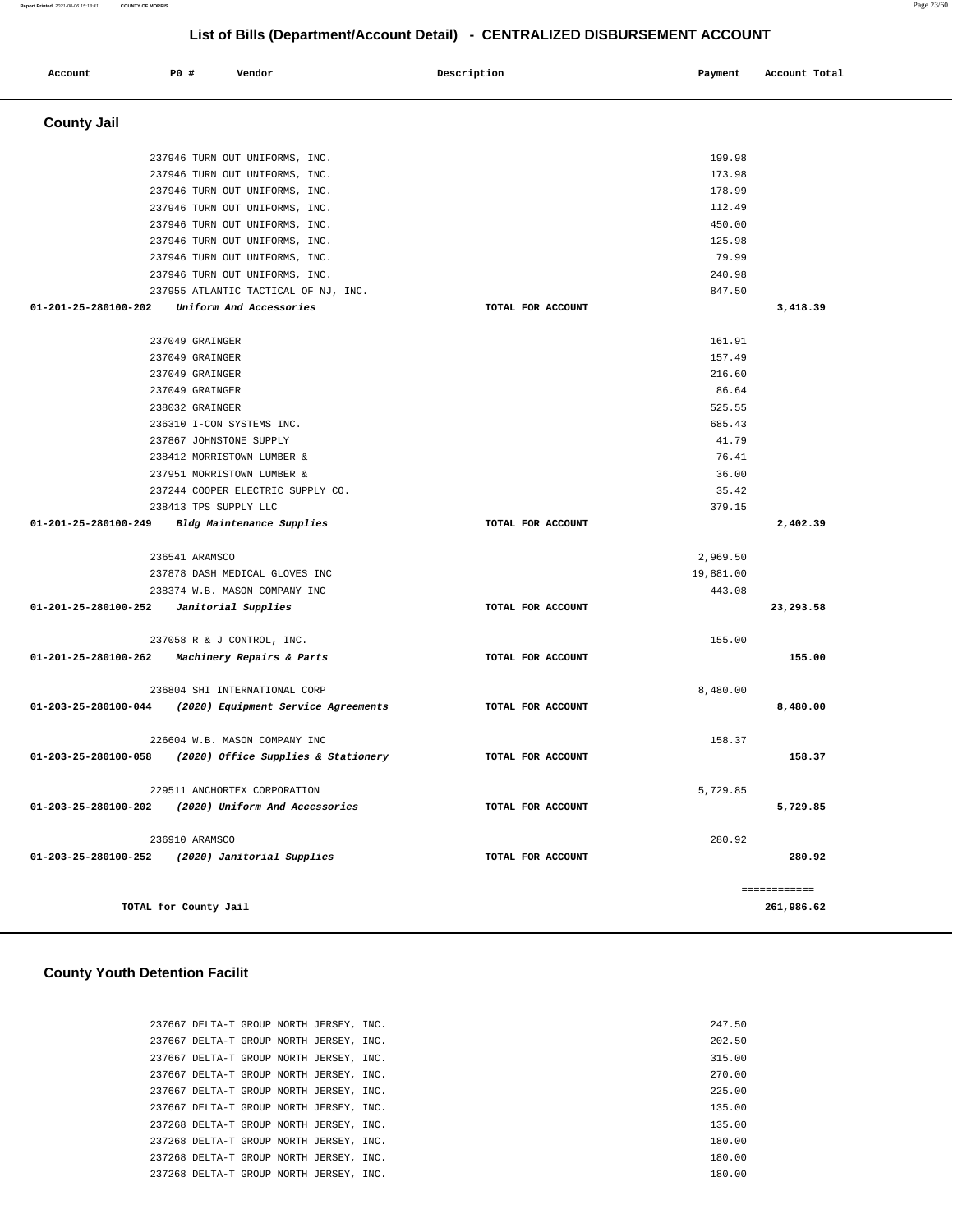| Account<br>. | P0 # | Vendor | Description | Payment | Account Total<br>. |
|--------------|------|--------|-------------|---------|--------------------|
|              |      |        |             |         |                    |

## **County Youth Detention Facilit**

| TOTAL for County Youth Detention Facilit                               |                   |                  | 10,574.61    |
|------------------------------------------------------------------------|-------------------|------------------|--------------|
|                                                                        |                   |                  | ============ |
| 01-201-25-281100-258 Equipment                                         | TOTAL FOR ACCOUNT |                  | 638.24       |
| 238394 SYSTEM ONE ALARM                                                |                   | 638.24           |              |
|                                                                        |                   |                  |              |
| 01-201-25-281100-185<br>Food                                           | TOTAL FOR ACCOUNT |                  | 6,884.95     |
| 237837 NU-WAY CONCESSIONAIRES INC                                      |                   | 621.07           |              |
| 237837 NU-WAY CONCESSIONAIRES INC<br>237837 NU-WAY CONCESSIONAIRES INC |                   | 837.54<br>287.93 |              |
| 237837 NU-WAY CONCESSIONAIRES INC                                      |                   | 759.70           |              |
| 237837 NU-WAY CONCESSIONAIRES INC                                      |                   | 237.51           |              |
| 237837 NU-WAY CONCESSIONAIRES INC                                      |                   | 4,141.20         |              |
|                                                                        |                   |                  |              |
| 01-201-25-281100-068 Postage & Metered Mail                            | TOTAL FOR ACCOUNT |                  | 16.74        |
| 239969 COUNTY OF MORRIS                                                |                   | 16.74            |              |
| 01-201-25-281100-061 Outside Detention                                 | TOTAL FOR ACCOUNT |                  | 88.00        |
| 237915 BI INC.                                                         |                   | 88.00            |              |
| 01-201-25-281100-059<br>Other General Expenses                         | TOTAL FOR ACCOUNT |                  | 482.93       |
| 238395 CHARM-TEX, INC.                                                 |                   | 27.54            |              |
| 238395 CHARM-TEX, INC.                                                 |                   | 15.84            |              |
| 238395 CHARM-TEX, INC.                                                 |                   | 27.54            |              |
| 238395 CHARM-TEX , INC.                                                |                   | 19.50            |              |
| 238395 CHARM-TEX, INC.                                                 |                   | 19.50            |              |
| 238395 CHARM-TEX , INC.                                                |                   | 19.80            |              |
| 238395 CHARM-TEX , INC.                                                |                   | 28.90            |              |
| 238395 CHARM-TEX, INC.                                                 |                   | 121.80           |              |
| 237662 BOB BARKER COMPANY                                              |                   | 102.57           |              |
| 237662 BOB BARKER COMPANY                                              |                   | 99.94            |              |
|                                                                        |                   |                  |              |
| 01-201-25-281100-011<br><i>Salaries &amp; Wages-Full Time</i>          | TOTAL FOR ACCOUNT |                  | 2,463.75     |
| 237268 DELTA-T GROUP NORTH JERSEY, INC.                                |                   | 180.00           |              |
| 237268 DELTA-T GROUP NORTH JERSEY, INC.                                |                   | 213.75           |              |

 **Road Repairs** 

| 238111 RICOH USA, INC.                              |                   | 11.55       |        |
|-----------------------------------------------------|-------------------|-------------|--------|
| 237898 W.B. MASON COMPANY INC                       |                   | 1.95        |        |
| 237898 W.B. MASON COMPANY INC                       |                   | 28.77       |        |
| 237779 W.B. MASON COMPANY INC                       |                   | 121.51      |        |
| $01-201-26-290100-058$ Office Supplies & Stationery | TOTAL FOR ACCOUNT |             | 163.78 |
| 237803 SUSSEX MARKET                                |                   | 460.00      |        |
| 237803 SUSSEX MARKET                                |                   | 69.00       |        |
| 238372 KORNER STORE INC                             |                   | 190.00      |        |
| 238372 KORNER STORE INC                             |                   | 28.50       |        |
|                                                     |                   |             |        |
| $01 - 201 - 26 - 290100 - 188$<br>Meals             | TOTAL FOR ACCOUNT |             | 747.50 |
| 239147 JOHN SKEWES                                  |                   | 90.00       |        |
| 238347 KEVIN BEAGLE                                 |                   | 90.00       |        |
| $01-201-26-290100-207$ Uniform & Clothing Allowance | TOTAL FOR ACCOUNT |             | 180.00 |
| 238077 DENVILLE LINE PAINTING INC                   |                   | 44, 313. 15 |        |
| 238077 DENVILLE LINE PAINTING INC                   |                   | 1,189.20    |        |
| 238077 DENVILLE LINE PAINTING INC                   |                   | 44,592.46   |        |
| 238077 DENVILLE LINE PAINTING INC                   |                   | 12.75       |        |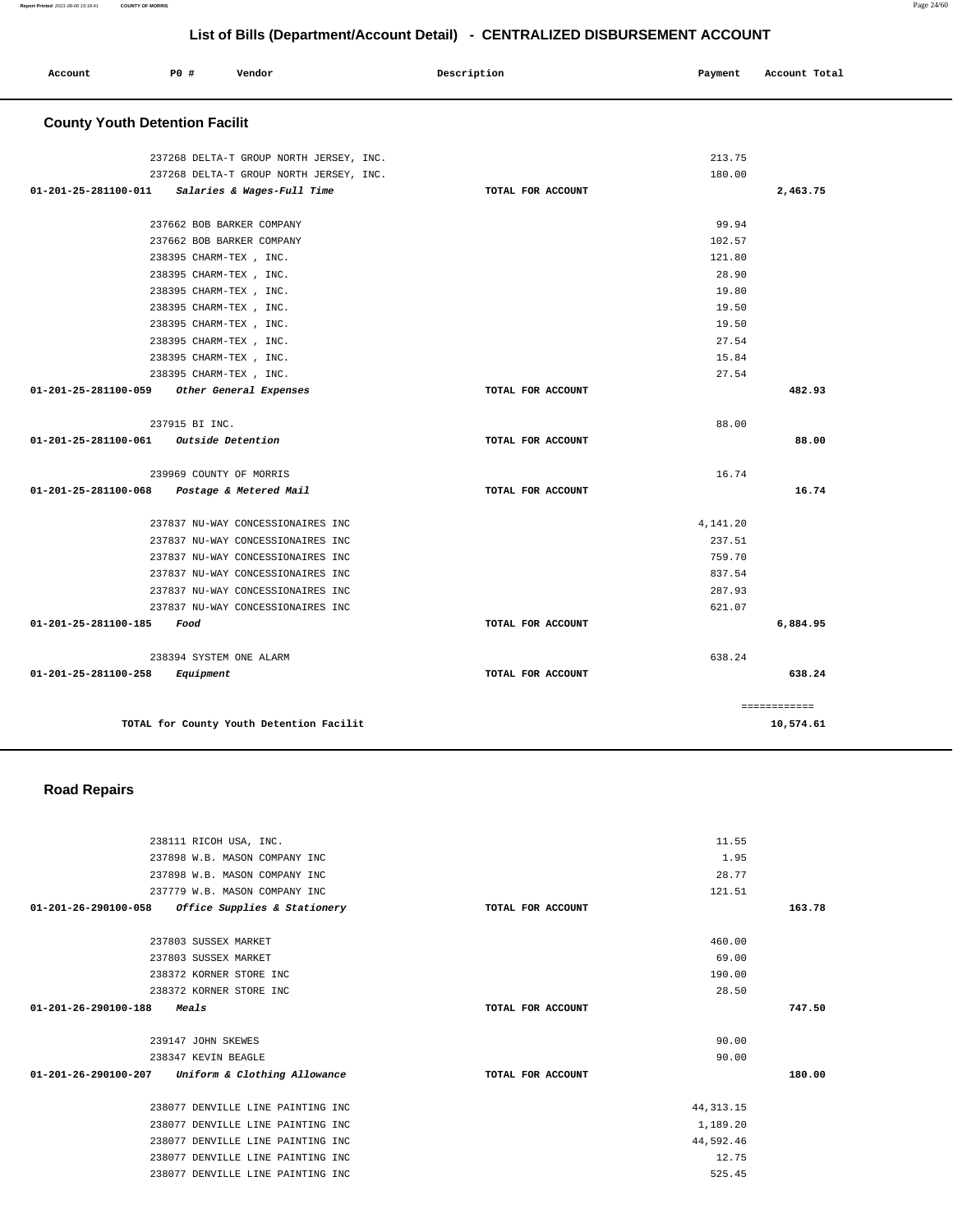| 237604 BOROUGH OF WHARTON                           |                   | 600.00   |           |
|-----------------------------------------------------|-------------------|----------|-----------|
| 237604 BOROUGH OF WHARTON                           |                   | 600.00   |           |
| 237604 BOROUGH OF WHARTON                           |                   | 1,200.00 |           |
| 237604 BOROUGH OF WHARTON                           |                   | 1,200.00 |           |
| 237604 BOROUGH OF WHARTON                           |                   | 1,200.00 |           |
| 237604 BOROUGH OF WHARTON                           |                   | 600.00   |           |
| 237604 BOROUGH OF WHARTON                           |                   | 600.00   |           |
| 237604 BOROUGH OF WHARTON                           |                   | 600.00   |           |
| 237604 BOROUGH OF WHARTON                           |                   | 600.00   |           |
| 237604 BOROUGH OF WHARTON                           |                   | 225.00   |           |
| 237604 BOROUGH OF WHARTON                           |                   | 225.00   |           |
| 237604 BOROUGH OF WHARTON                           |                   | 1,650.00 |           |
| 237604 BOROUGH OF WHARTON                           |                   | 1,650.00 |           |
| 237604 BOROUGH OF WHARTON                           |                   | 1,650.00 |           |
| 237604 BOROUGH OF WHARTON                           |                   | 600.00   |           |
| 237604 BOROUGH OF WHARTON                           |                   | 600.00   |           |
| 237604 BOROUGH OF WHARTON                           |                   | 1,200.00 |           |
| 237604 BOROUGH OF WHARTON                           |                   | 1,200.00 |           |
| 237604 BOROUGH OF WHARTON                           |                   | 1,200.00 |           |
| 01-201-26-290100-228<br>Contracted Snow/Ice Removal | TOTAL FOR ACCOUNT |          | 19,500.00 |
| 237923 COUNTY WELDING SUPPLY CO                     |                   | 14.75    |           |
| 237603 ONE SOURCE OF NEW JERSEY LLC                 |                   | 300.00   |           |
| 237603 ONE SOURCE OF NEW JERSEY LLC                 |                   | 71.80    |           |
| 237603 ONE SOURCE OF NEW JERSEY LLC                 |                   | 88.00    |           |
| 237603 ONE SOURCE OF NEW JERSEY LLC                 |                   | 44.31    |           |
| 01-201-26-290100-238<br>Signage                     | TOTAL FOR ACCOUNT |          | 518.86    |
| 233907 MORTON SALT, INC.                            |                   | 4,290.93 |           |

| 238077 DENVILLE LINE PAINTING INC             |                   | 5,922.00  |            |
|-----------------------------------------------|-------------------|-----------|------------|
| 238077 DENVILLE LINE PAINTING INC             |                   | 2,301.75  |            |
| 238077 DENVILLE LINE PAINTING INC             |                   | 157.50    |            |
| 238077 DENVILLE LINE PAINTING INC             |                   | 672.00    |            |
| 238077 DENVILLE LINE PAINTING INC             |                   | 10,260.00 |            |
| 238077 DENVILLE LINE PAINTING INC             |                   | 8,900.00  |            |
| $01 - 201 - 26 - 290100 - 221$ Beads & Paints | TOTAL FOR ACCOUNT |           | 118,846.26 |
|                                               |                   |           |            |
| 237899 TILCON NEW YORK INC.                   |                   | 44.26     |            |
| 237899 TILCON NEW YORK INC.                   |                   | 83.50     |            |
| 237899 TILCON NEW YORK INC.                   |                   | 125.25    |            |
| 237899 TILCON NEW YORK INC.                   |                   | 83.50     |            |
| 237899 TILCON NEW YORK INC.                   |                   | 88.51     |            |
| 237899 TILCON NEW YORK INC.                   |                   | 82.67     |            |
| 237899 TILCON NEW YORK INC.                   |                   | 126.08    |            |
| 237899 TILCON NEW YORK INC.                   |                   | 84.33     |            |
| 237899 TILCON NEW YORK INC.                   |                   | 82.67     |            |
| 237899 TILCON NEW YORK INC.                   |                   | 135.00    |            |
| 237899 TILCON NEW YORK INC.                   |                   | 20.07     |            |
| 237899 TILCON NEW YORK INC.                   |                   | 27.69     |            |
| 238422 TILCON NEW YORK INC.                   |                   | 84.33     |            |
| 238422 TILCON NEW YORK INC.                   |                   | 85.17     |            |
| 238422 TILCON NEW YORK INC.                   |                   | 85.17     |            |
| 238422 TILCON NEW YORK INC.                   |                   | 5.03      |            |
| 238422 TILCON NEW YORK INC.                   |                   | 10.16     |            |
| 238422 TILCON NEW YORK INC.                   |                   | 86.00     |            |
| 238422 TILCON NEW YORK INC.                   |                   | 5.13      |            |
| 01-201-26-290100-222 Bituminous Concrete      | TOTAL FOR ACCOUNT |           | 1,344.52   |
| 237604 BOROUGH OF WHARTON                     |                   | 675.00    |            |

 237604 BOROUGH OF WHARTON 675.00 237604 BOROUGH OF WHARTON 375.00 237604 BOROUGH OF WHARTON 375.00

#### **Road Repairs**

## **List of Bills (Department/Account Detail) - CENTRALIZED DISBURSEMENT ACCOUNT**

 **Account** 20 **P P**  $\uparrow$  **Payment** Payment Account Total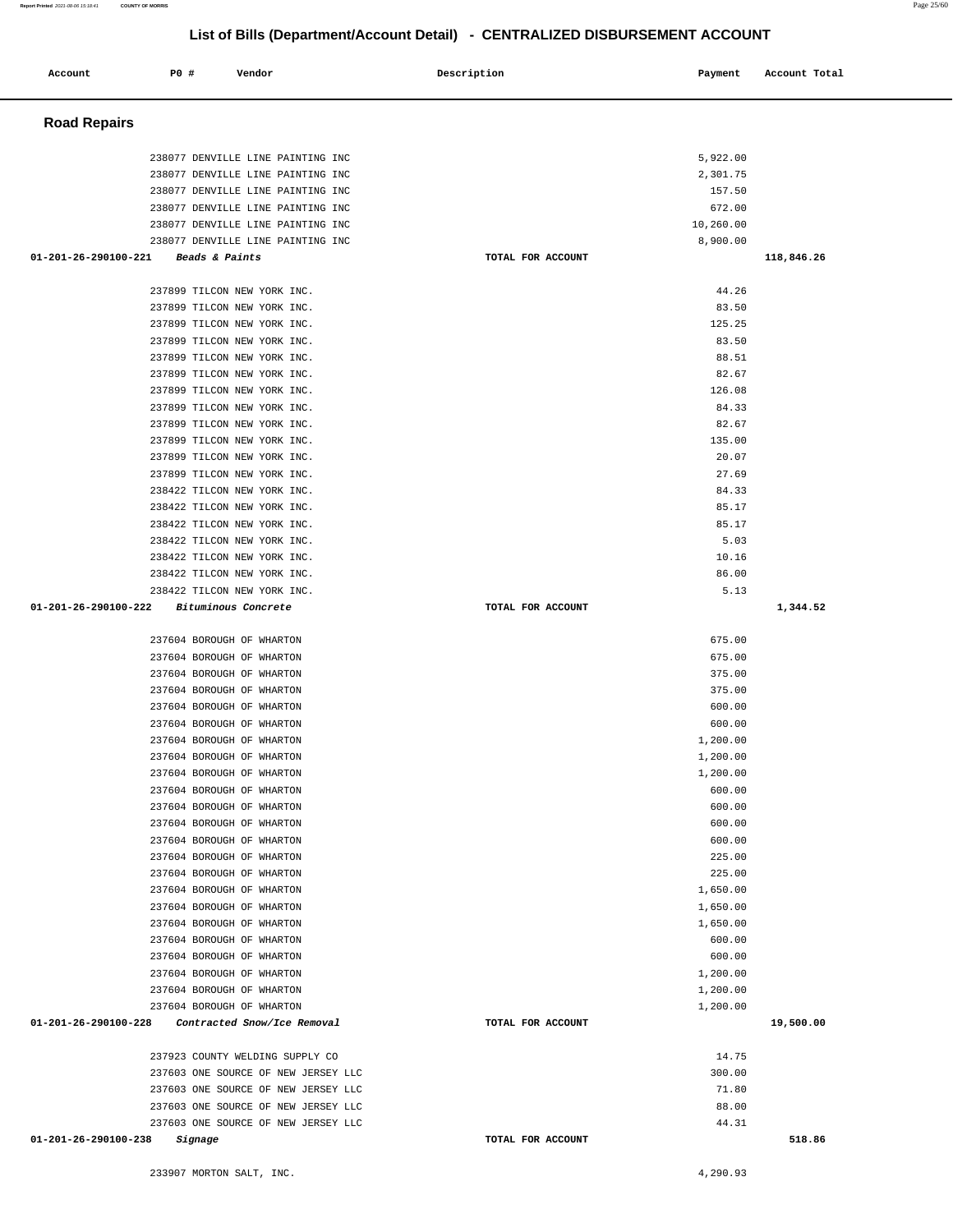| 233907 MORTON SALT, INC.                              |                   | 5,354.34   |           |
|-------------------------------------------------------|-------------------|------------|-----------|
| 233907 MORTON SALT, INC.                              |                   | 4,455.43   |           |
| 233907 MORTON SALT, INC.                              |                   | 6,428.47   |           |
| 233907 MORTON SALT, INC.                              |                   | 3,263.86   |           |
| 233907 MORTON SALT, INC.                              |                   | 2,186.01   |           |
| 233910 MORTON SALT, INC.                              |                   | 3, 375. 23 |           |
| 237035 MORTON SALT, INC.                              |                   |            |           |
|                                                       |                   | 1,085.31   |           |
| 237035 MORTON SALT, INC.                              |                   | 1,053.63   |           |
| 237035 MORTON SALT, INC.                              |                   | 983.73     |           |
| 237035 MORTON SALT, INC.                              |                   | 1,043.84   |           |
| 236834 MORTON SALT, INC.                              |                   | 1,181.78   |           |
| 236834 MORTON SALT, INC.                              |                   | 1,036.38   |           |
| 233908 MORTON SALT, INC.                              |                   | 2,576.05   |           |
| 236839 MORTON SALT, INC.                              |                   | 1,123.53   |           |
| 236838 MORTON SALT, INC.                              |                   | 1,109.55   |           |
|                                                       |                   |            |           |
| 236838 MORTON SALT, INC.                              |                   | 1,145.43   |           |
| 236838 MORTON SALT, INC.                              |                   | 1,082.05   |           |
| 236837 MORTON SALT, INC.                              |                   | 1,156.15   |           |
| 236837 MORTON SALT, INC.                              |                   | 986.99     |           |
| 236837 MORTON SALT, INC.                              |                   | 1,045.70   |           |
| 236837 MORTON SALT, INC.                              |                   | 1,087.64   |           |
| 236836 MORTON SALT, INC.                              |                   | 1,096.03   |           |
| 01-201-26-290100-242 Snow Removal & Ice Control       | TOTAL FOR ACCOUNT |            | 48,148.06 |
|                                                       |                   |            |           |
|                                                       |                   |            |           |
| 237030 EASTERN CONCRETE MATERIALS, INC.               |                   | 123.01     |           |
| 237030 EASTERN CONCRETE MATERIALS, INC.               |                   | 116.89     |           |
| 237030 EASTERN CONCRETE MATERIALS, INC.               |                   | 113.88     |           |
| 237030 EASTERN CONCRETE MATERIALS, INC.               |                   | 118.85     |           |
| 237030 EASTERN CONCRETE MATERIALS, INC.               |                   | 121.28     |           |
| 237030 EASTERN CONCRETE MATERIALS, INC.               |                   | 120.35     |           |
| 237030 EASTERN CONCRETE MATERIALS, INC.               |                   | 114.81     |           |
|                                                       |                   |            |           |
| 237030 EASTERN CONCRETE MATERIALS, INC.               |                   | 115.73     |           |
| 237030 EASTERN CONCRETE MATERIALS, INC.               |                   | 125.90     |           |
| 237030 EASTERN CONCRETE MATERIALS, INC.               |                   | 122.20     |           |
| 237030 EASTERN CONCRETE MATERIALS, INC.               |                   | 136.75     |           |
| 237030 EASTERN CONCRETE MATERIALS, INC.               |                   | 129.71     |           |
| 01-201-26-290100-244<br>Stone                         | TOTAL FOR ACCOUNT |            | 1,459.36  |
|                                                       |                   |            |           |
| 237939 MORRISTOWN LUMBER &                            |                   | 45.98      |           |
| 237939 MORRISTOWN LUMBER &                            |                   | 9.99       |           |
| 236843 NORTHEASTERN HARDWARE CO INC                   |                   | 179.85     |           |
|                                                       |                   |            |           |
| 237929 SUSSEX COUNTY MUA                              |                   | 231.00     |           |
| 237929 SUSSEX COUNTY MUA                              |                   | 196.80     |           |
| 237929 SUSSEX COUNTY MUA                              |                   | 180.30     |           |
| 237938 KENVIL POWER EOUIPMENT, INC.                   |                   | 19.88      |           |
| 237938 KENVIL POWER EQUIPMENT, INC.                   |                   | 22.99      |           |
| 238386 MORRISTOWN LUMBER &                            |                   | 17.07      |           |
| 01-201-26-290100-260<br><i>Construction Materials</i> | TOTAL FOR ACCOUNT |            | 903.86    |
|                                                       |                   |            |           |
| 237780 GRAINGER                                       |                   | 679.56     |           |
| 238137 OPTIMUM                                        |                   | 56.76      |           |
|                                                       |                   |            |           |
| 238137 OPTIMUM                                        |                   | 118.13     |           |
| 238137 OPTIMUM                                        |                   | 118.13     |           |
| 237930 KENVIL POWER EQUIPMENT, INC.                   |                   | 3.48       |           |
| 237930 KENVIL POWER EQUIPMENT, INC.                   |                   | 1.74       |           |
| 239146 W.B. MASON COMPANY INC                         |                   | 0.95       |           |
| 239146 W.B. MASON COMPANY INC                         |                   | 44.70      |           |
| 239146 W.B. MASON COMPANY INC                         |                   | $-44.70$   |           |
| 239146 W.B. MASON COMPANY INC                         |                   | 0.95       |           |
| 239146 W.B. MASON COMPANY INC                         |                   | $-0.95$    |           |
|                                                       |                   |            |           |
| 239146 W.B. MASON COMPANY INC                         |                   | 0.95       |           |
| 239146 W.B. MASON COMPANY INC                         |                   | $-0.95$    |           |
|                                                       |                   |            |           |
|                                                       |                   |            |           |

 **Account P0 # Vendor Description Payment Account Total**

 **Road Repairs**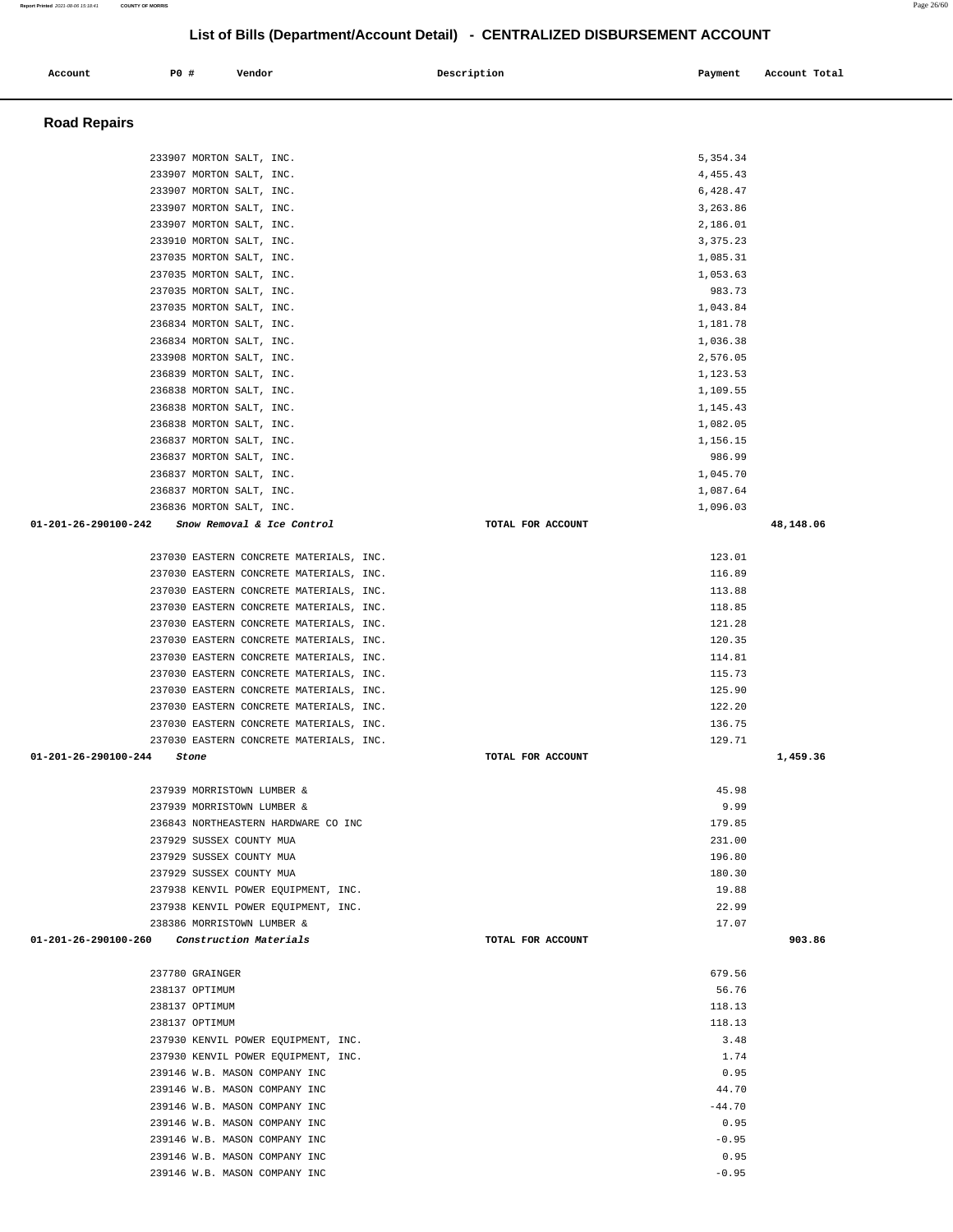**Report Printed** 2021-08-06 15:18:41 **COUNTY OF MORRIS** Page 27/60

## **List of Bills (Department/Account Detail) - CENTRALIZED DISBURSEMENT ACCOUNT**

| Account              | P0 #                   | Vendor                                                         | Description       | Payment         | Account Total              |  |
|----------------------|------------------------|----------------------------------------------------------------|-------------------|-----------------|----------------------------|--|
| <b>Road Repairs</b>  |                        |                                                                |                   |                 |                            |  |
|                      |                        | 239146 W.B. MASON COMPANY INC<br>239146 W.B. MASON COMPANY INC |                   | 0.95<br>$-0.95$ |                            |  |
| 01-201-26-290100-266 | Safety Items           |                                                                | TOTAL FOR ACCOUNT |                 | 978.75                     |  |
|                      | TOTAL for Road Repairs |                                                                |                   |                 | ============<br>192,790.95 |  |
|                      |                        |                                                                |                   |                 |                            |  |

## **Bridges and Culverts**

| 237881 TRAFFIC SAFETY &<br>237881 TRAFFIC SAFETY & |                   | 611.64<br>436.00         |
|----------------------------------------------------|-------------------|--------------------------|
| 237881 TRAFFIC SAFETY &<br>01-201-26-292100-266    |                   | 116.00                   |
| Safety Items                                       | TOTAL FOR ACCOUNT | 1,163.64                 |
| TOTAL for Bridges and Culverts                     |                   | ============<br>1,163.64 |

### **Shade Tree Commission**

| 238371 KENVIL POWER EQUIPMENT, INC.<br>Other Operating&Repair Supply<br>01-201-26-300100-098 | TOTAL FOR ACCOUNT | 155.88<br>155.88 |  |  |
|----------------------------------------------------------------------------------------------|-------------------|------------------|--|--|
| 238145 RICOH USA, INC.<br>01-201-26-300100-258<br>Equipment                                  | TOTAL FOR ACCOUNT | 35.42<br>35.42   |  |  |
| TOTAL for Shade Tree Commission                                                              |                   | 191.30           |  |  |

## **Buildings & Grounds**

| 238513 ASSOCIATED WATER CONDITIONERS INC             |                   | 370.33   |          |
|------------------------------------------------------|-------------------|----------|----------|
| 01-201-26-310100-044<br>Equipment Service Agreements | TOTAL FOR ACCOUNT |          | 370.33   |
|                                                      |                   |          |          |
| 239680 MORRISTOWN PARKING AUTHORITY                  |                   | 5,882.00 |          |
| Parking Lot Rental<br>01-201-26-310100-062           | TOTAL FOR ACCOUNT |          | 5,882.00 |
| 238510 FLOORMAT MANAGEMENT, INC.                     |                   | 125.01   |          |
| 239679 SIGN A RAMA LEDGEWOOD                         |                   | 853.80   |          |
| 239820 EMERGENCY PEST CONTROL                        |                   | 2,695.00 |          |
| 239820 EMERGENCY PEST CONTROL                        |                   | 55.00    |          |
| 239786 EMERGENCY PEST CONTROL                        |                   | 55.00    |          |
| 239786 EMERGENCY PEST CONTROL                        |                   | 85.00    |          |
| 239786 EMERGENCY PEST CONTROL                        |                   | 85.00    |          |
| 239786 EMERGENCY PEST CONTROL                        |                   | 85.00    |          |
| 239786 EMERGENCY PEST CONTROL                        |                   | 85.00    |          |
| 239786 EMERGENCY PEST CONTROL                        |                   | 85.00    |          |
| 239786 EMERGENCY PEST CONTROL                        |                   | 85.00    |          |
| $01-201-26-310100-084$ Other Outside Services        | TOTAL FOR ACCOUNT |          | 4,293.81 |
|                                                      |                   |          |          |
| 239583 GRAINGER                                      |                   | 263.34   |          |
| 239583 GRAINGER                                      |                   | 172.95   |          |
| 239823 HOME DEPOT CREDIT SERVICES                    |                   | 330.82   |          |
| 239681 CONTINENTAL TRADING & HARDWARE, INC.          |                   | 775.00   |          |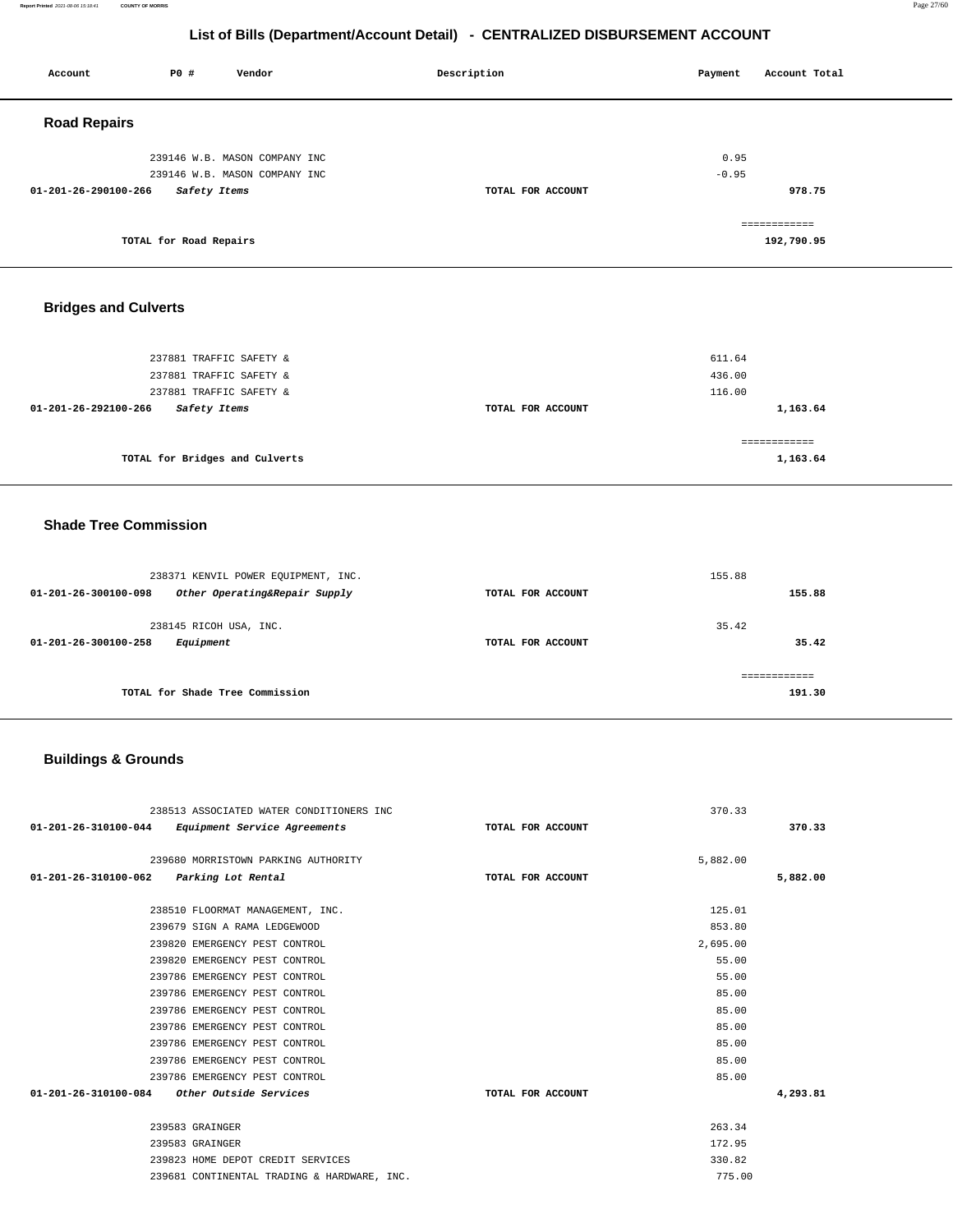#### **Report Printed** 2021-08-06 15:18:41 **COUNTY OF MORRIS** Page 28/60

## **List of Bills (Department/Account Detail) - CENTRALIZED DISBURSEMENT ACCOUNT**

| <b>Buildings &amp; Grounds</b><br>Other Operating&Repair Supply<br>TOTAL FOR ACCOUNT<br>1,542.11<br>01-201-26-310100-098<br>238515 COMPLETE SECURITY SYSTEMS, INC.<br>395.00<br>239671 ABLE SECURITY LOCKSMITHS<br>15.89<br>01-201-26-310100-128<br>Security Equipment<br>TOTAL FOR ACCOUNT<br>410.89<br>238234 MORRIS COUNTY MUNICIPAL<br>259.84<br>238233 MORRIS COUNTY MUA<br>1,486.98<br>01-201-26-310100-143<br>Rubbish & Trash Removal<br>TOTAL FOR ACCOUNT<br>1,746.82<br>238567 QUINCY COMPRESSOR LLC<br>986.24<br>986.24<br>01-201-26-310100-204<br>Plant Operations<br>TOTAL FOR ACCOUNT<br>239672 HEIDY VARGAS<br>90.00<br>01-201-26-310100-207<br>Uniform & Clothing Allowance<br>TOTAL FOR ACCOUNT<br>90.00<br>102.97<br>239735 RICCIARDI BROTHERS, INC<br>239735 RICCIARDI BROTHERS, INC<br>196.94<br>299.91<br>01-201-26-310100-234<br>Paint<br>TOTAL FOR ACCOUNT<br>239583 GRAINGER<br>754.98<br>239822 MORRISTOWN LUMBER &<br>212.60<br>01-201-26-310100-239<br>Small Tools<br>TOTAL FOR ACCOUNT<br>967.58<br>238384 MORRISTOWN LUMBER &<br>14.34<br>93.77<br>239583 GRAINGER<br>239583 GRAINGER<br>881.38<br>239823 HOME DEPOT CREDIT SERVICES<br>1,014.95<br>239823 HOME DEPOT CREDIT SERVICES<br>481.03<br>01-201-26-310100-249<br>2,485.47<br>Bldg Maintenance Supplies<br>TOTAL FOR ACCOUNT<br>238514 GRASS ROOTS TURF PRODUCTS INC<br>1,440.20<br>440.01<br>238384 MORRISTOWN LUMBER &<br>01-201-26-310100-251<br>Ground Maintenance Supplies<br>TOTAL FOR ACCOUNT<br>1,880.21<br>238385 ALLEN PAPER & SUPPLY CO<br>136.85<br>01-201-26-310100-252<br>Janitorial Supplies<br>TOTAL FOR ACCOUNT<br>136.85<br>238509 RAPID PUMP & METER SERVICES CO.<br>3,278.50<br>01-201-26-310100-262<br>Machinery Repairs & Parts<br>TOTAL FOR ACCOUNT<br>3,278.50<br>284.23<br>238566 HOMANS ASSOCIATES II LLC<br>238566 HOMANS ASSOCIATES II LLC<br>412.48<br>239585 JOHNSTONE SUPPLY<br>3,582.76<br>239585 JOHNSTONE SUPPLY<br>868.44<br>239585 JOHNSTONE SUPPLY<br>22.05<br>239585 JOHNSTONE SUPPLY<br>148.63<br>34.59<br>239585 JOHNSTONE SUPPLY<br>239585 JOHNSTONE SUPPLY<br>53.39<br>239585 JOHNSTONE SUPPLY<br>451.62<br>239823 HOME DEPOT CREDIT SERVICES<br>148.99<br>01-201-26-310100-264 Heat & A/C<br>6,007.18<br>TOTAL FOR ACCOUNT<br>239823 HOME DEPOT CREDIT SERVICES<br>750.01<br>01-201-26-310100-265<br><i>Electrical</i><br>TOTAL FOR ACCOUNT<br>750.01<br>------------<br>TOTAL for Buildings & Grounds<br>31,127.91 | Account | PO# | Vendor | Description | Payment | Account Total |  |
|-----------------------------------------------------------------------------------------------------------------------------------------------------------------------------------------------------------------------------------------------------------------------------------------------------------------------------------------------------------------------------------------------------------------------------------------------------------------------------------------------------------------------------------------------------------------------------------------------------------------------------------------------------------------------------------------------------------------------------------------------------------------------------------------------------------------------------------------------------------------------------------------------------------------------------------------------------------------------------------------------------------------------------------------------------------------------------------------------------------------------------------------------------------------------------------------------------------------------------------------------------------------------------------------------------------------------------------------------------------------------------------------------------------------------------------------------------------------------------------------------------------------------------------------------------------------------------------------------------------------------------------------------------------------------------------------------------------------------------------------------------------------------------------------------------------------------------------------------------------------------------------------------------------------------------------------------------------------------------------------------------------------------------------------------------------------------------------------------------------------------------------------------------------------------------------------------------------------------------------------------------------------------------------------------------------------------------------------------------------------------------------------------------------------------------------------------------|---------|-----|--------|-------------|---------|---------------|--|
|                                                                                                                                                                                                                                                                                                                                                                                                                                                                                                                                                                                                                                                                                                                                                                                                                                                                                                                                                                                                                                                                                                                                                                                                                                                                                                                                                                                                                                                                                                                                                                                                                                                                                                                                                                                                                                                                                                                                                                                                                                                                                                                                                                                                                                                                                                                                                                                                                                                     |         |     |        |             |         |               |  |
|                                                                                                                                                                                                                                                                                                                                                                                                                                                                                                                                                                                                                                                                                                                                                                                                                                                                                                                                                                                                                                                                                                                                                                                                                                                                                                                                                                                                                                                                                                                                                                                                                                                                                                                                                                                                                                                                                                                                                                                                                                                                                                                                                                                                                                                                                                                                                                                                                                                     |         |     |        |             |         |               |  |
|                                                                                                                                                                                                                                                                                                                                                                                                                                                                                                                                                                                                                                                                                                                                                                                                                                                                                                                                                                                                                                                                                                                                                                                                                                                                                                                                                                                                                                                                                                                                                                                                                                                                                                                                                                                                                                                                                                                                                                                                                                                                                                                                                                                                                                                                                                                                                                                                                                                     |         |     |        |             |         |               |  |
|                                                                                                                                                                                                                                                                                                                                                                                                                                                                                                                                                                                                                                                                                                                                                                                                                                                                                                                                                                                                                                                                                                                                                                                                                                                                                                                                                                                                                                                                                                                                                                                                                                                                                                                                                                                                                                                                                                                                                                                                                                                                                                                                                                                                                                                                                                                                                                                                                                                     |         |     |        |             |         |               |  |
|                                                                                                                                                                                                                                                                                                                                                                                                                                                                                                                                                                                                                                                                                                                                                                                                                                                                                                                                                                                                                                                                                                                                                                                                                                                                                                                                                                                                                                                                                                                                                                                                                                                                                                                                                                                                                                                                                                                                                                                                                                                                                                                                                                                                                                                                                                                                                                                                                                                     |         |     |        |             |         |               |  |
|                                                                                                                                                                                                                                                                                                                                                                                                                                                                                                                                                                                                                                                                                                                                                                                                                                                                                                                                                                                                                                                                                                                                                                                                                                                                                                                                                                                                                                                                                                                                                                                                                                                                                                                                                                                                                                                                                                                                                                                                                                                                                                                                                                                                                                                                                                                                                                                                                                                     |         |     |        |             |         |               |  |
|                                                                                                                                                                                                                                                                                                                                                                                                                                                                                                                                                                                                                                                                                                                                                                                                                                                                                                                                                                                                                                                                                                                                                                                                                                                                                                                                                                                                                                                                                                                                                                                                                                                                                                                                                                                                                                                                                                                                                                                                                                                                                                                                                                                                                                                                                                                                                                                                                                                     |         |     |        |             |         |               |  |
|                                                                                                                                                                                                                                                                                                                                                                                                                                                                                                                                                                                                                                                                                                                                                                                                                                                                                                                                                                                                                                                                                                                                                                                                                                                                                                                                                                                                                                                                                                                                                                                                                                                                                                                                                                                                                                                                                                                                                                                                                                                                                                                                                                                                                                                                                                                                                                                                                                                     |         |     |        |             |         |               |  |
|                                                                                                                                                                                                                                                                                                                                                                                                                                                                                                                                                                                                                                                                                                                                                                                                                                                                                                                                                                                                                                                                                                                                                                                                                                                                                                                                                                                                                                                                                                                                                                                                                                                                                                                                                                                                                                                                                                                                                                                                                                                                                                                                                                                                                                                                                                                                                                                                                                                     |         |     |        |             |         |               |  |
|                                                                                                                                                                                                                                                                                                                                                                                                                                                                                                                                                                                                                                                                                                                                                                                                                                                                                                                                                                                                                                                                                                                                                                                                                                                                                                                                                                                                                                                                                                                                                                                                                                                                                                                                                                                                                                                                                                                                                                                                                                                                                                                                                                                                                                                                                                                                                                                                                                                     |         |     |        |             |         |               |  |
|                                                                                                                                                                                                                                                                                                                                                                                                                                                                                                                                                                                                                                                                                                                                                                                                                                                                                                                                                                                                                                                                                                                                                                                                                                                                                                                                                                                                                                                                                                                                                                                                                                                                                                                                                                                                                                                                                                                                                                                                                                                                                                                                                                                                                                                                                                                                                                                                                                                     |         |     |        |             |         |               |  |
|                                                                                                                                                                                                                                                                                                                                                                                                                                                                                                                                                                                                                                                                                                                                                                                                                                                                                                                                                                                                                                                                                                                                                                                                                                                                                                                                                                                                                                                                                                                                                                                                                                                                                                                                                                                                                                                                                                                                                                                                                                                                                                                                                                                                                                                                                                                                                                                                                                                     |         |     |        |             |         |               |  |
|                                                                                                                                                                                                                                                                                                                                                                                                                                                                                                                                                                                                                                                                                                                                                                                                                                                                                                                                                                                                                                                                                                                                                                                                                                                                                                                                                                                                                                                                                                                                                                                                                                                                                                                                                                                                                                                                                                                                                                                                                                                                                                                                                                                                                                                                                                                                                                                                                                                     |         |     |        |             |         |               |  |
|                                                                                                                                                                                                                                                                                                                                                                                                                                                                                                                                                                                                                                                                                                                                                                                                                                                                                                                                                                                                                                                                                                                                                                                                                                                                                                                                                                                                                                                                                                                                                                                                                                                                                                                                                                                                                                                                                                                                                                                                                                                                                                                                                                                                                                                                                                                                                                                                                                                     |         |     |        |             |         |               |  |
|                                                                                                                                                                                                                                                                                                                                                                                                                                                                                                                                                                                                                                                                                                                                                                                                                                                                                                                                                                                                                                                                                                                                                                                                                                                                                                                                                                                                                                                                                                                                                                                                                                                                                                                                                                                                                                                                                                                                                                                                                                                                                                                                                                                                                                                                                                                                                                                                                                                     |         |     |        |             |         |               |  |
|                                                                                                                                                                                                                                                                                                                                                                                                                                                                                                                                                                                                                                                                                                                                                                                                                                                                                                                                                                                                                                                                                                                                                                                                                                                                                                                                                                                                                                                                                                                                                                                                                                                                                                                                                                                                                                                                                                                                                                                                                                                                                                                                                                                                                                                                                                                                                                                                                                                     |         |     |        |             |         |               |  |
|                                                                                                                                                                                                                                                                                                                                                                                                                                                                                                                                                                                                                                                                                                                                                                                                                                                                                                                                                                                                                                                                                                                                                                                                                                                                                                                                                                                                                                                                                                                                                                                                                                                                                                                                                                                                                                                                                                                                                                                                                                                                                                                                                                                                                                                                                                                                                                                                                                                     |         |     |        |             |         |               |  |
|                                                                                                                                                                                                                                                                                                                                                                                                                                                                                                                                                                                                                                                                                                                                                                                                                                                                                                                                                                                                                                                                                                                                                                                                                                                                                                                                                                                                                                                                                                                                                                                                                                                                                                                                                                                                                                                                                                                                                                                                                                                                                                                                                                                                                                                                                                                                                                                                                                                     |         |     |        |             |         |               |  |
|                                                                                                                                                                                                                                                                                                                                                                                                                                                                                                                                                                                                                                                                                                                                                                                                                                                                                                                                                                                                                                                                                                                                                                                                                                                                                                                                                                                                                                                                                                                                                                                                                                                                                                                                                                                                                                                                                                                                                                                                                                                                                                                                                                                                                                                                                                                                                                                                                                                     |         |     |        |             |         |               |  |
|                                                                                                                                                                                                                                                                                                                                                                                                                                                                                                                                                                                                                                                                                                                                                                                                                                                                                                                                                                                                                                                                                                                                                                                                                                                                                                                                                                                                                                                                                                                                                                                                                                                                                                                                                                                                                                                                                                                                                                                                                                                                                                                                                                                                                                                                                                                                                                                                                                                     |         |     |        |             |         |               |  |
|                                                                                                                                                                                                                                                                                                                                                                                                                                                                                                                                                                                                                                                                                                                                                                                                                                                                                                                                                                                                                                                                                                                                                                                                                                                                                                                                                                                                                                                                                                                                                                                                                                                                                                                                                                                                                                                                                                                                                                                                                                                                                                                                                                                                                                                                                                                                                                                                                                                     |         |     |        |             |         |               |  |
|                                                                                                                                                                                                                                                                                                                                                                                                                                                                                                                                                                                                                                                                                                                                                                                                                                                                                                                                                                                                                                                                                                                                                                                                                                                                                                                                                                                                                                                                                                                                                                                                                                                                                                                                                                                                                                                                                                                                                                                                                                                                                                                                                                                                                                                                                                                                                                                                                                                     |         |     |        |             |         |               |  |
|                                                                                                                                                                                                                                                                                                                                                                                                                                                                                                                                                                                                                                                                                                                                                                                                                                                                                                                                                                                                                                                                                                                                                                                                                                                                                                                                                                                                                                                                                                                                                                                                                                                                                                                                                                                                                                                                                                                                                                                                                                                                                                                                                                                                                                                                                                                                                                                                                                                     |         |     |        |             |         |               |  |
|                                                                                                                                                                                                                                                                                                                                                                                                                                                                                                                                                                                                                                                                                                                                                                                                                                                                                                                                                                                                                                                                                                                                                                                                                                                                                                                                                                                                                                                                                                                                                                                                                                                                                                                                                                                                                                                                                                                                                                                                                                                                                                                                                                                                                                                                                                                                                                                                                                                     |         |     |        |             |         |               |  |
|                                                                                                                                                                                                                                                                                                                                                                                                                                                                                                                                                                                                                                                                                                                                                                                                                                                                                                                                                                                                                                                                                                                                                                                                                                                                                                                                                                                                                                                                                                                                                                                                                                                                                                                                                                                                                                                                                                                                                                                                                                                                                                                                                                                                                                                                                                                                                                                                                                                     |         |     |        |             |         |               |  |
|                                                                                                                                                                                                                                                                                                                                                                                                                                                                                                                                                                                                                                                                                                                                                                                                                                                                                                                                                                                                                                                                                                                                                                                                                                                                                                                                                                                                                                                                                                                                                                                                                                                                                                                                                                                                                                                                                                                                                                                                                                                                                                                                                                                                                                                                                                                                                                                                                                                     |         |     |        |             |         |               |  |
|                                                                                                                                                                                                                                                                                                                                                                                                                                                                                                                                                                                                                                                                                                                                                                                                                                                                                                                                                                                                                                                                                                                                                                                                                                                                                                                                                                                                                                                                                                                                                                                                                                                                                                                                                                                                                                                                                                                                                                                                                                                                                                                                                                                                                                                                                                                                                                                                                                                     |         |     |        |             |         |               |  |
|                                                                                                                                                                                                                                                                                                                                                                                                                                                                                                                                                                                                                                                                                                                                                                                                                                                                                                                                                                                                                                                                                                                                                                                                                                                                                                                                                                                                                                                                                                                                                                                                                                                                                                                                                                                                                                                                                                                                                                                                                                                                                                                                                                                                                                                                                                                                                                                                                                                     |         |     |        |             |         |               |  |
|                                                                                                                                                                                                                                                                                                                                                                                                                                                                                                                                                                                                                                                                                                                                                                                                                                                                                                                                                                                                                                                                                                                                                                                                                                                                                                                                                                                                                                                                                                                                                                                                                                                                                                                                                                                                                                                                                                                                                                                                                                                                                                                                                                                                                                                                                                                                                                                                                                                     |         |     |        |             |         |               |  |
|                                                                                                                                                                                                                                                                                                                                                                                                                                                                                                                                                                                                                                                                                                                                                                                                                                                                                                                                                                                                                                                                                                                                                                                                                                                                                                                                                                                                                                                                                                                                                                                                                                                                                                                                                                                                                                                                                                                                                                                                                                                                                                                                                                                                                                                                                                                                                                                                                                                     |         |     |        |             |         |               |  |
|                                                                                                                                                                                                                                                                                                                                                                                                                                                                                                                                                                                                                                                                                                                                                                                                                                                                                                                                                                                                                                                                                                                                                                                                                                                                                                                                                                                                                                                                                                                                                                                                                                                                                                                                                                                                                                                                                                                                                                                                                                                                                                                                                                                                                                                                                                                                                                                                                                                     |         |     |        |             |         |               |  |
|                                                                                                                                                                                                                                                                                                                                                                                                                                                                                                                                                                                                                                                                                                                                                                                                                                                                                                                                                                                                                                                                                                                                                                                                                                                                                                                                                                                                                                                                                                                                                                                                                                                                                                                                                                                                                                                                                                                                                                                                                                                                                                                                                                                                                                                                                                                                                                                                                                                     |         |     |        |             |         |               |  |
|                                                                                                                                                                                                                                                                                                                                                                                                                                                                                                                                                                                                                                                                                                                                                                                                                                                                                                                                                                                                                                                                                                                                                                                                                                                                                                                                                                                                                                                                                                                                                                                                                                                                                                                                                                                                                                                                                                                                                                                                                                                                                                                                                                                                                                                                                                                                                                                                                                                     |         |     |        |             |         |               |  |
|                                                                                                                                                                                                                                                                                                                                                                                                                                                                                                                                                                                                                                                                                                                                                                                                                                                                                                                                                                                                                                                                                                                                                                                                                                                                                                                                                                                                                                                                                                                                                                                                                                                                                                                                                                                                                                                                                                                                                                                                                                                                                                                                                                                                                                                                                                                                                                                                                                                     |         |     |        |             |         |               |  |
|                                                                                                                                                                                                                                                                                                                                                                                                                                                                                                                                                                                                                                                                                                                                                                                                                                                                                                                                                                                                                                                                                                                                                                                                                                                                                                                                                                                                                                                                                                                                                                                                                                                                                                                                                                                                                                                                                                                                                                                                                                                                                                                                                                                                                                                                                                                                                                                                                                                     |         |     |        |             |         |               |  |
|                                                                                                                                                                                                                                                                                                                                                                                                                                                                                                                                                                                                                                                                                                                                                                                                                                                                                                                                                                                                                                                                                                                                                                                                                                                                                                                                                                                                                                                                                                                                                                                                                                                                                                                                                                                                                                                                                                                                                                                                                                                                                                                                                                                                                                                                                                                                                                                                                                                     |         |     |        |             |         |               |  |
|                                                                                                                                                                                                                                                                                                                                                                                                                                                                                                                                                                                                                                                                                                                                                                                                                                                                                                                                                                                                                                                                                                                                                                                                                                                                                                                                                                                                                                                                                                                                                                                                                                                                                                                                                                                                                                                                                                                                                                                                                                                                                                                                                                                                                                                                                                                                                                                                                                                     |         |     |        |             |         |               |  |
|                                                                                                                                                                                                                                                                                                                                                                                                                                                                                                                                                                                                                                                                                                                                                                                                                                                                                                                                                                                                                                                                                                                                                                                                                                                                                                                                                                                                                                                                                                                                                                                                                                                                                                                                                                                                                                                                                                                                                                                                                                                                                                                                                                                                                                                                                                                                                                                                                                                     |         |     |        |             |         |               |  |
|                                                                                                                                                                                                                                                                                                                                                                                                                                                                                                                                                                                                                                                                                                                                                                                                                                                                                                                                                                                                                                                                                                                                                                                                                                                                                                                                                                                                                                                                                                                                                                                                                                                                                                                                                                                                                                                                                                                                                                                                                                                                                                                                                                                                                                                                                                                                                                                                                                                     |         |     |        |             |         |               |  |
|                                                                                                                                                                                                                                                                                                                                                                                                                                                                                                                                                                                                                                                                                                                                                                                                                                                                                                                                                                                                                                                                                                                                                                                                                                                                                                                                                                                                                                                                                                                                                                                                                                                                                                                                                                                                                                                                                                                                                                                                                                                                                                                                                                                                                                                                                                                                                                                                                                                     |         |     |        |             |         |               |  |
|                                                                                                                                                                                                                                                                                                                                                                                                                                                                                                                                                                                                                                                                                                                                                                                                                                                                                                                                                                                                                                                                                                                                                                                                                                                                                                                                                                                                                                                                                                                                                                                                                                                                                                                                                                                                                                                                                                                                                                                                                                                                                                                                                                                                                                                                                                                                                                                                                                                     |         |     |        |             |         |               |  |
|                                                                                                                                                                                                                                                                                                                                                                                                                                                                                                                                                                                                                                                                                                                                                                                                                                                                                                                                                                                                                                                                                                                                                                                                                                                                                                                                                                                                                                                                                                                                                                                                                                                                                                                                                                                                                                                                                                                                                                                                                                                                                                                                                                                                                                                                                                                                                                                                                                                     |         |     |        |             |         |               |  |
|                                                                                                                                                                                                                                                                                                                                                                                                                                                                                                                                                                                                                                                                                                                                                                                                                                                                                                                                                                                                                                                                                                                                                                                                                                                                                                                                                                                                                                                                                                                                                                                                                                                                                                                                                                                                                                                                                                                                                                                                                                                                                                                                                                                                                                                                                                                                                                                                                                                     |         |     |        |             |         |               |  |
|                                                                                                                                                                                                                                                                                                                                                                                                                                                                                                                                                                                                                                                                                                                                                                                                                                                                                                                                                                                                                                                                                                                                                                                                                                                                                                                                                                                                                                                                                                                                                                                                                                                                                                                                                                                                                                                                                                                                                                                                                                                                                                                                                                                                                                                                                                                                                                                                                                                     |         |     |        |             |         |               |  |
|                                                                                                                                                                                                                                                                                                                                                                                                                                                                                                                                                                                                                                                                                                                                                                                                                                                                                                                                                                                                                                                                                                                                                                                                                                                                                                                                                                                                                                                                                                                                                                                                                                                                                                                                                                                                                                                                                                                                                                                                                                                                                                                                                                                                                                                                                                                                                                                                                                                     |         |     |        |             |         |               |  |
|                                                                                                                                                                                                                                                                                                                                                                                                                                                                                                                                                                                                                                                                                                                                                                                                                                                                                                                                                                                                                                                                                                                                                                                                                                                                                                                                                                                                                                                                                                                                                                                                                                                                                                                                                                                                                                                                                                                                                                                                                                                                                                                                                                                                                                                                                                                                                                                                                                                     |         |     |        |             |         |               |  |
|                                                                                                                                                                                                                                                                                                                                                                                                                                                                                                                                                                                                                                                                                                                                                                                                                                                                                                                                                                                                                                                                                                                                                                                                                                                                                                                                                                                                                                                                                                                                                                                                                                                                                                                                                                                                                                                                                                                                                                                                                                                                                                                                                                                                                                                                                                                                                                                                                                                     |         |     |        |             |         |               |  |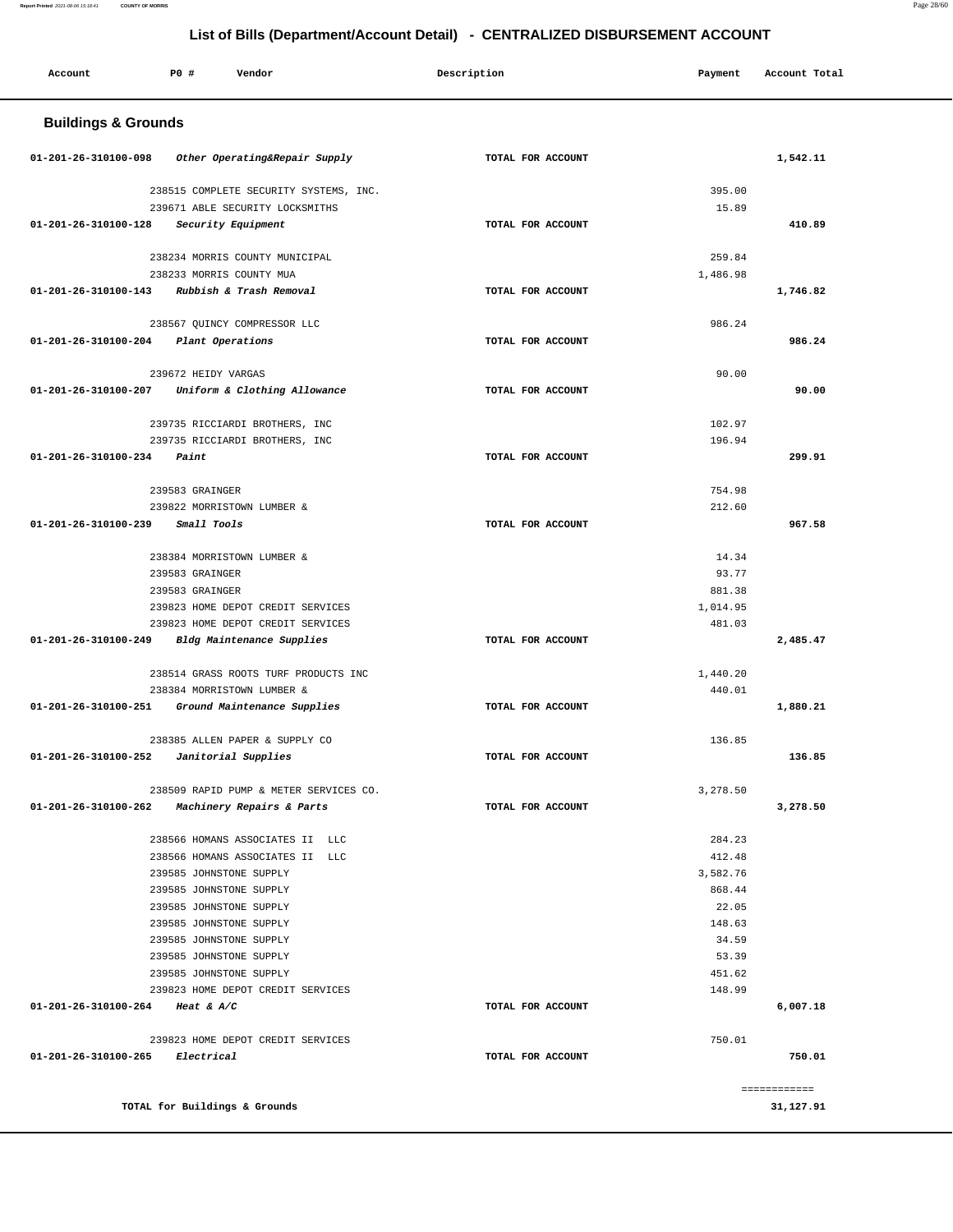| Account | <b>PO #</b> | Vendor | Description | Payment | Account Total |
|---------|-------------|--------|-------------|---------|---------------|
|         |             |        |             |         |               |

 **Motor Services Center** 

|                                  | 238248 NESTLE WATERS NORTH AMERICA INC.             |                   | 107.97         |          |
|----------------------------------|-----------------------------------------------------|-------------------|----------------|----------|
|                                  | 238248 NESTLE WATERS NORTH AMERICA INC.             |                   | 161.15         |          |
|                                  | 238415 OPTIMUM                                      |                   | 96.23          |          |
|                                  | 238254 RICOH USA, INC.                              |                   | 997.27         |          |
|                                  | 238253 RICOH USA, INC.                              |                   | 69.16          |          |
|                                  | 238256 T. SLACK ENVIRONMENTAL                       |                   | 236.02         |          |
|                                  | 238276 WURTH USA INC.                               |                   | $-37.98$       |          |
|                                  | 238276 WURTH USA INC.                               |                   | 409.15         |          |
|                                  | 238276 WURTH USA INC.                               |                   | 759.60         |          |
|                                  | 238290 Y-PERS INC                                   |                   | 468.00         |          |
|                                  | 238098 GRAINGER                                     |                   | 2.49           |          |
|                                  | 238098 GRAINGER                                     |                   | 89.96          |          |
|                                  | 238098 GRAINGER                                     |                   | 112.33         |          |
|                                  | 238098 GRAINGER                                     |                   | 46.85          |          |
|                                  | 238424 LORCO PETROLEUM SERVICES                     |                   | 280.00         |          |
|                                  | 238424 LORCO PETROLEUM SERVICES                     |                   | 75.00          |          |
|                                  | 01-201-26-315100-098 Other Operating&Repair Supply  | TOTAL FOR ACCOUNT |                | 3,873.20 |
|                                  |                                                     |                   |                |          |
|                                  | 238112 AMERICAN WEAR INC.                           |                   | 263.90         |          |
|                                  | 238113 AMERICAN WEAR INC.                           |                   | 217.03         |          |
|                                  | $01-201-26-315100-207$ Uniform & Clothing Allowance | TOTAL FOR ACCOUNT |                | 480.93   |
|                                  |                                                     |                   |                |          |
|                                  | 238122 D&B AUTO SUPPLY                              |                   | 36.99          |          |
|                                  |                                                     |                   |                |          |
|                                  | 238123 D&B AUTO SUPPLY                              |                   | 39.99          |          |
|                                  | 238250 NAPA OF ROCKAWAY                             |                   | 113.28         |          |
| 01-201-26-315100-239 Small Tools |                                                     | TOTAL FOR ACCOUNT |                | 190.26   |
|                                  |                                                     |                   |                |          |
|                                  | 238282 BARNWELL HOUSE OF TIRES, INC.                |                   | 447.32         |          |
|                                  | 238114 BARNWELL HOUSE OF TIRES, INC.                |                   | 980.07         |          |
|                                  | 238114 BARNWELL HOUSE OF TIRES, INC.                |                   | 556.04         |          |
|                                  | 238114 BARNWELL HOUSE OF TIRES, INC.                |                   | 691.00         |          |
|                                  | 238114 BARNWELL HOUSE OF TIRES, INC.                |                   | 468.32         |          |
|                                  | 238114 BARNWELL HOUSE OF TIRES, INC.                |                   | 348.80         |          |
| 01-201-26-315100-245             | Tires                                               | TOTAL FOR ACCOUNT |                | 3,491.55 |
|                                  |                                                     |                   |                |          |
|                                  | 238247 PRAXAIR DISTRIBUTION                         |                   | 335.01         |          |
|                                  | 01-201-26-315100-248 Welding-Oxygen-Acetylene Etc   | TOTAL FOR ACCOUNT |                | 335.01   |
|                                  |                                                     |                   |                |          |
|                                  | 238281 ABSOLUTE AUTO AND FLAT GLASS                 |                   | 205.00         |          |
|                                  | 238283 BARNWELL HOUSE OF TIRES, INC.                |                   | 37.00          |          |
|                                  | 238283 BARNWELL HOUSE OF TIRES, INC.                |                   | 40.00          |          |
|                                  | 238116 BEYER FORD                                   |                   | 64.76          |          |
|                                  | 238124 DOVER BRAKE & CLUTCH CO INC                  |                   | 92.40          |          |
|                                  | 238133 INTER CITY TIRE                              |                   | 218.00         |          |
|                                  |                                                     |                   |                |          |
|                                  | 238448 BOBCAT OF NORTH JERSEY-EAST                  |                   | 255.50         |          |
|                                  | 238448 BOBCAT OF NORTH JERSEY-EAST                  |                   | 74.51          |          |
|                                  | 238448 BOBCAT OF NORTH JERSEY-EAST                  |                   | 167.13         |          |
|                                  | 238244 MONTAGE ENTERPRISES INC.                     |                   | 264.64         |          |
|                                  | 238244 MONTAGE ENTERPRISES INC.                     |                   | 151.90         |          |
|                                  | 238244 MONTAGE ENTERPRISES INC.                     |                   | 77.02          |          |
|                                  | 238132 M& T BANK                                    |                   | 395.00         |          |
|                                  | 238132 M& T BANK                                    |                   | 325.00         |          |
|                                  | 238136 MID-ATLANTIC TRUCK CENTRE INC                |                   | 42.61          |          |
|                                  |                                                     |                   |                |          |
|                                  | 238136 MID-ATLANTIC TRUCK CENTRE INC                |                   | 324.21         |          |
|                                  | 238136 MID-ATLANTIC TRUCK CENTRE INC                |                   | 19.72          |          |
|                                  | 238136 MID-ATLANTIC TRUCK CENTRE INC                |                   | 881.23         |          |
|                                  | 238249 NAPA OF ROCKAWAY                             |                   | 38.39          |          |
|                                  | 238249 NAPA OF ROCKAWAY                             |                   | 43.05          |          |
|                                  | 238249 NAPA OF ROCKAWAY                             |                   | 16.87          |          |
|                                  | 238249 NAPA OF ROCKAWAY<br>238249 NAPA OF ROCKAWAY  |                   | 42.04<br>34.32 |          |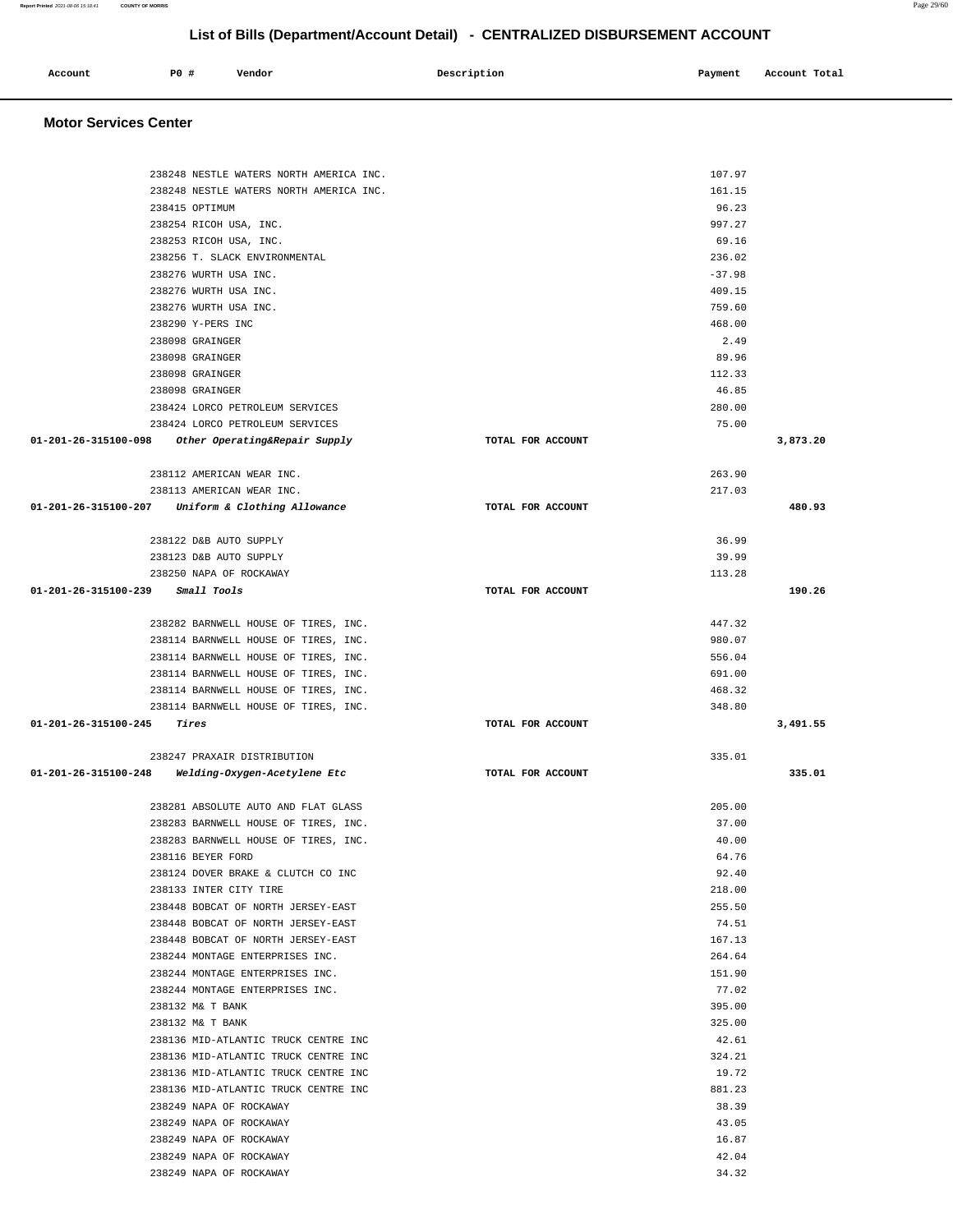| <b>PO #</b><br>Account       | Vendor                                           | Description       | Payment          | Account Total |
|------------------------------|--------------------------------------------------|-------------------|------------------|---------------|
| <b>Motor Services Center</b> |                                                  |                   |                  |               |
|                              | 238252 SMITH MOTOR CO., INC.                     |                   | 340.00           |               |
|                              | 238443 GRAY SUPPLY CORP                          |                   | 2.90             |               |
|                              | 238134 KENVIL POWER EQUIPMENT, INC.              |                   | 54.86            |               |
|                              | 238411 PERTH AMBOY SPRING WORKS, INC             |                   | 505.84           |               |
|                              | 238411 PERTH AMBOY SPRING WORKS, INC             |                   | 630.00           |               |
|                              | 238409 RAW INC                                   |                   | 125.00           |               |
|                              | 238407 RE-TRON TECHNOLOGIES INC.                 |                   | 201.08           |               |
|                              | 238407 RE-TRON TECHNOLOGIES INC.                 |                   | 30.00            |               |
|                              | 238407 RE-TRON TECHNOLOGIES INC.                 |                   | $-30.00$         |               |
|                              | 238109 AMERICAN HOSE & HYDRAULICS                |                   | 68.90            |               |
|                              | 238255 TRIUS, INC.<br>238255 TRIUS, INC.         |                   | 149.33<br>72.33  |               |
|                              | 238406 TRIUS, INC.                               |                   | 51.68            |               |
| 01-201-26-315100-261         | Spare Parts for Equipment                        | TOTAL FOR ACCOUNT |                  | 6,012.22      |
|                              |                                                  |                   |                  |               |
|                              | 238115 BEYER FORD                                |                   | 22.37            |               |
|                              | 238115 BEYER FORD                                |                   | 62.84            |               |
|                              | 238115 BEYER FORD                                |                   | 49.28            |               |
|                              | 238115 BEYER FORD                                |                   | 20.26            |               |
|                              | 238125 FLEMINGTON BUICK CHEVROLET                |                   | 186.26           |               |
|                              | 238242 MCMASTER-CARR SUPPLY CO                   |                   | 57.00            |               |
|                              | 238242 MCMASTER-CARR SUPPLY CO                   |                   | 8.83             |               |
|                              | 238121 D&B AUTO SUPPLY                           |                   | 140.44           |               |
|                              | 238121 D&B AUTO SUPPLY                           |                   | 197.21           |               |
|                              | 238121 D&B AUTO SUPPLY                           |                   | 385.47           |               |
|                              | 238120 D&B AUTO SUPPLY                           |                   | $-97.18$         |               |
|                              | 238120 D&B AUTO SUPPLY                           |                   | 269.95           |               |
|                              | 238120 D&B AUTO SUPPLY                           |                   | 384.61           |               |
|                              | 238120 D&B AUTO SUPPLY<br>238120 D&B AUTO SUPPLY |                   | 392.00<br>480.28 |               |
|                              | 238449 BEYER FORD                                |                   | 36.64            |               |
|                              | 238449 BEYER FORD                                |                   | 91.92            |               |
|                              | 238449 BEYER FORD                                |                   | 33.98            |               |
|                              | 238449 BEYER FORD                                |                   | 20.49            |               |
|                              | 238449 BEYER FORD                                |                   | 347.40           |               |
|                              | 238245 NIELSEN DODGE - C-J-R                     |                   | 30.34            |               |
|                              | 238245 NIELSEN DODGE - C-J-R                     |                   | 30.34            |               |
|                              | 238245 NIELSEN DODGE - C-J-R                     |                   | 101.25           |               |
|                              | 238245 NIELSEN DODGE - C-J-R                     |                   | 169.53           |               |
|                              | 238251 SMITH MOTOR CO., INC.                     |                   | 265.99           |               |
|                              | 238119 CY DRAKE LOCKSMITHS, INC.                 |                   | 111.00           |               |
|                              | 238119 CY DRAKE LOCKSMITHS, INC.                 |                   | 84.00            |               |
|                              | 238444 DOVER BRAKE & CLUTCH CO INC               |                   | 253.60           |               |
|                              | 238444 DOVER BRAKE & CLUTCH CO INC               |                   | 36.60            |               |
|                              | 238445 D&B AUTO SUPPLY                           |                   | $-77.00$         |               |
|                              | 238445 D&B AUTO SUPPLY                           |                   | 1,118.43         |               |
|                              | 238445 D&B AUTO SUPPLY                           |                   | 295.15           |               |
|                              | 238445 D&B AUTO SUPPLY                           |                   | 877.14           |               |
|                              | 238445 D&B AUTO SUPPLY<br>238445 D&B AUTO SUPPLY |                   | 49.09<br>466.02  |               |
| 01-201-26-315100-291         | <i><b>Vehicle Repairs</b></i>                    | TOTAL FOR ACCOUNT |                  | 6,901.53      |
|                              |                                                  |                   |                  |               |
|                              |                                                  |                   |                  | ============  |
|                              | TOTAL for Motor Services Center                  |                   |                  | 21,284.70     |

### **Mosquito Extermination**

238560 MELISSA MARTIN 60.00  **01-201-26-320100-021 Administrative Services TOTAL FOR ACCOUNT 60.00**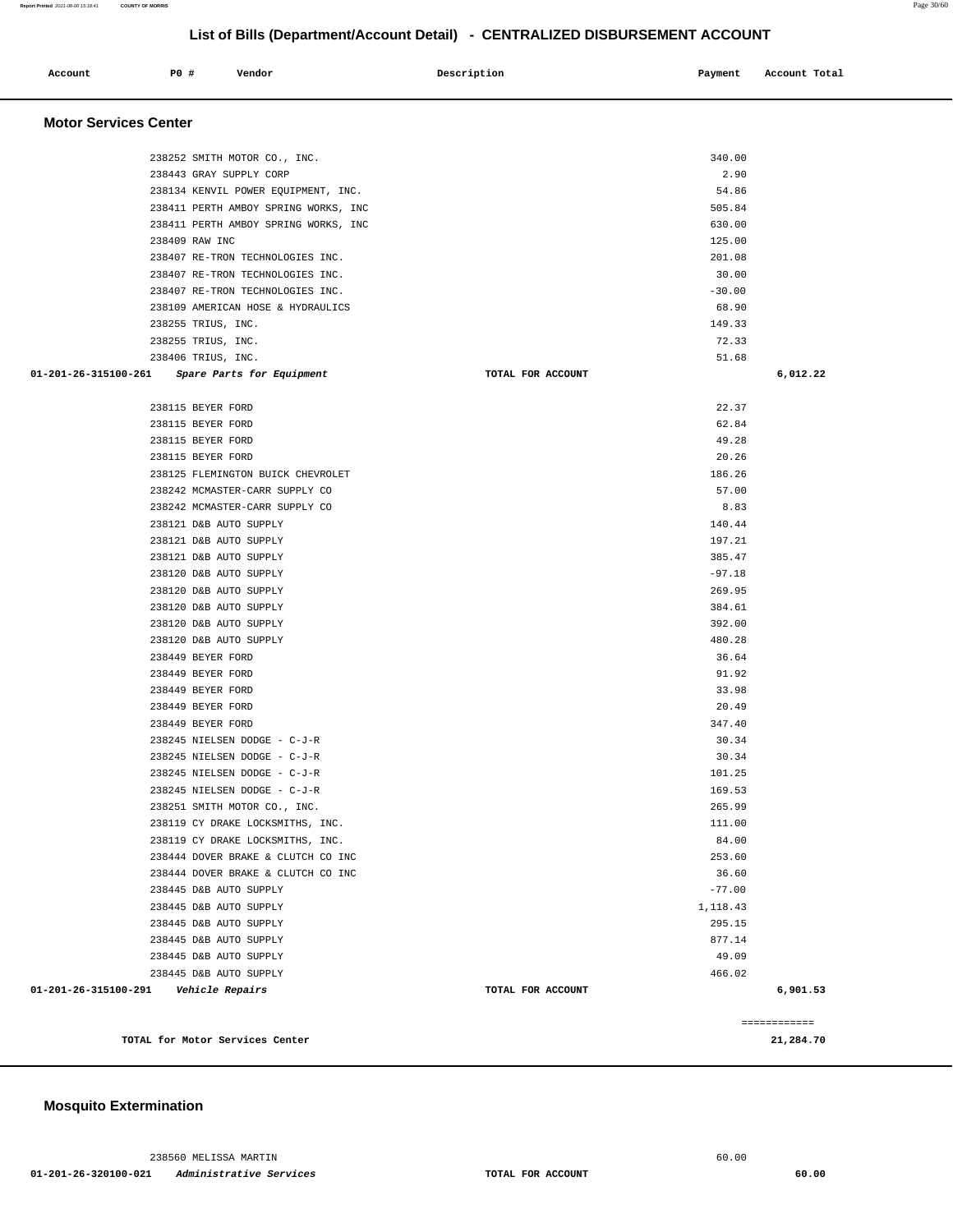| Account<br>. | P <sub>0</sub> | Vendor | Description | Payment | Account Total<br>.<br>. |  |
|--------------|----------------|--------|-------------|---------|-------------------------|--|
|              |                |        |             |         |                         |  |

## **Mosquito Extermination**

| 238564 ASHLEY KEREKGYARTO                            |                   | 60.00  |        |
|------------------------------------------------------|-------------------|--------|--------|
| 239526 ALEX ZARUSINSKI                               |                   | 60.00  |        |
| 239537 ERROL WOLLARY                                 |                   | 60.00  |        |
| 239527 GERARD PORCELLA                               |                   | 60.00  |        |
| 238558 JUSTIN CHUPLIS                                |                   | 60.00  |        |
|                                                      |                   | 60.00  |        |
| 239533 JOHN ZEGERS                                   |                   |        |        |
| 238561 KRISTIAN MCMORLAND                            |                   | 60.00  |        |
| 238551 MICHAEL HENDERSON                             |                   | 60.00  |        |
| 238557 RUSSELL BERGER                                |                   | 60.00  |        |
| 238550 TERESA DUCKWORTH                              |                   | 60.00  |        |
| 238559 WAYNE MAKIN                                   |                   | 60.00  |        |
| 238552 WALTER JONES                                  |                   | 60.00  |        |
| 239536 WILLIAM MOTT                                  |                   | 60.00  |        |
| 238562 CHARLES MOORE                                 |                   | 60.00  |        |
| 239572 ANTHONY LYNN                                  |                   | 60.00  |        |
| 238549 SEAN DEL BENE                                 |                   | 60.00  |        |
| 01-201-26-320100-031 Cellular Phones/Pagers          | TOTAL FOR ACCOUNT |        | 960.00 |
|                                                      |                   |        |        |
| 238556 WILLIAM MOTT                                  |                   | 124.19 |        |
| 238556 WILLIAM MOTT                                  |                   | 110.78 |        |
| 01-201-26-320100-039 Education Schools & Training    | TOTAL FOR ACCOUNT |        | 234.97 |
|                                                      |                   |        |        |
| 238156 W.B. MASON COMPANY INC                        |                   | 134.10 |        |
| 238165 W.B. MASON COMPANY INC                        |                   | 68.27  |        |
| 238165 W.B. MASON COMPANY INC                        |                   | 8.32   |        |
| 238165 W.B. MASON COMPANY INC                        |                   | 33.92  |        |
| 238165 W.B. MASON COMPANY INC                        |                   | 9.12   |        |
| 238165 W.B. MASON COMPANY INC                        |                   | 12.79  |        |
| 238165 W.B. MASON COMPANY INC                        |                   | 11.28  |        |
| 238165 W.B. MASON COMPANY INC                        |                   | 18.72  |        |
| 238165 W.B. MASON COMPANY INC                        |                   | 29.03  |        |
| 238165 W.B. MASON COMPANY INC                        |                   | 10.87  |        |
| 237468 W.B. MASON COMPANY INC                        |                   | 27.96  |        |
| 237468 W.B. MASON COMPANY INC                        |                   | 9.78   |        |
| 237468 W.B. MASON COMPANY INC                        |                   | 13.48  |        |
| 237468 W.B. MASON COMPANY INC                        |                   | 28.48  |        |
| 237468 W.B. MASON COMPANY INC                        |                   | 10.48  |        |
| 237468 W.B. MASON COMPANY INC                        |                   | 8.78   |        |
| 237468 W.B. MASON COMPANY INC                        |                   | 9.78   |        |
| 237468 W.B. MASON COMPANY INC                        |                   | 8.78   |        |
| 01-201-26-320100-058<br>Office Supplies & Stationery | TOTAL FOR ACCOUNT |        | 453.94 |
|                                                      |                   |        |        |
| 237468 W.B. MASON COMPANY INC                        |                   | 89.99  |        |
| 01-201-26-320100-249 Bldg Maintenance Supplies       | TOTAL FOR ACCOUNT |        | 89.99  |
|                                                      |                   |        |        |
| 237901 AMERICAN WEAR INC.                            |                   | 73.21  |        |
| 237901 AMERICAN WEAR INC.                            |                   | 73.21  |        |
|                                                      |                   | 73.21  |        |
| 237901 AMERICAN WEAR INC.                            |                   | 73.21  |        |
| 237901 AMERICAN WEAR INC.                            |                   |        |        |
| 239538 RUSSELL BERGER                                |                   | 100.00 |        |
| 01-201-26-320100-251<br>Ground Maintenance Supplies  | TOTAL FOR ACCOUNT |        | 392.84 |
|                                                      |                   |        |        |
| 237469 ALL COUNTY RENTAL CENTER                      |                   | 36.00  |        |
| 234629 FLEMINGTON DEPT STORE INC                     |                   | 87.90  |        |
| 234629 FLEMINGTON DEPT STORE INC                     |                   | 87.90  |        |
| 237902 MORRISTOWN LUMBER &                           |                   | 14.99  |        |
| 237902 MORRISTOWN LUMBER &                           |                   | 5.97   |        |
| 237902 MORRISTOWN LUMBER &                           |                   | 24.99  |        |
| 237902 MORRISTOWN LUMBER &                           |                   | 14.99  |        |
| 237902 MORRISTOWN LUMBER &                           |                   | 5.69   |        |
| 237902 MORRISTOWN LUMBER &                           |                   | 8.99   |        |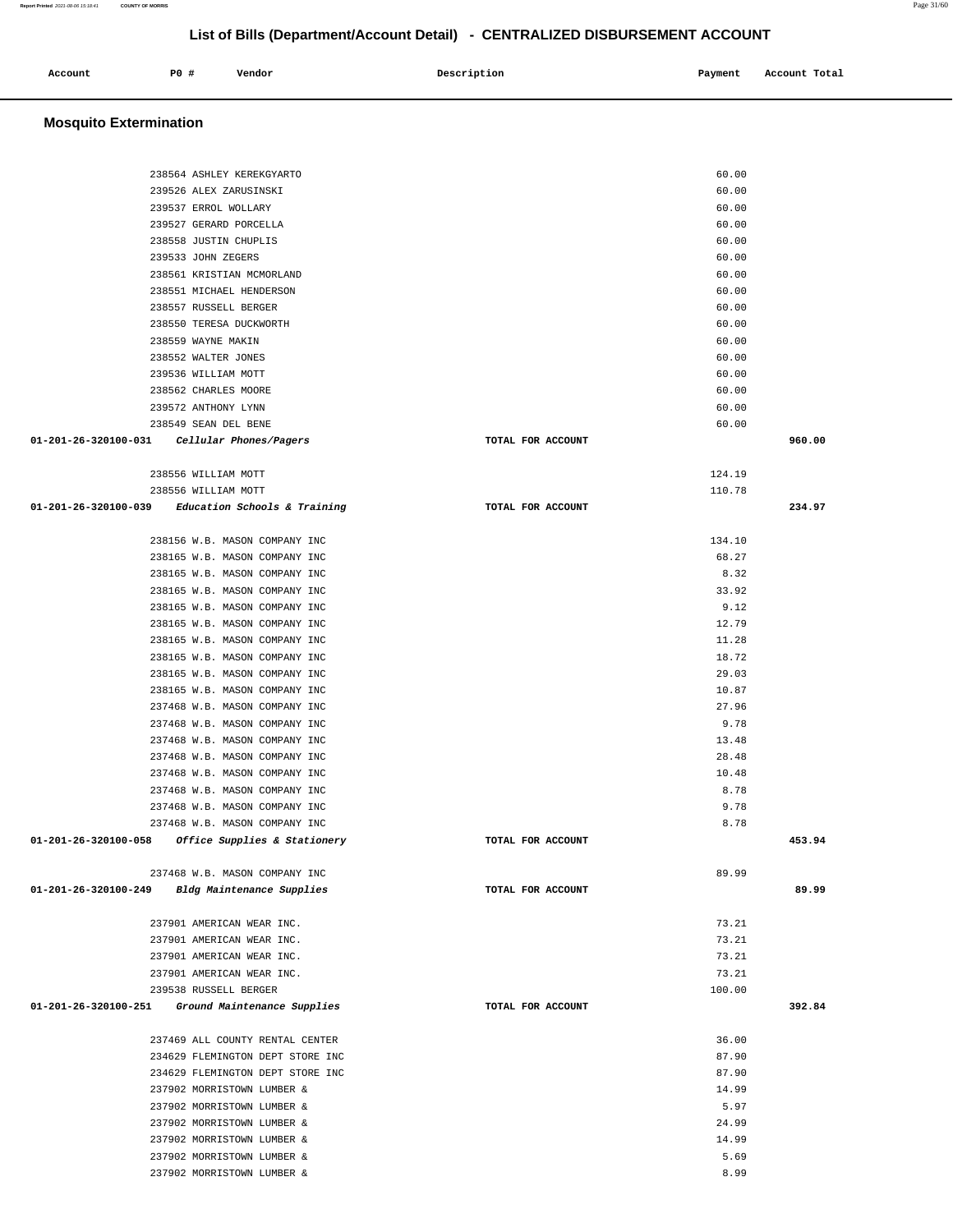|                               |           |                             | ----------        |         |               |
|-------------------------------|-----------|-----------------------------|-------------------|---------|---------------|
| Account                       | P0 #      | Vendor                      | Description       | Payment | Account Total |
| <b>Mosquito Extermination</b> |           |                             |                   |         |               |
|                               |           | 237902 MORRISTOWN LUMBER &  |                   | 5.69    |               |
|                               |           | 237902 MORRISTOWN LUMBER &  |                   | 4.99    |               |
|                               |           | 237902 MORRISTOWN LUMBER &  |                   | 5.07    |               |
|                               |           | 237902 MORRISTOWN LUMBER &  |                   | 4.38    |               |
|                               |           | 237902 MORRISTOWN LUMBER &  |                   | 25.77   |               |
|                               |           | 237902 MORRISTOWN LUMBER &  |                   | 14.97   |               |
|                               |           | 237902 MORRISTOWN LUMBER &  |                   | 3.99    |               |
|                               |           | 237903 TOMAR INDUSTRIES INC |                   | 448.00  |               |
|                               |           | 237903 TOMAR INDUSTRIES INC |                   | 182.40  |               |
|                               |           | 237903 TOMAR INDUSTRIES INC |                   | 55.00   |               |
|                               |           | 237903 TOMAR INDUSTRIES INC |                   | 474.00  |               |
| 01-201-26-320100-258          | Equipment |                             | TOTAL FOR ACCOUNT |         | 1,511.68      |
|                               |           | 238072 NAPA OF ROCKAWAY     |                   | 14.46   |               |
|                               |           | 238072 NAPA OF ROCKAWAY     |                   | 21.32   |               |
|                               |           | 238072 NAPA OF ROCKAWAY     |                   | 16.56   |               |
|                               |           | 238072 NAPA OF ROCKAWAY     |                   | 18.41   |               |
|                               |           | 238072 NAPA OF ROCKAWAY     |                   | 18.41   |               |
|                               |           | 238072 NAPA OF ROCKAWAY     |                   | 43.08   |               |
|                               |           | 236113 NAPA OF ROCKAWAY     |                   | 99.92   |               |
|                               |           | 236113 NAPA OF ROCKAWAY     |                   | 8.55    |               |
|                               |           | 236113 NAPA OF ROCKAWAY     |                   | 4.34    |               |
|                               |           | 236113 NAPA OF ROCKAWAY     |                   | 3.11    |               |
|                               |           | 236113 NAPA OF ROCKAWAY     |                   | 20.59   |               |

| 01-201-26-320100-291     | Vehicle Repairs                  | TOTAL FOR ACCOUNT |       | 268.75                   |
|--------------------------|----------------------------------|-------------------|-------|--------------------------|
|                          | TOTAL for Mosquito Extermination |                   |       | ============<br>3,972.17 |
| <b>Health Management</b> |                                  |                   |       |                          |
|                          | 239968 COUNTY OF MORRIS          |                   | 62.26 |                          |
| 01-201-27-330100-084     | Other Outside Services           | TOTAL FOR ACCOUNT |       | 62.26                    |
|                          | 239969 COUNTY OF MORRIS          |                   | 9.65  |                          |
| 01-201-27-330100-210     | Environmental Compliance         | TOTAL FOR ACCOUNT |       | 9.65                     |

**TOTAL for Health Management** 

#### **Human Services**

| 238488 RICOH USA, INC.                           |                   | 372.75   |
|--------------------------------------------------|-------------------|----------|
| 01-201-27-331100-059<br>Other General Expenses   | TOTAL FOR ACCOUNT | 372.75   |
|                                                  |                   |          |
| 239969 COUNTY OF MORRIS                          |                   | 109.89   |
| 01-201-27-331100-068<br>Postage & Metered Mail   | TOTAL FOR ACCOUNT | 109.89   |
|                                                  |                   |          |
| 237889 FIRST PRIORITY EMERGENCY                  |                   | 172.50   |
| 239767 FAMILY PROMISE OF                         |                   | 9,785.00 |
| 01-201-27-331100-084<br>Other Outside Services   | TOTAL FOR ACCOUNT | 9,957.50 |
| 238487 RICOH USA, INC.                           |                   | 791.36   |
| Office Machines - Rental<br>01-201-27-331100-164 | TOTAL FOR ACCOUNT | 791.36   |

============

**71.91**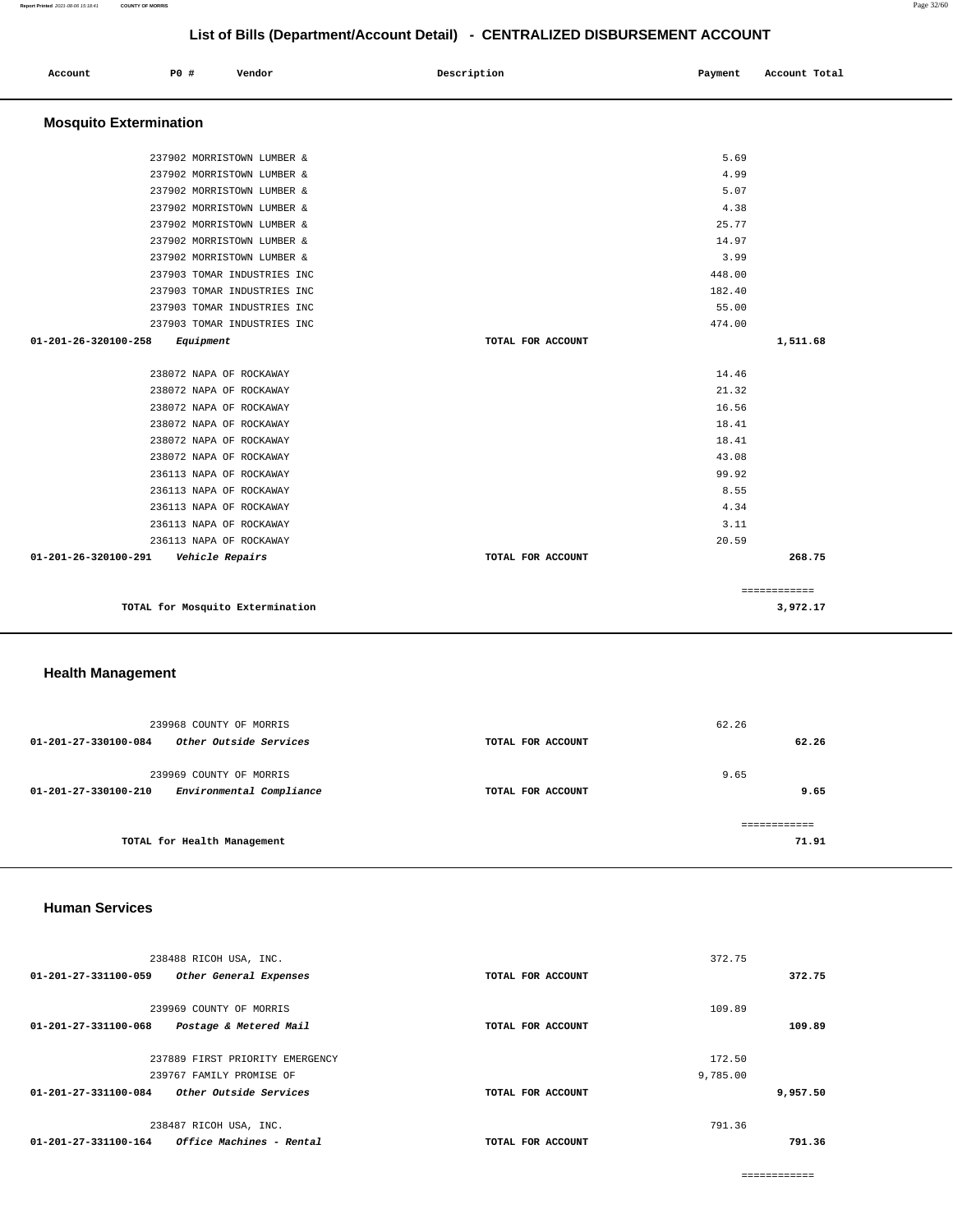#### **Report Printed** 2021-08-06 15:18:41 **COUNTY OF MORRIS** Page 33/60

## **List of Bills (Department/Account Detail) - CENTRALIZED DISBURSEMENT ACCOUNT**

| Account               | PO# | Vendor | Description | Payment | Account Total |
|-----------------------|-----|--------|-------------|---------|---------------|
| <b>Human Services</b> |     |        |             |         |               |

**TOTAL for Human Services [11,231.50](https://11,231.50)** 

#### **Youth Shelter**

| 238182 HANDLE WITH CARE BEHAVIOR                    |                                    |                   | 135.00 |              |
|-----------------------------------------------------|------------------------------------|-------------------|--------|--------------|
| $01-201-27-331110-039$ Education Schools & Training |                                    | TOTAL FOR ACCOUNT |        | 135.00       |
|                                                     |                                    |                   |        |              |
| 238012 NU-WAY CONCESSIONAIRES INC                   |                                    |                   | 963.90 |              |
| 238012 NU-WAY CONCESSIONAIRES INC                   |                                    |                   | 141.90 |              |
| 238012 NU-WAY CONCESSIONAIRES INC                   |                                    |                   | 219.88 |              |
| 238012 NU-WAY CONCESSIONAIRES INC                   |                                    |                   | 374.92 |              |
| 238012 NU-WAY CONCESSIONAIRES INC                   |                                    |                   | 224.59 |              |
| 238012 NU-WAY CONCESSIONAIRES INC                   |                                    |                   | 263.25 |              |
| 01-201-27-331110-185<br>Food                        |                                    | TOTAL FOR ACCOUNT |        | 2,188.44     |
|                                                     |                                    |                   |        |              |
| 239131 ALLEN PAPER & SUPPLY CO                      |                                    |                   | 9.50   |              |
| 01-201-27-331110-189<br>Medical                     |                                    | TOTAL FOR ACCOUNT |        | 9.50         |
|                                                     |                                    |                   |        |              |
| 238179 CORE PROMOTIONS, LLC                         |                                    |                   | 425.50 |              |
| 01-201-27-331110-202 Uniform And Accessories        |                                    | TOTAL FOR ACCOUNT |        | 425.50       |
|                                                     |                                    |                   |        |              |
| 239130 ALLEN PAPER & SUPPLY CO                      |                                    |                   | 41.95  |              |
| 239130 ALLEN PAPER & SUPPLY CO                      |                                    |                   | 39.95  |              |
|                                                     | 239132 OFFICE CONCEPTS GROUP, INC. |                   | 65.28  |              |
| 01-201-27-331110-252<br>Janitorial Supplies         |                                    | TOTAL FOR ACCOUNT |        | 147.18       |
|                                                     |                                    |                   |        |              |
|                                                     |                                    |                   |        | ============ |
| TOTAL for Youth Shelter                             |                                    |                   |        | 2,905.62     |

## **Office on Aging**

| 239813 BETH DENMEAD                                   |                   | 12.00    |          |
|-------------------------------------------------------|-------------------|----------|----------|
| 01-201-27-333100-048<br>Insurance                     | TOTAL FOR ACCOUNT |          | 12.00    |
| 239670 W.B. MASON COMPANY INC                         |                   | 0.95     |          |
| 01-201-27-333100-058 Office Supplies & Stationery     |                   |          | 0.95     |
|                                                       | TOTAL FOR ACCOUNT |          |          |
| 238310 RICOH USA, INC.                                |                   | 154.35   |          |
| 239108 RICOH USA, INC.                                |                   | 23.17    |          |
| 01-201-27-333100-059 Other General Expenses           | TOTAL FOR ACCOUNT |          | 177.52   |
|                                                       |                   |          |          |
| 239969 COUNTY OF MORRIS                               |                   | 50.68    |          |
| 01-201-27-333100-068 Postage & Metered Mail           | TOTAL FOR ACCOUNT |          | 50.68    |
| 239813 BETH DENMEAD                                   |                   | 69.30    |          |
| 01-201-27-333100-082 Travel Expense                   | TOTAL FOR ACCOUNT |          | 69.30    |
|                                                       |                   |          |          |
| 237718 OFFICE CONCEPTS GROUP, INC.                    |                   | 8.78     |          |
| 237718 OFFICE CONCEPTS GROUP, INC.                    |                   | 5.07     |          |
| 237718 OFFICE CONCEPTS GROUP, INC.                    |                   | 11.79    |          |
| 237718 OFFICE CONCEPTS GROUP, INC.                    |                   | 7.49     |          |
| 237479 MARIA'S PLACE, LLC                             |                   | 1,200.00 |          |
| 237479 MARIA'S PLACE, LLC                             |                   | 207.40   |          |
| 239575 OFFICE CONCEPTS GROUP, INC.                    |                   | 3.61     |          |
| 01-203-27-333100-059<br>(2020) Other General Expenses | TOTAL FOR ACCOUNT |          | 1,444.14 |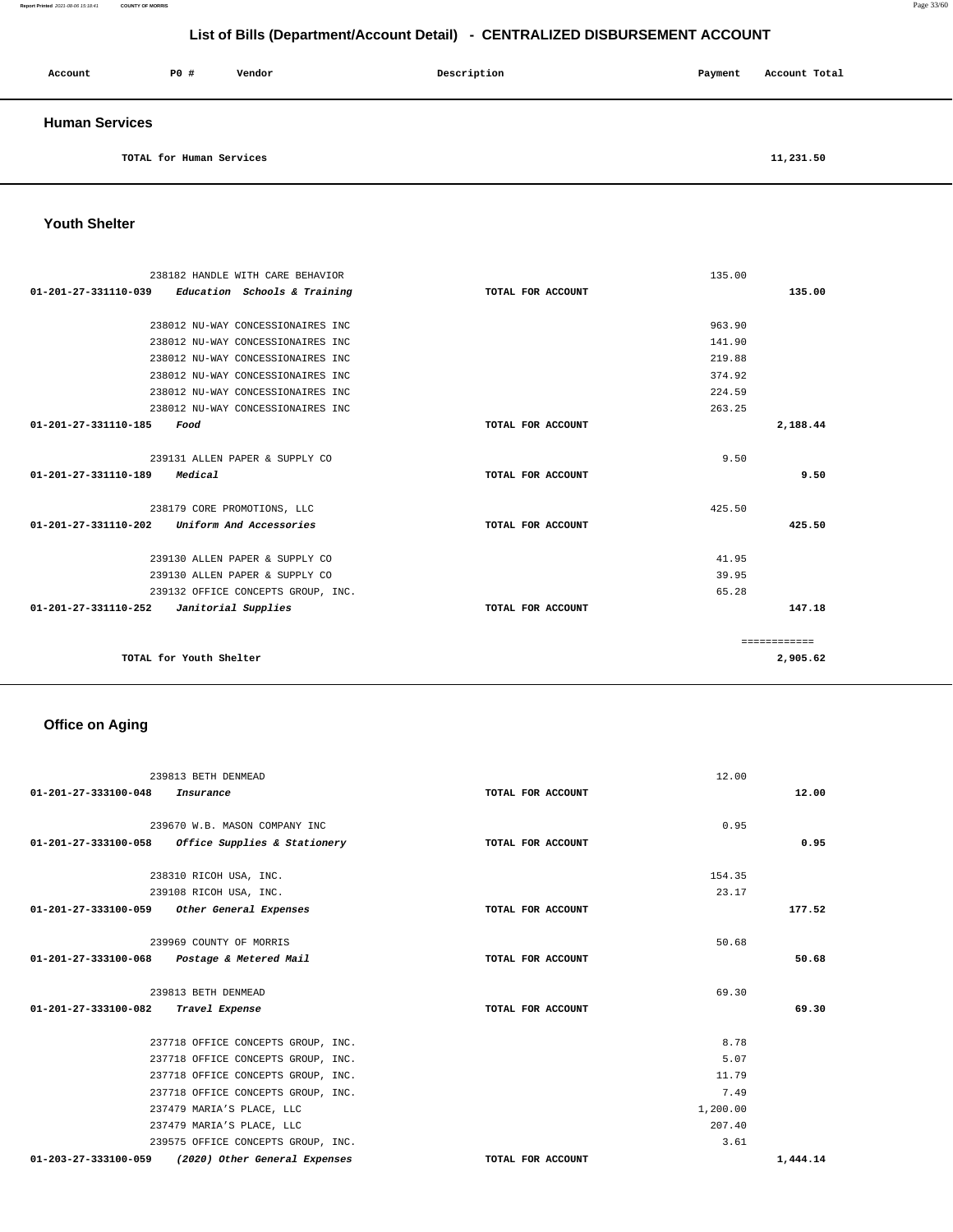**Report Printed** 2021-08-06 15:18:41 **COUNTY OF MORRIS** Page 34/60

## **List of Bills (Department/Account Detail) - CENTRALIZED DISBURSEMENT ACCOUNT**

| Account                | PO#                       | Vendor                           | Description       | Payment | Account Total |
|------------------------|---------------------------|----------------------------------|-------------------|---------|---------------|
| <b>Office on Aging</b> |                           |                                  |                   |         |               |
|                        |                           | 239107 JUST JIM CLEANING SERVICE |                   | 475.00  |               |
| 01-203-27-333100-084   |                           | (2020) Other Outside Services    | TOTAL FOR ACCOUNT |         | 475.00        |
|                        |                           |                                  |                   |         | ============  |
|                        | TOTAL for Office on Aging |                                  |                   |         | 2,229.59      |

#### **Hands Across Morris**

|                                | 239766 MORRISTOWN NEIGHBORHOOD HOUSE    |                   | 8,542.00  |              |
|--------------------------------|-----------------------------------------|-------------------|-----------|--------------|
|                                | 239775 MORRISTOWN NEIGHBORHOOD HOUSE    |                   | 3,300.00  |              |
| 01-201-27-342100-457           | GIA-HS-Morristown Nghbrhood House Assoc | TOTAL FOR ACCOUNT |           | 11,842.00    |
|                                | 239762 MC ORGANIZATION FOR HISPANIC     |                   | 18,692.00 |              |
|                                | 239764 MC ORGANIZATION FOR HISPANIC     |                   | 9,417.00  |              |
| 01-201-27-342100-459           | GIA-HS-Morris Cnty Org-Hispanic Affairs | TOTAL FOR ACCOUNT |           | 28,109.00    |
|                                | 239760 EL PRIMER PASO, LTD.             |                   | 18,751.00 |              |
| 01-201-27-342100-465           | GIA-HS-El Primer Paso, Ltd.             | TOTAL FOR ACCOUNT |           | 18,751.00    |
|                                | 239765 FAMILY PROMISE OF                |                   | 7.810.00  |              |
|                                | 239763 FAMILY PROMISE OF                |                   | 7,830.00  |              |
| 01-201-27-342100-475           | GIA-HS-Family Promise of Morris Cty     | TOTAL FOR ACCOUNT |           | 15,640.00    |
|                                | 239769 NORWESCAP INC                    |                   | 7.746.62  |              |
| $01 - 201 - 27 - 342100 - 477$ | GIA-HS-NORWESCAP, Inc.                  | TOTAL FOR ACCOUNT |           | 7.746.62     |
|                                | 239773 MONARCH HOUSING ASSOCIATES, INC. |                   | 2,500.00  |              |
|                                | 239772 MONARCH HOUSING ASSOCIATES, INC. |                   | 2,500.00  |              |
| 01-201-27-342100-495           | GIA-HS-Monarch Housing Associates       | TOTAL FOR ACCOUNT |           | 5,000.00     |
|                                | 239768 CORNERSTONE FAMILY PROGRAMS      |                   | 15,051.00 |              |
| 01-201-27-342100-499           | GIA-HS-Cornerstone Family Programs      | TOTAL FOR ACCOUNT |           | 15,051.00    |
|                                |                                         |                   |           | ============ |
|                                | TOTAL for Hands Across Morris           |                   |           | 102,139.62   |

### **Collinsville Day Care**

| 239754 COMMUNITY HOPE INC.                                               |                   | 32,067.00  |
|--------------------------------------------------------------------------|-------------------|------------|
| 01-201-27-342200-468<br>GIA-Mntl Hlth-Community Hope                     | TOTAL FOR ACCOUNT | 32,067.00  |
|                                                                          |                   |            |
| 239750 NEWBRIDGE SERVICES INC                                            |                   | 82,719.00  |
| 239755 NEWBRIDGE SERVICES INC                                            |                   | 2,700.00   |
| GIA-Mntl Hlth-NewBridge Services, Inc.<br>$01 - 201 - 27 - 342200 - 483$ | TOTAL FOR ACCOUNT | 85,419.00  |
|                                                                          |                   |            |
| 239757 LEGAL SERVICES OF NORTHWEST                                       |                   | 13,868.00  |
| 239759 LEGAL SERVICES OF NORTHWEST                                       |                   | 14,855.00  |
| $01 - 201 - 27 - 342200 - 486$<br>GIA-Mntl Hlth-Lgl Srvcs of NW Jersey   | TOTAL FOR ACCOUNT | 28,723.00  |
|                                                                          |                   |            |
|                                                                          |                   |            |
| TOTAL for Collinsville Day Care                                          |                   | 146,209.00 |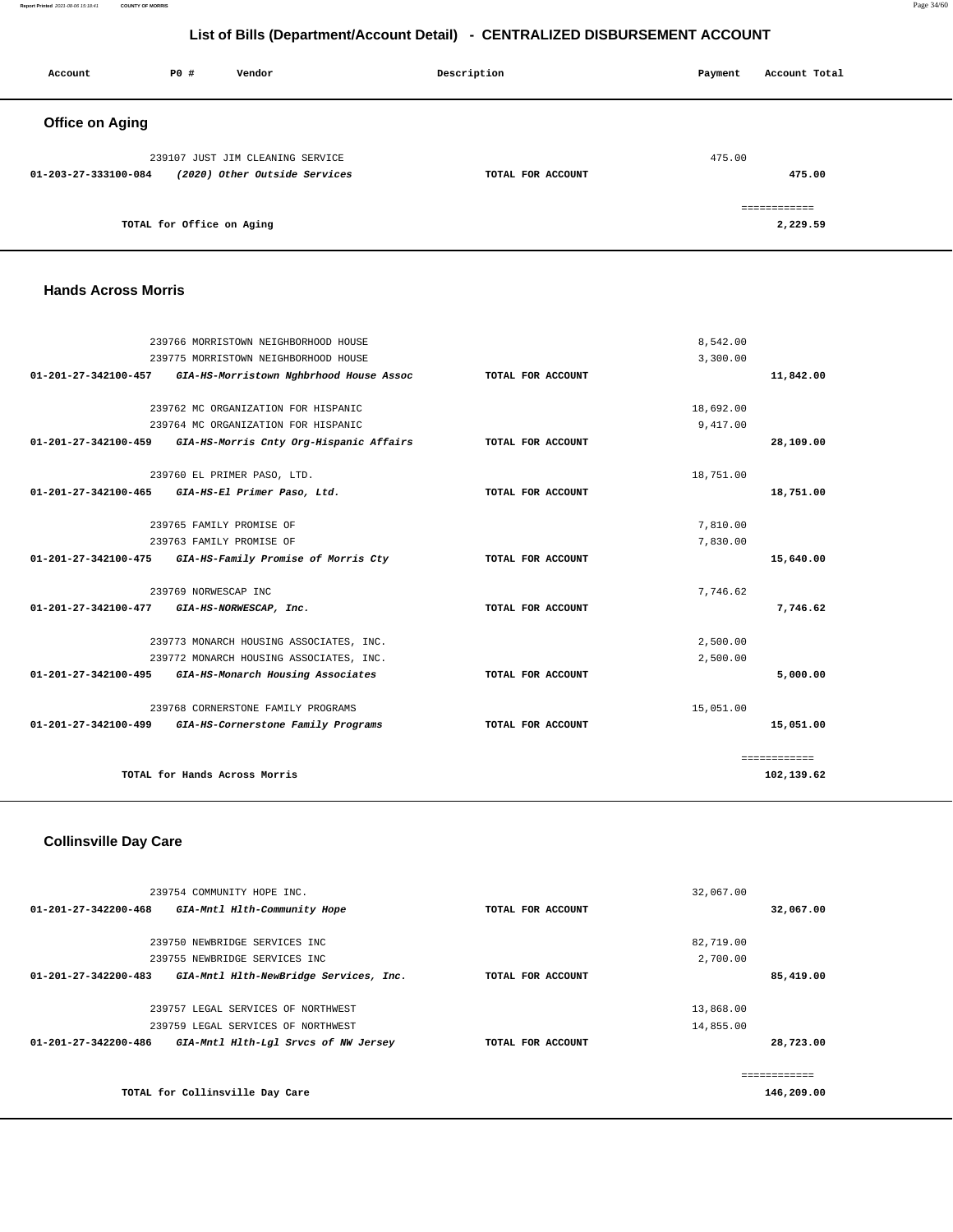| $01 - 201 - 27 - 342500 - 462$ | GIA-Agng&Dsbld-Child & Family Resources    | TOTAL FOR ACCOUNT |           | 8,400.00  |
|--------------------------------|--------------------------------------------|-------------------|-----------|-----------|
|                                |                                            |                   |           |           |
|                                | 239127 EMPLOYMENT HORIZONS ENTERPRISES INC |                   | 6,750.00  |           |
|                                | 239128 EMPLOYMENT HORIZONS ENTERPRISES INC |                   | 8,790.00  |           |
|                                | 239114 EMPLOYMENT HORIZONS ENTERPRISES INC |                   | 9,036.00  |           |
| $01 - 201 - 27 - 342500 - 463$ | GIA-Agng&Dsbld-Employment Horizons         | TOTAL FOR ACCOUNT |           | 24,576.00 |
|                                | 239118 COMMUNITY OPTIONS, INC.             |                   | 13,936.00 |           |
| 01-201-27-342500-466           | GIA-Agng&Dsbld-Community Options           | TOTAL FOR ACCOUNT |           | 13,936.00 |
|                                | 239126 DAWN CENTER FOR INDEPENDENT         |                   | 8,983.00  |           |
|                                | 239123 DAWN CENTER FOR INDEPENDENT         |                   | 1,494.00  |           |
| $01 - 201 - 27 - 342500 - 473$ | GIA-Agng&Dsbld-DAWN Center                 | TOTAL FOR ACCOUNT |           | 10,477.00 |
|                                | 239119 UNITED WAY OF NORTHERN              |                   | 4,965.00  |           |
| 01-201-27-342500-474           | GIA-Agng&Dsbld-United Way of NNJ           | TOTAL FOR ACCOUNT |           | 4,965.00  |
|                                | 239116 NORWESCAP INC                       |                   | 54.00     |           |
| 01-201-27-342500-477           | GIA-Agng&Dsbld-NORWESCAP, Inc.             | TOTAL FOR ACCOUNT |           | 54.00     |
|                                | 239121 CFCS - HOPE HOUSE                   |                   | 2,062.00  |           |
| 01-201-27-342500-480           | GIA-Agng&Dsbld-Hope House                  | TOTAL FOR ACCOUNT |           | 2,062.00  |
|                                | 239125 VISITING NURSE ASSOC. OF            |                   | 16,841.00 |           |
|                                | 239124 VISITING NURSE ASSOC. OF            |                   | 53,503.00 |           |

#### **DEPARTMENT 342500**

239669 CHILD & FAMILY RESOURCES, INC.

|                      | 239689 NEW JERSEY AIDS SERVICES     |                   | 25,900.00 |
|----------------------|-------------------------------------|-------------------|-----------|
|                      | 239689 NEW JERSEY AIDS SERVICES     |                   | 6,375.00  |
| 01-201-27-342400-454 | GIA-Ch 51 Match-NJ AIDS Services    | TOTAL FOR ACCOUNT | 32,275.00 |
|                      |                                     |                   |           |
|                      | 239694 PRIME HEALTHCARE SERVICES    |                   | 23,525.00 |
| 01-201-27-342400-484 | GIA-Ch 51 Match-St Clare's Hospital | TOTAL FOR ACCOUNT | 23,525.00 |
|                      |                                     |                   |           |
|                      | 239690 NEW HOPE FOUNDATION INC.     |                   | 2,450.00  |
| 01-201-27-342400-491 | GIA-Ch 51 Match-New Hope Foundation | TOTAL FOR ACCOUNT | 2,450.00  |
|                      |                                     |                   |           |
|                      |                                     |                   |           |
|                      | TOTAL for DEPARTMENT 342400         |                   | 58,250.00 |
|                      |                                     |                   |           |

8,400.00

#### **DEPARTMENT 342400**

| 239632 NEWBRIDGE SERVICES INC<br>01-201-27-342300-483<br>GIA-Yth Svcs-NewBridge Services, Inc. | TOTAL FOR ACCOUNT | 23,419.00<br>23,419.00     |
|------------------------------------------------------------------------------------------------|-------------------|----------------------------|
| 239686 CENTER FOR FAMILY SERVICES -                                                            |                   | 6,217.00                   |
| 239686 CENTER FOR FAMILY SERVICES -                                                            |                   | 3,886.00                   |
| 239617 CENTER FOR FAMILY SERVICES -                                                            |                   | 14,364.00                  |
| 239611 CENTER FOR FAMILY SERVICES -                                                            |                   | 17,189.00                  |
| $01 - 201 - 27 - 342300 - 489$<br>GIA-Yth Svcs-Family Intervention Svcs                        | TOTAL FOR ACCOUNT | 41,656.00                  |
| TOTAL for DEPARTMENT 342300                                                                    |                   | -------------<br>65,075.00 |

# **List of Bills (Department/Account Detail) - CENTRALIZED DISBURSEMENT ACCOUNT Account** 20 **P P**  $\uparrow$  **Payment** Payment Account Total  **DEPARTMENT 342300**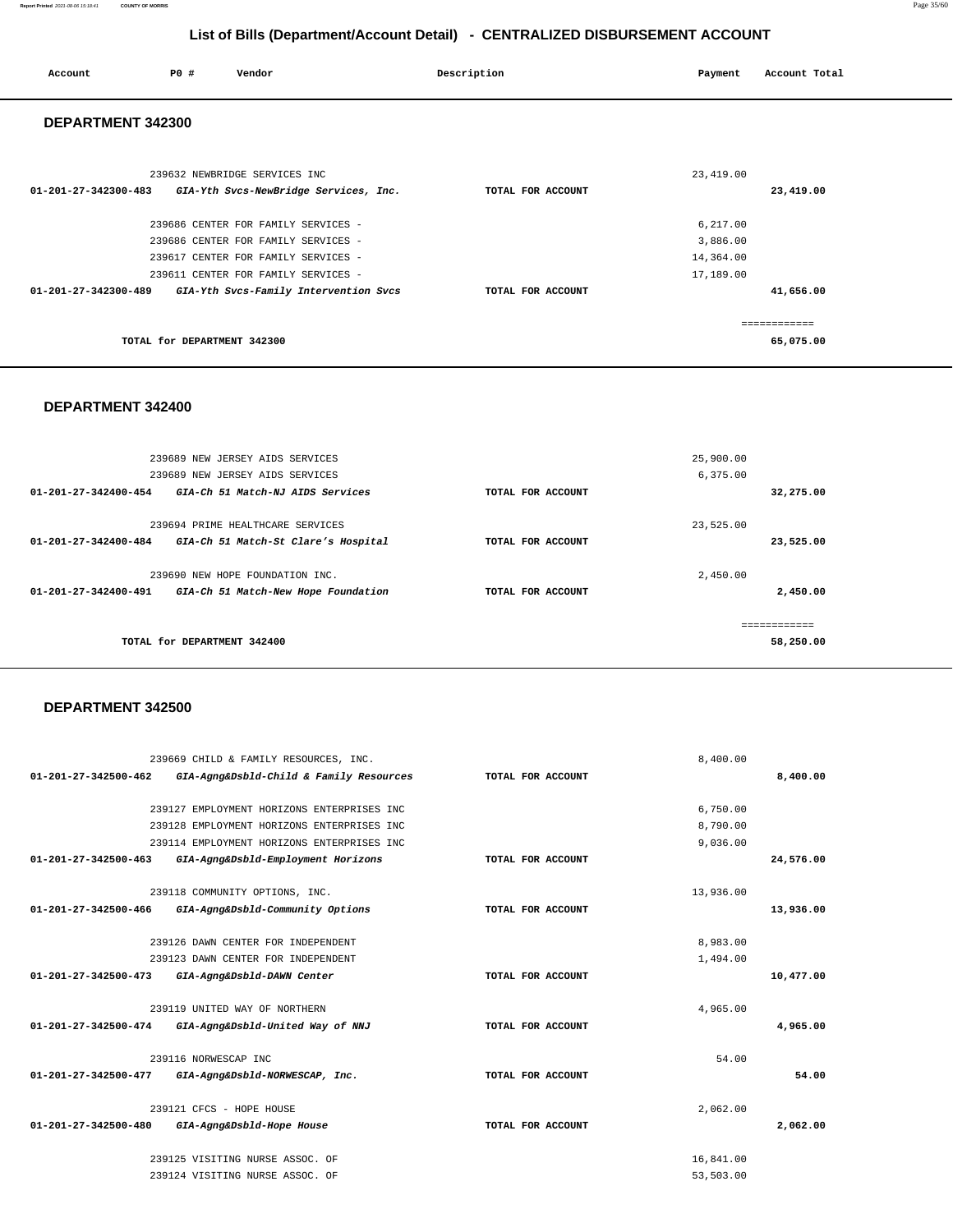| Account                        | PO#                         | Vendor                                  | Description       | Payment   | Account Total |
|--------------------------------|-----------------------------|-----------------------------------------|-------------------|-----------|---------------|
| DEPARTMENT 342500              |                             |                                         |                   |           |               |
| $01 - 201 - 27 - 342500 - 481$ |                             | GIA-Agng&Dsbld-Visiting Nrs Assc of NNJ | TOTAL FOR ACCOUNT |           | 70,344.00     |
|                                |                             | 239113 INTERFAITH FOOD PANTRY INC.      |                   | 28,016.00 |               |
| $01 - 201 - 27 - 342500 - 493$ |                             | GIA-Agng&Dsbld-Interfaith Food Pantry   | TOTAL FOR ACCOUNT |           | 28,016.00     |
|                                |                             | 239120 ATLANTIC PRIVATE CARE            |                   | 5,694.00  |               |
| 01-201-27-342500-498           |                             | GIA-Agng&Dsbld-Atlantic Private Care    | TOTAL FOR ACCOUNT |           | 5,694.00      |
|                                |                             | 239122 CORNERSTONE FAMILY PROGRAMS      |                   | 29,700.00 |               |
| $01 - 201 - 27 - 342500 - 499$ |                             | GIA-Agng&Dsbld-Cornerstone Fmly Prgms   | TOTAL FOR ACCOUNT |           | 29,700.00     |
|                                |                             |                                         |                   |           | ------------  |
|                                | TOTAL for DEPARTMENT 342500 |                                         |                   |           | 198,224.00    |
|                                |                             |                                         |                   |           |               |

### **County Board of Social Service**

| 01-201-27-345100-329                  | Hospital Insurance Premiums                       | TOTAL FOR ACCOUNT |             | 386,461.07 |
|---------------------------------------|---------------------------------------------------|-------------------|-------------|------------|
|                                       | 238483 FLAGSHIP HEALTH SYSTEMS, INC.              |                   | 387.00      |            |
|                                       | 238496 DELTA DENTAL INSURANCE COMPANY             |                   | 104.09      |            |
|                                       | 238496 DELTA DENTAL INSURANCE COMPANY             |                   | 2,620.25    |            |
|                                       | 239588 CHLIC                                      |                   | 383, 349.73 |            |
| 01-201-27-345100-325 Special Services |                                                   | TOTAL FOR ACCOUNT |             | 9,195.55   |
|                                       | 238482 UNITRONIX DATA SYSTEMS INC                 |                   | 9,195.55    |            |
| $01-201-27-345100-257$ Rental - Other |                                                   | TOTAL FOR ACCOUNT |             | 5,012.65   |
|                                       | 238475 WILLIAM F. BARNISH                         |                   | 607.33      |            |
|                                       | 238475 WILLIAM F. BARNISH                         |                   | 4,342.43    |            |
|                                       | 239591 N.J. NATURAL GAS COMPANY                   |                   | 40.15       |            |
|                                       | 239609 JERSEY CENTRAL POWER & LIGHT               |                   | 11.61       |            |
|                                       | 239609 JERSEY CENTRAL POWER & LIGHT               |                   | 11.13       |            |
|                                       |                                                   | TOTAL FOR ACCOUNT |             | 2,247.15   |
|                                       | 238480 RICOH USA, INC.                            |                   | 2,247.15    |            |
| 01-201-27-345100-163 Office Machines  |                                                   | TOTAL FOR ACCOUNT |             | 925.25     |
|                                       | 238476 F & E CHECK PROTECTOR SALES CO.            |                   | 325.00      |            |
|                                       | 238476 F & E CHECK PROTECTOR SALES CO.            |                   | 325.00      |            |
|                                       | 239610 WIDMER TIME RECORDER CO. INC.              |                   | 275.25      |            |
|                                       | 01-201-27-345100-058 Office Supplies & Stationery | TOTAL FOR ACCOUNT |             | 8,924.20   |
|                                       | 239590 W.B. MASON COMPANY INC                     |                   | 1,150.80    |            |
|                                       | 239603 W.B. MASON COMPANY INC                     |                   | 89.40       |            |
|                                       | 239603 W.B. MASON COMPANY INC                     |                   | 89.40       |            |
|                                       | 239603 W.B. MASON COMPANY INC                     |                   | 0.95        |            |
|                                       | 239603 W.B. MASON COMPANY INC                     |                   | 0.95        |            |
|                                       | 239603 W.B. MASON COMPANY INC                     |                   | 0.95        |            |
|                                       | 239603 W.B. MASON COMPANY INC                     |                   | 0.95        |            |
|                                       | 239599 OFFICE CONCEPTS GROUP, INC.                |                   | 2.472.90    |            |
|                                       | 239599 OFFICE CONCEPTS GROUP, INC.                |                   | 190.40      |            |
|                                       | 237429 THOMSON REUTER-WEST                        |                   | 447.60      |            |
|                                       | 237451 OFFICE CONCEPTS GROUP, INC.                |                   | 102.24      |            |
|                                       | 237451 OFFICE CONCEPTS GROUP, INC.                |                   | 55.64       |            |
|                                       | 237451 OFFICE CONCEPTS GROUP, INC.                |                   | 515.12      |            |
|                                       | 238499 RICOH USA, INC.                            |                   | 1,037.66    |            |
|                                       | 238499 RICOH USA, INC.                            |                   | 315.84      |            |
|                                       | 238478 LANGUAGE LINE SERVICES                     |                   | 173.40      |            |
|                                       | 238485 BEST OF BREED OFFICE SYSTEMS, LLC          |                   | 2,280.00    |            |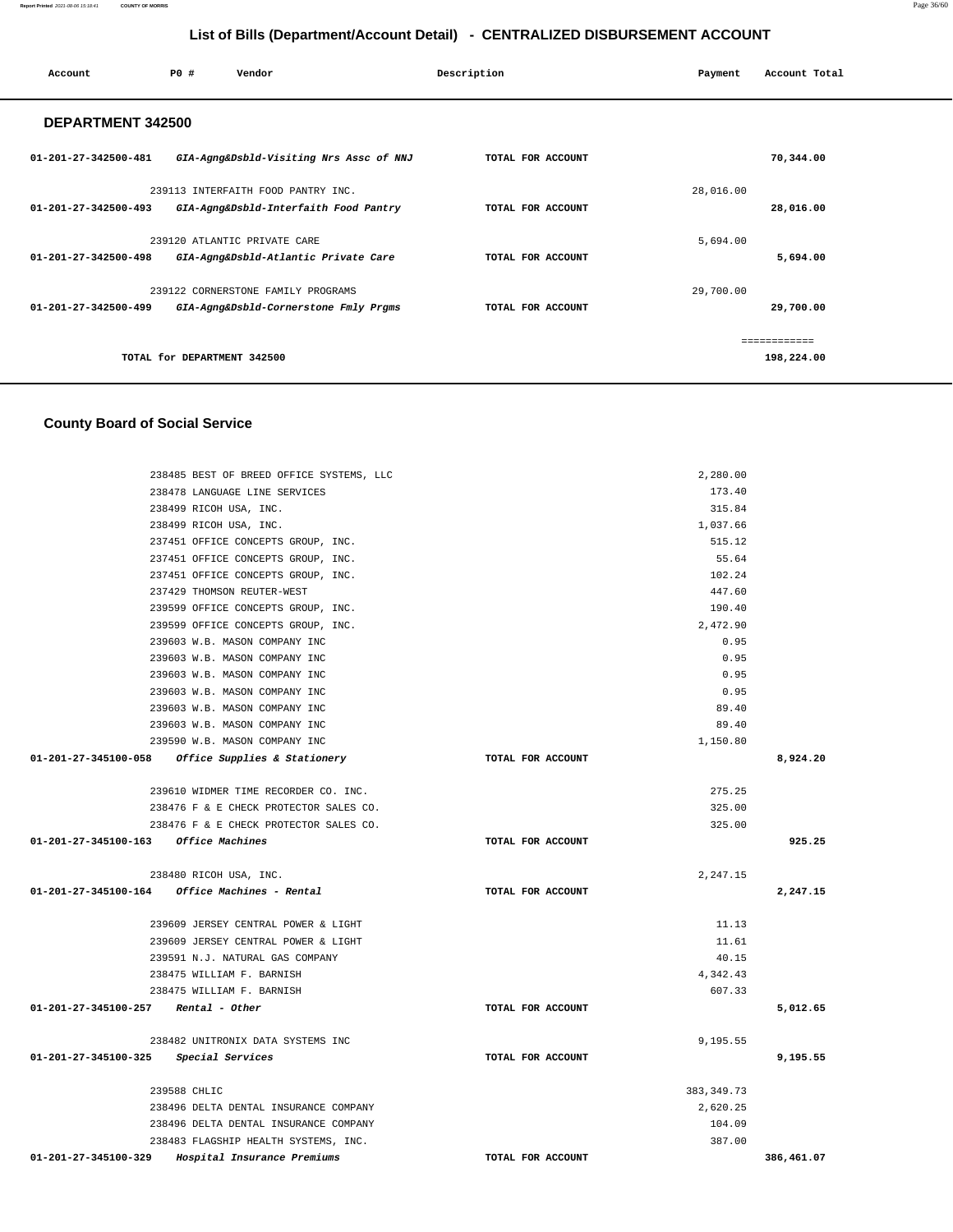| Account                               | PO#                    | Vendor                                   | Description |                   | Payment | Account Total |
|---------------------------------------|------------------------|------------------------------------------|-------------|-------------------|---------|---------------|
| <b>County Board of Social Service</b> |                        |                                          |             |                   |         |               |
|                                       | 238481 DIPALI PATEL    |                                          |             |                   | 72.00   |               |
|                                       | 238473 JULIE CICCHETTI |                                          |             |                   | 72.00   |               |
|                                       | 238474 STEVEN A. TOTH  |                                          |             |                   | 72.00   |               |
|                                       | 239594 MIRIAM ACEVEDO  |                                          |             |                   | 180.00  |               |
|                                       | 239593 JOANNE YOUNG    |                                          |             |                   | 72.00   |               |
| 01-201-27-345100-333                  |                        | Other Allowances                         |             | TOTAL FOR ACCOUNT |         | 468.00        |
|                                       |                        | 239607 LABCORP OF AMERICA HOLDINGS       |             |                   | 101.85  |               |
|                                       |                        | 239607 LABCORP OF AMERICA HOLDINGS       |             |                   | 135.80  |               |
| 01-201-27-345100-351                  |                        | Paternity Expenses                       |             | TOTAL FOR ACCOUNT |         | 237.65        |
|                                       |                        |                                          |             |                   |         | ============  |
|                                       |                        | TOTAL for County Board of Social Service |             |                   |         | 413,471.52    |

#### **MV:Administration**

| 238021 INGLESINO, WEBSTER,<br>Contracted Services<br>$01 - 201 - 27 - 350100 - 036$      | TOTAL FOR ACCOUNT | 7,275.10<br>7,275.10      |        |
|------------------------------------------------------------------------------------------|-------------------|---------------------------|--------|
| 238024 POINTCLICKCARE<br>01-201-27-350100-040<br>Electronic Data Processing              | TOTAL FOR ACCOUNT | 309.94                    | 309.94 |
| 239519 RICOH USA, INC.<br><i><b>Office Machines - Rental</b></i><br>01-201-27-350100-164 | TOTAL FOR ACCOUNT | 17.01                     | 17.01  |
| TOTAL for MV:Administration                                                              |                   | -------------<br>7,602.05 |        |

#### **Assistance Dep Child:Local Shr**

|                      | 238479 OFFICE OF TEMPORARY ASSISTANCE     |                   | 6,000.00 |
|----------------------|-------------------------------------------|-------------------|----------|
| 01-201-27-354100-091 | Assistance Dep Child: Local Shr Program E | TOTAL FOR ACCOUNT | 6,000.00 |
|                      |                                           |                   |          |
|                      |                                           |                   |          |
|                      | TOTAL for Assistance Dep Child:Local Shr  |                   | 6,000.00 |
|                      |                                           |                   |          |

### **Assistance SSI Income Recipien**

|                      | 238493 OFFICE OF TEMPORARY ASSISTANCE    |                   | 70,000.00 |
|----------------------|------------------------------------------|-------------------|-----------|
| 01-201-27-355100-090 | Assistance SSI Income Recipien Expenditu | TOTAL FOR ACCOUNT | 70,000.00 |
|                      | TOTAL for Assistance SSI Income Recipien |                   | 70,000.00 |

### **County Adjuster**

239969 COUNTY OF MORRIS **01-201-27-357100-068 Postage & Metered Mail TOTAL FOR ACCOUNT** 

50.82

**50.82**

============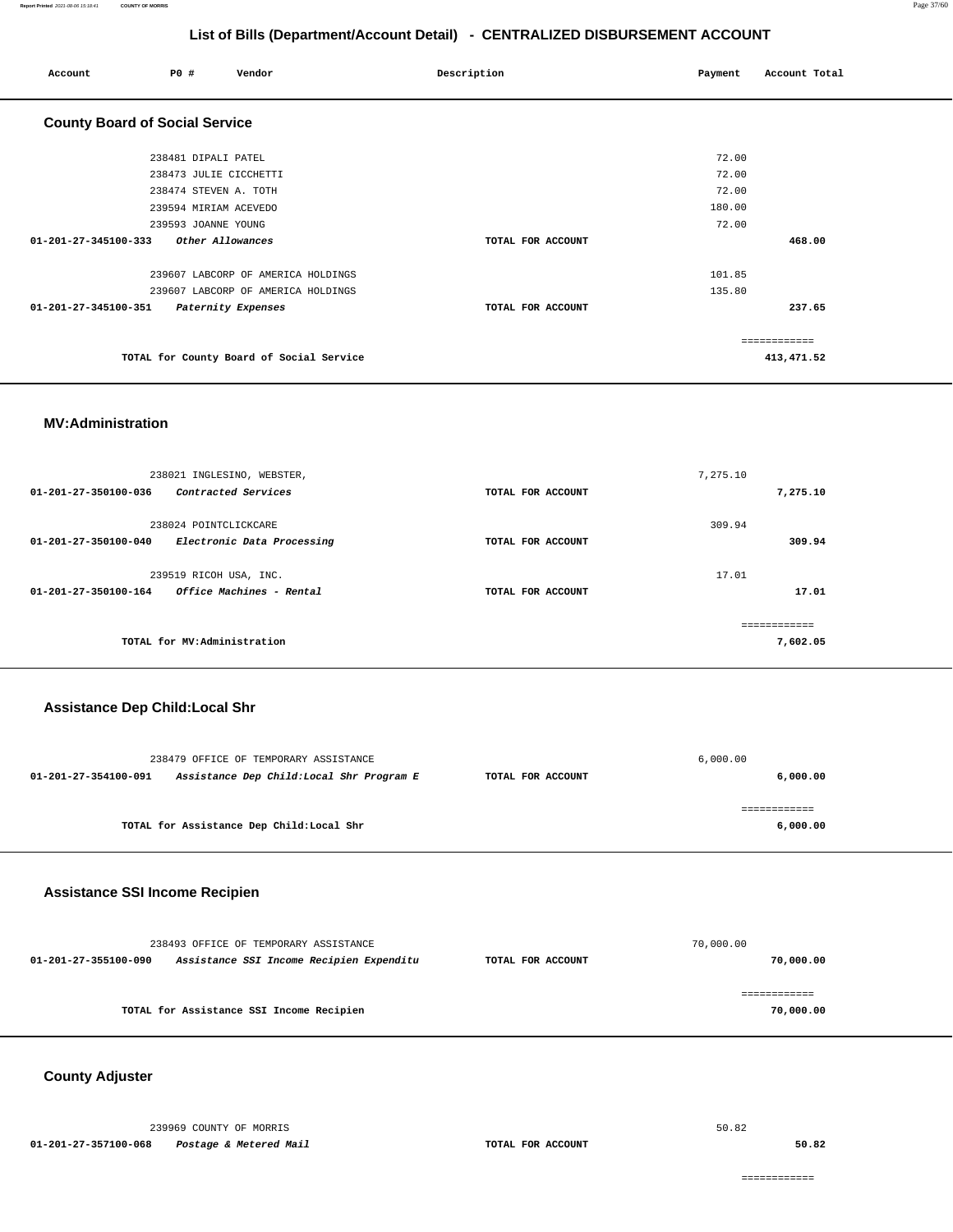#### **Report Printed** 2021-08-06 15:18:41 **COUNTY OF MORRIS** Page 38/60

## **List of Bills (Department/Account Detail) - CENTRALIZED DISBURSEMENT ACCOUNT**

| Account                | PO#                       | Vendor | Description | Payment | Account Total |  |
|------------------------|---------------------------|--------|-------------|---------|---------------|--|
| <b>County Adjuster</b> |                           |        |             |         |               |  |
|                        | TOTAL for County Adjuster |        |             |         | 50.82         |  |

**County Library** 

|                                | 236087 GANN LAW BOOKS          |                   | 172.00 |
|--------------------------------|--------------------------------|-------------------|--------|
|                                | 236087 GANN LAW BOOKS          |                   | 8.00   |
| 01-201-29-390100-028           | <i>Books &amp; Periodicals</i> | TOTAL FOR ACCOUNT | 180.00 |
|                                |                                |                   |        |
|                                | 239969 COUNTY OF MORRIS        |                   | 426.34 |
| $01 - 201 - 29 - 390100 - 068$ | Postage & Metered Mail         | TOTAL FOR ACCOUNT | 426.34 |
|                                |                                |                   |        |
|                                |                                |                   |        |
|                                | TOTAL for County Library       |                   | 606.34 |
|                                |                                |                   |        |

### **County Superintendent of Schoo**

| 239154 W.B. MASON COMPANY INC                           |                   | 29.68        |
|---------------------------------------------------------|-------------------|--------------|
| 239152 W.B. MASON COMPANY INC                           |                   | 45.37        |
| 01-201-29-392100-058<br>Office Supplies & Stationery    | TOTAL FOR ACCOUNT | 75.05        |
|                                                         |                   |              |
| 239151 W.B. MASON COMPANY INC                           |                   | 24.95        |
| 239153 W.B. MASON COMPANY INC                           |                   | 24.95        |
| 01-201-29-392100-059 Other General Expenses             | TOTAL FOR ACCOUNT | 49.90        |
|                                                         |                   |              |
| 239969 COUNTY OF MORRIS                                 |                   | 35.47        |
| 01-201-29-392100-068 Postage & Metered Mail             | TOTAL FOR ACCOUNT | 35.47        |
|                                                         |                   |              |
| 239149 RICOH USA, INC.                                  |                   | 817.29       |
| 239158 RICOH USA, INC.                                  |                   | 817.29       |
| 239150 RICOH USA, INC.                                  |                   | 176.40       |
| 239157 RICOH USA, INC.                                  |                   | 113.12       |
| $01 - 201 - 29 - 392100 - 164$ Office Machines - Rental | TOTAL FOR ACCOUNT | 1,924.10     |
|                                                         |                   |              |
|                                                         |                   | ============ |
| TOTAL for County Superintendent of Schoo                |                   | 2,084.52     |
|                                                         |                   |              |

### **Contribution to County College**

| 239957 COUNTY COLLEGE OF MORRIS          |                   | 417,576.59 |
|------------------------------------------|-------------------|------------|
| 01-201-29-395100-090<br>Expenditures     | TOTAL FOR ACCOUNT | 417,576.59 |
|                                          |                   |            |
| TOTAL for Contribution to County College |                   | 417,576.59 |
|                                          |                   |            |

### **Rutgers Extension Service**

| 238141 W.B. MASON COMPANY INC | 22.32 |
|-------------------------------|-------|
| 238141 W.B. MASON COMPANY INC | 18.80 |
| 238141 W.B. MASON COMPANY INC | 27.21 |
| 238141 W.B. MASON COMPANY INC | 33 99 |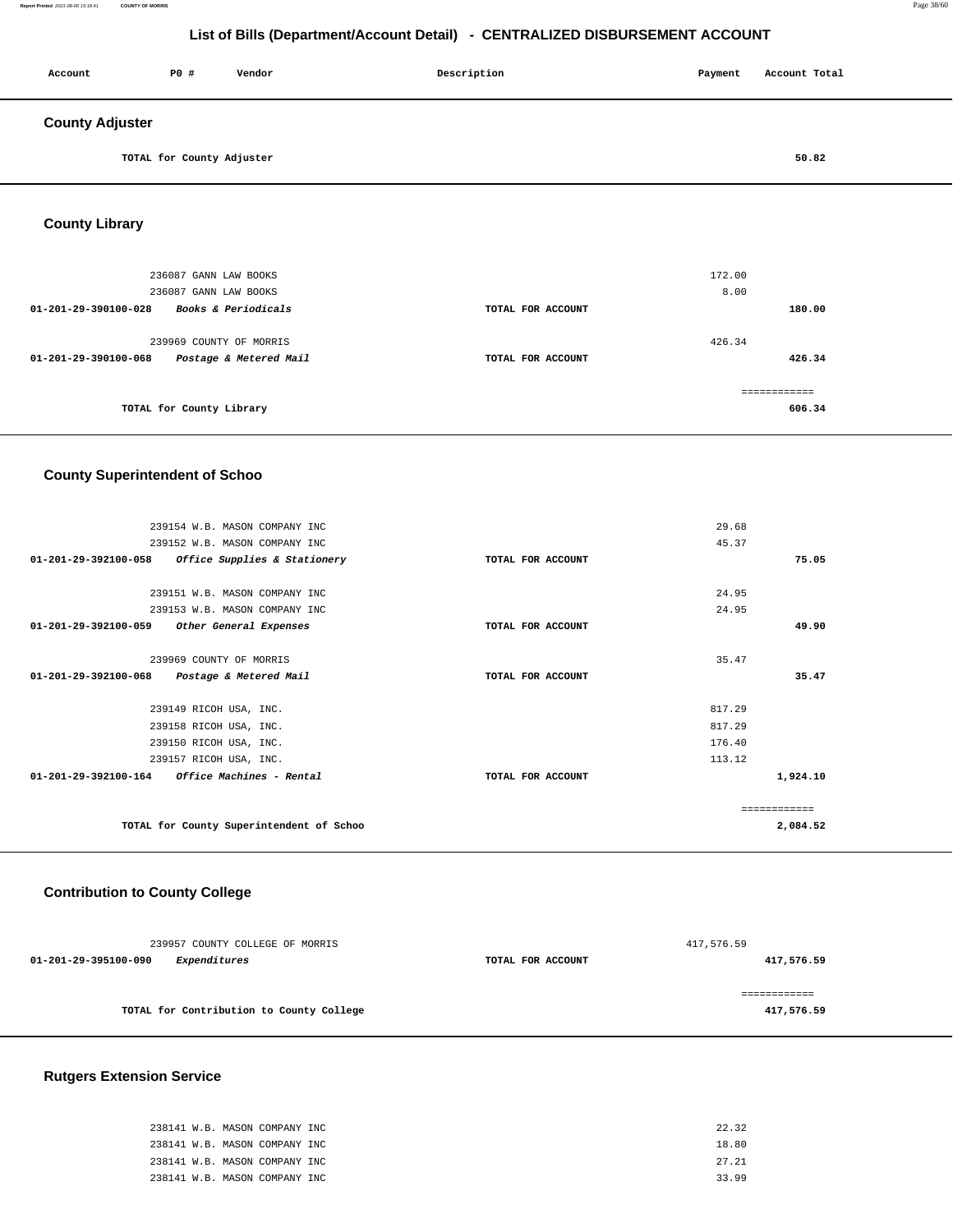**Report Printed** 2021-08-06 15:18:41 **COUNTY OF MORRIS** Page 39/60

## **List of Bills (Department/Account Detail) - CENTRALIZED DISBURSEMENT ACCOUNT**

| Account                          | P0 #                    | Vendor                              | Description       | Payment | Account Total |
|----------------------------------|-------------------------|-------------------------------------|-------------------|---------|---------------|
| <b>Rutgers Extension Service</b> |                         |                                     |                   |         |               |
| 01-201-29-396100-058             |                         | Office Supplies & Stationery        | TOTAL FOR ACCOUNT |         | 102.32        |
|                                  | 239969 COUNTY OF MORRIS |                                     |                   | 3.31    |               |
| 01-201-29-396100-068             |                         | Postage & Metered Mail              | TOTAL FOR ACCOUNT |         | 3.31          |
|                                  |                         |                                     |                   |         | ============  |
|                                  |                         | TOTAL for Rutgers Extension Service |                   |         | 105.63        |

## **Rmb Out of Cty Two Yr Coll**

| 239959 MERCER COUNTY COMMUNITY COLLEGE                          |                   | 1,568.25 |
|-----------------------------------------------------------------|-------------------|----------|
| 239960 MERCER COUNTY COMMUNITY COLLEGE                          |                   | 5,502.09 |
| 239961 MERCER COUNTY COMMUNITY COLLEGE                          |                   | 522.75   |
| 239962 HUDSON COUNTY COMMUNITY COLLEGE                          |                   | 959.52   |
| 239963 BERGEN COMMUNITY COLLEGE                                 |                   | 577.44   |
| Rmb Out of Cty Two Yr Coll Expenditures<br>01-201-29-397100-090 | TOTAL FOR ACCOUNT | 9,130.05 |
|                                                                 |                   |          |
| TOTAL for Rmb Out of Cty Two Yr Coll                            |                   | 9,130.05 |
|                                                                 |                   |          |

### **Fire and Police Academy**

| 238106 RICOH USA, INC.                               | 1,198.96          |               |
|------------------------------------------------------|-------------------|---------------|
| 238106 RICOH USA, INC.                               | 48.09             |               |
| 01-201-29-407100-044<br>Equipment Service Agreements | TOTAL FOR ACCOUNT | 1,247.05      |
| 238166 W.B. MASON COMPANY INC                        | 130.14            |               |
| 01-201-29-407100-058<br>Office Supplies & Stationery | TOTAL FOR ACCOUNT | 130.14        |
| 239969 COUNTY OF MORRIS                              | 157.98            |               |
| 01-201-29-407100-068<br>Postage & Metered Mail       | TOTAL FOR ACCOUNT | 157.98        |
|                                                      |                   |               |
| 238539 MORRIS COUNTY MUA                             | 371.49            |               |
| 238539 MORRIS COUNTY MUA                             | 398.89            |               |
| 01-201-29-407100-143<br>Rubbish & Trash Removal      | TOTAL FOR ACCOUNT | 770.38        |
|                                                      |                   | ------------- |
| TOTAL for Fire and Police Academy                    |                   | 2,305.55      |
|                                                      |                   |               |

### **Utilities**

|  | 238204 BOROUGH OF BUTLER            | 48.75  |
|--|-------------------------------------|--------|
|  | 238204 BOROUGH OF BUTLER            | 70.19  |
|  | 238204 BOROUGH OF BUTLER            | 45.88  |
|  | 238203 JERSEY CENTRAL POWER & LIGHT | 50.51  |
|  | 238202 JERSEY CENTRAL POWER & LIGHT | 545.85 |
|  | 238325 JERSEY CENTRAL POWER & LIGHT | 4.40   |
|  | 238326 JERSEY CENTRAL POWER & LIGHT | 7.28   |
|  | 239556 DIRECT ENERGY BUSINESS       | 15.96  |
|  | 239556 DIRECT ENERGY BUSINESS       | 3.42   |
|  | 239556 DIRECT ENERGY BUSINESS       | 1.83   |
|  | 239554 DIRECT ENERGY BUSINESS       | 73.55  |
|  | 239145 JERSEY CENTRAL POWER & LIGHT | 167.28 |
|  |                                     |        |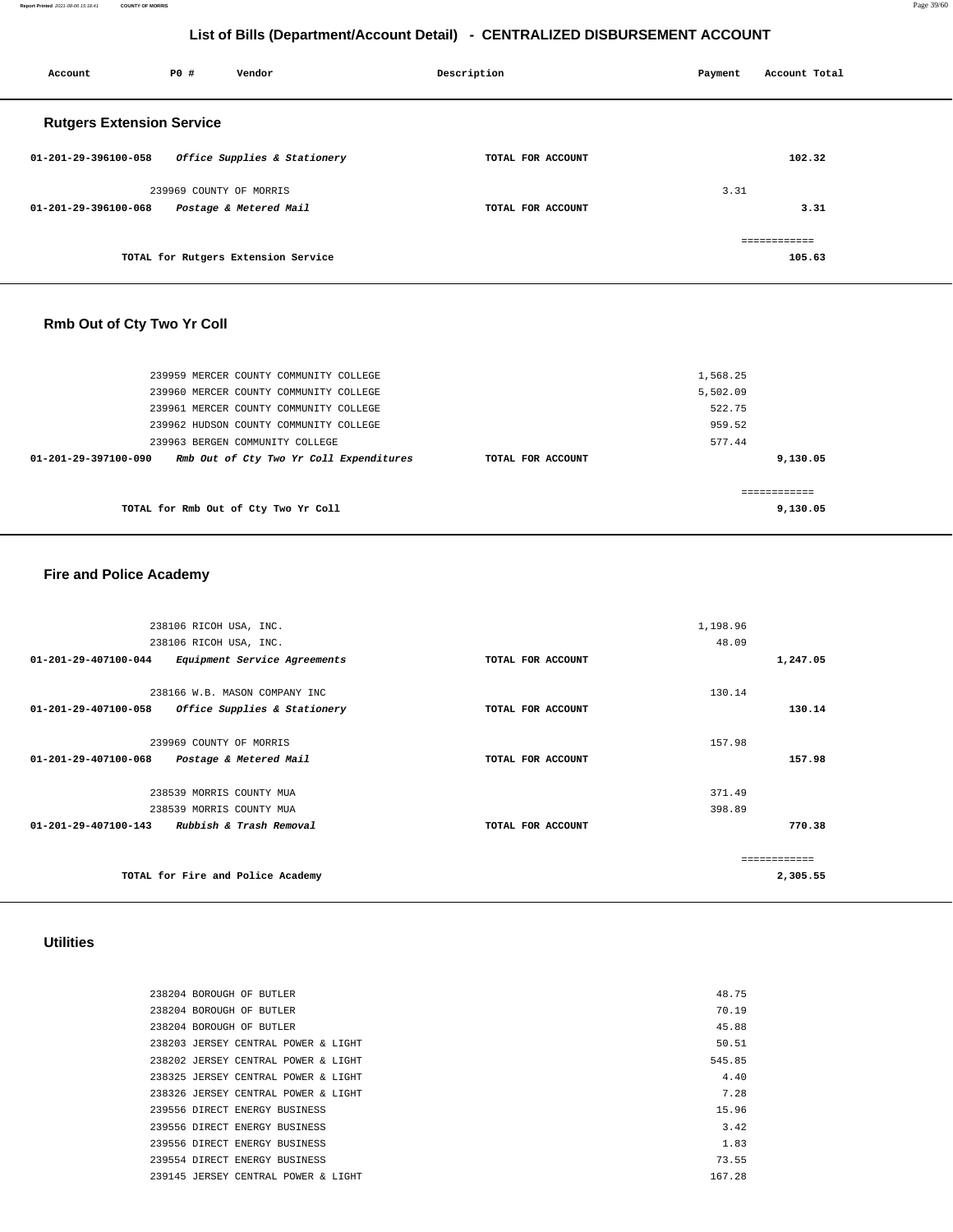| Account                                      | <b>PO #</b> |                     | Vendor                                                                 | Description       | Payment          | Account Total |
|----------------------------------------------|-------------|---------------------|------------------------------------------------------------------------|-------------------|------------------|---------------|
|                                              |             |                     |                                                                        |                   |                  |               |
| <b>Utilities</b>                             |             |                     |                                                                        |                   |                  |               |
|                                              |             |                     | 239139 JERSEY CENTRAL POWER & LIGHT                                    |                   | 31.58            |               |
|                                              |             |                     | 239140 JERSEY CENTRAL POWER & LIGHT                                    |                   | 580.77           |               |
|                                              |             |                     | 239141 JERSEY CENTRAL POWER & LIGHT                                    |                   | 311.92           |               |
|                                              |             |                     | 239142 JERSEY CENTRAL POWER & LIGHT                                    |                   | 17.36            |               |
|                                              |             |                     | 239143 JERSEY CENTRAL POWER & LIGHT                                    |                   | 19.83            |               |
|                                              |             |                     | 239674 JERSEY CENTRAL POWER & LIGHT                                    |                   | 4,766.16         |               |
|                                              |             |                     | 239676 DIRECT ENERGY BUSINESS                                          |                   | 1,412.19         |               |
|                                              |             |                     | 239676 DIRECT ENERGY BUSINESS                                          |                   | 2,313.90         |               |
|                                              |             |                     | 239676 DIRECT ENERGY BUSINESS                                          |                   | 215.96           |               |
|                                              |             |                     | 239676 DIRECT ENERGY BUSINESS                                          |                   | 4.10             |               |
|                                              |             |                     | 239676 DIRECT ENERGY BUSINESS                                          |                   | 214.32           |               |
|                                              |             |                     | 239676 DIRECT ENERGY BUSINESS                                          |                   | 53.03            |               |
|                                              |             |                     | 239676 DIRECT ENERGY BUSINESS                                          |                   | 429.05           |               |
|                                              |             |                     | 239676 DIRECT ENERGY BUSINESS                                          |                   | 1,167.95         |               |
|                                              |             |                     | 239676 DIRECT ENERGY BUSINESS                                          |                   | 32.66            |               |
|                                              |             |                     | 239676 DIRECT ENERGY BUSINESS                                          |                   | 108.89           |               |
|                                              |             |                     | 239676 DIRECT ENERGY BUSINESS                                          |                   | 696.84           |               |
|                                              |             |                     | 239675 DIRECT ENERGY BUSINESS                                          |                   | 11,999.73        |               |
| 01-201-31-430100-137 Electricity             |             |                     |                                                                        | TOTAL FOR ACCOUNT |                  | 25, 411.14    |
|                                              |             |                     | 238538 SUBURBAN PROPANE -2347                                          |                   | 376.07           |               |
|                                              |             |                     | 238538 SUBURBAN PROPANE -2347                                          |                   | 4.81             |               |
|                                              |             |                     | 238538 SUBURBAN PROPANE -2347                                          |                   | 9.92             |               |
|                                              |             | 239677 PSE&G CO     |                                                                        |                   | 159.53           |               |
|                                              |             |                     | 239683 N.J. NATURAL GAS COMPANY                                        |                   | 280.98           |               |
| 01-201-31-430100-141                         |             | Natural Gas         |                                                                        | TOTAL FOR ACCOUNT |                  | 831.31        |
|                                              |             |                     | 238235 MORRIS COUNTY MUNICIPAL                                         |                   | 2,221.00         |               |
|                                              |             |                     | 238235 MORRIS COUNTY MUNICIPAL                                         |                   | 3,119.09         |               |
| 01-201-31-430100-143 Rubbish & Trash Removal |             |                     |                                                                        | TOTAL FOR ACCOUNT |                  | 5,340.09      |
|                                              |             |                     | 239129 MONTVILLE TWP WATER & SEWER                                     |                   |                  |               |
|                                              |             |                     |                                                                        |                   | 111.07<br>550.18 |               |
|                                              |             |                     | 239780 HANOVER SEWERAGE AUTHORITY<br>239780 HANOVER SEWERAGE AUTHORITY |                   | 234.24           |               |
|                                              |             |                     | 239780 HANOVER SEWERAGE AUTHORITY                                      |                   | 57.24            |               |
|                                              |             |                     | 239780 HANOVER SEWERAGE AUTHORITY                                      |                   | 466.56           |               |
|                                              |             |                     | 239783 BOROUGH OF WHARTON                                              |                   | 254.25           |               |
|                                              |             |                     | 239779 TOWNSHIP OF MORRIS                                              |                   | 54,658.59        |               |
|                                              |             |                     | 239779 TOWNSHIP OF MORRIS                                              |                   | 282.50           |               |
| 01-201-31-430100-144                         |             | Sewer               |                                                                        | TOTAL FOR ACCOUNT |                  | 56,614.63     |
|                                              |             |                     | 238523 CABLEVISION LIGHTPATH INC.                                      |                   | 5,081.33         |               |
|                                              |             | 239685 VERIZON      |                                                                        |                   | 386.45           |               |
|                                              |             | 238428 VERIZON      |                                                                        |                   | 7.935.12         |               |
| 01-201-31-430100-146                         |             | Telephone           |                                                                        | TOTAL FOR ACCOUNT |                  | 13,402.90     |
|                                              |             |                     | 239129 MONTVILLE TWP WATER & SEWER                                     |                   | 27.90            |               |
|                                              |             |                     | 236776 SOUTHEAST MORRIS COUNTY                                         |                   | 5,813.80         |               |
| 01-201-31-430100-147                         | Water       |                     |                                                                        | TOTAL FOR ACCOUNT |                  | 5,841.70      |
|                                              |             |                     |                                                                        |                   |                  |               |
|                                              |             |                     |                                                                        |                   |                  | ============  |
|                                              |             | TOTAL for Utilities |                                                                        |                   |                  | 107,441.77    |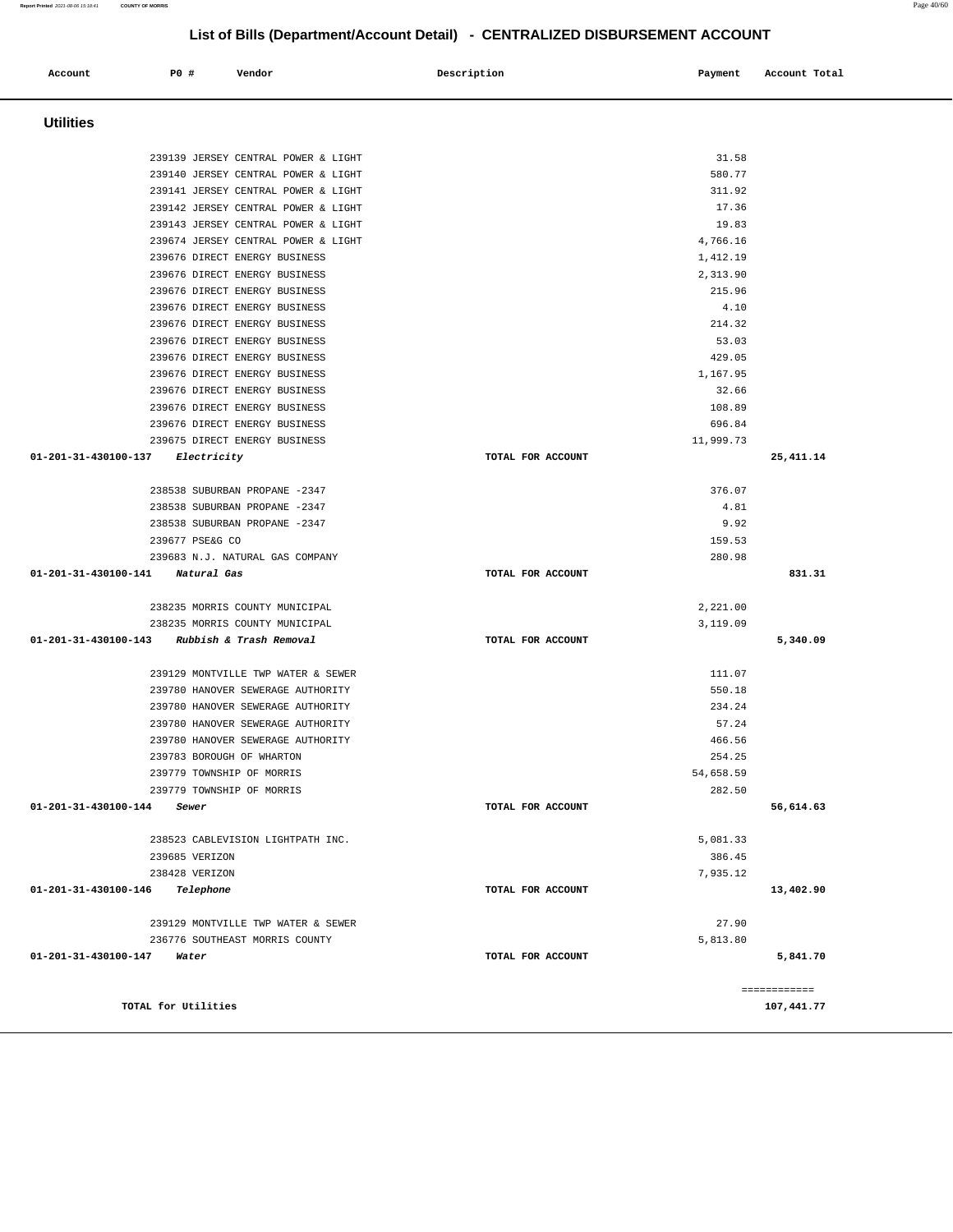#### **Report Printed** 2021-08-06 15:18:41 **COUNTY OF MORRIS** Page 41/60

## **List of Bills (Department/Account Detail) - CENTRALIZED DISBURSEMENT ACCOUNT**

| Account                   | P0 #                                             | Vendor                                   |  | Description       | Payment             | Account Total             |  |  |
|---------------------------|--------------------------------------------------|------------------------------------------|--|-------------------|---------------------|---------------------------|--|--|
| <b>Grant Fund</b>         |                                                  |                                          |  |                   |                     |                           |  |  |
| <b>TANF</b>               |                                                  |                                          |  |                   |                     |                           |  |  |
|                           | 237408 COUNTY OF MORRIS                          | 237765 W.B. MASON COMPANY INC            |  |                   | 153.83<br>8,088.36  |                           |  |  |
| 02-213-41-741115-392      |                                                  | WFNJ-TANF (7/1/20-12/31/21)              |  | TOTAL FOR ACCOUNT |                     | 8,242.19                  |  |  |
|                           | TOTAL for TANF                                   |                                          |  |                   |                     | ============<br>8,242.19  |  |  |
| <b>General Assistance</b> |                                                  |                                          |  |                   |                     |                           |  |  |
|                           | 237408 COUNTY OF MORRIS                          | 237765 W.B. MASON COMPANY INC            |  |                   | 197.78<br>10,399.32 |                           |  |  |
| 02-213-41-741120-392      |                                                  | WFNJ-General Assistance(7/1/20-12/31/21) |  | TOTAL FOR ACCOUNT |                     | 10,597.10                 |  |  |
|                           | TOTAL for General Assistance                     |                                          |  |                   |                     | ============<br>10,597.10 |  |  |
| <b>TANF</b>               |                                                  |                                          |  |                   |                     |                           |  |  |
|                           | 238543 AT&T                                      |                                          |  |                   | 1.74                |                           |  |  |
|                           | 238545 CENTURYLINK                               |                                          |  |                   | 6.51                |                           |  |  |
|                           |                                                  | 238546 OFFICE CONCEPTS GROUP, INC.       |  |                   | 20.82<br>57.77      |                           |  |  |
|                           | 238547 RICOH USA, INC.<br>238547 RICOH USA, INC. |                                          |  |                   | 56.49               |                           |  |  |
|                           | 238544 SARINA DOSSANTOS                          |                                          |  |                   | 5.37                |                           |  |  |
| 02-213-41-741215-392      |                                                  | WFNJ-TANF (7/1/21-12/31/22)              |  | TOTAL FOR ACCOUNT |                     | 148.70                    |  |  |
|                           | TOTAL for TANF                                   |                                          |  |                   |                     | ============<br>148.70    |  |  |
| <b>GENERAL ASSISTANCE</b> |                                                  |                                          |  |                   |                     |                           |  |  |
|                           | 238543 AT&T                                      |                                          |  |                   | 2.79                |                           |  |  |
|                           | 238545 CENTURYLINK                               |                                          |  |                   | 10.41               |                           |  |  |
|                           |                                                  | 238546 OFFICE CONCEPTS GROUP, INC.       |  |                   | 33.31<br>92.43      |                           |  |  |
|                           | 238547 RICOH USA, INC.<br>238547 RICOH USA, INC. |                                          |  |                   | 90.38               |                           |  |  |
|                           | 238544 SARINA DOSSANTOS                          |                                          |  |                   | 8.60                |                           |  |  |
| 02-213-41-741220-392      |                                                  | WFNJ-General Assistance(7/1/21-12/31/22) |  | TOTAL FOR ACCOUNT |                     | 237.92                    |  |  |
|                           |                                                  |                                          |  |                   |                     | ============              |  |  |
|                           | TOTAL for GENERAL ASSISTANCE                     |                                          |  |                   |                     | 237.92                    |  |  |

| 238572 NEWBRIDGE SERVICES INC | 238.00 |
|-------------------------------|--------|
| 238572 NEWBRIDGE SERVICES INC | 238.00 |
| 238572 NEWBRIDGE SERVICES INC | 238.00 |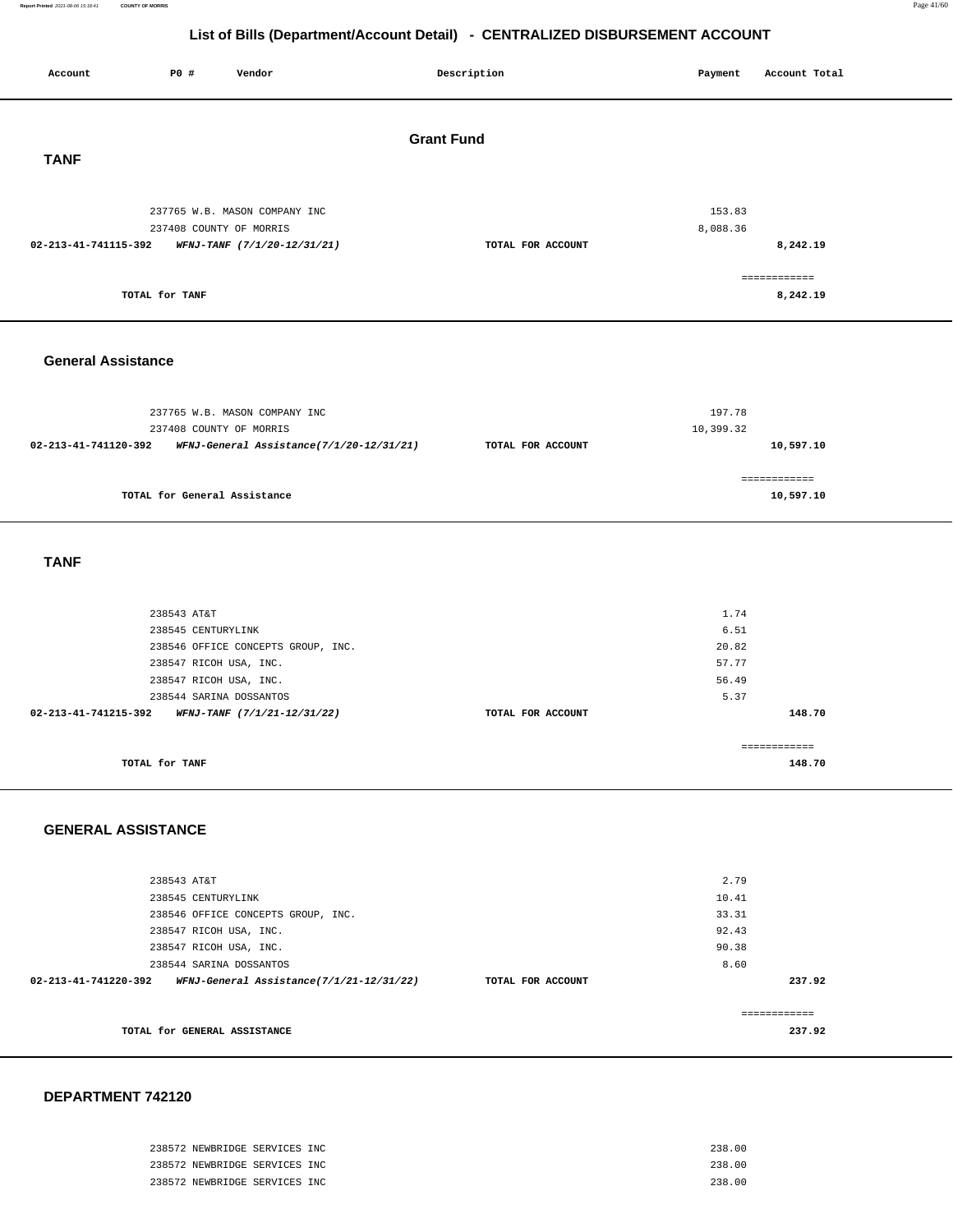#### **Report Printed** 2021-08-06 15:18:41 **COUNTY OF MORRIS** Page 42/60

## **List of Bills (Department/Account Detail) - CENTRALIZED DISBURSEMENT ACCOUNT**

| Account              | P0 #                        | Vendor                           | Description       | Payment   | Account Total |
|----------------------|-----------------------------|----------------------------------|-------------------|-----------|---------------|
| DEPARTMENT 742120    |                             |                                  |                   |           |               |
|                      |                             | 237765 W.B. MASON COMPANY INC    |                   | 439.51    |               |
|                      |                             | 238565 PHILLIPSBURG SCHOOL BASED |                   | 105.25    |               |
|                      |                             | 237408 COUNTY OF MORRIS          |                   | 23,109.60 |               |
| 02-213-41-742120-391 |                             | WIOA Youth (7/1/19-6/30/21)      | TOTAL FOR ACCOUNT |           | 24,368.36     |
|                      |                             |                                  |                   |           | ============  |
|                      | TOTAL for DEPARTMENT 742120 |                                  |                   |           | 24,368.36     |
|                      |                             |                                  |                   |           |               |

#### **WIA: Adult**

| 238543 AT&T                                                   |                   | 8.02          |
|---------------------------------------------------------------|-------------------|---------------|
| 238545 CENTURYLINK                                            |                   | 29.93         |
| 238546 OFFICE CONCEPTS GROUP, INC.                            |                   | 95.78         |
| 238547 RICOH USA, INC.                                        |                   | 265.73        |
| 238547 RICOH USA, INC.                                        |                   | 259.85        |
| 238544 SARINA DOSSANTOS                                       |                   | 24.73         |
| 237765 W.B. MASON COMPANY INC                                 |                   | 373.58        |
| 237408 COUNTY OF MORRIS                                       |                   | 19,643.16     |
| $02 - 213 - 41 - 742205 - 391$<br>WIOA Adult (7/1/20-6/30/22) | TOTAL FOR ACCOUNT | 20,700.78     |
|                                                               |                   | ------------- |
| TOTAL for WIA: Adult                                          |                   | 20,700.78     |

#### **WIA: Disclocated Worker**

| 239968 COUNTY OF MORRIS                                                            | 126.54    |              |
|------------------------------------------------------------------------------------|-----------|--------------|
| 238543 AT&T                                                                        | 12.56     |              |
| 238545 CENTURYLINK                                                                 | 46.84     |              |
| 238155 DeBOER'S AUTO, INC.                                                         | 1,811.25  |              |
| 238575 EZ WHEELS DRIVING SCHOOL                                                    | 1,142.40  |              |
| 238570 FITNESS COACHING LLC                                                        | 1,447.05  |              |
| 238576 LINCOLN TECHNICAL INSTITUTE                                                 | 532.80    |              |
| 238571 LINCOLN TECHNICAL INSTITUTE                                                 | 532.80    |              |
| 238546 OFFICE CONCEPTS GROUP, INC.                                                 | 149.92    |              |
| 238547 RICOH USA, INC.                                                             | 415.93    |              |
| 238547 RICOH USA, INC.                                                             | 406.73    |              |
| 238544 SARINA DOSSANTOS                                                            | 38.70     |              |
| 237765 W.B. MASON COMPANY INC                                                      | 1,032.85  |              |
| 237408 COUNTY OF MORRIS                                                            | 54,307.56 |              |
| $02-213-41-742210-391$ WIOA Dislocated Worker $(7/1/20-6/30/22)$ TOTAL FOR ACCOUNT |           | 62,003.93    |
|                                                                                    |           | ============ |

 **WIA: Youth** 

| 238543 AT&T |                               |  | 9.77   |
|-------------|-------------------------------|--|--------|
|             | 238545 CENTURYLINK            |  | 36.43  |
|             | 238573 NEWBRIDGE SERVICES INC |  | 675.00 |
|             | 238573 NEWBRIDGE SERVICES INC |  | 675.00 |
|             | 238573 NEWBRIDGE SERVICES INC |  | 141.25 |
|             | 238573 NEWBRIDGE SERVICES INC |  | 675.00 |
|             | 238573 NEWBRIDGE SERVICES INC |  | 141.25 |
|             |                               |  |        |

**TOTAL for WIA: Disclocated Worker 62,003.93**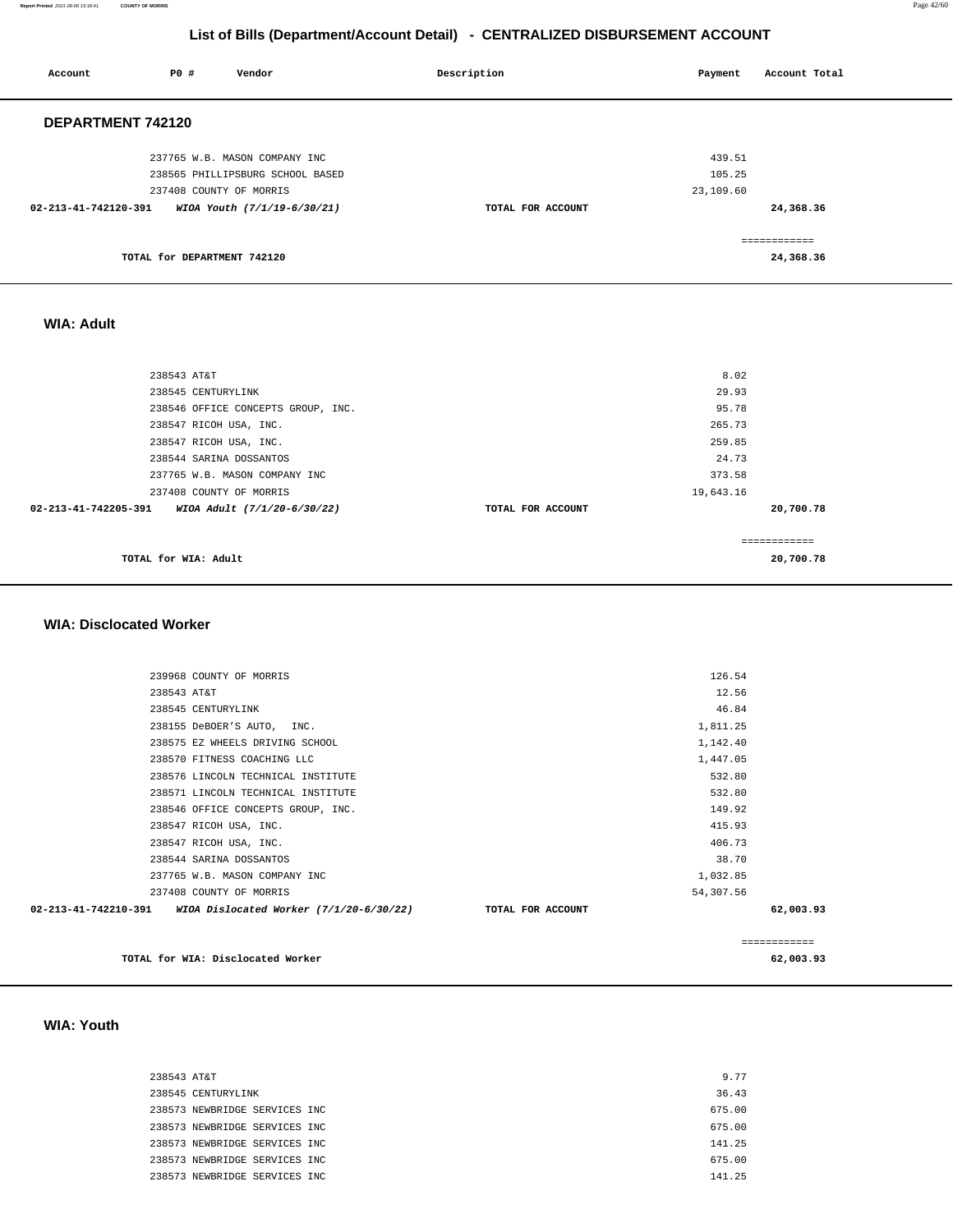| Account              | <b>PO #</b>                                      | Vendor                                                                                                                                                                                                                                                                                                     | Description       | Payment                                                                                                          | Account Total             |
|----------------------|--------------------------------------------------|------------------------------------------------------------------------------------------------------------------------------------------------------------------------------------------------------------------------------------------------------------------------------------------------------------|-------------------|------------------------------------------------------------------------------------------------------------------|---------------------------|
| <b>WIA: Youth</b>    |                                                  |                                                                                                                                                                                                                                                                                                            |                   |                                                                                                                  |                           |
|                      | 238547 RICOH USA, INC.<br>238547 RICOH USA, INC. | 238574 NEWBRIDGE SERVICES INC<br>238574 NEWBRIDGE SERVICES INC<br>238574 NEWBRIDGE SERVICES INC<br>238574 NEWBRIDGE SERVICES INC<br>238574 NEWBRIDGE SERVICES INC<br>238574 NEWBRIDGE SERVICES INC<br>238574 NEWBRIDGE SERVICES INC<br>238574 NEWBRIDGE SERVICES INC<br>238546 OFFICE CONCEPTS GROUP, INC. |                   | 900.00<br>1,800.00<br>1,275.00<br>900.00<br>1,800.00<br>450.00<br>250.00<br>375.00<br>116.60<br>323.50<br>316.34 |                           |
| 02-213-41-742220-391 | 238544 SARINA DOSSANTOS                          | WIOA Youth (7/1/20-6/30/22)                                                                                                                                                                                                                                                                                | TOTAL FOR ACCOUNT | 30.10                                                                                                            | 10,890.24                 |
|                      | TOTAL for WIA: Youth                             |                                                                                                                                                                                                                                                                                                            |                   |                                                                                                                  | ============<br>10,890.24 |

 **Chapter 51, 97-593 ADA** 

|                      | 238453 ALFRE INC.                |                   | 900.00 |
|----------------------|----------------------------------|-------------------|--------|
| 02-213-41-757105-392 | Chapter 51 (1/1/21-12/31/21)     | TOTAL FOR ACCOUNT | 900.00 |
|                      |                                  |                   |        |
|                      |                                  |                   |        |
|                      | TOTAL for Chapter 51, 97-593 ADA |                   | 900.00 |
|                      |                                  |                   |        |

#### **Victim Assistance Project**

|                      | 235792 DELL MARKETING L.P.               | 8,879.04          |          |  |
|----------------------|------------------------------------------|-------------------|----------|--|
| 02-213-41-777105-391 | Victim Witness Advocacy (7/1/20-6/30/21) | TOTAL FOR ACCOUNT | 8,879.04 |  |
|                      |                                          |                   |          |  |
|                      | TOTAL for Victim Assistance Project      |                   | 8,879.04 |  |
|                      |                                          |                   |          |  |

#### **DEPARTMENT 783110**

|                      | 238329 ALEXIS RACHEL                  | 570.00            |        |  |
|----------------------|---------------------------------------|-------------------|--------|--|
| 02-213-41-783110-391 | SART/FNE (VS-35-19) (10/1/20-9/30/21) | TOTAL FOR ACCOUNT | 570.00 |  |
|                      |                                       |                   |        |  |
|                      | TOTAL for DEPARTMENT 783110           |                   | 570.00 |  |
|                      |                                       |                   |        |  |

#### **FFY08 UASI 2/20/09-4/30/11**

| 02-213-41-784130-391 FY18 UASI (9/1/18-8/31/21) | TOTAL FOR ACCOUNT |           | 126,285.09 |
|-------------------------------------------------|-------------------|-----------|------------|
| 236972 RUTGERS, THE STATE UNIVERSITY OF NJ      |                   | 82,727.66 |            |
| 237212 RUTGERS, THE STATE UNIVERSITY OF NJ      |                   | 42,830.03 |            |
| 237378 AIRPOWER INTERNATIONAL INC.              |                   | 359.90    |            |
| 237377 AIRPOWER INTERNATIONAL INC.              |                   | 367.50    |            |
|                                                 |                   |           |            |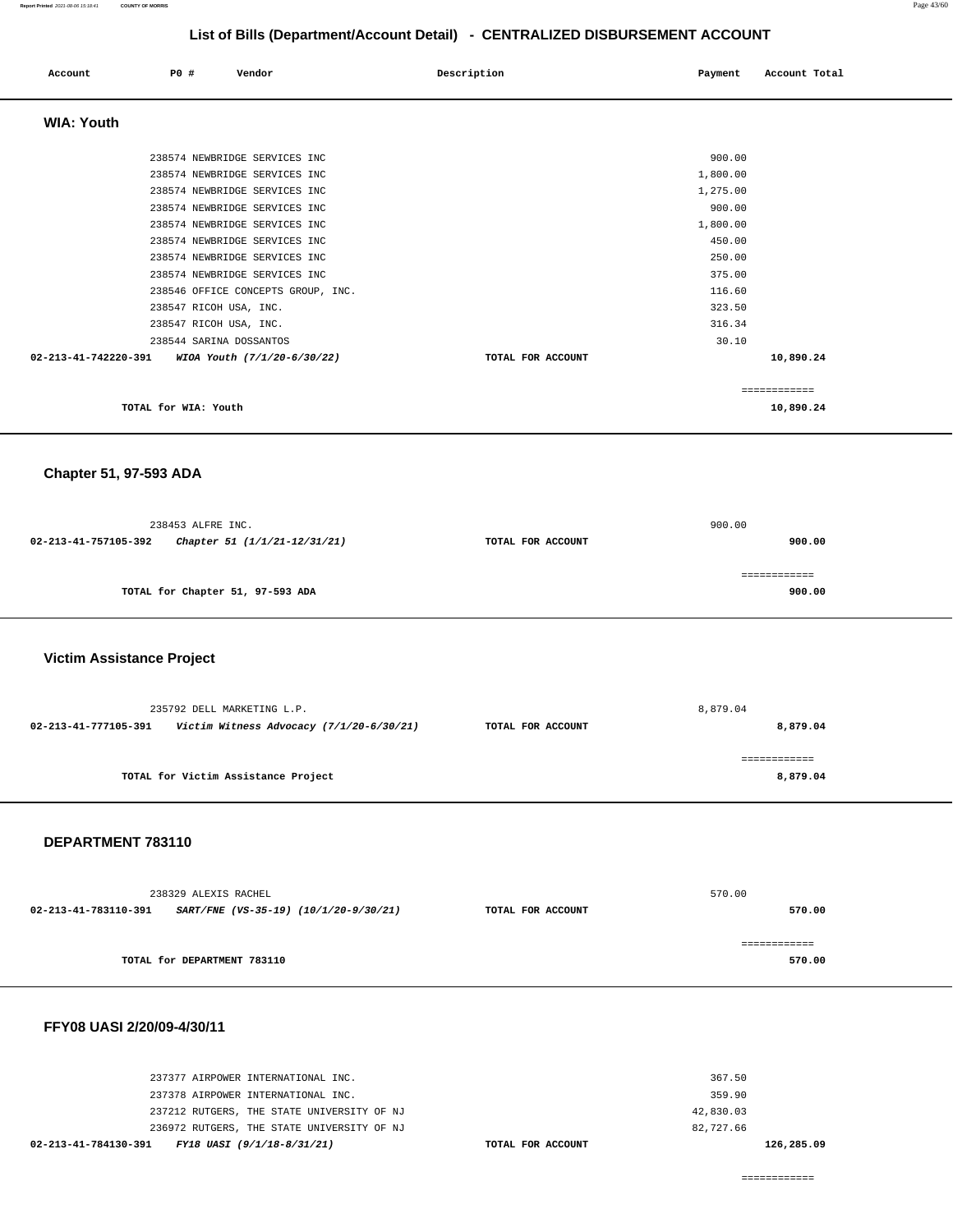**Report Printed** 2021-08-06 15:18:41 **COUNTY OF MORRIS** Page 44/60

## **List of Bills (Department/Account Detail) - CENTRALIZED DISBURSEMENT ACCOUNT**

| Account                                             | P0 #                        | Vendor                                                                                                  |  | Description       | Payment               | Account Total             |
|-----------------------------------------------------|-----------------------------|---------------------------------------------------------------------------------------------------------|--|-------------------|-----------------------|---------------------------|
| FFY08 UASI 2/20/09-4/30/11                          |                             |                                                                                                         |  |                   |                       |                           |
|                                                     |                             | TOTAL for FFY08 UASI 2/20/09-4/30/11                                                                    |  |                   |                       | 126,285.09                |
| <b>MAPS</b>                                         |                             |                                                                                                         |  |                   |                       |                           |
| 02-213-41-786105-394                                |                             | 239655 FIVE TOWN REGIONAL DIAL-A-RIDE<br>MAPS (1/1/21-12/31/21)                                         |  | TOTAL FOR ACCOUNT | 24, 414.50            | 24,414.50                 |
|                                                     | TOTAL for MAPS              |                                                                                                         |  |                   |                       | ============<br>24,414.50 |
| DEPARTMENT 806010                                   |                             |                                                                                                         |  |                   |                       |                           |
| 02-213-41-806010-392 SAPT - MAT $(12/1/19-6/30/20)$ |                             | 237869 MORRIS COUNTY AFTER CARE CENTER                                                                  |  | TOTAL FOR ACCOUNT | 220.00                | 220.00                    |
|                                                     | TOTAL for DEPARTMENT 806010 |                                                                                                         |  |                   |                       | ------------<br>220.00    |
| DEPARTMENT 864203                                   |                             |                                                                                                         |  |                   |                       |                           |
| 02-213-41-864203-392                                |                             | 238017 T.Y. LIN INTERNATIONAL<br>239673 GREENMAN PEDERSEN INC<br>Waterloo Road Bridge (6/29/18-6/29/22) |  | TOTAL FOR ACCOUNT | 4,074.85<br>13,792.68 | 17,867.53                 |
|                                                     | TOTAL for DEPARTMENT 864203 |                                                                                                         |  |                   |                       | ============<br>17,867.53 |
| DEPARTMENT 864245                                   |                             |                                                                                                         |  |                   |                       |                           |
| 02-213-41-864245-392                                |                             | 238075 JOHNSON MIRMIRAN AND THOMPSON, INC.<br>Dover & Rockaway Track (7/22/20-7/22/22)                  |  | TOTAL FOR ACCOUNT | 14,460.03             | 14,460.03                 |
| 02-213-41-864245-393                                |                             | 238075 JOHNSON MIRMIRAN AND THOMPSON, INC.<br>Dover & Rockaway Track (7/22/20-7/22/22)                  |  | TOTAL FOR ACCOUNT | 1,606.67              | 1,606.67                  |
|                                                     | TOTAL for DEPARTMENT 864245 |                                                                                                         |  |                   |                       | ============<br>16,066.70 |
| DEPARTMENT 864250                                   |                             |                                                                                                         |  |                   |                       |                           |
| 02-213-41-864250-392                                | 237931 TITLE LINES LLC      | 239606 HARRY L. SCHWARZ & CO.<br>Landing Rd Bridge Repl (12/5/19-12/5/22)                               |  | TOTAL FOR ACCOUNT | 470.00<br>500.00      | 970.00                    |

**TOTAL for DEPARTMENT 864250**  ============ **970.00**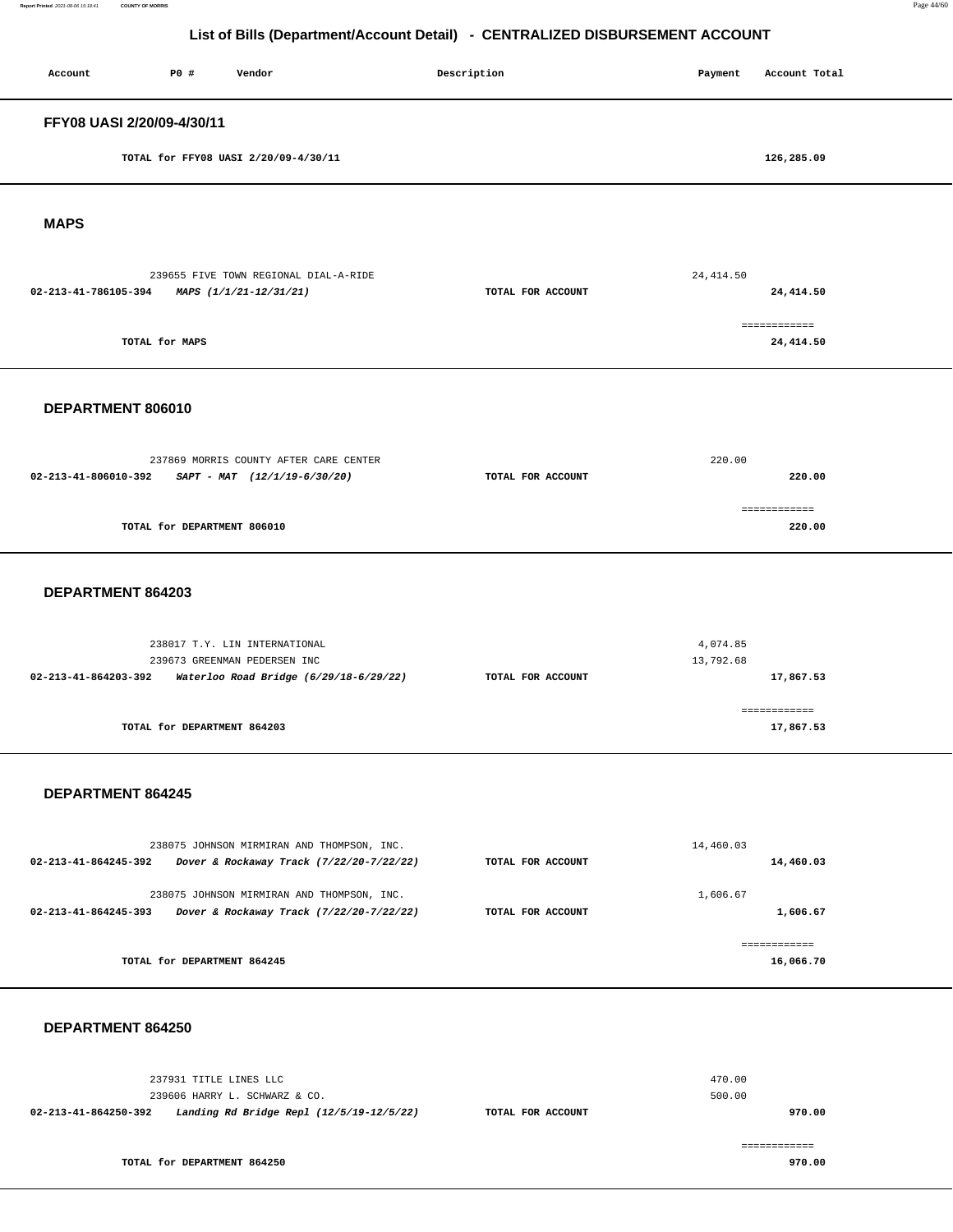**Report Printed** 2021-08-06 15:18:41 **COUNTY OF MORRIS** Page 45/60

## **List of Bills (Department/Account Detail) - CENTRALIZED DISBURSEMENT ACCOUNT**

| Account                  | P0 #                        | Vendor                                   | Description       | Payment    | Account Total |
|--------------------------|-----------------------------|------------------------------------------|-------------------|------------|---------------|
| <b>DEPARTMENT 864950</b> |                             |                                          |                   |            |               |
|                          |                             | 238018 T.Y. LIN INTERNATIONAL            |                   | 296,941.80 |               |
| 02-213-41-864950-392     |                             | Landing Rd Bridge Repl(6/20/17-12/31/20) | TOTAL FOR ACCOUNT |            | 296,941.80    |
|                          |                             |                                          |                   |            | ============  |
|                          | TOTAL for DEPARTMENT 864950 |                                          |                   |            | 296,941.80    |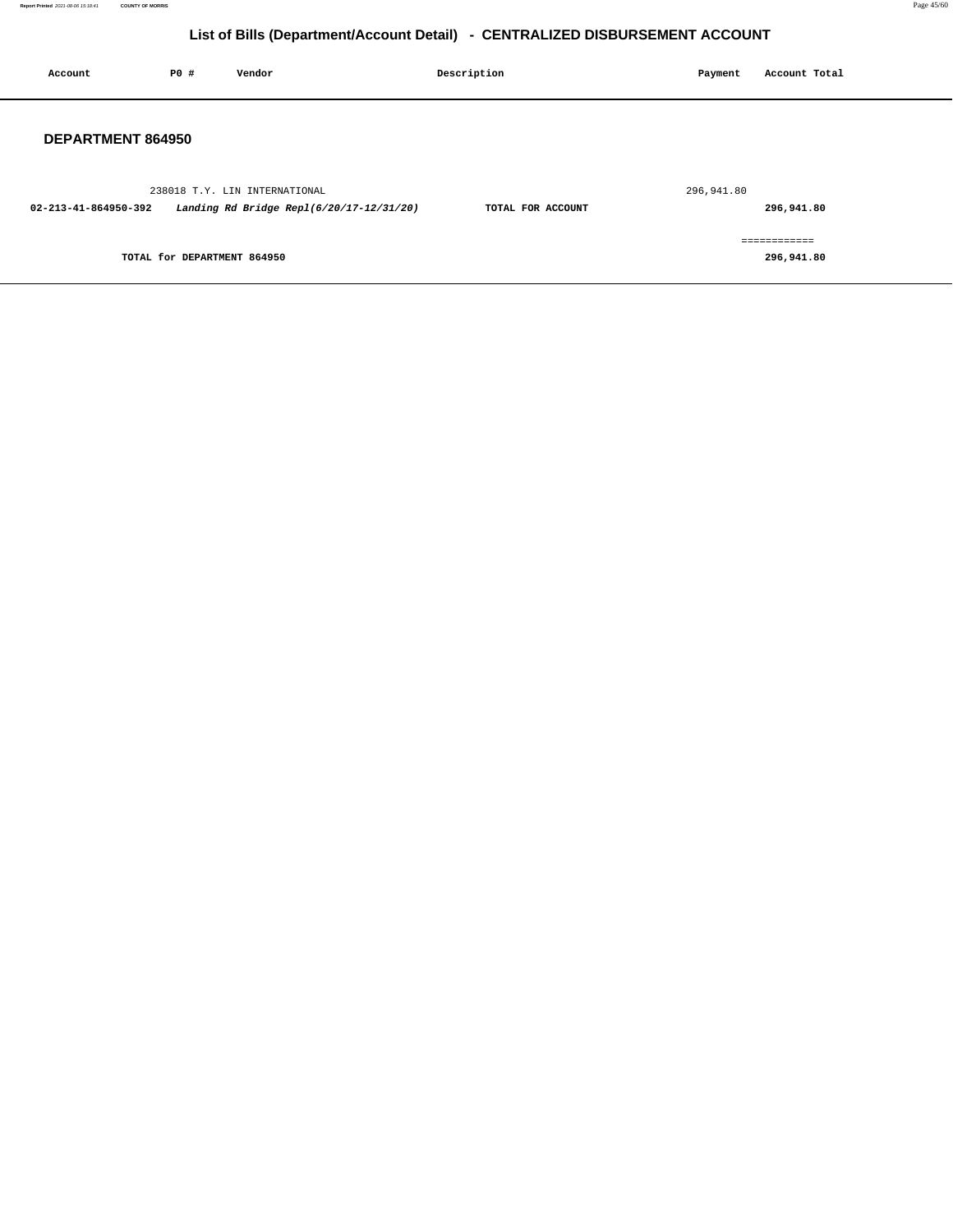#### **Report Printed** 2021-08-06 15:18:41 **COUNTY OF MORRIS** Page 46/60

## **List of Bills (Department/Account Detail) - CENTRALIZED DISBURSEMENT ACCOUNT**

| Account              | P0#                                | Vendor                                                                       | Description           | Payment      | Account Total         |
|----------------------|------------------------------------|------------------------------------------------------------------------------|-----------------------|--------------|-----------------------|
| DEPARTMENT 953259    |                                    |                                                                              | <b>County Capital</b> |              |                       |
|                      | 239954 IPREO LLC<br>240107 ARIZENT |                                                                              |                       | 0.14<br>0.29 |                       |
|                      | 240105 NISIVOCCIA, LLP             | 240106 STANDARD & POOR'S RATING SERVICES                                     |                       | 5.12<br>3.52 |                       |
| 04-216-55-953259-909 |                                    | 240104 MOODY'S INVESTORS SERVICE<br>RenovCentrlAveComplx-StClare/NonprofMall | TOTAL FOR ACCOUNT     | 8.80         | 17.87                 |
|                      | TOTAL for DEPARTMENT 953259        |                                                                              |                       |              | ============<br>17.87 |

#### **DEPARTMENT 953384**

|                      | 238519 T & M ASSOCIATES     | 462.50            |        |  |
|----------------------|-----------------------------|-------------------|--------|--|
| 04-216-55-953384-909 | Greystone/CAC Improvements  | TOTAL FOR ACCOUNT | 462.50 |  |
|                      |                             |                   |        |  |
|                      |                             |                   |        |  |
|                      | TOTAL for DEPARTMENT 953384 |                   | 462.50 |  |
|                      |                             |                   |        |  |

#### **DEPARTMENT 953417**

| 238518 VANASSE HANGEN BRUSTLIN INC. |                                          | 1,000.00                      |          |  |
|-------------------------------------|------------------------------------------|-------------------------------|----------|--|
| 04-216-55-953417-909                | PublicWorks-EnviroClean-Greyst/HanovrGar | 1,000.00<br>TOTAL FOR ACCOUNT |          |  |
|                                     |                                          |                               |          |  |
|                                     |                                          |                               |          |  |
|                                     | TOTAL for DEPARTMENT 953417              |                               | 1,000.00 |  |
|                                     |                                          |                               |          |  |

#### **DEPARTMENT 953418**

| 238520 VAN CLEEF ENGINEERING ASSOC                               |                             | 3,572.10          |          |  |
|------------------------------------------------------------------|-----------------------------|-------------------|----------|--|
| PublicWork-Bridge/DrainDesign&Recon/Repl<br>04-216-55-953418-909 |                             | TOTAL FOR ACCOUNT | 3,572.10 |  |
|                                                                  |                             |                   |          |  |
|                                                                  | TOTAL for DEPARTMENT 953418 |                   | 3,572.10 |  |

| 232824 STONEFIELD ENGINEERING AND DESIGN, LLC                                        | 509.50                      |  |        |
|--------------------------------------------------------------------------------------|-----------------------------|--|--------|
| PublicWorks-Railroad&Road Constr/Resurf<br>04-216-55-953419-909<br>TOTAL FOR ACCOUNT |                             |  | 509.50 |
|                                                                                      | TOTAL for DEPARTMENT 953419 |  | 509.50 |
|                                                                                      |                             |  |        |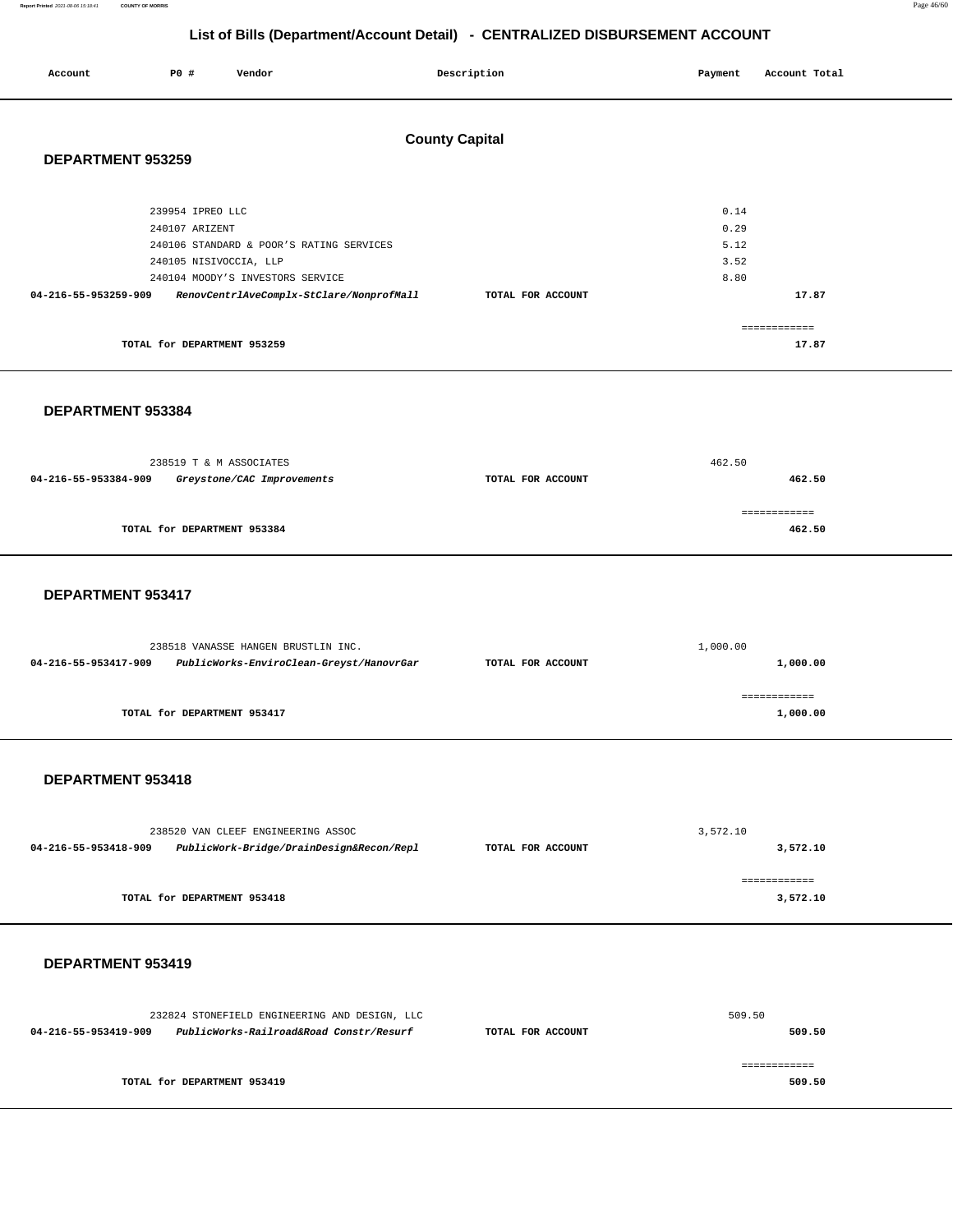**Report Printed** 2021-08-06 15:18:41 **COUNTY OF MORRIS** Page 47/60

## **List of Bills (Department/Account Detail) - CENTRALIZED DISBURSEMENT ACCOUNT**

| Account                  | P0 #<br>Vendor                                                                                                                                                                           | Description       | Payment                                        | Account Total            |  |
|--------------------------|------------------------------------------------------------------------------------------------------------------------------------------------------------------------------------------|-------------------|------------------------------------------------|--------------------------|--|
| DEPARTMENT 953430        |                                                                                                                                                                                          |                   |                                                |                          |  |
| 04-216-55-953430-909     | 239955 MCMANIMON, SCOTLAND & BAUMANN LLC<br>B&G- Upgrade Interior Ruth Davis Bldg                                                                                                        | TOTAL FOR ACCOUNT | 300.00                                         | 300.00                   |  |
|                          | TOTAL for DEPARTMENT 953430                                                                                                                                                              |                   |                                                | ============<br>300.00   |  |
| DEPARTMENT 953454        |                                                                                                                                                                                          |                   |                                                |                          |  |
| 04-216-55-953454-909     | 239954 IPREO LLC<br>237109 FRENCH & PARRELLO ASSOCIATES<br>240107 ARIZENT<br>240105 NISIVOCCIA, LLP<br>RoadResurf/IntersectConstr&RR-PublicWrks                                          | TOTAL FOR ACCOUNT | 70.41<br>1,481.10<br>144.40<br>1,761.24        | 3,457.15                 |  |
|                          | TOTAL for DEPARTMENT 953454                                                                                                                                                              |                   |                                                | ============<br>3,457.15 |  |
| <b>DEPARTMENT 953455</b> |                                                                                                                                                                                          |                   |                                                |                          |  |
| 04-216-55-953455-909     | 239954 IPREO LLC<br>240107 ARIZENT<br>240106 STANDARD & POOR'S RATING SERVICES<br>240105 NISIVOCCIA, LLP<br>240104 MOODY'S INVESTORS SERVICE<br>Bridge Design & Replacement-Public Works | TOTAL FOR ACCOUNT | 24.01<br>49.24<br>873.25<br>600.58<br>1,500.74 | 3,047.82                 |  |
|                          | TOTAL for DEPARTMENT 953455                                                                                                                                                              |                   |                                                | ============<br>3,047.82 |  |
| DEPARTMENT 953456        |                                                                                                                                                                                          |                   |                                                |                          |  |
| 04-216-55-953456-909     | 239954 IPREO LLC<br>240107 ARIZENT<br>240106 STANDARD & POOR'S RATING SERVICES<br>240105 NISIVOCCIA, LLP<br>240104 MOODY'S INVESTORS SERVICE<br>Enviro Investig/Clean Up-Public Works    | TOTAL FOR ACCOUNT | 3.56<br>7.29<br>129.32<br>88.94<br>222.25      | 451.36                   |  |
|                          | TOTAL for DEPARTMENT 953456                                                                                                                                                              |                   |                                                | ============<br>451.36   |  |
|                          |                                                                                                                                                                                          |                   |                                                |                          |  |

 **DEPARTMENT 953458** 

238336 CRANE ASSOCIATES, P.C. **04-216-55-953458-909 Replacement/Repair/Upgrade-Bldgs&Grnds TOTAL FOR ACCOUNT**  884.42 **884.42 TOTAL for DEPARTMENT 953458**  ============ **884.42**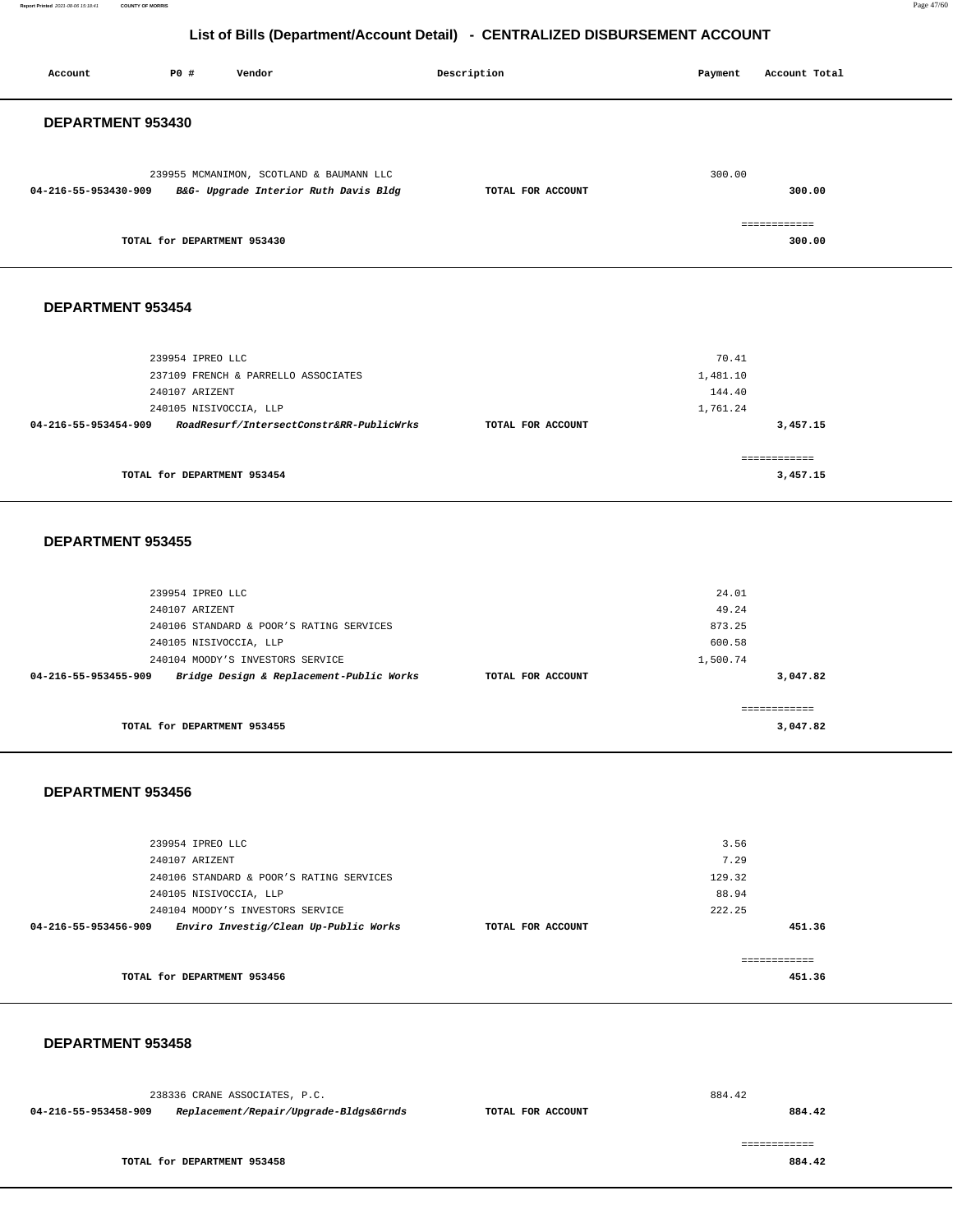#### **Report Printed** 2021-08-06 15:18:41 **COUNTY OF MORRIS** Page 48/60

**List of Bills (Department/Account Detail) - CENTRALIZED DISBURSEMENT ACCOUNT**

| Account<br>. | PO# | Vendor | Description | Payment | Account Total<br>.<br>. |
|--------------|-----|--------|-------------|---------|-------------------------|
|              |     |        |             |         |                         |

#### **DEPARTMENT 953464**

| 238223 THE BIBER PARTNERSHIP AIA                                 |                   | 1,097.50  |
|------------------------------------------------------------------|-------------------|-----------|
| Interior Bldg Upgrades - Bldgs & Grounds<br>04-216-55-953464-909 | TOTAL FOR ACCOUNT | 1,097.50  |
|                                                                  |                   |           |
| 237304 BINSKY SERVICE LLC                                        |                   | 19,900.00 |
| 238062 UNITED FIREPROOFING, INC.                                 |                   | 840.00    |
| 239571 COMMERCIAL FURNITURE RESOURCE INC.                        |                   | 3,950.00  |
| 238512 HANNON FLOOR COVERING CORPORATION                         |                   | 13,425.00 |
| 239678 MAGIC TOUCH CONSTRUCTION CO., INC.                        |                   | 1,179.20  |
| 239736 MAGIC TOUCH CONSTRUCTION CO., INC.                        |                   | 1,618.61  |
| 04-216-55-953464-951<br>Interior Bldg Upgrades - Bldgs & Grounds | TOTAL FOR ACCOUNT | 40,912.81 |
|                                                                  |                   | ========= |
|                                                                  |                   |           |
| TOTAL for DEPARTMENT 953464                                      |                   | 42,010.31 |

#### **DEPARTMENT 953466**

|                      | 238568 CONTINENTAL TRADING & HARDWARE, INC. |                   | 2,105.94 |
|----------------------|---------------------------------------------|-------------------|----------|
| 04-216-55-953466-940 | ExterBldgUpgrVehcl/EquipRplcmnt-BldGrd      | TOTAL FOR ACCOUNT | 2,105.94 |
|                      | TOTAL for DEPARTMENT 953466                 |                   | 2,105.94 |

#### **DEPARTMENT 953487**

| 239954 TPREO LLC                                                |                   | 40.03    |
|-----------------------------------------------------------------|-------------------|----------|
| 237933 TITLE LINES LLC                                          |                   | 392.00   |
| 237933 TITLE LINES LLC                                          |                   | 392.00   |
| 239621 MALICK AND SCHERER PC                                    |                   | 2,142.84 |
| 232824 STONEFIELD ENGINEERING AND DESIGN, LLC                   |                   | 400.50   |
| RR, RoadConst/Resurf &Design-PublicWrks<br>04-216-55-953487-909 | TOTAL FOR ACCOUNT | 3,367.37 |
|                                                                 |                   |          |
|                                                                 |                   |          |
| TOTAL for DEPARTMENT 953487                                     |                   | 3,367.37 |
|                                                                 |                   |          |

| 239954 IPREO LLC                                                |                   | 66.08     |             |
|-----------------------------------------------------------------|-------------------|-----------|-------------|
| 239682 OMSUM ENGINEERING, LLC                                   |                   | 13,095.00 |             |
| 240107 ARIZENT                                                  |                   | 135.52    |             |
| 240106 STANDARD & POOR'S RATING SERVICES                        |                   | 2,403.35  |             |
| 240105 NISIVOCCIA, LLP                                          |                   | 1,652.92  |             |
| 240104 MOODY'S INVESTORS SERVICE                                |                   | 4,130.33  |             |
| Bridge & Drainage Design & Contr-PWorks<br>04-216-55-953498-909 | TOTAL FOR ACCOUNT |           | 21,483.20   |
|                                                                 |                   |           | =========== |
| TOTAL for DEPARTMENT 953498                                     |                   |           | 21,483.20   |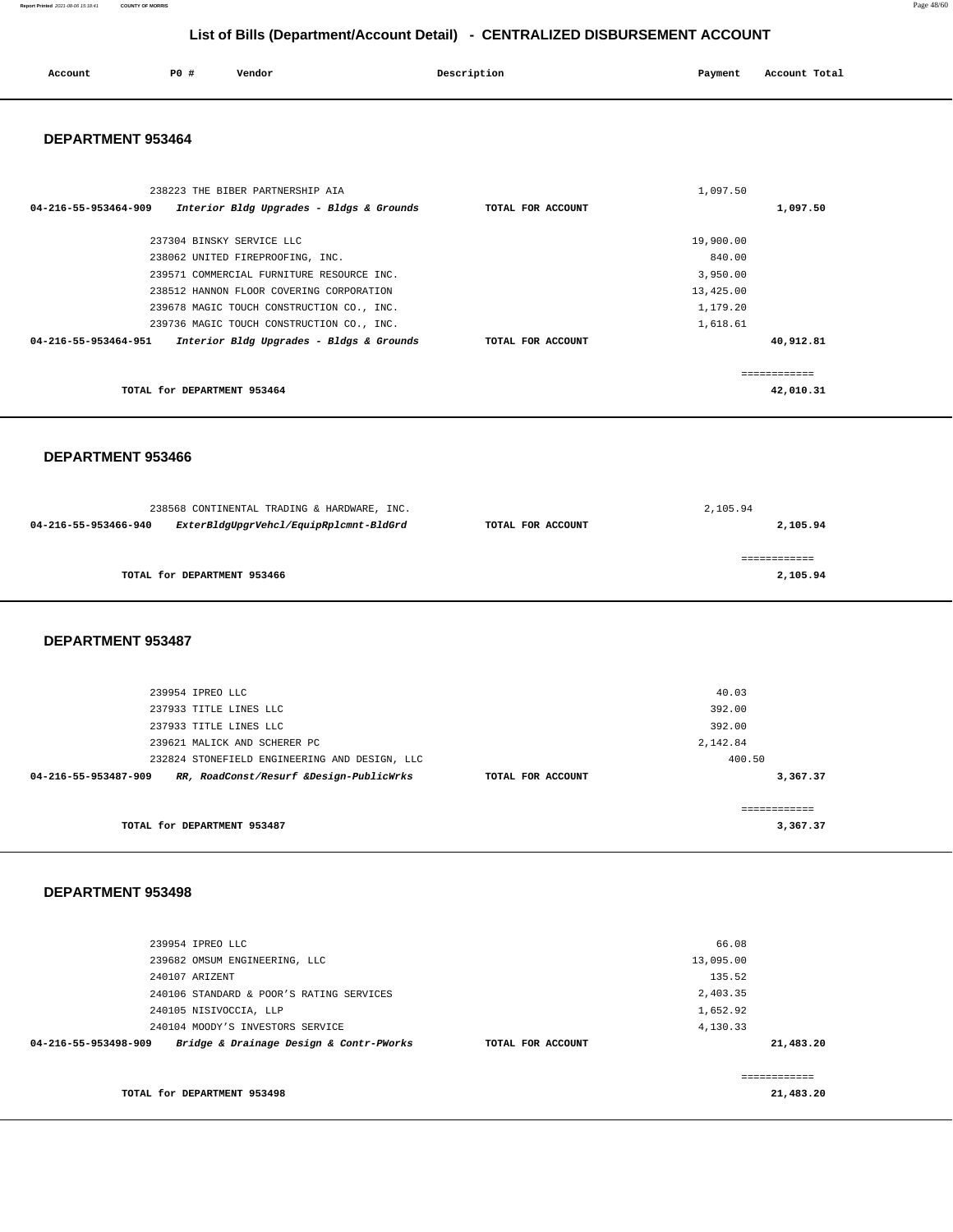#### **Report Printed** 2021-08-06 15:18:41 **COUNTY OF MORRIS** Page 49/60

#### **List of Bills (Department/Account Detail) - CENTRALIZED DISBURSEMENT ACCOUNT**

| Account              | <b>PO #</b>                 | Vendor                                                                    | Description       | Payment  | Account Total            |
|----------------------|-----------------------------|---------------------------------------------------------------------------|-------------------|----------|--------------------------|
| DEPARTMENT 953526    |                             |                                                                           |                   |          |                          |
| 04-216-55-953526-909 |                             | 238330 CRANE ASSOCIATES, P.C.<br>Replace HVAC Units/Chillers- Bldgs&Grnds | TOTAL FOR ACCOUNT | 8,640.00 | 8,640.00                 |
| 04-216-55-953526-956 | 239577 CONNECTEK            | Replace HVAC Units/Chillers- Bldgs&Grnds                                  | TOTAL FOR ACCOUNT | 885.00   | 885.00                   |
|                      | TOTAL for DEPARTMENT 953526 |                                                                           |                   |          | ------------<br>9,525.00 |

#### **DEPARTMENT 953528**

| 239954 IPREO LLC                                                 |                   | 4.96          |
|------------------------------------------------------------------|-------------------|---------------|
| 240107 ARIZENT                                                   |                   | 10.18         |
| 240105 NISIVOCCIA, LLP                                           |                   | 124.17        |
| Interior Building Upgrades - Bldgs&Grnds<br>04-216-55-953528-909 | TOTAL FOR ACCOUNT | 139.31        |
|                                                                  |                   |               |
|                                                                  |                   | ------------- |
| TOTAL for DEPARTMENT 953528                                      |                   | 139.31        |
|                                                                  |                   |               |

#### **DEPARTMENT 953529**

|                      | 238511 HERBST-MUSCIANO, LLC              |                   | 2,561.88 |
|----------------------|------------------------------------------|-------------------|----------|
| 04-216-55-953529-940 | ExteriorProjects&BucketTruck-Bldgs&Grnds | TOTAL FOR ACCOUNT | 2,561.88 |
|                      |                                          |                   |          |
|                      | TOTAL for DEPARTMENT 953529              |                   | 2,561.88 |
|                      |                                          |                   |          |

#### **DEPARTMENT 953530**

| 215567 MALICK AND SCHERER PC                                     |                   | 14,800.00  |            |
|------------------------------------------------------------------|-------------------|------------|------------|
| 238517 GREENMAN PEDERSEN INC                                     |                   | 442.75     |            |
| 04-216-55-953530-909<br>Rehab/Improv of Roads & RR - Engineering | TOTAL FOR ACCOUNT |            | 15,242.75  |
|                                                                  |                   |            |            |
| 232783 ROAD SAFETY SYSTEMS LLC                                   |                   | 4,735.00   |            |
| 236712 ROAD SAFETY SYSTEMS LLC                                   |                   | 3,450.00   |            |
| 236712 ROAD SAFETY SYSTEMS LLC                                   |                   | 10.00      |            |
| 236712 ROAD SAFETY SYSTEMS LLC                                   |                   | 175.00     |            |
| 239620 T. R. WENIGER, INC.                                       |                   | 179,768.00 |            |
| 04-216-55-953530-940<br>Rehab/Improv of Roads & RR - Engineering | TOTAL FOR ACCOUNT |            | 188,138.00 |
|                                                                  |                   |            |            |
|                                                                  |                   |            |            |
| TOTAL for DEPARTMENT 953530                                      |                   |            | 203,380.75 |
|                                                                  |                   |            |            |

#### **DEPARTMENT 953531**

239614 NV5

**04-216-55-953531-909 Bridge&DrainageDesign/Constr-Engineering TOTAL FOR ACCOUNT**  **6,968.50** 

239620 T. R. WENIGER, INC.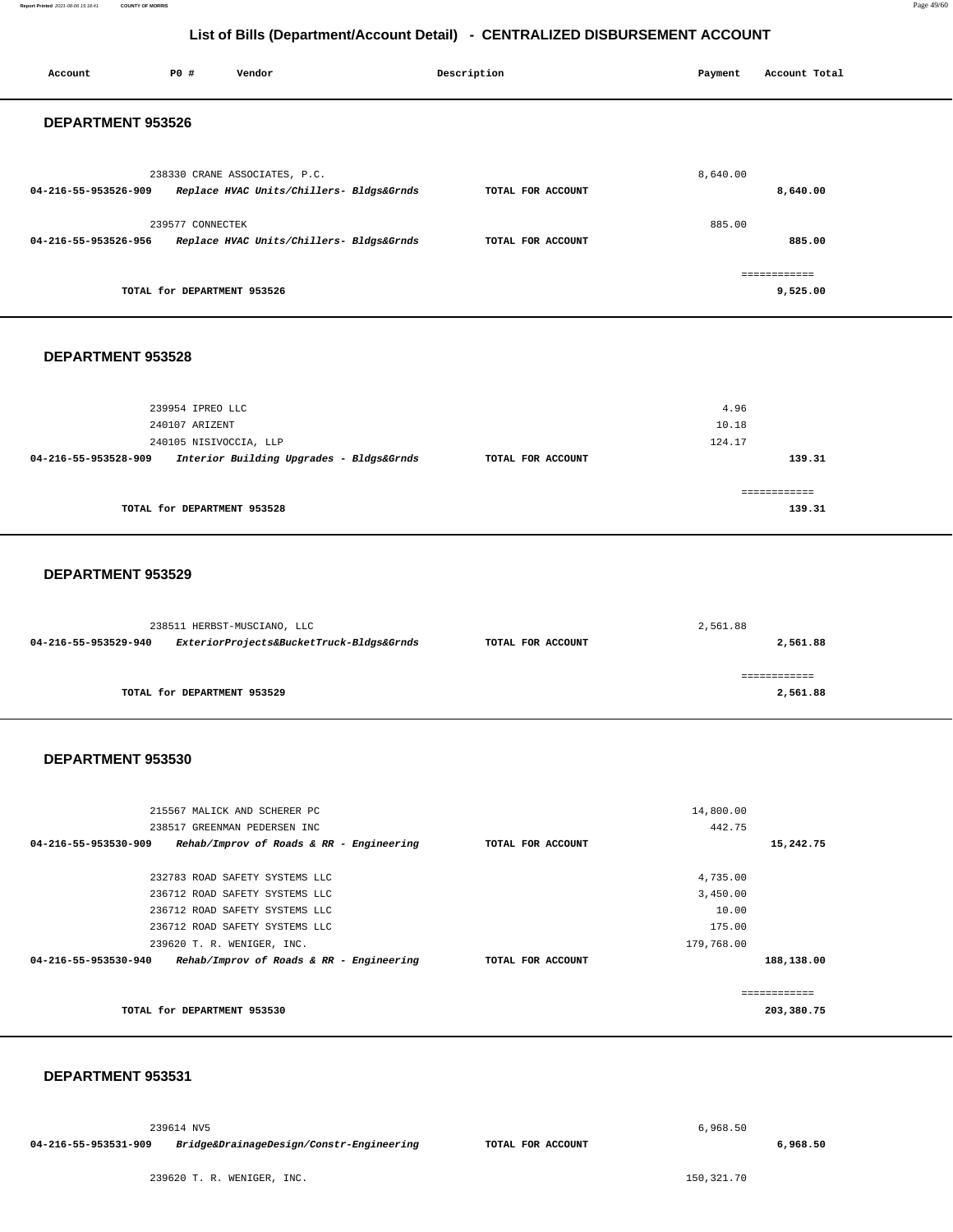**Report Printed** 2021-08-06 15:18:41 **COUNTY OF MORRIS** Page 50/60

## **List of Bills (Department/Account Detail) - CENTRALIZED DISBURSEMENT ACCOUNT**

| Account              | PO#                         | Vendor                                   | Description       | Payment | Account Total              |
|----------------------|-----------------------------|------------------------------------------|-------------------|---------|----------------------------|
| DEPARTMENT 953531    |                             |                                          |                   |         |                            |
| 04-216-55-953531-940 |                             | Bridge&DrainageDesign/Constr-Engineering | TOTAL FOR ACCOUNT |         | 150,321.70                 |
|                      | TOTAL for DEPARTMENT 953531 |                                          |                   |         | ============<br>157,290.20 |

#### **DEPARTMENT 953554**

| 239954 IPREO LLC                                                |                   | 19.01  |
|-----------------------------------------------------------------|-------------------|--------|
| 240107 ARIZENT                                                  |                   | 38.99  |
| 240105 NISIVOCCIA, LLP                                          |                   | 475.53 |
| Paving of County Roadways - Engineering<br>04-216-55-953554-909 | TOTAL FOR ACCOUNT | 533.53 |
|                                                                 |                   |        |
|                                                                 |                   |        |
| TOTAL for DEPARTMENT 953554                                     |                   | 533.53 |

#### **DEPARTMENT 953555**

|                      | 239954 IPREO LLC                         |                   | 42.56    |  |
|----------------------|------------------------------------------|-------------------|----------|--|
|                      | 240107 ARIZENT                           |                   | 87.29    |  |
|                      | 240106 STANDARD & POOR'S RATING SERVICES |                   | 1,548.03 |  |
|                      | 240105 NISIVOCCIA, LLP                   |                   | 1,064.67 |  |
|                      | 240104 MOODY'S INVESTORS SERVICE         |                   | 2,660.40 |  |
| 04-216-55-953555-909 | IntersectionUpgradesVarLocat-Engineering | TOTAL FOR ACCOUNT | 5,402.95 |  |
|                      |                                          |                   |          |  |
|                      |                                          |                   |          |  |
|                      | TOTAL for DEPARTMENT 953555              |                   | 5,402.95 |  |
|                      |                                          |                   |          |  |

#### **DEPARTMENT 953556**

| TOTAL for DEPARTMENT 953556                                      |                   |          | 4,736.23 |
|------------------------------------------------------------------|-------------------|----------|----------|
|                                                                  |                   |          |          |
| Railroad Rehab & Improvement-Engineering<br>04-216-55-953556-940 | TOTAL FOR ACCOUNT |          | 4,736.23 |
| 239613 ROXBURY TWP POLICE DEPT                                   |                   | 765.00   |          |
| 239613 ROXBURY TWP POLICE DEPT                                   |                   | 1,080.00 |          |
| 239587 BOROUGH OF NETCONG                                        |                   | 771.33   |          |
| 239615 BORO OF MT. ARLINGTON                                     |                   | 1,487.50 |          |
| 239615 BORO OF MT. ARLINGTON                                     |                   | 340.00   |          |
| 239616 BORO OF MT. ARLINGTON                                     |                   | 292.40   |          |
|                                                                  |                   |          |          |

| 04-216-55-953560-909<br>Bridge Design/Rehab/Drainage-Engineering | TOTAL FOR ACCOUNT | 7,078.95 |
|------------------------------------------------------------------|-------------------|----------|
| 240104 MOODY'S INVESTORS SERVICE                                 | 2,200.50          |          |
| 240105 NISIVOCCIA, LLP                                           | 880.62            |          |
| 240106 STANDARD & POOR'S RATING SERVICES                         | 1,280.42          |          |
| 240107 ARIZENT                                                   | 72.20             |          |
| 239605 HARRY L. SCHWARZ & CO.                                    | 2,610.00          |          |
| 239954 IPREO LLC                                                 | 35.21             |          |
|                                                                  |                   |          |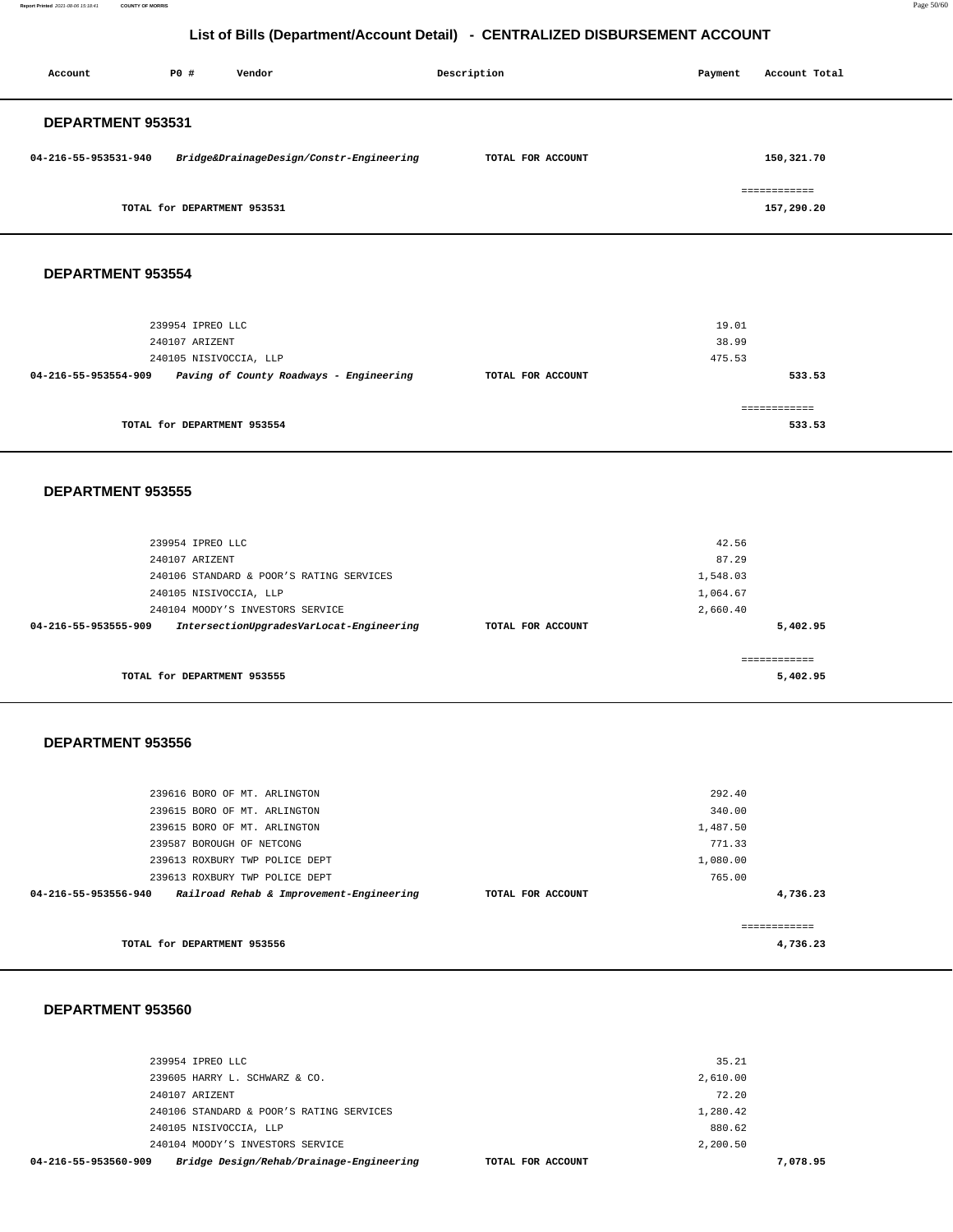#### **Report Printed** 2021-08-06 15:18:41 **COUNTY OF MORRIS** Page 51/60

## **List of Bills (Department/Account Detail) - CENTRALIZED DISBURSEMENT ACCOUNT**

| Account           | P0#                         | Vendor | Description | Payment | Account Total |
|-------------------|-----------------------------|--------|-------------|---------|---------------|
| DEPARTMENT 953560 |                             |        |             |         |               |
|                   |                             |        |             |         | ============  |
|                   | TOTAL for DEPARTMENT 953560 |        |             |         | 7,078.95      |

#### **DEPARTMENT 953562**

|                      | 238331 CRANE ASSOCIATES, P.C.        |                   | 6,075.00     |
|----------------------|--------------------------------------|-------------------|--------------|
| 04-216-55-953562-909 | Interior Building Improvements - B&G | TOTAL FOR ACCOUNT | 6,075.00     |
|                      |                                      |                   |              |
|                      |                                      |                   | ============ |
|                      | TOTAL for DEPARTMENT 953562          |                   | 6,075.00     |
|                      |                                      |                   |              |

#### **DEPARTMENT 953567**

|                      | 239954 IPREO LLC                         |                   | 7.04   |  |
|----------------------|------------------------------------------|-------------------|--------|--|
|                      | 240107 ARIZENT                           |                   | 14.44  |  |
|                      | 240106 STANDARD & POOR'S RATING SERVICES |                   | 256.08 |  |
|                      | 240105 NISIVOCCIA, LLP                   |                   | 176.12 |  |
|                      | 240104 MOODY'S INVESTORS SERVICE         |                   | 440.10 |  |
| 04-216-55-953567-909 | CourthouseChiller/HotWaterHeatPiping-B&G | TOTAL FOR ACCOUNT | 893.78 |  |
|                      |                                          |                   |        |  |
|                      |                                          |                   |        |  |
|                      | TOTAL for DEPARTMENT 953567              |                   | 893.78 |  |
|                      |                                          |                   |        |  |

#### **DEPARTMENT 953568**

| 239954 IPREO LLC                                                 |                   | 21.12    |
|------------------------------------------------------------------|-------------------|----------|
| 240107 ARIZENT                                                   |                   | 43.32    |
| 240106 STANDARD & POOR'S RATING SERVICES                         |                   | 768.25   |
| 240105 NISIVOCCIA, LLP                                           |                   | 528.37   |
| 240104 MOODY'S INVESTORS SERVICE                                 |                   | 1,320.30 |
| Exterior Projects & Bldg Imprvmnts - B&G<br>04-216-55-953568-909 | TOTAL FOR ACCOUNT | 2,681.36 |
|                                                                  |                   |          |
|                                                                  |                   |          |
| TOTAL for DEPARTMENT 953568                                      |                   | 2,681.36 |
|                                                                  |                   |          |

|                      | 239954 IPREO LLC                      |                   | 10.60 |
|----------------------|---------------------------------------|-------------------|-------|
| 04-216-55-953570-909 | Morris View Mechanical Upgrades - B&G | TOTAL FOR ACCOUNT | 10.60 |
|                      |                                       |                   |       |
|                      |                                       |                   |       |
|                      | TOTAL for DEPARTMENT 953570           |                   | 10.60 |
|                      |                                       |                   |       |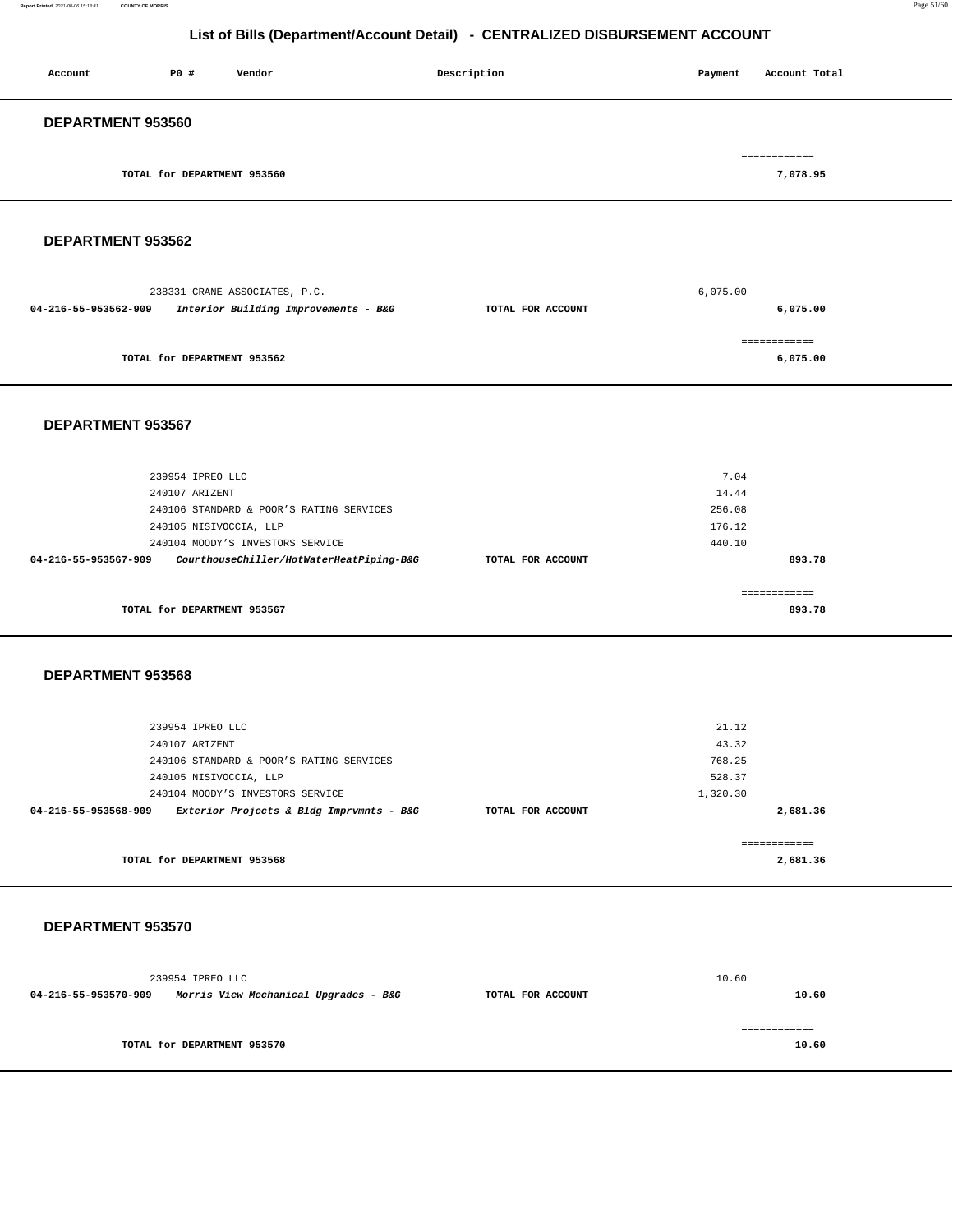**Report Printed** 2021-08-06 15:18:41 **COUNTY OF MORRIS** Page 52/60

## **List of Bills (Department/Account Detail) - CENTRALIZED DISBURSEMENT ACCOUNT**

| Account              | P0 #                               | Vendor                                                                   |                                          | Description       | Payment            | Account Total          |  |
|----------------------|------------------------------------|--------------------------------------------------------------------------|------------------------------------------|-------------------|--------------------|------------------------|--|
|                      |                                    |                                                                          |                                          |                   |                    |                        |  |
| DEPARTMENT 953590    |                                    |                                                                          |                                          |                   |                    |                        |  |
|                      |                                    |                                                                          |                                          |                   |                    |                        |  |
|                      | 239954 IPREO LLC<br>240107 ARIZENT |                                                                          |                                          |                   |                    | 22.50<br>46.14         |  |
|                      | 240105 NISIVOCCIA, LLP             |                                                                          |                                          |                   | 562.72             |                        |  |
| 04-216-55-953590-909 |                                    |                                                                          | Replace Vehicles/Equipment-MotorSrvcCtr  | TOTAL FOR ACCOUNT |                    | 631.36                 |  |
|                      |                                    |                                                                          |                                          |                   |                    | ============           |  |
|                      | TOTAL for DEPARTMENT 953590        |                                                                          |                                          |                   |                    | 631.36                 |  |
|                      |                                    |                                                                          |                                          |                   |                    |                        |  |
|                      |                                    |                                                                          |                                          |                   |                    |                        |  |
| DEPARTMENT 953592    |                                    |                                                                          |                                          |                   |                    |                        |  |
|                      |                                    |                                                                          |                                          |                   |                    |                        |  |
|                      |                                    | 239955 MCMANIMON, SCOTLAND & BAUMANN LLC                                 |                                          |                   | 300.00             |                        |  |
| 04-216-55-953592-909 |                                    |                                                                          | Interior Bldg Imprvmnts- Bldgs & Grounds | TOTAL FOR ACCOUNT |                    | 300.00                 |  |
|                      |                                    |                                                                          |                                          |                   |                    |                        |  |
|                      | TOTAL for DEPARTMENT 953592        |                                                                          |                                          |                   |                    | ============<br>300.00 |  |
|                      |                                    |                                                                          |                                          |                   |                    |                        |  |
|                      |                                    |                                                                          |                                          |                   |                    |                        |  |
| DEPARTMENT 953594    |                                    |                                                                          |                                          |                   |                    |                        |  |
|                      |                                    |                                                                          |                                          |                   |                    |                        |  |
|                      |                                    |                                                                          |                                          |                   |                    |                        |  |
| 04-216-55-953594-909 |                                    | 239955 MCMANIMON, SCOTLAND & BAUMANN LLC                                 | Repair/Rplc HVAC Ctrl/Heat Pipe etc- B&G | TOTAL FOR ACCOUNT | 300.00             | 300.00                 |  |
|                      |                                    |                                                                          |                                          |                   |                    |                        |  |
|                      |                                    |                                                                          |                                          |                   |                    | ============           |  |
|                      | TOTAL for DEPARTMENT 953594        |                                                                          |                                          |                   |                    | 300.00                 |  |
|                      |                                    |                                                                          |                                          |                   |                    |                        |  |
| DEPARTMENT 953595    |                                    |                                                                          |                                          |                   |                    |                        |  |
|                      |                                    |                                                                          |                                          |                   |                    |                        |  |
|                      |                                    |                                                                          |                                          |                   |                    |                        |  |
|                      |                                    | 239955 MCMANIMON, SCOTLAND & BAUMANN LLC                                 |                                          |                   | 300.00             |                        |  |
| 04-216-55-953595-909 |                                    |                                                                          | Exterior Proj & Bldg Improvements - B&G  | TOTAL FOR ACCOUNT |                    | 300.00                 |  |
|                      |                                    |                                                                          |                                          |                   |                    | ============           |  |
|                      | TOTAL for DEPARTMENT 953595        |                                                                          |                                          |                   |                    | 300.00                 |  |
|                      |                                    |                                                                          |                                          |                   |                    |                        |  |
| DEPARTMENT 953610    |                                    |                                                                          |                                          |                   |                    |                        |  |
|                      |                                    |                                                                          |                                          |                   |                    |                        |  |
|                      |                                    |                                                                          |                                          |                   |                    |                        |  |
|                      | 239954 IPREO LLC                   |                                                                          |                                          |                   | 116.18             |                        |  |
|                      |                                    | 239955 MCMANIMON, SCOTLAND & BAUMANN LLC<br>239558 GREENMAN PEDERSEN INC |                                          |                   | 300.00<br>4,590.00 |                        |  |
|                      | 240107 ARIZENT                     |                                                                          |                                          |                   | 238.26             |                        |  |
|                      |                                    | 240106 STANDARD & POOR'S RATING SERVICES                                 |                                          |                   | 4,225.39           |                        |  |
|                      | 240105 NISIVOCCIA, LLP             |                                                                          |                                          |                   | 2,906.04           |                        |  |
| 04-216-55-953610-909 |                                    |                                                                          | Rd Paving/Improv &RR Rehab-Engineering   | TOTAL FOR ACCOUNT |                    | 12,375.87              |  |
|                      |                                    |                                                                          |                                          |                   |                    | ============           |  |
|                      | TOTAL for DEPARTMENT 953610        |                                                                          |                                          |                   |                    | 12,375.87              |  |
|                      |                                    |                                                                          |                                          |                   |                    |                        |  |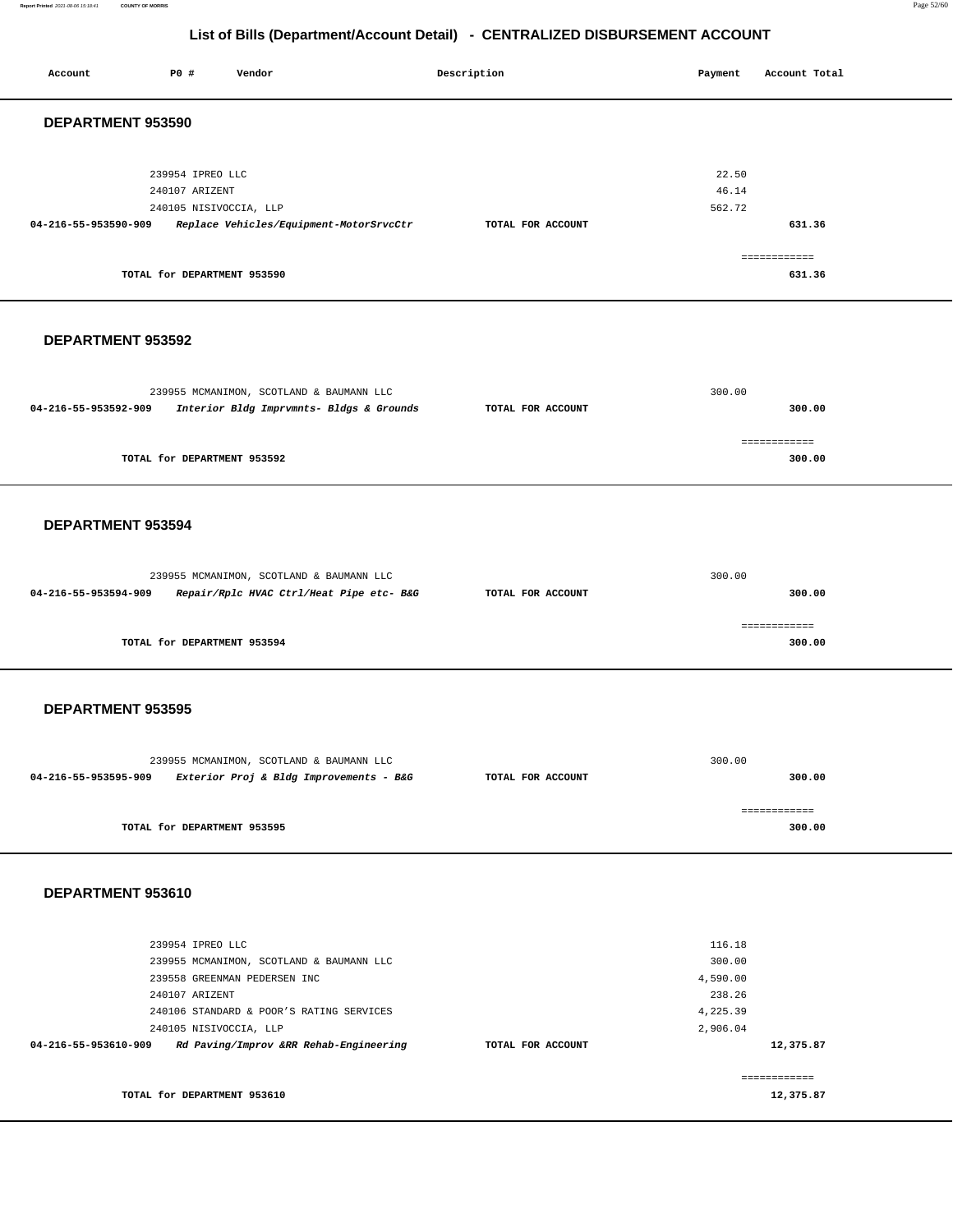| Account | <b>PO #</b> | Vendor | Description | Payment | Account Total |
|---------|-------------|--------|-------------|---------|---------------|
|         |             |        |             |         |               |

#### **DEPARTMENT 953611**

| TOTAL for DEPARTMENT 953611                                                |                   |          | 12,898.98    |
|----------------------------------------------------------------------------|-------------------|----------|--------------|
|                                                                            |                   |          | ------------ |
| $04 - 216 - 55 - 953611 - 909$<br>Bridge/Drainage Design/Const-Engineering | TOTAL FOR ACCOUNT |          | 12,898.98    |
| 240104 MOODY'S INVESTORS SERVICE                                           |                   | 873.99   |              |
| 240104 MOODY'S INVESTORS SERVICE                                           |                   | 4,841.07 |              |
| 240105 NISIVOCCIA, LLP                                                     |                   | 546.24   |              |
| 240105 NISIVOCCIA, LLP                                                     |                   | 1,937.41 |              |
| 240106 STANDARD & POOR'S RATING SERVICES                                   |                   | 657.87   |              |
| 240106 STANDARD & POOR'S RATING SERVICES                                   |                   | 2,816.96 |              |
| 240107 ARIZENT                                                             |                   | 48.18    |              |
| 240107 ARIZENT                                                             |                   | 158.82   |              |
| 239955 MCMANIMON, SCOTLAND & BAUMANN LLC                                   |                   | 300.00   |              |
| 239955 MCMANIMON, SCOTLAND & BAUMANN LLC                                   |                   | 300.00   |              |
| 239955 MCMANIMON, SCOTLAND & BAUMANN LLC                                   |                   | 300.00   |              |
| 239954 IPREO LLC                                                           |                   | 40.97    |              |
| 239954 IPREO LLC                                                           |                   | 77.47    |              |
|                                                                            |                   |          |              |

#### **DEPARTMENT 953615**

| 239954 IPREO LLC                                   |                   | 5.70   |
|----------------------------------------------------|-------------------|--------|
| 239955 MCMANIMON, SCOTLAND & BAUMANN LLC           |                   | 300.00 |
| 240107 ARIZENT                                     |                   | 11.70  |
| 240106 STANDARD & POOR'S RATING SERVICES           |                   | 207.43 |
| 240105 NISIVOCCIA, LLP                             |                   | 142.66 |
| Vehicle Replacements - B&G<br>04-216-55-953615-909 | TOTAL FOR ACCOUNT | 667.49 |
|                                                    |                   |        |
|                                                    |                   |        |
| TOTAL for DEPARTMENT 953615                        |                   | 667.49 |

## **Cty Bridge Design & Constructi**

| 224517 GREENMAN PEDERSEN INC                  |                   | 2,088.00 |
|-----------------------------------------------|-------------------|----------|
| Miscellaneous - Other<br>04-216-55-953975-909 | TOTAL FOR ACCOUNT | 2,088.00 |
|                                               |                   |          |
|                                               |                   |          |
| TOTAL for Cty Bridge Design & Constructi      |                   | 2,088.00 |

| 239954 IPREO LLC<br>240107 ARIZENT                               |                   | 0.21<br>0.43 |
|------------------------------------------------------------------|-------------------|--------------|
| 240105 NISIVOCCIA, LLP                                           |                   | 5.28         |
| Vehicles & Security Camera/Equip-Sheriff<br>04-216-55-954536-909 | TOTAL FOR ACCOUNT | 5.92         |
|                                                                  |                   |              |
|                                                                  |                   |              |
| TOTAL for DEPARTMENT 954536                                      |                   | 5.92         |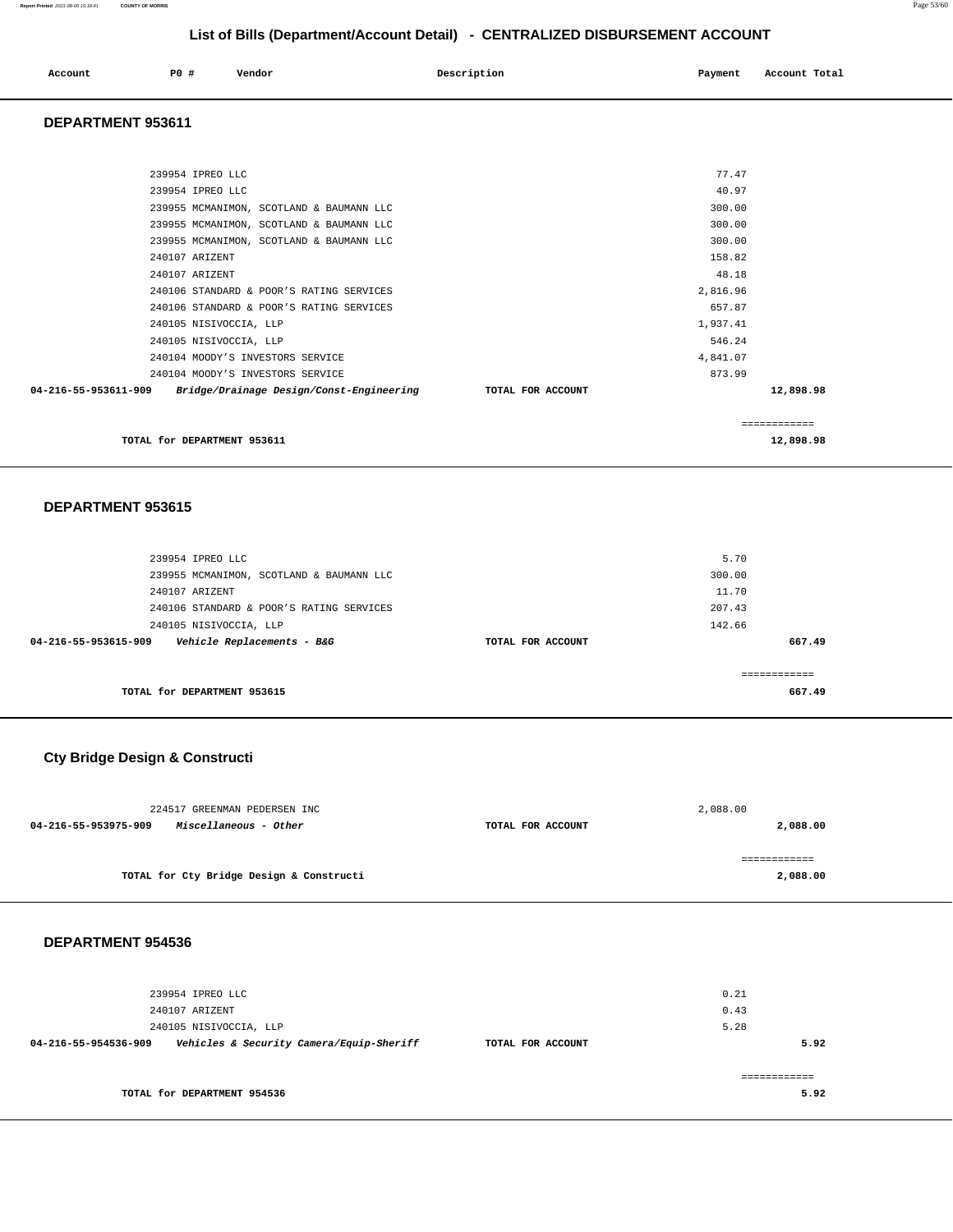**Report Printed** 2021-08-06 15:18:41 **COUNTY OF MORRIS** Page 54/60

## **List of Bills (Department/Account Detail) - CENTRALIZED DISBURSEMENT ACCOUNT**

|                          |                                    |                                                                        | LIST OF BIJIS (Department/Account Detail) - CENTRALIZED DISBURSEMENT ACCOUNT |                |                        |  |
|--------------------------|------------------------------------|------------------------------------------------------------------------|------------------------------------------------------------------------------|----------------|------------------------|--|
| Account                  | P0 #                               | Vendor                                                                 | Description                                                                  | Payment        | Account Total          |  |
| <b>DEPARTMENT 954588</b> |                                    |                                                                        |                                                                              |                |                        |  |
|                          |                                    |                                                                        |                                                                              |                |                        |  |
|                          | 239954 IPREO LLC                   |                                                                        |                                                                              | 0.77           |                        |  |
|                          | 240107 ARIZENT                     |                                                                        |                                                                              | 1.59           |                        |  |
|                          |                                    | 240106 STANDARD & POOR'S RATING SERVICES                               |                                                                              | 28.17          |                        |  |
|                          |                                    | 240105 NISIVOCCIA, LLP<br>240104 MOODY'S INVESTORS SERVICE             |                                                                              | 19.37<br>48.41 |                        |  |
| 04-216-55-954588-909     |                                    | (4) Rooftop HVAC Units/Steam Boiler-Jail                               | TOTAL FOR ACCOUNT                                                            |                | 98.31                  |  |
|                          |                                    |                                                                        |                                                                              |                |                        |  |
|                          | TOTAL for DEPARTMENT 954588        |                                                                        |                                                                              |                | ============<br>98.31  |  |
|                          |                                    |                                                                        |                                                                              |                |                        |  |
|                          |                                    |                                                                        |                                                                              |                |                        |  |
| DEPARTMENT 954589        |                                    |                                                                        |                                                                              |                |                        |  |
|                          |                                    |                                                                        |                                                                              |                |                        |  |
|                          |                                    |                                                                        |                                                                              |                |                        |  |
|                          | 239954 IPREO LLC<br>240107 ARIZENT |                                                                        |                                                                              | 16.44<br>33.72 |                        |  |
|                          |                                    | 240105 NISIVOCCIA, LLP                                                 |                                                                              | 411.25         |                        |  |
| 04-216-55-954589-909     |                                    | Replace/Upgrade Equip & Vehicles-Sheriff                               | TOTAL FOR ACCOUNT                                                            |                | 461.41                 |  |
|                          |                                    |                                                                        |                                                                              |                |                        |  |
|                          | TOTAL for DEPARTMENT 954589        |                                                                        |                                                                              |                | ============<br>461.41 |  |
|                          |                                    |                                                                        |                                                                              |                |                        |  |
|                          |                                    |                                                                        |                                                                              |                |                        |  |
| DEPARTMENT 955306        |                                    |                                                                        |                                                                              |                |                        |  |
|                          |                                    |                                                                        |                                                                              |                |                        |  |
|                          |                                    |                                                                        |                                                                              |                |                        |  |
| 04-216-55-955306-951     |                                    | 233478 SCIENTIFIC BOILER WATER<br>Renovate Resident Tub/Shower Area-MV | TOTAL FOR ACCOUNT                                                            | 19,401.27      | 19,401.27              |  |
|                          |                                    |                                                                        |                                                                              |                |                        |  |
|                          |                                    |                                                                        |                                                                              |                | ============           |  |
|                          | TOTAL for DEPARTMENT 955306        |                                                                        |                                                                              |                | 19,401.27              |  |
|                          |                                    |                                                                        |                                                                              |                |                        |  |
| DEPARTMENT 955403        |                                    |                                                                        |                                                                              |                |                        |  |
|                          |                                    |                                                                        |                                                                              |                |                        |  |
|                          |                                    |                                                                        |                                                                              |                |                        |  |
|                          |                                    | 233478 SCIENTIFIC BOILER WATER                                         |                                                                              | 29,782.73      |                        |  |
| 04-216-55-955403-951     |                                    | MV-Long Term Health Center Improvements                                | TOTAL FOR ACCOUNT                                                            |                | 29,782.73              |  |
|                          |                                    |                                                                        |                                                                              |                | ============           |  |
|                          | TOTAL for DEPARTMENT 955403        |                                                                        |                                                                              |                | 29,782.73              |  |
|                          |                                    |                                                                        |                                                                              |                |                        |  |
|                          |                                    |                                                                        |                                                                              |                |                        |  |

|                      | 235792 DELL MARKETING L.P.              |                   | 1,900.00 |
|----------------------|-----------------------------------------|-------------------|----------|
| 04-216-55-962533-955 | Replace & Upgrade Computers/Equip - OIT | TOTAL FOR ACCOUNT | 1,900.00 |
|                      | TOTAL for DEPARTMENT 962533             |                   | 1,900.00 |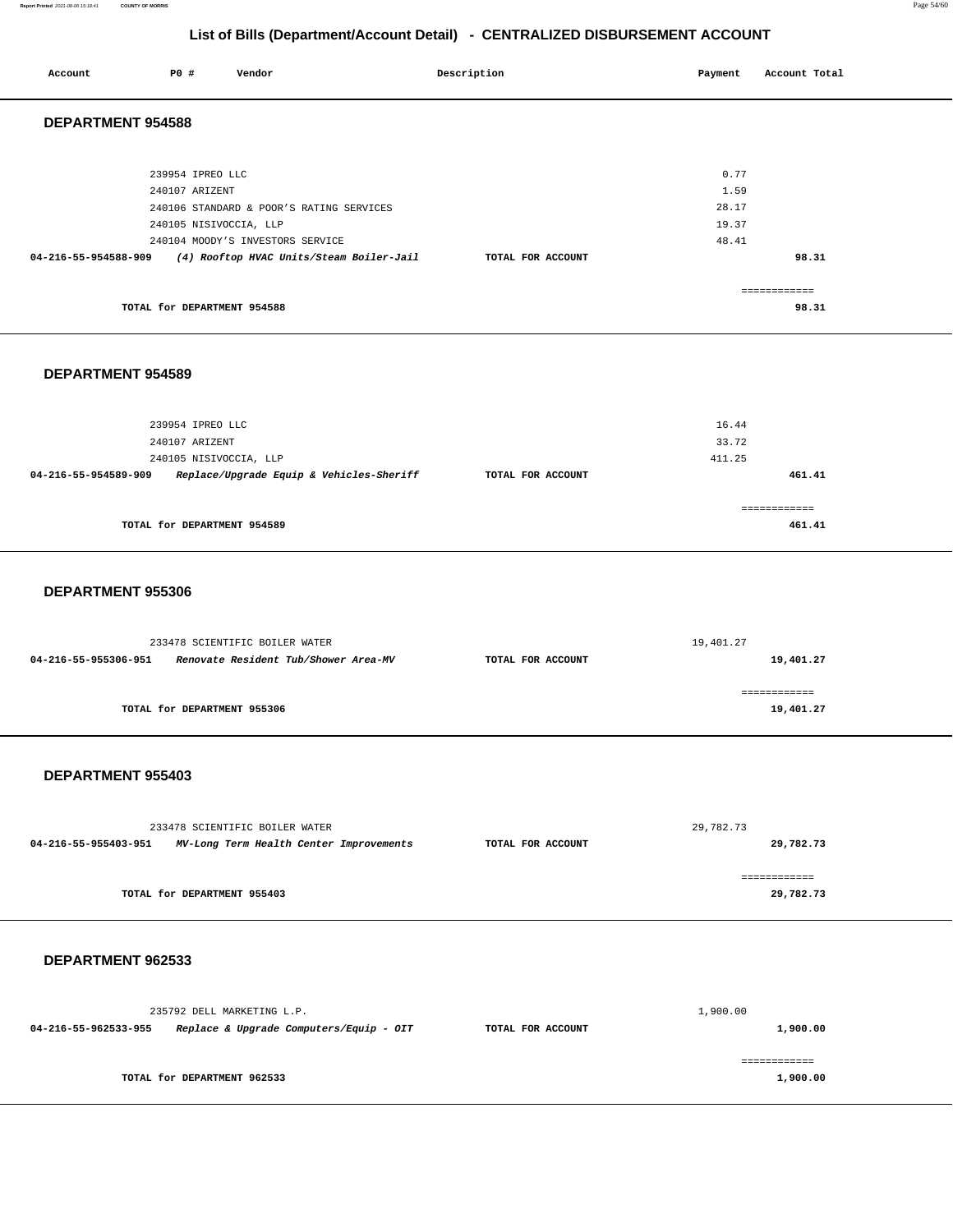#### **Report Printed** 2021-08-06 15:18:41 **COUNTY OF MORRIS** Page 55/60

## **List of Bills (Department/Account Detail) - CENTRALIZED DISBURSEMENT ACCOUNT**

| Account              | P0 #                               | Vendor                                                                                                                                                     | Description       | Payment                                     | Account Total          |
|----------------------|------------------------------------|------------------------------------------------------------------------------------------------------------------------------------------------------------|-------------------|---------------------------------------------|------------------------|
| DEPARTMENT 962604    |                                    |                                                                                                                                                            |                   |                                             |                        |
| 04-216-55-962604-909 | 239954 IPREO LLC<br>240107 ARIZENT | 239955 MCMANIMON, SCOTLAND & BAUMANN LLC<br>240106 STANDARD & POOR'S RATING SERVICES<br>240105 NISIVOCCIA, LLP<br>Computer/Network/Servers/Equip Upgr - IT | TOTAL FOR ACCOUNT | 9.19<br>300.00<br>18.84<br>334.19<br>229.84 | 892.06                 |
|                      |                                    | TOTAL for DEPARTMENT 962604                                                                                                                                |                   |                                             | ============<br>892.06 |

#### **DEPARTMENT 963586**

|                      | 239954 IPREO LLC<br>240107 ARIZENT   |                   | 58.94<br>120.86 |
|----------------------|--------------------------------------|-------------------|-----------------|
| 04-216-55-963586-909 | Equipment & Property Upgrades - PSTA | TOTAL FOR ACCOUNT | 179.80          |
|                      |                                      |                   |                 |
|                      | TOTAL for DEPARTMENT 963586          |                   | 179.80          |

#### **DEPARTMENT 963587**

| 239954 IPREO LLC                                                 |                   | 571.72 |
|------------------------------------------------------------------|-------------------|--------|
| 04-216-55-963587-909<br>Infrastructure Upgrades-Law&PublicSafety | TOTAL FOR ACCOUNT | 571.72 |
|                                                                  |                   |        |
|                                                                  |                   |        |
| TOTAL for DEPARTMENT 963587                                      |                   | 571.72 |

### **DEPARTMENT 963596**

|                   | 7.57         |
|-------------------|--------------|
|                   | 15.52        |
|                   | 275.25       |
|                   | 189.32       |
| TOTAL FOR ACCOUNT | 487.66       |
|                   |              |
|                   | ------------ |
|                   | 487.66       |
|                   |              |

|                      |                                          |                   | ----------- |
|----------------------|------------------------------------------|-------------------|-------------|
| 04-216-55-963613-909 | One Ambulance & Equip - OEM              | TOTAL FOR ACCOUNT | 787.71      |
|                      | 240105 NISIVOCCIA, LLP                   | 189.33            |             |
|                      | 240106 STANDARD & POOR'S RATING SERVICES | 275.29            |             |
|                      | 240107 ARIZENT                           | 15.52             |             |
|                      | 239955 MCMANIMON, SCOTLAND & BAUMANN LLC | 300.00            |             |
|                      | 239954 IPREO LLC                         | 7.57              |             |
|                      |                                          |                   |             |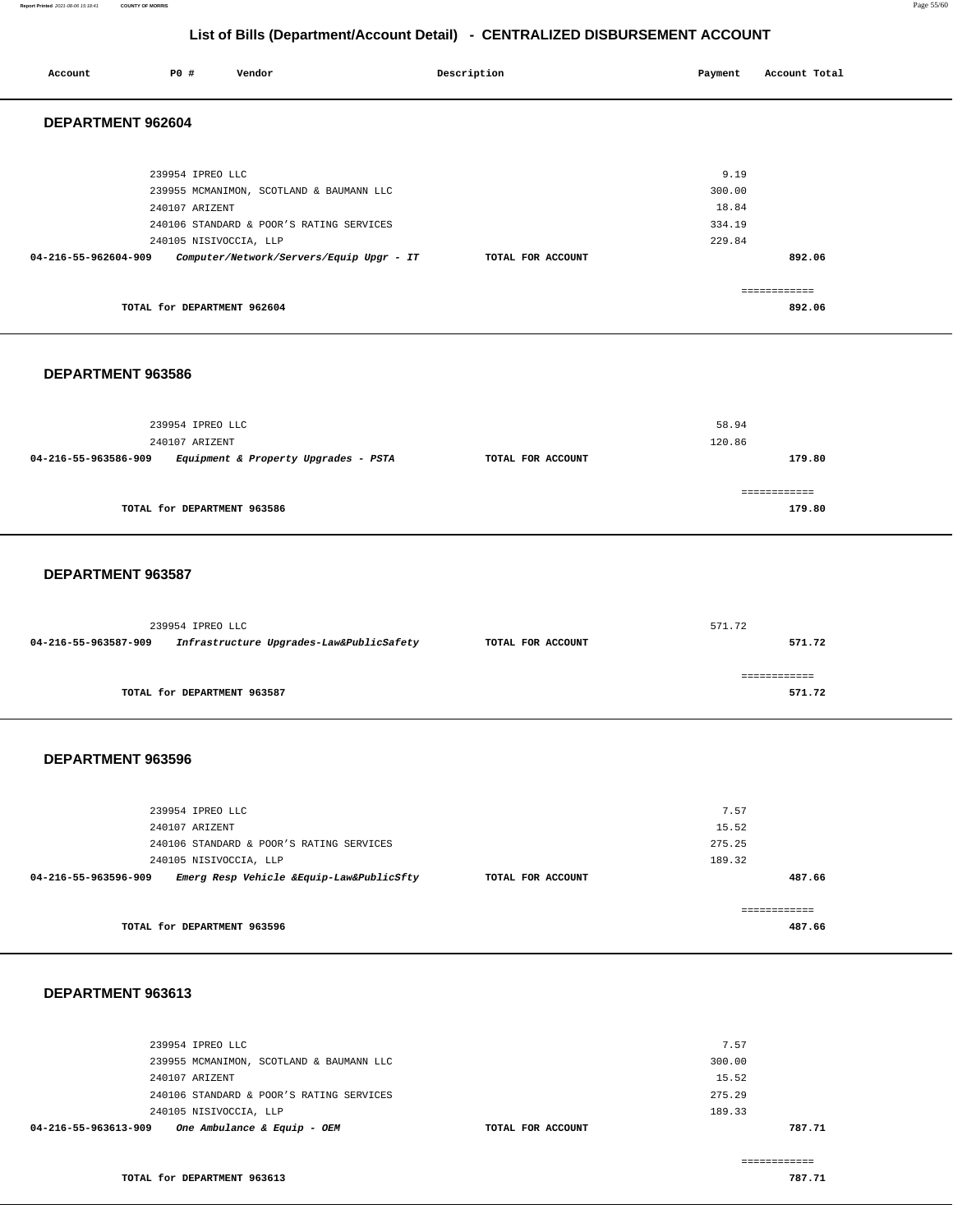**Report Printed** 2021-08-06 15:18:41 **COUNTY OF MORRIS** Page 56/60

## **List of Bills (Department/Account Detail) - CENTRALIZED DISBURSEMENT ACCOUNT**

| Account | P0# | Vendor | Description | Payment | Account Total |
|---------|-----|--------|-------------|---------|---------------|
|         |     |        |             |         |               |

#### **DEPARTMENT 964435**

| 239954 IPREO LLC                                                 | 0.42                       |  |
|------------------------------------------------------------------|----------------------------|--|
| 240107 ARIZENT                                                   | 0.87                       |  |
| 240106 STANDARD & POOR'S RATING SERVICES                         | 15.37                      |  |
| 240105 NISIVOCCIA, LLP                                           | 10.57                      |  |
| 240104 MOODY'S INVESTORS SERVICE                                 | 26.41                      |  |
| Surrogate - Surrogate Application System<br>04-216-55-964435-909 | 53.64<br>TOTAL FOR ACCOUNT |  |
|                                                                  |                            |  |
|                                                                  |                            |  |
| TOTAL for DEPARTMENT 964435                                      | 53.64                      |  |
|                                                                  |                            |  |

#### **DEPARTMENT 964546**

| 239954 TPREO LLC                                                 |                   | 6.34   |
|------------------------------------------------------------------|-------------------|--------|
| 240107 ARIZENT                                                   |                   | 13.00  |
| 240106 STANDARD & POOR'S RATING SERVICES                         |                   | 230.48 |
| 240105 NISIVOCCIA, LLP                                           |                   | 158.51 |
| 240104 MOODY'S INVESTORS SERVICE                                 |                   | 396.09 |
| Replace Fire Alarm Electrical Sys - Risk<br>04-216-55-964546-909 | TOTAL FOR ACCOUNT | 804.42 |
|                                                                  |                   |        |
|                                                                  |                   |        |
| TOTAL for DEPARTMENT 964546                                      |                   | 804.42 |
|                                                                  |                   |        |

#### **DEPARTMENT 964582**

| 239954 IPREO LLC                                                                      | 7.04     |  |
|---------------------------------------------------------------------------------------|----------|--|
| 237846 OPEN SYSTEMS INTEGRATORS, INC.                                                 | 7,000.00 |  |
| 240107 ARIZENT                                                                        | 14.44    |  |
| 240106 STANDARD & POOR'S RATING SERVICES                                              | 256.08   |  |
| 240105 NISIVOCCIA, LLP                                                                | 176.12   |  |
| 240104 MOODY'S INVESTORS SERVICE                                                      | 440.10   |  |
| Replace/Upgrade FireAlarm Sys - RiskMgmt<br>04-216-55-964582-909<br>TOTAL FOR ACCOUNT | 7,893.78 |  |
|                                                                                       |          |  |
| TOTAL for DEPARTMENT 964582                                                           | 7,893.78 |  |

#### **DEPARTMENT 964583**

|                      | 238028 MAGIC TOUCH CONSTRUCTION CO., INC. |                   | 73,134.49 |
|----------------------|-------------------------------------------|-------------------|-----------|
| 04-216-55-964583-940 | Plumbing Fixt Fire Supress Sys-RiskMgmt   | TOTAL FOR ACCOUNT | 73,134.49 |
|                      |                                           |                   |           |
|                      |                                           |                   |           |
|                      | TOTAL for DEPARTMENT 964583               |                   | 73,134.49 |
|                      |                                           |                   |           |

| 239954 IPREO LLC                         | 3.49   |
|------------------------------------------|--------|
| 239955 MCMANIMON, SCOTLAND & BAUMANN LLC | 300.00 |
| 240107 ARIZENT                           | 7.15   |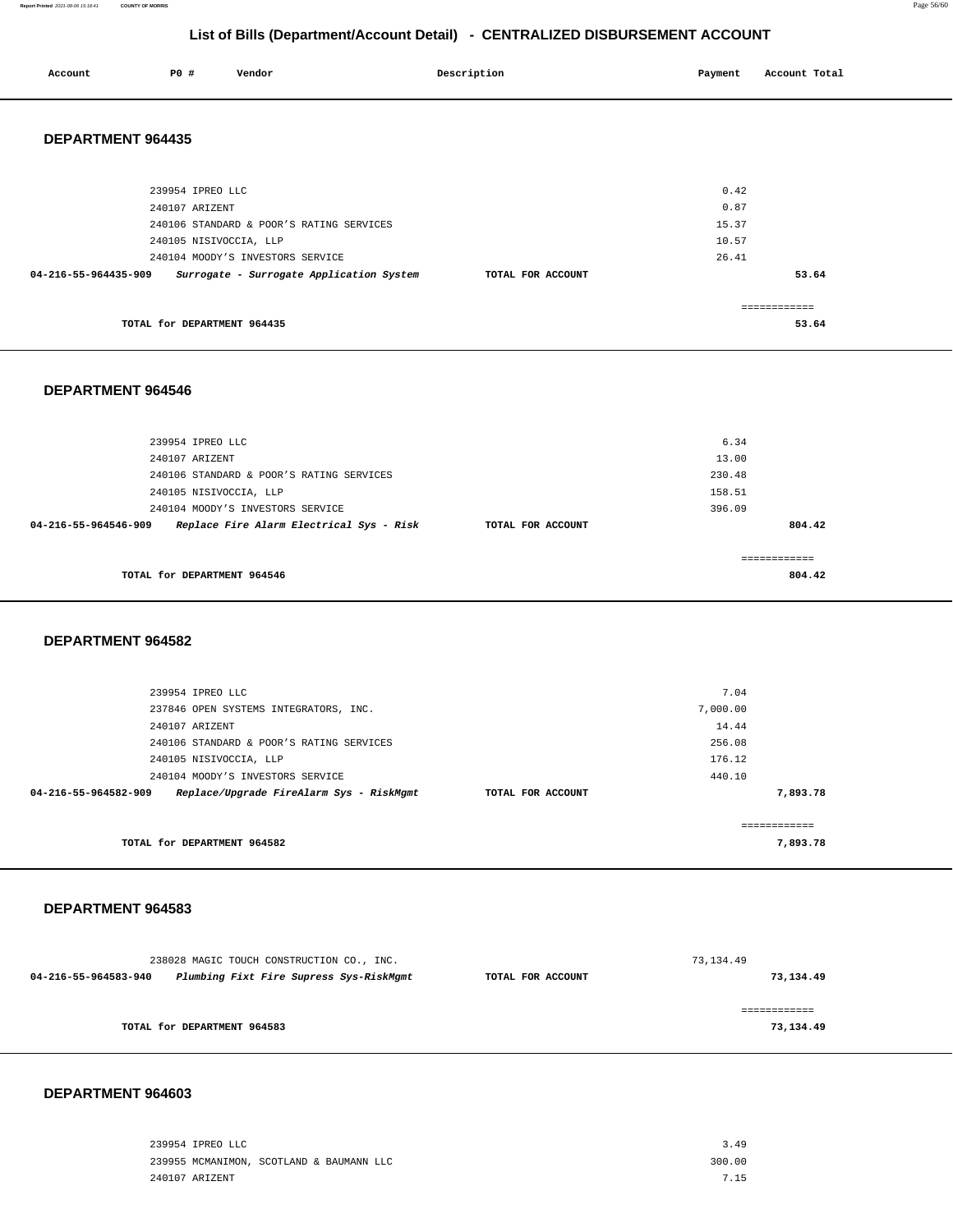**Report Printed** 2021-08-06 15:18:41 **COUNTY OF MORRIS** Page 57/60

#### **List of Bills (Department/Account Detail) - CENTRALIZED DISBURSEMENT ACCOUNT**

|                      |                                                              | <u>abarmonaria</u>                                                                                                       |                   |                                                     |                        |  |
|----------------------|--------------------------------------------------------------|--------------------------------------------------------------------------------------------------------------------------|-------------------|-----------------------------------------------------|------------------------|--|
| Account              | P0 #                                                         | Vendor                                                                                                                   | Description       | Payment                                             | Account Total          |  |
| DEPARTMENT 964603    |                                                              |                                                                                                                          |                   |                                                     |                        |  |
| 04-216-55-964603-909 | 240105 NISIVOCCIA, LLP                                       | 240106 STANDARD & POOR'S RATING SERVICES<br>240104 MOODY'S INVESTORS SERVICE<br>Ambulatory Transport Vehicle - MAPS      | TOTAL FOR ACCOUNT | 126.76<br>87.18<br>217.85                           | 742.43                 |  |
|                      | TOTAL for DEPARTMENT 964603                                  |                                                                                                                          |                   |                                                     | ------------<br>742.43 |  |
| DEPARTMENT 964605    |                                                              |                                                                                                                          |                   |                                                     |                        |  |
| 04-216-55-964605-909 |                                                              | 239955 MCMANIMON, SCOTLAND & BAUMANN LLC<br>Replace/Upgrade Fire Alarm Systems- Risk                                     | TOTAL FOR ACCOUNT | 300.00                                              | 300.00                 |  |
|                      | TOTAL for DEPARTMENT 964605                                  |                                                                                                                          |                   |                                                     | ============<br>300.00 |  |
| DEPARTMENT 964606    |                                                              |                                                                                                                          |                   |                                                     |                        |  |
| 04-216-55-964606-909 |                                                              | 239955 MCMANIMON, SCOTLAND & BAUMANN LLC<br>Replace/Upgrade Sprinkler Systems - Risk                                     | TOTAL FOR ACCOUNT | 300.00                                              | 300.00                 |  |
|                      | TOTAL for DEPARTMENT 964606                                  |                                                                                                                          |                   |                                                     | ------------<br>300.00 |  |
| DEPARTMENT 964607    |                                                              |                                                                                                                          |                   |                                                     |                        |  |
|                      | 239954 IPREO LLC<br>240107 ARIZENT<br>240105 NISIVOCCIA, LLP | 239955 MCMANIMON, SCOTLAND & BAUMANN LLC<br>240106 STANDARD & POOR'S RATING SERVICES<br>240104 MOODY'S INVESTORS SERVICE |                   | 3.38<br>300.00<br>6.93<br>122.92<br>84.54<br>211.25 |                        |  |
| 04-216-55-964607-909 |                                                              | Office Renovations - Surrogate                                                                                           | TOTAL FOR ACCOUNT |                                                     | 729.02                 |  |
|                      | TOTAL for DEPARTMENT 964607                                  |                                                                                                                          |                   |                                                     | ============<br>729.02 |  |

#### **DEPARTMENT 964608**

| 239954 IPREO LLC                                                 | 3.38              |        |
|------------------------------------------------------------------|-------------------|--------|
| 239955 MCMANIMON, SCOTLAND & BAUMANN LLC                         | 300.00            |        |
| 240107 ARIZENT                                                   | 6.93              |        |
| 240106 STANDARD & POOR'S RATING SERVICES                         | 122.92            |        |
| 240105 NISIVOCCIA, LLP                                           | 84.54             |        |
| 240104 MOODY'S INVESTORS SERVICE                                 | 211.25            |        |
| New Software Program & Updates-Surrogate<br>04-216-55-964608-909 | TOTAL FOR ACCOUNT | 729.02 |
|                                                                  |                   |        |

============ **TOTAL for DEPARTMENT 964608 729.02**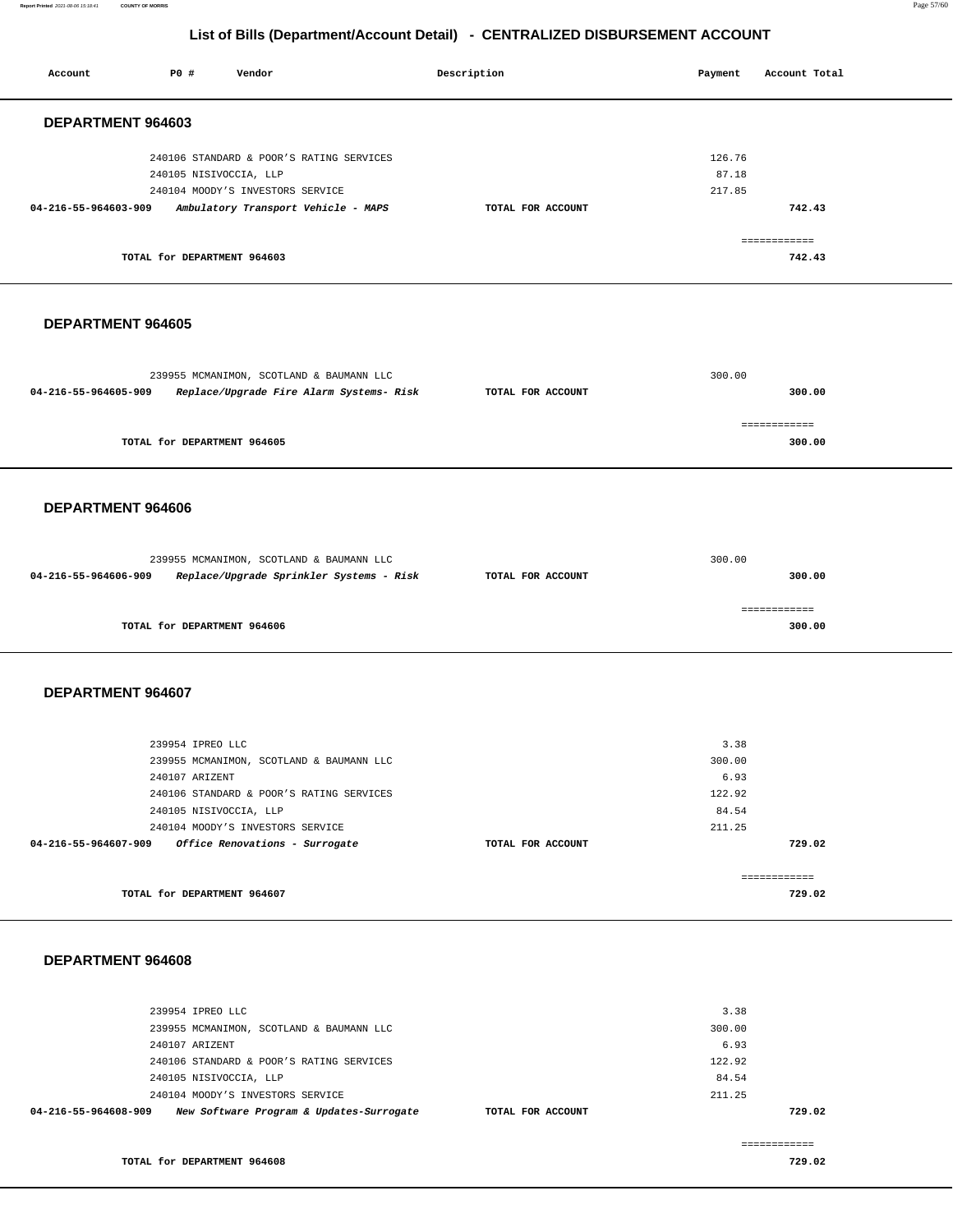| Account           | <b>PO #</b>      | Vendor                                   | Description | Payment | Account Total |
|-------------------|------------------|------------------------------------------|-------------|---------|---------------|
| DEPARTMENT 966614 |                  |                                          |             |         |               |
|                   | 239954 IPREO LLC |                                          |             | 8.41    |               |
|                   |                  | 239955 MCMANIMON, SCOTLAND & BAUMANN LLC |             | 300.00  |               |
|                   | 240107 ARIZENT   |                                          |             | 17.26   |               |
|                   |                  | 240106 STANDARD & POOR'S RATING SERVICES |             | 306.02  |               |

|                                                             |                   | - - - - - - |  |
|-------------------------------------------------------------|-------------------|-------------|--|
| 240105 NISIVOCCIA, LLP                                      |                   | 210.47      |  |
| 240104 MOODY'S INVESTORS SERVICE                            |                   | 525.92      |  |
| Rehab Mt Arlington Water Tank - MUA<br>04-216-55-966614-909 | TOTAL FOR ACCOUNT | 1,368.08    |  |
|                                                             |                   |             |  |
|                                                             |                   |             |  |
| TOTAL for DEPARTMENT 966614                                 |                   | 1,368.08    |  |
|                                                             |                   |             |  |

#### **DEPARTMENT 968584**

| 239954 IPREO LLC                                                 |                   | 3.10   |        |
|------------------------------------------------------------------|-------------------|--------|--------|
| 240107 ARIZENT                                                   |                   | 6.35   |        |
| 240106 STANDARD & POOR'S RATING SERVICES                         |                   | 112.68 |        |
| 240105 NISIVOCCIA, LLP                                           |                   | 77.49  |        |
| 240104 MOODY'S INVESTORS SERVICE                                 |                   | 193.64 |        |
| Bldg Improvments/Upgrades Var Bldgs-MCST<br>04-216-55-968584-909 | TOTAL FOR ACCOUNT |        | 393.26 |
|                                                                  |                   |        |        |
|                                                                  |                   |        |        |
| TOTAL for DEPARTMENT 968584                                      |                   | 393.26 |        |
|                                                                  |                   |        |        |

#### **DEPARTMENT 969470**

| 28,430.91 |  |
|-----------|--|
| 28,430.91 |  |
| 28,430.91 |  |
|           |  |

#### **DEPARTMENT 969601**

| 239955 MCMANIMON, SCOTLAND & BAUMANN LLC |                                 | 300.00            |              |
|------------------------------------------|---------------------------------|-------------------|--------------|
| 04-216-55-969601-909                     | Building Expansions/Renovations | TOTAL FOR ACCOUNT | 300.00       |
|                                          |                                 |                   |              |
|                                          |                                 |                   | ------------ |
|                                          | TOTAL for DEPARTMENT 969601     |                   | 300.00       |

| 04-216-55-969612-909   | Imprv Roads/Walks/Parking/Bldg Modif-CCM | TOTAL FOR ACCOUNT | 23,717.25 |
|------------------------|------------------------------------------|-------------------|-----------|
|                        | 240104 MOODY'S INVESTORS SERVICE         | 11,530.60         |           |
| 240105 NISIVOCCIA, LLP |                                          | 4,614.44          |           |
|                        | 240106 STANDARD & POOR'S RATING SERVICES | 6,709.40          |           |
| 240107 ARIZENT         |                                          | 378.33            |           |
|                        | 239955 MCMANIMON, SCOTLAND & BAUMANN LLC | 300.00            |           |
| 239954 IPREO LLC       |                                          | 184.48            |           |
|                        |                                          |                   |           |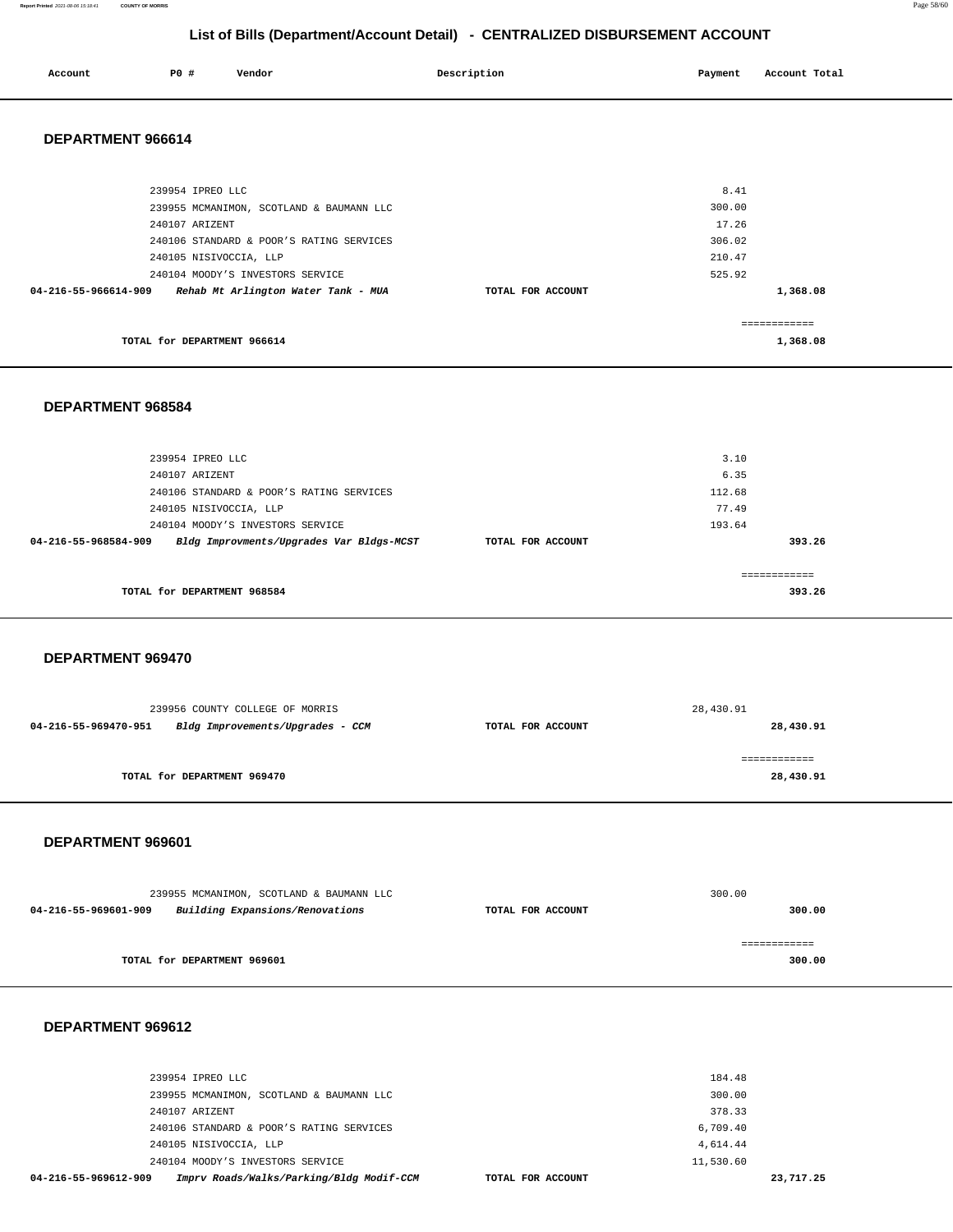| Account           | P0 #                        | Vendor | Description | Payment | Account Total             |
|-------------------|-----------------------------|--------|-------------|---------|---------------------------|
| DEPARTMENT 969612 |                             |        |             |         |                           |
|                   | TOTAL for DEPARTMENT 969612 |        |             |         | ============<br>23,717.25 |